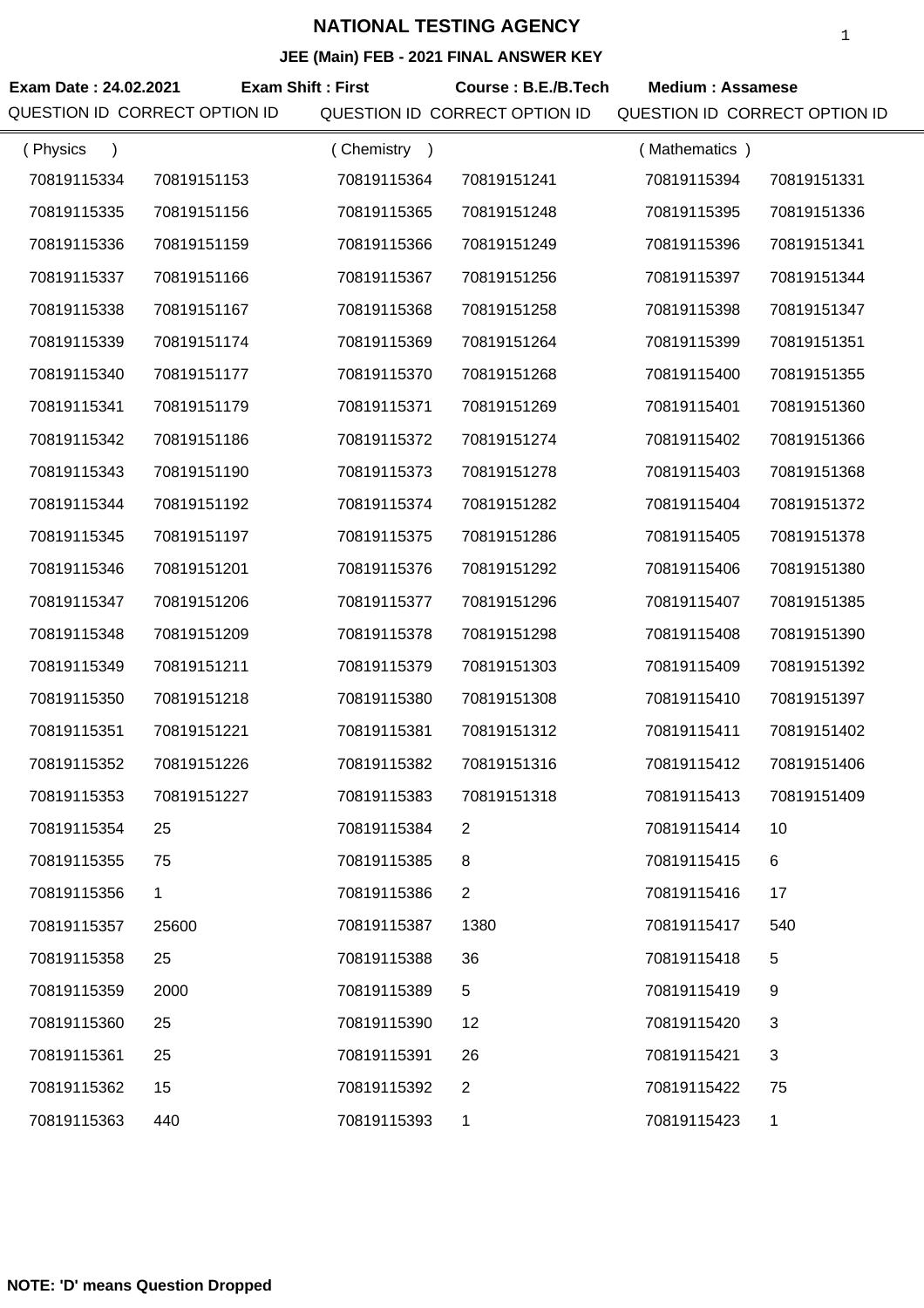| Exam Date: 24.02.2021<br>QUESTION ID CORRECT OPTION ID | <b>Exam Shift: First</b> |             | Course: B.E./B.Tech<br>QUESTION ID CORRECT OPTION ID | Medium: Bengali<br>QUESTION ID CORRECT OPTION ID |             |
|--------------------------------------------------------|--------------------------|-------------|------------------------------------------------------|--------------------------------------------------|-------------|
| (Physics<br>$\rightarrow$                              |                          | (Chemistry) |                                                      | (Mathematics)                                    |             |
| 70819115424                                            | 70819151423              | 70819115454 | 70819151511                                          | 70819115484                                      | 70819151601 |
| 70819115425                                            | 70819151426              | 70819115455 | 70819151518                                          | 70819115485                                      | 70819151606 |
| 70819115426                                            | 70819151429              | 70819115456 | 70819151519                                          | 70819115486                                      | 70819151611 |
| 70819115427                                            | 70819151436              | 70819115457 | 70819151526                                          | 70819115487                                      | 70819151614 |
| 70819115428                                            | 70819151437              | 70819115458 | 70819151528                                          | 70819115488                                      | 70819151617 |
| 70819115429                                            | 70819151444              | 70819115459 | 70819151534                                          | 70819115489                                      | 70819151621 |
| 70819115430                                            | 70819151447              | 70819115460 | 70819151538                                          | 70819115490                                      | 70819151625 |
| 70819115431                                            | 70819151449              | 70819115461 | 70819151539                                          | 70819115491                                      | 70819151630 |
| 70819115432                                            | 70819151456              | 70819115462 | 70819151544                                          | 70819115492                                      | 70819151636 |
| 70819115433                                            | 70819151460              | 70819115463 | 70819151548                                          | 70819115493                                      | 70819151638 |
| 70819115434                                            | 70819151462              | 70819115464 | 70819151552                                          | 70819115494                                      | 70819151642 |
| 70819115435                                            | 70819151467              | 70819115465 | 70819151556                                          | 70819115495                                      | 70819151648 |
| 70819115436                                            | 70819151471              | 70819115466 | 70819151562                                          | 70819115496                                      | 70819151650 |
| 70819115437                                            | 70819151476              | 70819115467 | 70819151566                                          | 70819115497                                      | 70819151655 |
| 70819115438                                            | 70819151479              | 70819115468 | 70819151568                                          | 70819115498                                      | 70819151660 |
| 70819115439                                            | 70819151481              | 70819115469 | 70819151573                                          | 70819115499                                      | 70819151662 |
| 70819115440                                            | 70819151488              | 70819115470 | 70819151578                                          | 70819115500                                      | 70819151667 |
| 70819115441                                            | 70819151491              | 70819115471 | 70819151582                                          | 70819115501                                      | 70819151672 |
| 70819115442                                            | 70819151496              | 70819115472 | 70819151586                                          | 70819115502                                      | 70819151676 |
| 70819115443                                            | 70819151497              | 70819115473 | 70819151588                                          | 70819115503                                      | 70819151679 |
| 70819115444                                            | 25                       | 70819115474 | 2                                                    | 70819115504                                      | 10          |
| 70819115445                                            | 75                       | 70819115475 | 8                                                    | 70819115505                                      | 6           |
| 70819115446                                            | 1                        | 70819115476 | $\overline{2}$                                       | 70819115506                                      | 17          |
| 70819115447                                            | 25600                    | 70819115477 | 1380                                                 | 70819115507                                      | 540         |
| 70819115448                                            | 25                       | 70819115478 | 36                                                   | 70819115508                                      | 5           |
| 70819115449                                            | 2000                     | 70819115479 | 5                                                    | 70819115509                                      | 9           |
| 70819115450                                            | 25                       | 70819115480 | 12                                                   | 70819115510                                      | 3           |
| 70819115451                                            | 25                       | 70819115481 | 26                                                   | 70819115511                                      | 3           |
| 70819115452                                            | 15                       | 70819115482 | 2                                                    | 70819115512                                      | 75          |
| 70819115453                                            | 440                      | 70819115483 | 1                                                    | 70819115513                                      | 1           |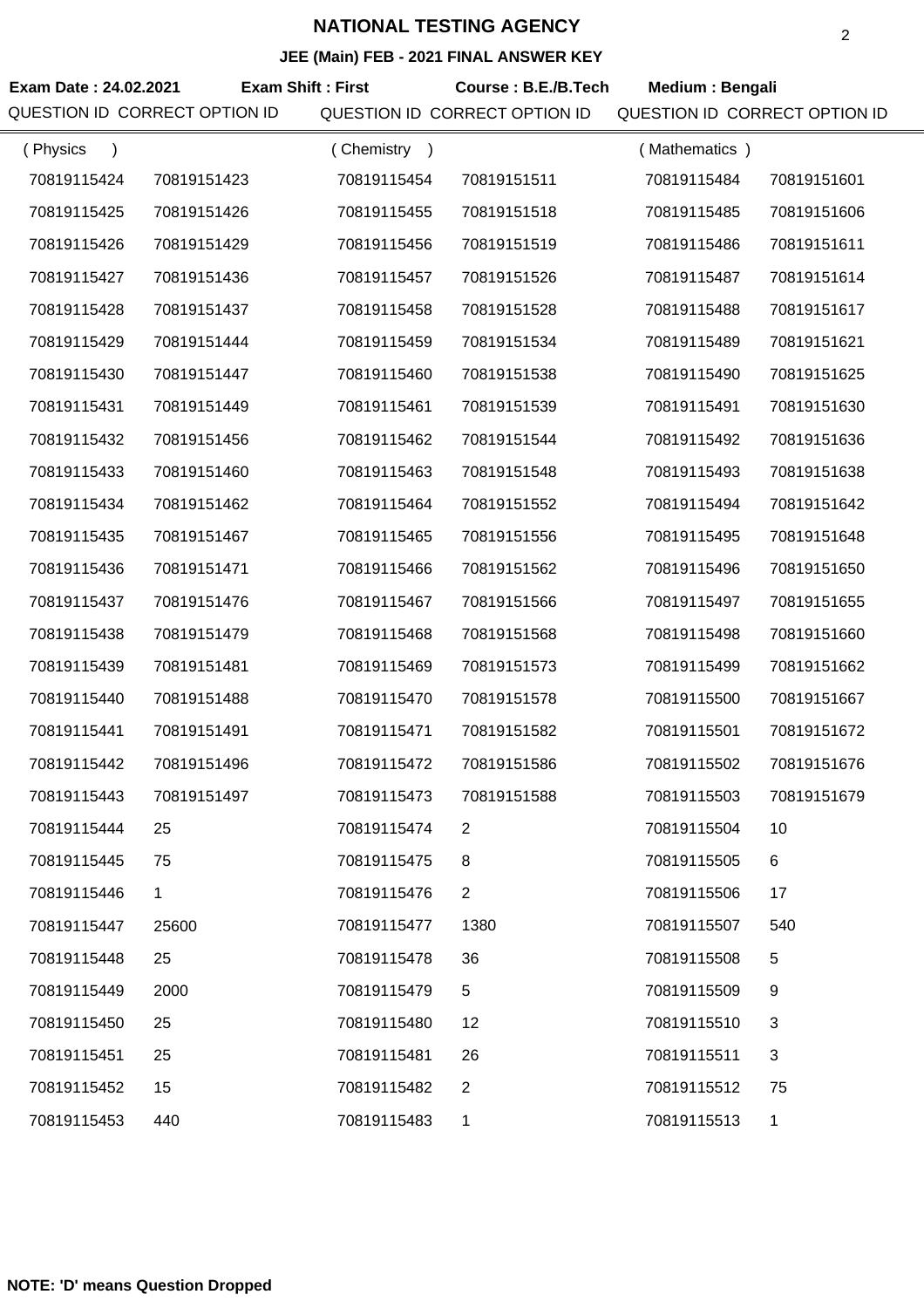## **JEE (Main) FEB - 2021 FINAL ANSWER KEY**

| Exam Date: 24.02.2021<br>QUESTION ID CORRECT OPTION ID | <b>Exam Shift: First</b> |             | Course: B.E./B.Tech<br>QUESTION ID CORRECT OPTION ID | <b>Medium: English</b><br>QUESTION ID CORRECT OPTION ID |             |
|--------------------------------------------------------|--------------------------|-------------|------------------------------------------------------|---------------------------------------------------------|-------------|
| (Physics<br>$\lambda$                                  |                          | (Chemistry) |                                                      | (Mathematics)                                           |             |
| 70819115154                                            | 70819150613              | 70819115184 | 70819150701                                          | 70819115214                                             | 70819150791 |
| 70819115155                                            | 70819150616              | 70819115185 | 70819150708                                          | 70819115215                                             | 70819150796 |
| 70819115156                                            | 70819150619              | 70819115186 | 70819150709                                          | 70819115216                                             | 70819150801 |
| 70819115157                                            | 70819150626              | 70819115187 | 70819150716                                          | 70819115217                                             | 70819150804 |
| 70819115158                                            | 70819150627              | 70819115188 | 70819150718                                          | 70819115218                                             | 70819150807 |
| 70819115159                                            | 70819150634              | 70819115189 | 70819150724                                          | 70819115219                                             | 70819150811 |
| 70819115160                                            | 70819150637              | 70819115190 | 70819150728                                          | 70819115220                                             | 70819150815 |
| 70819115161                                            | 70819150639              | 70819115191 | 70819150729                                          | 70819115221                                             | 70819150820 |
| 70819115162                                            | 70819150646              | 70819115192 | 70819150734                                          | 70819115222                                             | 70819150826 |
| 70819115163                                            | 70819150650              | 70819115193 | 70819150738                                          | 70819115223                                             | 70819150828 |
| 70819115164                                            | 70819150652              | 70819115194 | 70819150742                                          | 70819115224                                             | 70819150832 |
| 70819115165                                            | 70819150657              | 70819115195 | 70819150746                                          | 70819115225                                             | 70819150838 |
| 70819115166                                            | 70819150661              | 70819115196 | 70819150752                                          | 70819115226                                             | 70819150840 |
| 70819115167                                            | 70819150666              | 70819115197 | 70819150756                                          | 70819115227                                             | 70819150845 |
| 70819115168                                            | 70819150669              | 70819115198 | 70819150758                                          | 70819115228                                             | 70819150850 |
| 70819115169                                            | 70819150671              | 70819115199 | 70819150763                                          | 70819115229                                             | 70819150852 |
| 70819115170                                            | 70819150678              | 70819115200 | 70819150768                                          | 70819115230                                             | 70819150857 |
| 70819115171                                            | 70819150681              | 70819115201 | 70819150772                                          | 70819115231                                             | 70819150862 |
| 70819115172                                            | 70819150686              | 70819115202 | 70819150776                                          | 70819115232                                             | 70819150866 |
| 70819115173                                            | 70819150687              | 70819115203 | 70819150778                                          | 70819115233                                             | 70819150869 |
| 70819115174                                            | 25                       | 70819115204 | 2                                                    | 70819115234                                             | 10          |
| 70819115175                                            | 75                       | 70819115205 | 8                                                    | 70819115235                                             | 6           |
| 70819115176                                            | 1                        | 70819115206 | $\overline{2}$                                       | 70819115236                                             | 17          |
| 70819115177                                            | 25600                    | 70819115207 | 1380                                                 | 70819115237                                             | 540         |
| 70819115178                                            | 25                       | 70819115208 | 36                                                   | 70819115238                                             | 5           |
| 70819115179                                            | 2000                     | 70819115209 | 5                                                    | 70819115239                                             | 9           |
| 70819115180                                            | 25                       | 70819115210 | 12                                                   | 70819115240                                             | 3           |
| 70819115181                                            | 25                       | 70819115211 | 26                                                   | 70819115241                                             | 3           |
| 70819115182                                            | 15                       | 70819115212 | 2                                                    | 70819115242                                             | 75          |
| 70819115183                                            | 440                      | 70819115213 | 1                                                    | 70819115243                                             | 1           |

**NOTE: 'D' means Question Dropped**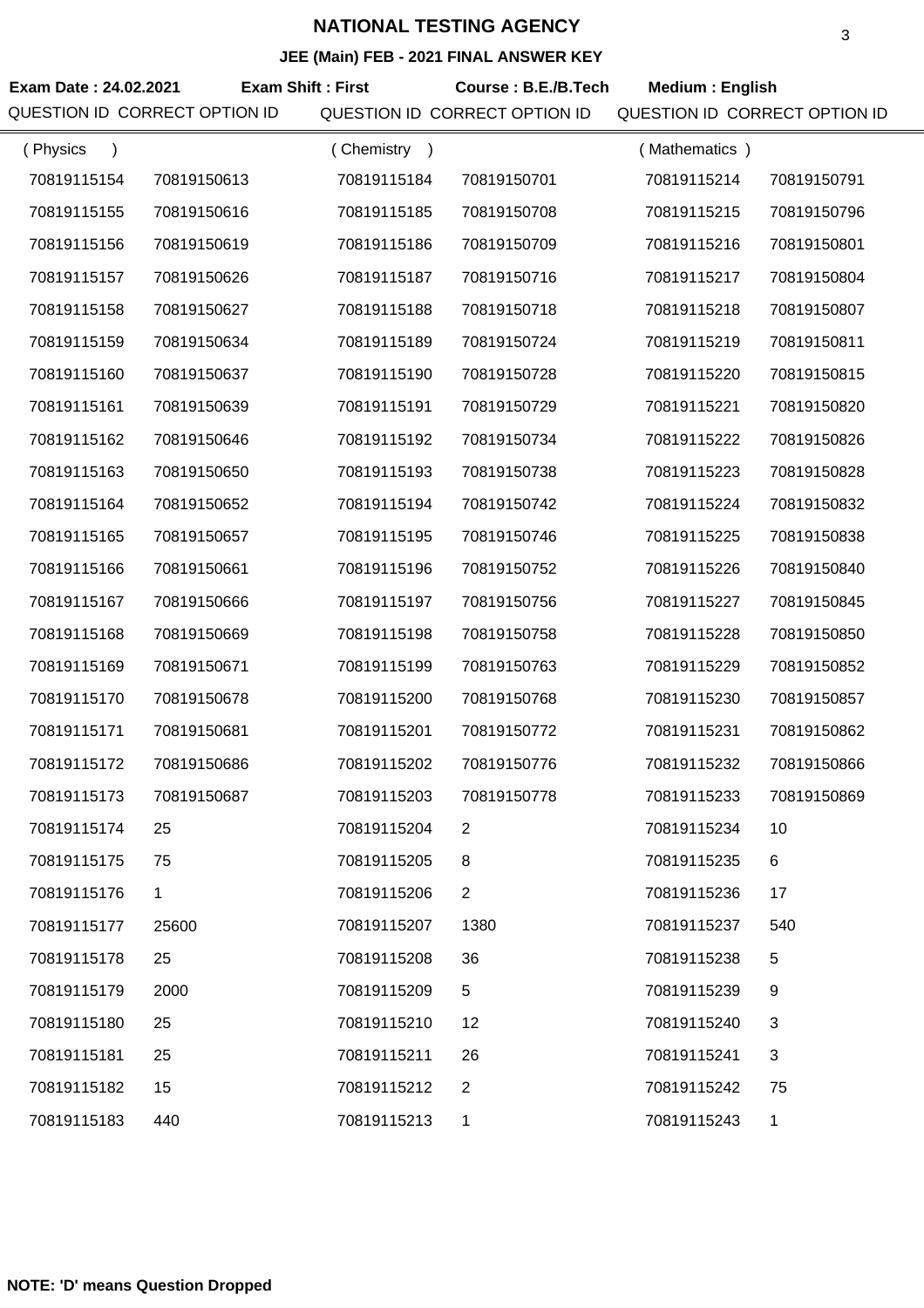| Exam Date: 24.02.2021<br>QUESTION ID CORRECT OPTION ID |             | <b>Exam Shift: First</b> | Course: B.E./B.Tech<br>QUESTION ID CORRECT OPTION ID | Medium: Gujarati<br>QUESTION ID CORRECT OPTION ID |             |
|--------------------------------------------------------|-------------|--------------------------|------------------------------------------------------|---------------------------------------------------|-------------|
| (Physics<br>$\lambda$                                  |             | (Chemistry)              |                                                      | (Mathematics)                                     |             |
| 70819117494                                            | 70819157633 | 70819117524              | 70819157721                                          | 70819117554                                       | 70819157811 |
| 70819117495                                            | 70819157636 | 70819117525              | 70819157728                                          | 70819117555                                       | 70819157816 |
| 70819117496                                            | 70819157639 | 70819117526              | 70819157729                                          | 70819117556                                       | 70819157821 |
| 70819117497                                            | 70819157646 | 70819117527              | 70819157736                                          | 70819117557                                       | 70819157824 |
| 70819117498                                            | 70819157647 | 70819117528              | 70819157738                                          | 70819117558                                       | 70819157827 |
| 70819117499                                            | 70819157654 | 70819117529              | 70819157744                                          | 70819117559                                       | 70819157831 |
| 70819117500                                            | 70819157657 | 70819117530              | 70819157748                                          | 70819117560                                       | 70819157835 |
| 70819117501                                            | 70819157659 | 70819117531              | 70819157749                                          | 70819117561                                       | 70819157840 |
| 70819117502                                            | 70819157666 | 70819117532              | 70819157754                                          | 70819117562                                       | 70819157846 |
| 70819117503                                            | 70819157670 | 70819117533              | 70819157758                                          | 70819117563                                       | 70819157848 |
| 70819117504                                            | 70819157672 | 70819117534              | 70819157762                                          | 70819117564                                       | 70819157852 |
| 70819117505                                            | 70819157677 | 70819117535              | 70819157766                                          | 70819117565                                       | 70819157858 |
| 70819117506                                            | 70819157681 | 70819117536              | 70819157772                                          | 70819117566                                       | 70819157860 |
| 70819117507                                            | 70819157686 | 70819117537              | 70819157776                                          | 70819117567                                       | 70819157865 |
| 70819117508                                            | 70819157689 | 70819117538              | 70819157778                                          | 70819117568                                       | 70819157870 |
| 70819117509                                            | 70819157691 | 70819117539              | 70819157783                                          | 70819117569                                       | 70819157872 |
| 70819117510                                            | 70819157698 | 70819117540              | 70819157788                                          | 70819117570                                       | 70819157877 |
| 70819117511                                            | 70819157701 | 70819117541              | 70819157792                                          | 70819117571                                       | 70819157882 |
| 70819117512                                            | 70819157706 | 70819117542              | 70819157796                                          | 70819117572                                       | 70819157886 |
| 70819117513                                            | 70819157707 | 70819117543              | 70819157798                                          | 70819117573                                       | 70819157889 |
| 70819117514                                            | 25          | 70819117544              | 2                                                    | 70819117574                                       | 10          |
| 70819117515                                            | 75          | 70819117545              | 8                                                    | 70819117575                                       | 6           |
| 70819117516                                            | 1           | 70819117546              | 2                                                    | 70819117576                                       | 17          |
| 70819117517                                            | 25600       | 70819117547              | 1380                                                 | 70819117577                                       | 540         |
| 70819117518                                            | 25          | 70819117548              | 36                                                   | 70819117578                                       | 5           |
| 70819117519                                            | 2000        | 70819117549              | 5                                                    | 70819117579                                       | 9           |
| 70819117520                                            | 25          | 70819117550              | 12                                                   | 70819117580                                       | 3           |
| 70819117521                                            | 25          | 70819117551              | 26                                                   | 70819117581                                       | 3           |
| 70819117522                                            | 15          | 70819117552              | 2                                                    | 70819117582                                       | 75          |
| 70819117523                                            | 440         | 70819117553              | 1                                                    | 70819117583                                       | 1           |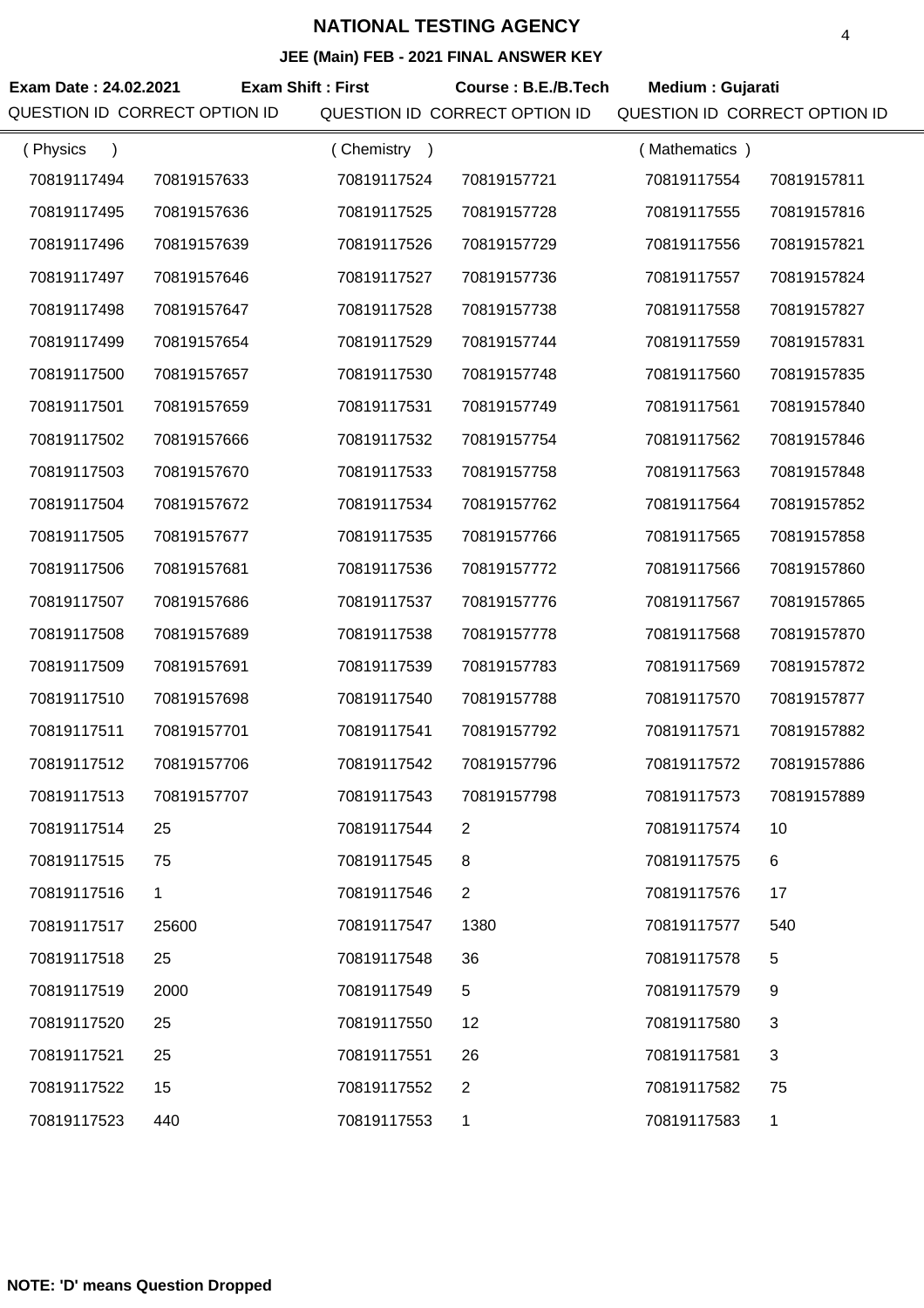| Exam Date: 24.02.2021         | <b>Exam Shift: First</b> |             | Course: B.E./B.Tech           | <b>Medium: Hindi</b>          |             |
|-------------------------------|--------------------------|-------------|-------------------------------|-------------------------------|-------------|
| QUESTION ID CORRECT OPTION ID |                          |             | QUESTION ID CORRECT OPTION ID | QUESTION ID CORRECT OPTION ID |             |
| (Physics<br>$\lambda$         |                          | (Chemistry) |                               | (Mathematics)                 |             |
| 70819115244                   | 70819150883              | 70819115274 | 70819150971                   | 70819115304                   | 70819151061 |
| 70819115245                   | 70819150886              | 70819115275 | 70819150978                   | 70819115305                   | 70819151066 |
| 70819115246                   | 70819150889              | 70819115276 | 70819150979                   | 70819115306                   | 70819151071 |
| 70819115247                   | 70819150896              | 70819115277 | 70819150986                   | 70819115307                   | 70819151074 |
| 70819115248                   | 70819150897              | 70819115278 | 70819150988                   | 70819115308                   | 70819151077 |
| 70819115249                   | 70819150904              | 70819115279 | 70819150994                   | 70819115309                   | 70819151081 |
| 70819115250                   | 70819150907              | 70819115280 | 70819150998                   | 70819115310                   | 70819151085 |
| 70819115251                   | 70819150909              | 70819115281 | 70819150999                   | 70819115311                   | 70819151090 |
| 70819115252                   | 70819150916              | 70819115282 | 70819151004                   | 70819115312                   | 70819151096 |
| 70819115253                   | 70819150920              | 70819115283 | 70819151008                   | 70819115313                   | 70819151098 |
| 70819115254                   | 70819150922              | 70819115284 | 70819151012                   | 70819115314                   | 70819151102 |
| 70819115255                   | 70819150927              | 70819115285 | 70819151016                   | 70819115315                   | 70819151108 |
| 70819115256                   | 70819150931              | 70819115286 | 70819151022                   | 70819115316                   | 70819151110 |
| 70819115257                   | 70819150936              | 70819115287 | 70819151026                   | 70819115317                   | 70819151115 |
| 70819115258                   | 70819150939              | 70819115288 | 70819151028                   | 70819115318                   | 70819151120 |
| 70819115259                   | 70819150941              | 70819115289 | 70819151033                   | 70819115319                   | 70819151122 |
| 70819115260                   | 70819150948              | 70819115290 | 70819151038                   | 70819115320                   | 70819151127 |
| 70819115261                   | 70819150951              | 70819115291 | 70819151042                   | 70819115321                   | 70819151132 |
| 70819115262                   | 70819150956              | 70819115292 | 70819151046                   | 70819115322                   | 70819151136 |
| 70819115263                   | 70819150957              | 70819115293 | 70819151048                   | 70819115323                   | 70819151139 |
| 70819115264                   | 25                       | 70819115294 | 2                             | 70819115324                   | 10          |
| 70819115265                   | 75                       | 70819115295 | 8                             | 70819115325                   | 6           |
| 70819115266                   | 1                        | 70819115296 | 2                             | 70819115326                   | 17          |
| 70819115267                   | 25600                    | 70819115297 | 1380                          | 70819115327                   | 540         |
| 70819115268                   | 25                       | 70819115298 | 36                            | 70819115328                   | 5           |
| 70819115269                   | 2000                     | 70819115299 | 5                             | 70819115329                   | 9           |
| 70819115270                   | 25                       | 70819115300 | 12                            | 70819115330                   | 3           |
| 70819115271                   | 25                       | 70819115301 | 26                            | 70819115331                   | 3           |
| 70819115272                   | 15                       | 70819115302 | 2                             | 70819115332                   | 75          |
| 70819115273                   | 440                      | 70819115303 | 1                             | 70819115333                   | 1           |
|                               |                          |             |                               |                               |             |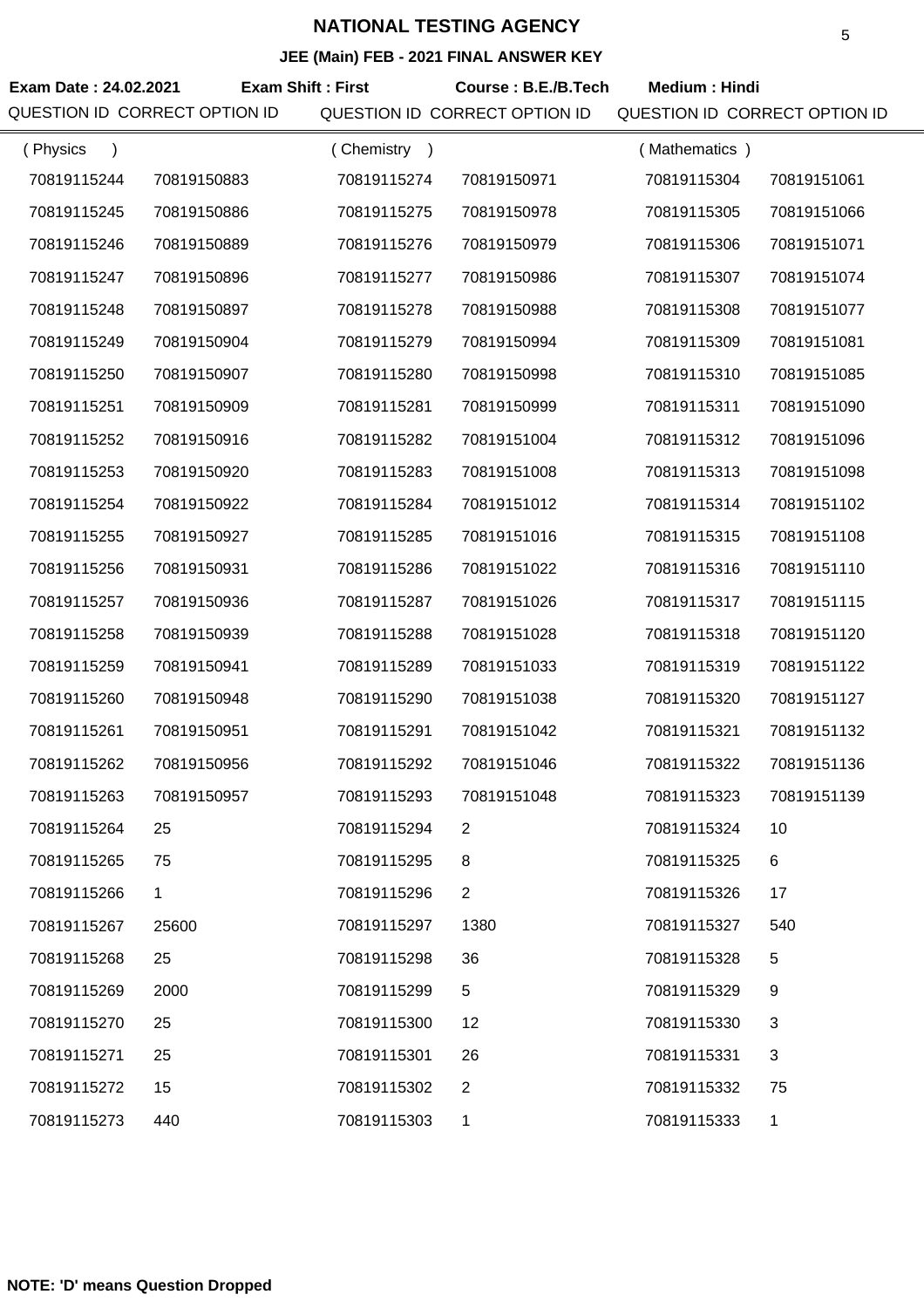| Exam Date: 24.02.2021 | QUESTION ID CORRECT OPTION ID | <b>Exam Shift: First</b> | Course: B.E./B.Tech<br>QUESTION ID CORRECT OPTION ID | <b>Medium: Kannada</b><br>QUESTION ID CORRECT OPTION ID |             |
|-----------------------|-------------------------------|--------------------------|------------------------------------------------------|---------------------------------------------------------|-------------|
| (Physics<br>$\lambda$ |                               | (Chemistry)              |                                                      | (Mathematics)                                           |             |
| 70819115604           | 70819151963                   | 70819115634              | 70819152051                                          | 70819115664                                             | 70819152141 |
| 70819115605           | 70819151966                   | 70819115635              | 70819152058                                          | 70819115665                                             | 70819152146 |
| 70819115606           | 70819151969                   | 70819115636              | 70819152059                                          | 70819115666                                             | 70819152151 |
| 70819115607           | 70819151976                   | 70819115637              | 70819152066                                          | 70819115667                                             | 70819152154 |
| 70819115608           | 70819151977                   | 70819115638              | 70819152068                                          | 70819115668                                             | 70819152157 |
| 70819115609           | 70819151984                   | 70819115639              | 70819152074                                          | 70819115669                                             | 70819152161 |
| 70819115610           | 70819151987                   | 70819115640              | 70819152078                                          | 70819115670                                             | 70819152165 |
| 70819115611           | 70819151989                   | 70819115641              | 70819152079                                          | 70819115671                                             | 70819152170 |
| 70819115612           | 70819151996                   | 70819115642              | 70819152084                                          | 70819115672                                             | 70819152176 |
| 70819115613           | 70819152000                   | 70819115643              | 70819152088                                          | 70819115673                                             | 70819152178 |
| 70819115614           | 70819152002                   | 70819115644              | 70819152092                                          | 70819115674                                             | 70819152182 |
| 70819115615           | 70819152007                   | 70819115645              | 70819152096                                          | 70819115675                                             | 70819152188 |
| 70819115616           | 70819152011                   | 70819115646              | 70819152102                                          | 70819115676                                             | 70819152190 |
| 70819115617           | 70819152016                   | 70819115647              | 70819152106                                          | 70819115677                                             | 70819152195 |
| 70819115618           | 70819152019                   | 70819115648              | 70819152108                                          | 70819115678                                             | 70819152200 |
| 70819115619           | 70819152021                   | 70819115649              | 70819152113                                          | 70819115679                                             | 70819152202 |
| 70819115620           | 70819152028                   | 70819115650              | 70819152118                                          | 70819115680                                             | 70819152207 |
| 70819115621           | 70819152031                   | 70819115651              | 70819152122                                          | 70819115681                                             | 70819152212 |
| 70819115622           | 70819152036                   | 70819115652              | 70819152126                                          | 70819115682                                             | 70819152216 |
| 70819115623           | 70819152037                   | 70819115653              | 70819152128                                          | 70819115683                                             | 70819152219 |
| 70819115624           | 25                            | 70819115654              | 2                                                    | 70819115684                                             | 10          |
| 70819115625           | 75                            | 70819115655              | 8                                                    | 70819115685                                             | 6           |
| 70819115626           | 1                             | 70819115656              | $\overline{2}$                                       | 70819115686                                             | 17          |
| 70819115627           | 25600                         | 70819115657              | 1380                                                 | 70819115687                                             | 540         |
| 70819115628           | 25                            | 70819115658              | 36                                                   | 70819115688                                             | 5           |
| 70819115629           | 2000                          | 70819115659              | 5                                                    | 70819115689                                             | 9           |
| 70819115630           | 25                            | 70819115660              | 12                                                   | 70819115690                                             | 3           |
| 70819115631           | 25                            | 70819115661              | 26                                                   | 70819115691                                             | 3           |
| 70819115632           | 15                            | 70819115662              | 2                                                    | 70819115692                                             | 75          |
| 70819115633           | 440                           | 70819115663              | 1                                                    | 70819115693                                             | 1           |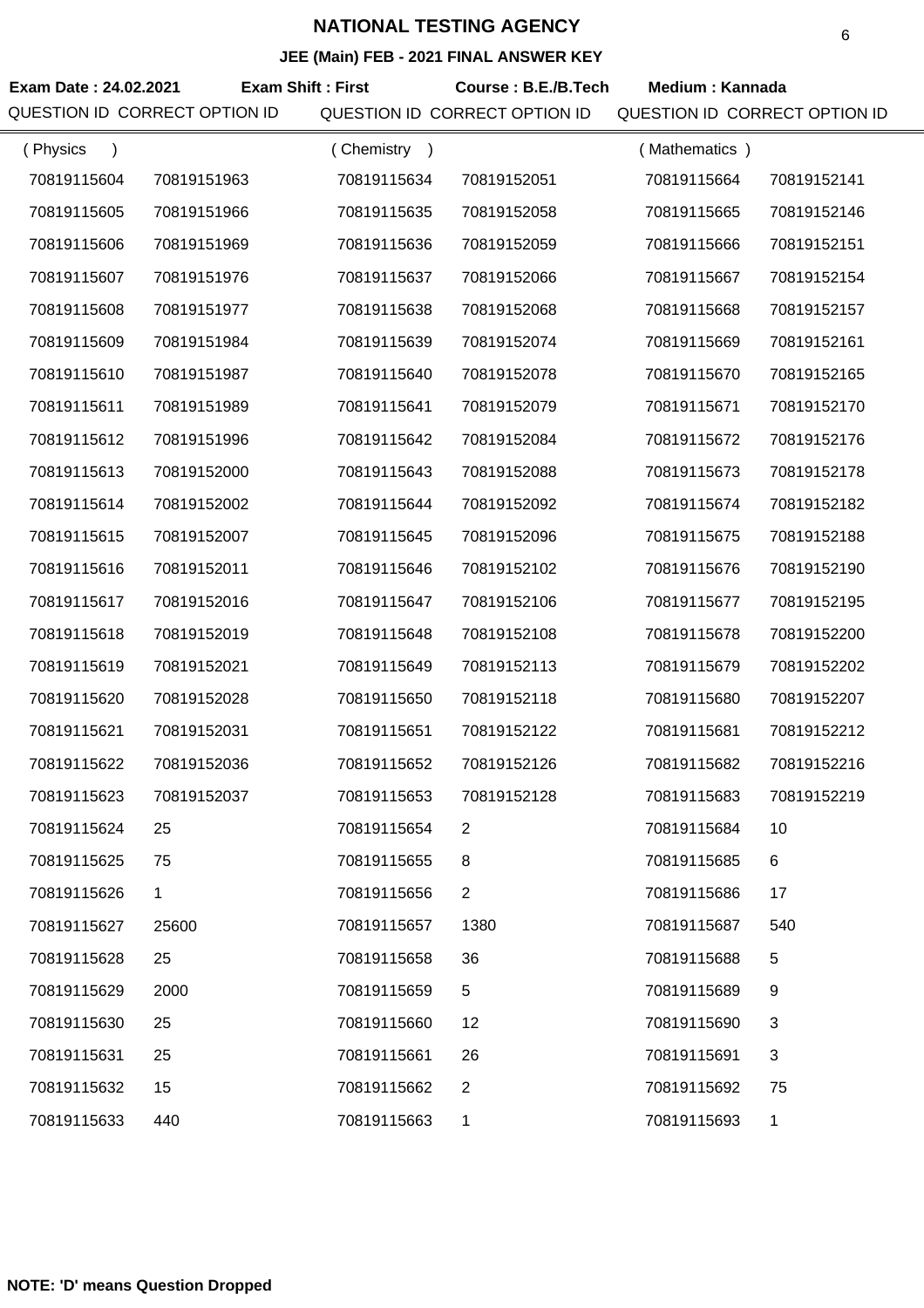## **JEE (Main) FEB - 2021 FINAL ANSWER KEY**

| Exam Date: 24.02.2021<br>QUESTION ID CORRECT OPTION ID | <b>Exam Shift: First</b> |             | Course: B.E./B.Tech<br>QUESTION ID CORRECT OPTION ID | <b>Medium: Malayalam</b><br>QUESTION ID CORRECT OPTION ID |             |
|--------------------------------------------------------|--------------------------|-------------|------------------------------------------------------|-----------------------------------------------------------|-------------|
| (Physics<br>$\lambda$                                  |                          | (Chemistry) |                                                      | (Mathematics)                                             |             |
| 70819115784                                            | 70819152503              | 70819115814 | 70819152591                                          | 70819115844                                               | 70819152681 |
| 70819115785                                            | 70819152506              | 70819115815 | 70819152598                                          | 70819115845                                               | 70819152686 |
| 70819115786                                            | 70819152509              | 70819115816 | 70819152599                                          | 70819115846                                               | 70819152691 |
| 70819115787                                            | 70819152516              | 70819115817 | 70819152606                                          | 70819115847                                               | 70819152694 |
| 70819115788                                            | 70819152517              | 70819115818 | 70819152608                                          | 70819115848                                               | 70819152697 |
| 70819115789                                            | 70819152524              | 70819115819 | 70819152614                                          | 70819115849                                               | 70819152701 |
| 70819115790                                            | 70819152527              | 70819115820 | 70819152618                                          | 70819115850                                               | 70819152705 |
| 70819115791                                            | 70819152529              | 70819115821 | 70819152619                                          | 70819115851                                               | 70819152710 |
| 70819115792                                            | 70819152536              | 70819115822 | 70819152624                                          | 70819115852                                               | 70819152716 |
| 70819115793                                            | 70819152540              | 70819115823 | 70819152628                                          | 70819115853                                               | 70819152718 |
| 70819115794                                            | 70819152542              | 70819115824 | 70819152632                                          | 70819115854                                               | 70819152722 |
| 70819115795                                            | 70819152547              | 70819115825 | 70819152636                                          | 70819115855                                               | 70819152728 |
| 70819115796                                            | 70819152551              | 70819115826 | 70819152642                                          | 70819115856                                               | 70819152730 |
| 70819115797                                            | 70819152556              | 70819115827 | 70819152646                                          | 70819115857                                               | 70819152735 |
| 70819115798                                            | 70819152559              | 70819115828 | 70819152648                                          | 70819115858                                               | 70819152740 |
| 70819115799                                            | 70819152561              | 70819115829 | 70819152653                                          | 70819115859                                               | 70819152742 |
| 70819115800                                            | 70819152568              | 70819115830 | 70819152658                                          | 70819115860                                               | 70819152747 |
| 70819115801                                            | 70819152571              | 70819115831 | 70819152662                                          | 70819115861                                               | 70819152752 |
| 70819115802                                            | 70819152576              | 70819115832 | 70819152666                                          | 70819115862                                               | 70819152756 |
| 70819115803                                            | 70819152577              | 70819115833 | 70819152668                                          | 70819115863                                               | 70819152759 |
| 70819115804                                            | 25                       | 70819115834 | 2                                                    | 70819115864                                               | 10          |
| 70819115805                                            | 75                       | 70819115835 | 8                                                    | 70819115865                                               | 6           |
| 70819115806                                            | 1                        | 70819115836 | $\overline{2}$                                       | 70819115866                                               | 17          |
| 70819115807                                            | 25600                    | 70819115837 | 1380                                                 | 70819115867                                               | 540         |
| 70819115808                                            | 25                       | 70819115838 | 36                                                   | 70819115868                                               | 5           |
| 70819115809                                            | 2000                     | 70819115839 | 5                                                    | 70819115869                                               | 9           |
| 70819115810                                            | 25                       | 70819115840 | 12                                                   | 70819115870                                               | 3           |
| 70819115811                                            | 25                       | 70819115841 | 26                                                   | 70819115871                                               | 3           |
| 70819115812                                            | 15                       | 70819115842 | 2                                                    | 70819115872                                               | 75          |
| 70819115813                                            | 440                      | 70819115843 | 1                                                    | 70819115873                                               | 1           |

7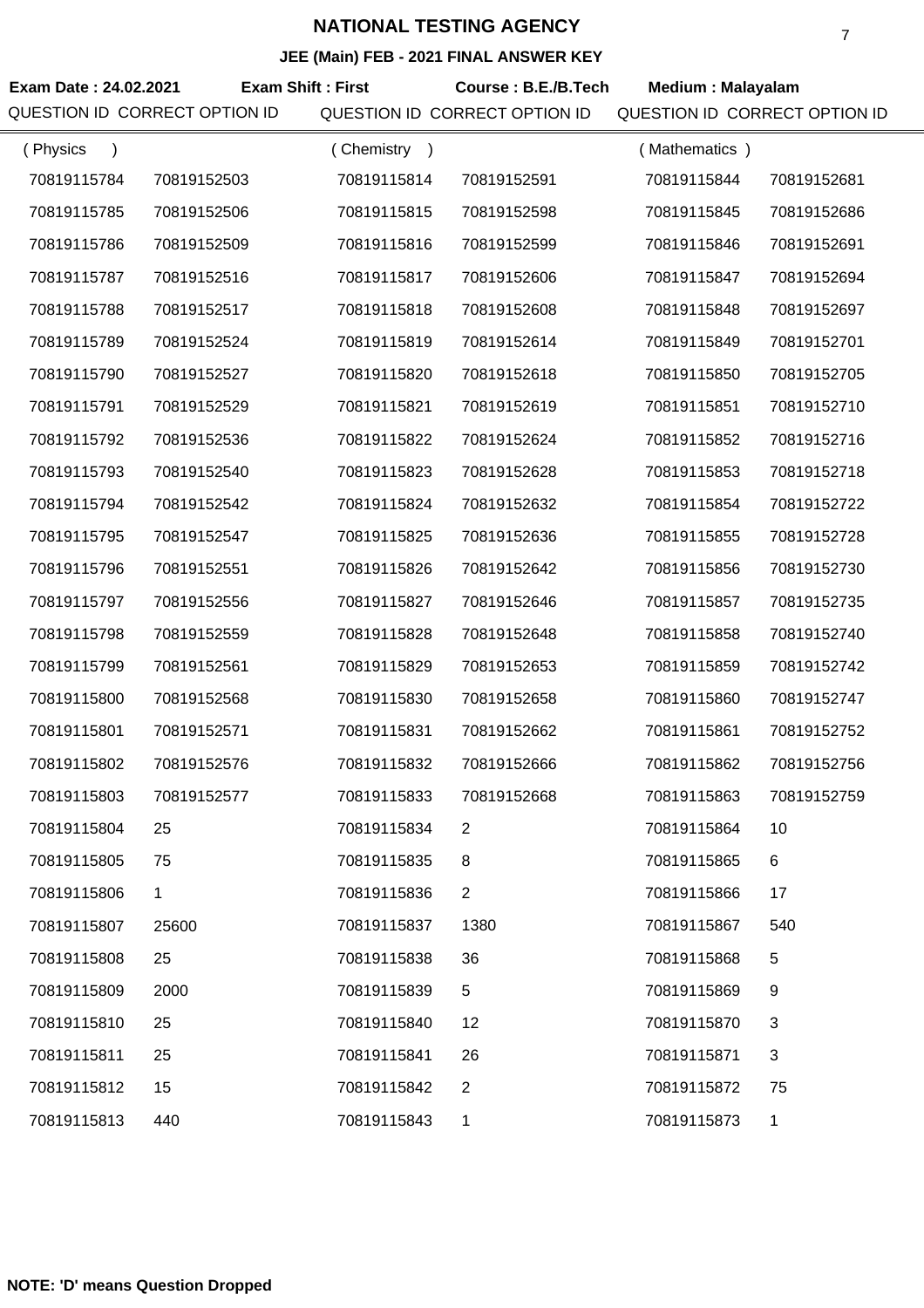| Exam Date: 24.02.2021<br>QUESTION ID CORRECT OPTION ID | <b>Exam Shift: First</b> |             | Course: B.E./B.Tech<br>QUESTION ID CORRECT OPTION ID | <b>Medium: Marathi</b><br>QUESTION ID CORRECT OPTION ID |             |
|--------------------------------------------------------|--------------------------|-------------|------------------------------------------------------|---------------------------------------------------------|-------------|
| (Physics<br>$\lambda$                                  |                          | (Chemistry) |                                                      | (Mathematics)                                           |             |
| 70819115694                                            | 70819152233              | 70819115724 | 70819152321                                          | 70819115754                                             | 70819152411 |
| 70819115695                                            | 70819152236              | 70819115725 | 70819152328                                          | 70819115755                                             | 70819152416 |
| 70819115696                                            | 70819152239              | 70819115726 | 70819152329                                          | 70819115756                                             | 70819152421 |
| 70819115697                                            | 70819152246              | 70819115727 | 70819152336                                          | 70819115757                                             | 70819152424 |
| 70819115698                                            | 70819152247              | 70819115728 | 70819152338                                          | 70819115758                                             | 70819152427 |
| 70819115699                                            | 70819152254              | 70819115729 | 70819152344                                          | 70819115759                                             | 70819152431 |
| 70819115700                                            | 70819152257              | 70819115730 | 70819152348                                          | 70819115760                                             | 70819152435 |
| 70819115701                                            | 70819152259              | 70819115731 | 70819152349                                          | 70819115761                                             | 70819152440 |
| 70819115702                                            | 70819152266              | 70819115732 | 70819152354                                          | 70819115762                                             | 70819152446 |
| 70819115703                                            | 70819152270              | 70819115733 | 70819152358                                          | 70819115763                                             | 70819152448 |
| 70819115704                                            | 70819152272              | 70819115734 | 70819152362                                          | 70819115764                                             | 70819152452 |
| 70819115705                                            | 70819152277              | 70819115735 | 70819152366                                          | 70819115765                                             | 70819152458 |
| 70819115706                                            | 70819152281              | 70819115736 | 70819152372                                          | 70819115766                                             | 70819152460 |
| 70819115707                                            | 70819152286              | 70819115737 | 70819152376                                          | 70819115767                                             | 70819152465 |
| 70819115708                                            | 70819152289              | 70819115738 | 70819152378                                          | 70819115768                                             | 70819152470 |
| 70819115709                                            | 70819152291              | 70819115739 | 70819152383                                          | 70819115769                                             | 70819152472 |
| 70819115710                                            | 70819152298              | 70819115740 | 70819152388                                          | 70819115770                                             | 70819152477 |
| 70819115711                                            | 70819152301              | 70819115741 | 70819152392                                          | 70819115771                                             | 70819152482 |
| 70819115712                                            | 70819152306              | 70819115742 | 70819152396                                          | 70819115772                                             | 70819152486 |
| 70819115713                                            | 70819152307              | 70819115743 | 70819152398                                          | 70819115773                                             | 70819152489 |
| 70819115714                                            | 25                       | 70819115744 | 2                                                    | 70819115774                                             | 10          |
| 70819115715                                            | 75                       | 70819115745 | 8                                                    | 70819115775                                             | 6           |
| 70819115716                                            | 1                        | 70819115746 | $\overline{2}$                                       | 70819115776                                             | 17          |
| 70819115717                                            | 25600                    | 70819115747 | 1380                                                 | 70819115777                                             | 540         |
| 70819115718                                            | 25                       | 70819115748 | 36                                                   | 70819115778                                             | 5           |
| 70819115719                                            | 2000                     | 70819115749 | 5                                                    | 70819115779                                             | 9           |
| 70819115720                                            | 25                       | 70819115750 | 12                                                   | 70819115780                                             | 3           |
| 70819115721                                            | 25                       | 70819115751 | 26                                                   | 70819115781                                             | 3           |
| 70819115722                                            | 15                       | 70819115752 | 2                                                    | 70819115782                                             | 75          |
| 70819115723                                            | 440                      | 70819115753 | 1                                                    | 70819115783                                             | 1           |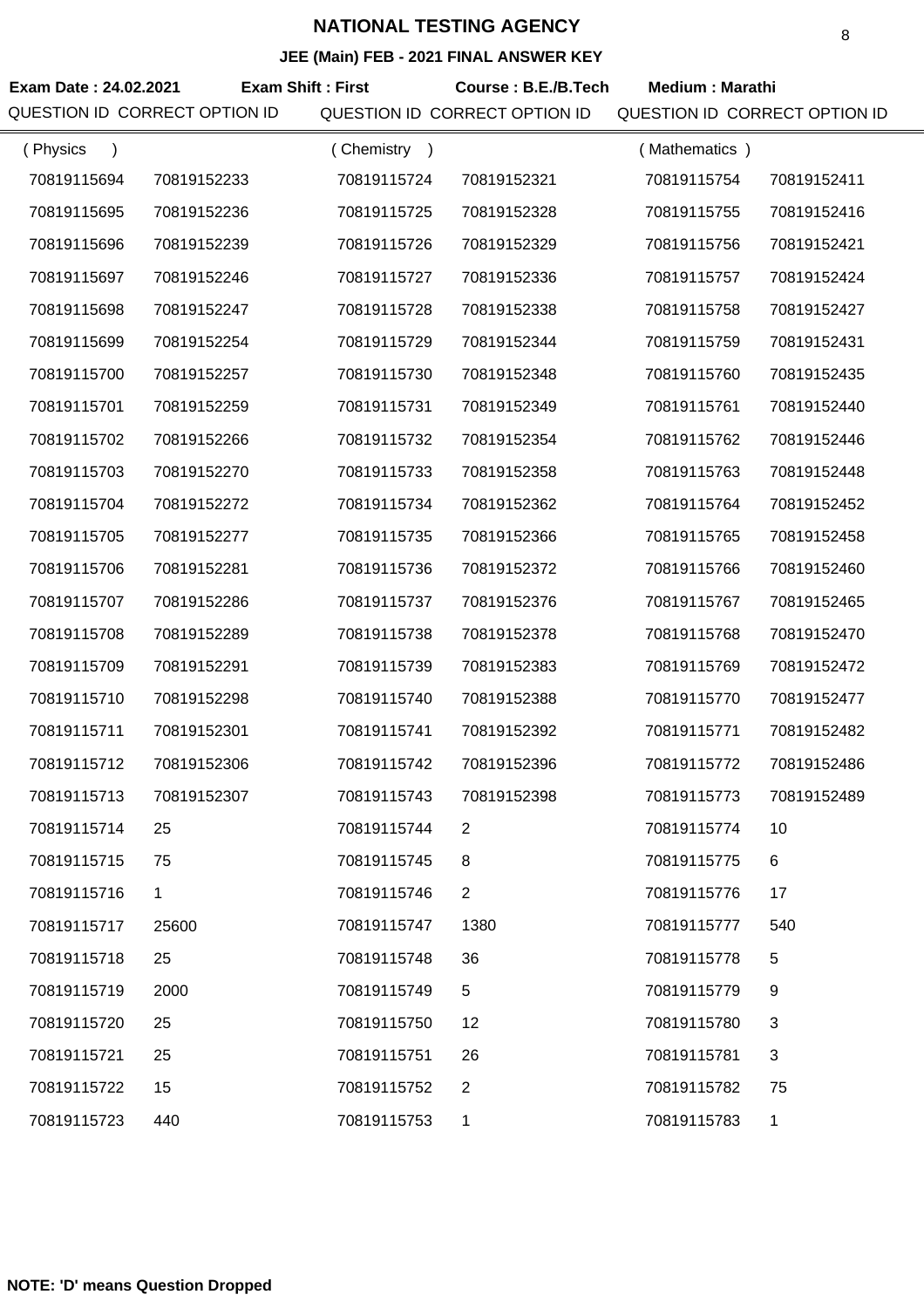## **JEE (Main) FEB - 2021 FINAL ANSWER KEY**

| Exam Date: 24.02.2021<br>QUESTION ID CORRECT OPTION ID | <b>Exam Shift: First</b> |             | Course: B.E./B.Tech<br>QUESTION ID CORRECT OPTION ID | Medium: Odia<br>QUESTION ID CORRECT OPTION ID |             |
|--------------------------------------------------------|--------------------------|-------------|------------------------------------------------------|-----------------------------------------------|-------------|
| (Physics<br>$\lambda$                                  |                          | (Chemistry) |                                                      | (Mathematics)                                 |             |
| 70819115874                                            | 70819152773              | 70819115904 | 70819152861                                          | 70819115934                                   | 70819152951 |
| 70819115875                                            | 70819152776              | 70819115905 | 70819152868                                          | 70819115935                                   | 70819152956 |
| 70819115876                                            | 70819152779              | 70819115906 | 70819152869                                          | 70819115936                                   | 70819152961 |
| 70819115877                                            | 70819152786              | 70819115907 | 70819152876                                          | 70819115937                                   | 70819152964 |
| 70819115878                                            | 70819152787              | 70819115908 | 70819152878                                          | 70819115938                                   | 70819152967 |
| 70819115879                                            | 70819152794              | 70819115909 | 70819152884                                          | 70819115939                                   | 70819152971 |
| 70819115880                                            | 70819152797              | 70819115910 | 70819152888                                          | 70819115940                                   | 70819152975 |
| 70819115881                                            | 70819152799              | 70819115911 | 70819152889                                          | 70819115941                                   | 70819152980 |
| 70819115882                                            | 70819152806              | 70819115912 | 70819152894                                          | 70819115942                                   | 70819152986 |
| 70819115883                                            | 70819152810              | 70819115913 | 70819152898                                          | 70819115943                                   | 70819152988 |
| 70819115884                                            | 70819152812              | 70819115914 | 70819152902                                          | 70819115944                                   | 70819152992 |
| 70819115885                                            | 70819152817              | 70819115915 | 70819152906                                          | 70819115945                                   | 70819152998 |
| 70819115886                                            | 70819152821              | 70819115916 | 70819152912                                          | 70819115946                                   | 70819153000 |
| 70819115887                                            | 70819152826              | 70819115917 | 70819152916                                          | 70819115947                                   | 70819153005 |
| 70819115888                                            | 70819152829              | 70819115918 | 70819152918                                          | 70819115948                                   | 70819153010 |
| 70819115889                                            | 70819152831              | 70819115919 | 70819152923                                          | 70819115949                                   | 70819153012 |
| 70819115890                                            | 70819152838              | 70819115920 | 70819152928                                          | 70819115950                                   | 70819153017 |
| 70819115891                                            | 70819152841              | 70819115921 | 70819152932                                          | 70819115951                                   | 70819153022 |
| 70819115892                                            | 70819152846              | 70819115922 | 70819152936                                          | 70819115952                                   | 70819153026 |
| 70819115893                                            | 70819152847              | 70819115923 | 70819152938                                          | 70819115953                                   | 70819153029 |
| 70819115894                                            | 25                       | 70819115924 | 2                                                    | 70819115954                                   | 10          |
| 70819115895                                            | 75                       | 70819115925 | 8                                                    | 70819115955                                   | 6           |
| 70819115896                                            | 1                        | 70819115926 | 2                                                    | 70819115956                                   | 17          |
| 70819115897                                            | 25600                    | 70819115927 | 1380                                                 | 70819115957                                   | 540         |
| 70819115898                                            | 25                       | 70819115928 | 36                                                   | 70819115958                                   | 5           |
| 70819115899                                            | 2000                     | 70819115929 | 5                                                    | 70819115959                                   | 9           |
| 70819115900                                            | 25                       | 70819115930 | 12                                                   | 70819115960                                   | 3           |
| 70819115901                                            | 25                       | 70819115931 | 26                                                   | 70819115961                                   | 3           |
| 70819115902                                            | 15                       | 70819115932 | 2                                                    | 70819115962                                   | 75          |
| 70819115903                                            | 440                      | 70819115933 | 1                                                    | 70819115963                                   | 1           |

**NOTE: 'D' means Question Dropped**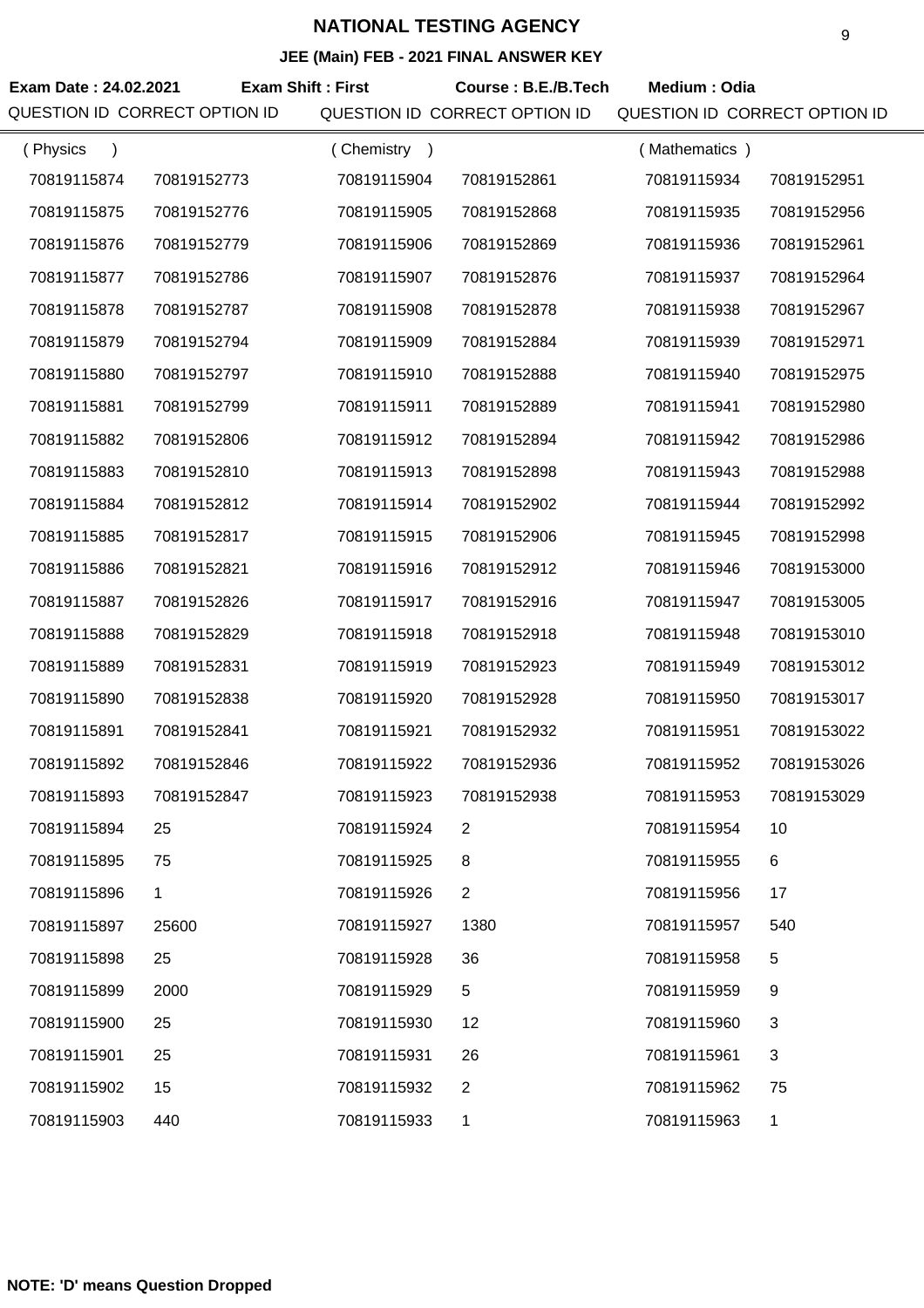| Exam Date: 24.02.2021<br>QUESTION ID CORRECT OPTION ID | <b>Exam Shift: First</b> |             | Course: B.E./B.Tech<br>QUESTION ID CORRECT OPTION ID | Medium: Punjabi<br>QUESTION ID CORRECT OPTION ID |             |
|--------------------------------------------------------|--------------------------|-------------|------------------------------------------------------|--------------------------------------------------|-------------|
| (Physics<br>$\lambda$                                  |                          | (Chemistry) |                                                      | (Mathematics)                                    |             |
| 70819115964                                            | 70819153043              | 70819115994 | 70819153131                                          | 70819116024                                      | 70819153221 |
| 70819115965                                            | 70819153046              | 70819115995 | 70819153138                                          | 70819116025                                      | 70819153226 |
| 70819115966                                            | 70819153049              | 70819115996 | 70819153139                                          | 70819116026                                      | 70819153231 |
| 70819115967                                            | 70819153056              | 70819115997 | 70819153146                                          | 70819116027                                      | 70819153234 |
| 70819115968                                            | 70819153057              | 70819115998 | 70819153148                                          | 70819116028                                      | 70819153237 |
| 70819115969                                            | 70819153064              | 70819115999 | 70819153154                                          | 70819116029                                      | 70819153241 |
| 70819115970                                            | 70819153067              | 70819116000 | 70819153158                                          | 70819116030                                      | 70819153245 |
| 70819115971                                            | 70819153069              | 70819116001 | 70819153159                                          | 70819116031                                      | 70819153250 |
| 70819115972                                            | 70819153076              | 70819116002 | 70819153164                                          | 70819116032                                      | 70819153256 |
| 70819115973                                            | 70819153080              | 70819116003 | 70819153168                                          | 70819116033                                      | 70819153258 |
| 70819115974                                            | 70819153082              | 70819116004 | 70819153172                                          | 70819116034                                      | 70819153262 |
| 70819115975                                            | 70819153087              | 70819116005 | 70819153176                                          | 70819116035                                      | 70819153268 |
| 70819115976                                            | 70819153091              | 70819116006 | 70819153182                                          | 70819116036                                      | 70819153270 |
| 70819115977                                            | 70819153096              | 70819116007 | 70819153186                                          | 70819116037                                      | 70819153275 |
| 70819115978                                            | 70819153099              | 70819116008 | 70819153188                                          | 70819116038                                      | 70819153280 |
| 70819115979                                            | 70819153101              | 70819116009 | 70819153193                                          | 70819116039                                      | 70819153282 |
| 70819115980                                            | 70819153108              | 70819116010 | 70819153198                                          | 70819116040                                      | 70819153287 |
| 70819115981                                            | 70819153111              | 70819116011 | 70819153202                                          | 70819116041                                      | 70819153292 |
| 70819115982                                            | 70819153116              | 70819116012 | 70819153206                                          | 70819116042                                      | 70819153296 |
| 70819115983                                            | 70819153117              | 70819116013 | 70819153208                                          | 70819116043                                      | 70819153299 |
| 70819115984                                            | 25                       | 70819116014 | 2                                                    | 70819116044                                      | 10          |
| 70819115985                                            | 75                       | 70819116015 | 8                                                    | 70819116045                                      | 6           |
| 70819115986                                            | 1                        | 70819116016 | $\overline{2}$                                       | 70819116046                                      | 17          |
| 70819115987                                            | 25600                    | 70819116017 | 1380                                                 | 70819116047                                      | 540         |
| 70819115988                                            | 25                       | 70819116018 | 36                                                   | 70819116048                                      | 5           |
| 70819115989                                            | 2000                     | 70819116019 | 5                                                    | 70819116049                                      | 9           |
| 70819115990                                            | 25                       | 70819116020 | 12                                                   | 70819116050                                      | 3           |
| 70819115991                                            | 25                       | 70819116021 | 26                                                   | 70819116051                                      | 3           |
| 70819115992                                            | 15                       | 70819116022 | 2                                                    | 70819116052                                      | 75          |
| 70819115993                                            | 440                      | 70819116023 | 1                                                    | 70819116053                                      | 1           |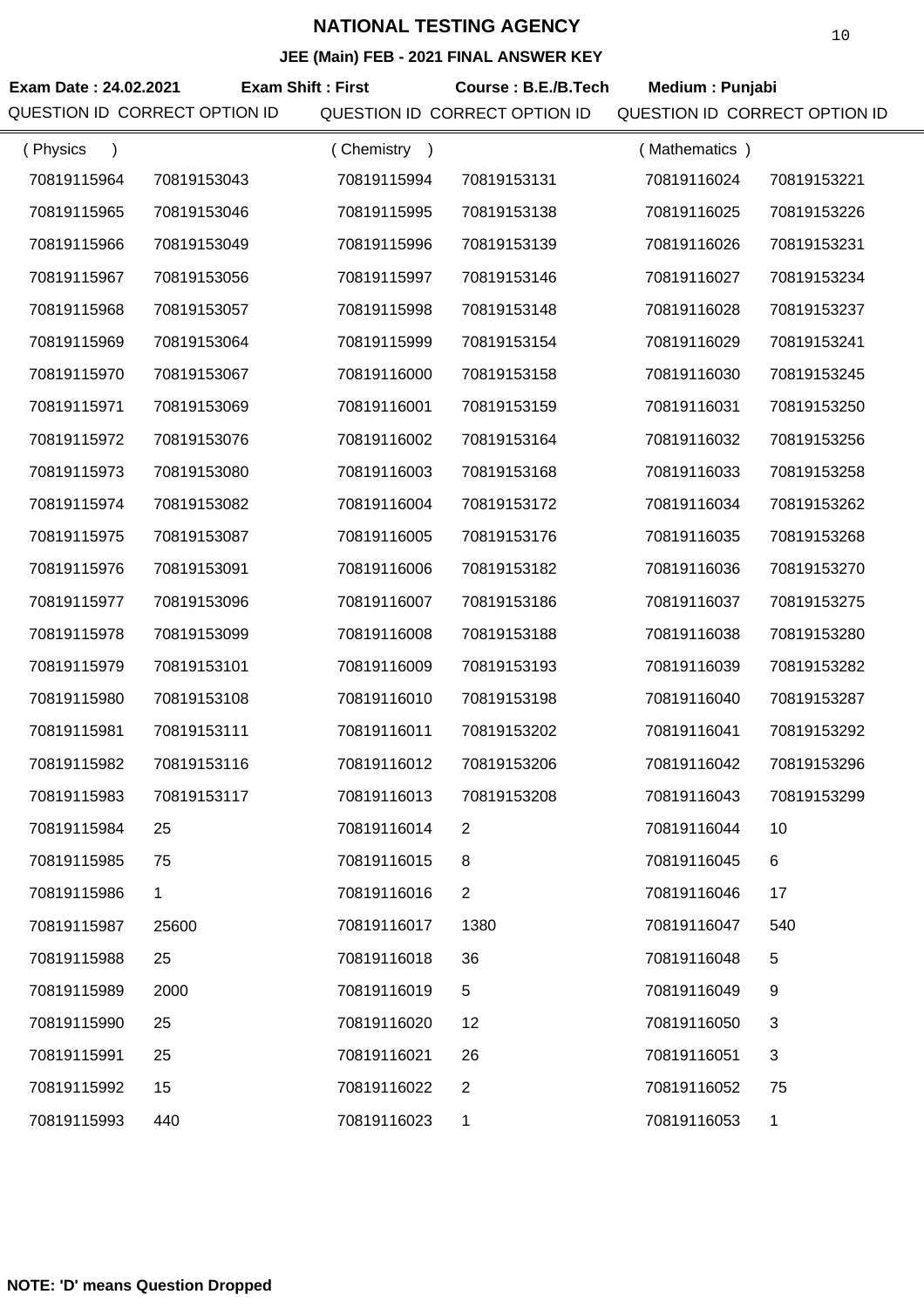| Exam Date: 24.02.2021         | <b>Exam Shift: First</b> |             | Course: B.E./B.Tech           | <b>Medium: Tamil</b>          |             |
|-------------------------------|--------------------------|-------------|-------------------------------|-------------------------------|-------------|
| QUESTION ID CORRECT OPTION ID |                          |             | QUESTION ID CORRECT OPTION ID | QUESTION ID CORRECT OPTION ID |             |
| (Physics<br>$\lambda$         |                          | (Chemistry) |                               | (Mathematics)                 |             |
| 70819116054                   | 70819153313              | 70819116084 | 70819153401                   | 70819116114                   | 70819153491 |
| 70819116055                   | 70819153316              | 70819116085 | 70819153408                   | 70819116115                   | 70819153496 |
| 70819116056                   | 70819153319              | 70819116086 | 70819153409                   | 70819116116                   | 70819153501 |
| 70819116057                   | 70819153326              | 70819116087 | 70819153416                   | 70819116117                   | 70819153504 |
| 70819116058                   | 70819153327              | 70819116088 | 70819153418                   | 70819116118                   | 70819153507 |
| 70819116059                   | 70819153334              | 70819116089 | 70819153424                   | 70819116119                   | 70819153511 |
| 70819116060                   | 70819153337              | 70819116090 | 70819153428                   | 70819116120                   | 70819153515 |
| 70819116061                   | 70819153339              | 70819116091 | 70819153429                   | 70819116121                   | 70819153520 |
| 70819116062                   | 70819153346              | 70819116092 | 70819153434                   | 70819116122                   | 70819153526 |
| 70819116063                   | 70819153350              | 70819116093 | 70819153438                   | 70819116123                   | 70819153528 |
| 70819116064                   | 70819153352              | 70819116094 | 70819153442                   | 70819116124                   | 70819153532 |
| 70819116065                   | 70819153357              | 70819116095 | 70819153446                   | 70819116125                   | 70819153538 |
| 70819116066                   | 70819153361              | 70819116096 | 70819153452                   | 70819116126                   | 70819153540 |
| 70819116067                   | 70819153366              | 70819116097 | 70819153456                   | 70819116127                   | 70819153545 |
| 70819116068                   | 70819153369              | 70819116098 | 70819153458                   | 70819116128                   | 70819153550 |
| 70819116069                   | 70819153371              | 70819116099 | 70819153463                   | 70819116129                   | 70819153552 |
| 70819116070                   | 70819153378              | 70819116100 | 70819153468                   | 70819116130                   | 70819153557 |
| 70819116071                   | 70819153381              | 70819116101 | 70819153472                   | 70819116131                   | 70819153562 |
| 70819116072                   | 70819153386              | 70819116102 | 70819153476                   | 70819116132                   | 70819153566 |
| 70819116073                   | 70819153387              | 70819116103 | 70819153478                   | 70819116133                   | 70819153569 |
| 70819116074                   | 25                       | 70819116104 | 2                             | 70819116134                   | 10          |
| 70819116075                   | 75                       | 70819116105 | 8                             | 70819116135                   | 6           |
| 70819116076                   | $\mathbf 1$              | 70819116106 | $\overline{2}$                | 70819116136                   | 17          |
| 70819116077                   | 25600                    | 70819116107 | 1380                          | 70819116137                   | 540         |
| 70819116078                   | 25                       | 70819116108 | 36                            | 70819116138                   | 5           |
| 70819116079                   | 2000                     | 70819116109 | 5                             | 70819116139                   | 9           |
| 70819116080                   | 25                       | 70819116110 | 12                            | 70819116140                   | 3           |
| 70819116081                   | 25                       | 70819116111 | 26                            | 70819116141                   | 3           |
| 70819116082                   | 15                       | 70819116112 | $\overline{2}$                | 70819116142                   | 75          |
| 70819116083                   | 440                      | 70819116113 | 1                             | 70819116143                   | 1           |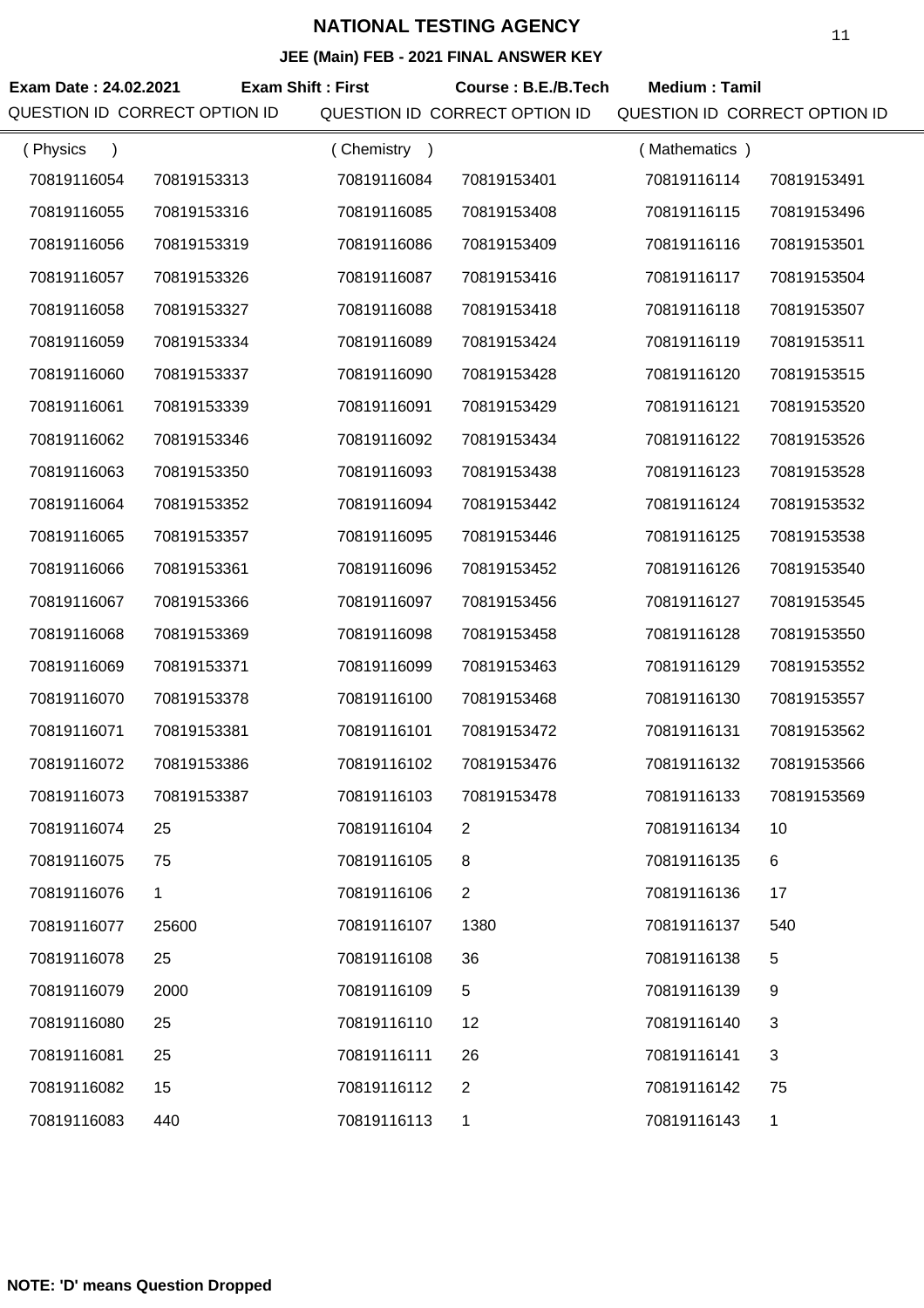#### **JEE (Main) FEB - 2021 FINAL ANSWER KEY**

| Exam Date: 24.02.2021<br>QUESTION ID CORRECT OPTION ID | <b>Exam Shift: First</b> |             | Course: B.E./B.Tech<br>QUESTION ID CORRECT OPTION ID | Medium: Telugu<br>QUESTION ID CORRECT OPTION ID |             |
|--------------------------------------------------------|--------------------------|-------------|------------------------------------------------------|-------------------------------------------------|-------------|
| (Physics<br>$\lambda$                                  |                          | (Chemistry) |                                                      | (Mathematics)                                   |             |
| 70819116144                                            | 70819153583              | 70819116174 | 70819153671                                          | 70819116204                                     | 70819153761 |
| 70819116145                                            | 70819153586              | 70819116175 | 70819153678                                          | 70819116205                                     | 70819153766 |
| 70819116146                                            | 70819153589              | 70819116176 | 70819153679                                          | 70819116206                                     | 70819153771 |
| 70819116147                                            | 70819153596              | 70819116177 | 70819153686                                          | 70819116207                                     | 70819153774 |
| 70819116148                                            | 70819153597              | 70819116178 | 70819153688                                          | 70819116208                                     | 70819153777 |
| 70819116149                                            | 70819153604              | 70819116179 | 70819153694                                          | 70819116209                                     | 70819153781 |
| 70819116150                                            | 70819153607              | 70819116180 | 70819153698                                          | 70819116210                                     | 70819153785 |
| 70819116151                                            | 70819153609              | 70819116181 | 70819153699                                          | 70819116211                                     | 70819153790 |
| 70819116152                                            | 70819153616              | 70819116182 | 70819153704                                          | 70819116212                                     | 70819153796 |
| 70819116153                                            | 70819153620              | 70819116183 | 70819153708                                          | 70819116213                                     | 70819153798 |
| 70819116154                                            | 70819153622              | 70819116184 | 70819153712                                          | 70819116214                                     | 70819153802 |
| 70819116155                                            | 70819153627              | 70819116185 | 70819153716                                          | 70819116215                                     | 70819153808 |
| 70819116156                                            | 70819153631              | 70819116186 | 70819153722                                          | 70819116216                                     | 70819153810 |
| 70819116157                                            | 70819153636              | 70819116187 | 70819153726                                          | 70819116217                                     | 70819153815 |
| 70819116158                                            | 70819153639              | 70819116188 | 70819153728                                          | 70819116218                                     | 70819153820 |
| 70819116159                                            | 70819153641              | 70819116189 | 70819153733                                          | 70819116219                                     | 70819153822 |
| 70819116160                                            | 70819153648              | 70819116190 | 70819153738                                          | 70819116220                                     | 70819153827 |
| 70819116161                                            | 70819153651              | 70819116191 | 70819153742                                          | 70819116221                                     | 70819153832 |
| 70819116162                                            | 70819153656              | 70819116192 | 70819153746                                          | 70819116222                                     | 70819153836 |
| 70819116163                                            | 70819153657              | 70819116193 | 70819153748                                          | 70819116223                                     | 70819153839 |
| 70819116164                                            | 25                       | 70819116194 | 2                                                    | 70819116224                                     | 10          |
| 70819116165                                            | 75                       | 70819116195 | 8                                                    | 70819116225                                     | 6           |
| 70819116166                                            | 1                        | 70819116196 | $\overline{2}$                                       | 70819116226                                     | 17          |
| 70819116167                                            | 25600                    | 70819116197 | 1380                                                 | 70819116227                                     | 540         |
| 70819116168                                            | 25                       | 70819116198 | 36                                                   | 70819116228                                     | 5           |
| 70819116169                                            | 2000                     | 70819116199 | 5                                                    | 70819116229                                     | 9           |
| 70819116170                                            | 25                       | 70819116200 | 12                                                   | 70819116230                                     | 3           |
| 70819116171                                            | 25                       | 70819116201 | 26                                                   | 70819116231                                     | 3           |
| 70819116172                                            | 15                       | 70819116202 | $\overline{2}$                                       | 70819116232                                     | 75          |
| 70819116173                                            | 440                      | 70819116203 | 1                                                    | 70819116233                                     | 1           |

12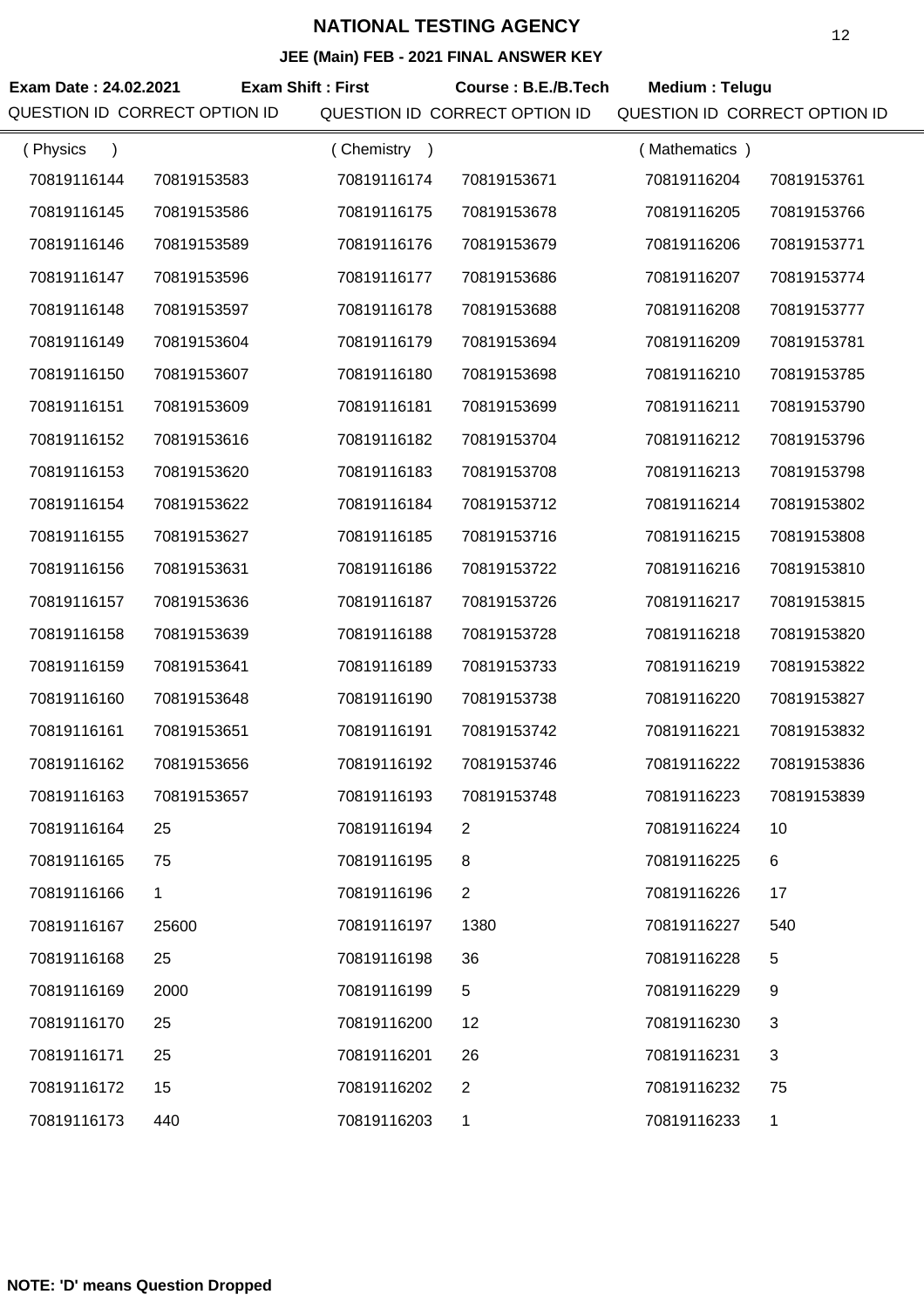| Exam Date: 24.02.2021<br>QUESTION ID CORRECT OPTION ID | <b>Exam Shift: First</b> |             | Course: B.E./B.Tech<br>QUESTION ID CORRECT OPTION ID | Medium: Urdu<br>QUESTION ID CORRECT OPTION ID |             |
|--------------------------------------------------------|--------------------------|-------------|------------------------------------------------------|-----------------------------------------------|-------------|
| (Physics<br>$\lambda$                                  |                          | (Chemistry) |                                                      | (Mathematics)                                 |             |
| 70819116234                                            | 70819153853              | 70819116264 | 70819153941                                          | 70819116294                                   | 70819154031 |
| 70819116235                                            | 70819153856              | 70819116265 | 70819153948                                          | 70819116295                                   | 70819154036 |
| 70819116236                                            | 70819153859              | 70819116266 | 70819153949                                          | 70819116296                                   | 70819154041 |
| 70819116237                                            | 70819153866              | 70819116267 | 70819153956                                          | 70819116297                                   | 70819154044 |
| 70819116238                                            | 70819153867              | 70819116268 | 70819153958                                          | 70819116298                                   | 70819154047 |
| 70819116239                                            | 70819153874              | 70819116269 | 70819153964                                          | 70819116299                                   | 70819154051 |
| 70819116240                                            | 70819153877              | 70819116270 | 70819153968                                          | 70819116300                                   | 70819154055 |
| 70819116241                                            | 70819153879              | 70819116271 | 70819153969                                          | 70819116301                                   | 70819154060 |
| 70819116242                                            | 70819153886              | 70819116272 | 70819153974                                          | 70819116302                                   | 70819154066 |
| 70819116243                                            | 70819153890              | 70819116273 | 70819153978                                          | 70819116303                                   | 70819154068 |
| 70819116244                                            | 70819153892              | 70819116274 | 70819153982                                          | 70819116304                                   | 70819154072 |
| 70819116245                                            | 70819153897              | 70819116275 | 70819153986                                          | 70819116305                                   | 70819154078 |
| 70819116246                                            | 70819153901              | 70819116276 | 70819153992                                          | 70819116306                                   | 70819154080 |
| 70819116247                                            | 70819153906              | 70819116277 | 70819153996                                          | 70819116307                                   | 70819154085 |
| 70819116248                                            | 70819153909              | 70819116278 | 70819153998                                          | 70819116308                                   | 70819154090 |
| 70819116249                                            | 70819153911              | 70819116279 | 70819154003                                          | 70819116309                                   | 70819154092 |
| 70819116250                                            | 70819153918              | 70819116280 | 70819154008                                          | 70819116310                                   | 70819154097 |
| 70819116251                                            | 70819153921              | 70819116281 | 70819154012                                          | 70819116311                                   | 70819154102 |
| 70819116252                                            | 70819153926              | 70819116282 | 70819154016                                          | 70819116312                                   | 70819154106 |
| 70819116253                                            | 70819153927              | 70819116283 | 70819154018                                          | 70819116313                                   | 70819154109 |
| 70819116254                                            | 25                       | 70819116284 | 2                                                    | 70819116314                                   | 10          |
| 70819116255                                            | 75                       | 70819116285 | 8                                                    | 70819116315                                   | 6           |
| 70819116256                                            | 1                        | 70819116286 | $\overline{2}$                                       | 70819116316                                   | 17          |
| 70819116257                                            | 25600                    | 70819116287 | 1380                                                 | 70819116317                                   | 540         |
| 70819116258                                            | 25                       | 70819116288 | 36                                                   | 70819116318                                   | 5           |
| 70819116259                                            | 2000                     | 70819116289 | 5                                                    | 70819116319                                   | 9           |
| 70819116260                                            | 25                       | 70819116290 | 12                                                   | 70819116320                                   | 3           |
| 70819116261                                            | 25                       | 70819116291 | 26                                                   | 70819116321                                   | 3           |
| 70819116262                                            | 15                       | 70819116292 | 2                                                    | 70819116322                                   | 75          |
| 70819116263                                            | 440                      | 70819116293 | 1                                                    | 70819116323                                   | 1           |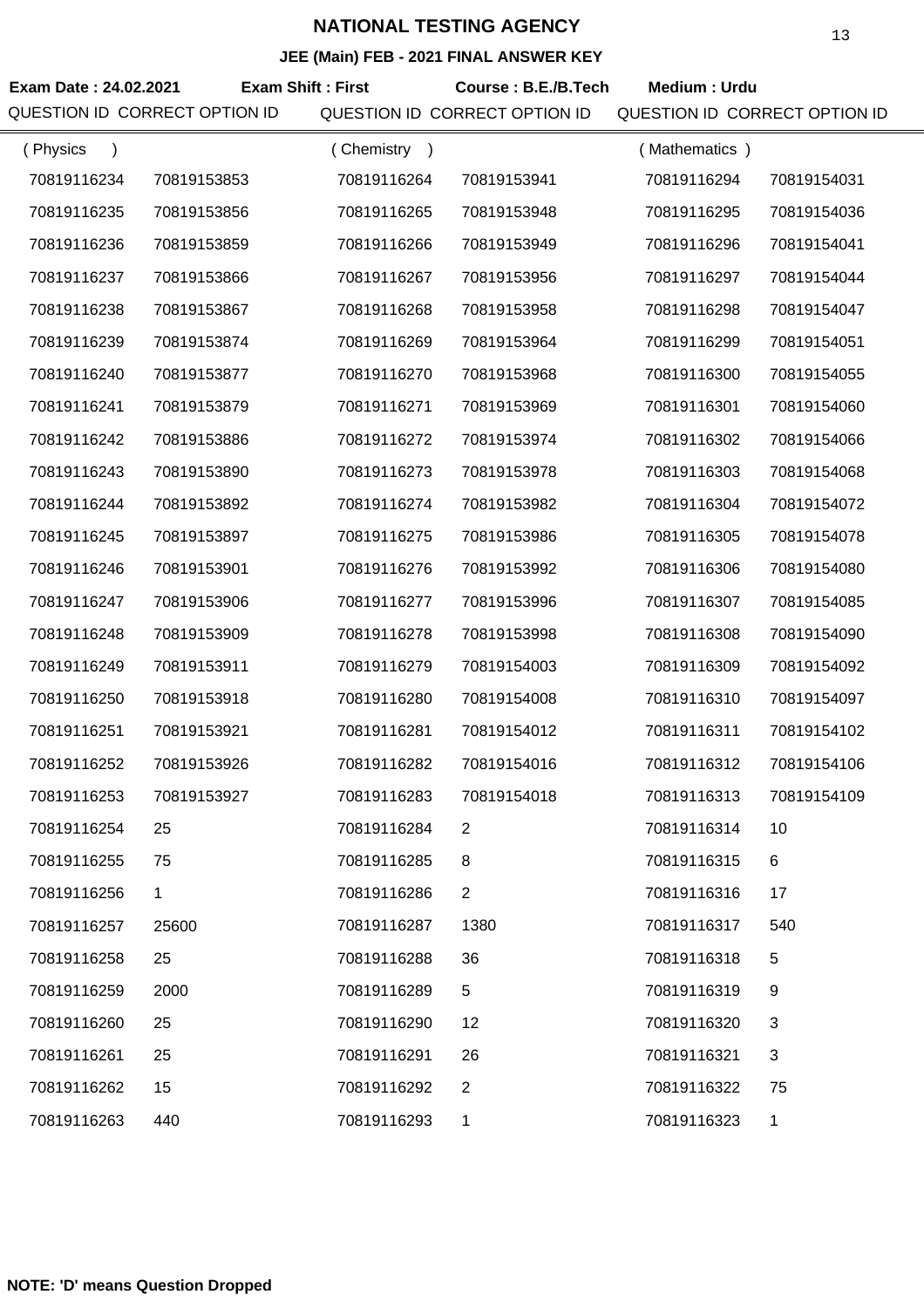**JEE (Main) FEB - 2021 FINAL ANSWER KEY**

|                               |                |                           | $\overline{C}$ (mail) $\overline{C}$ = $\overline{C}$ = $\overline{C}$ = $\overline{C}$ = $\overline{C}$ = $\overline{C}$ = $\overline{C}$ = $\overline{C}$ = $\overline{C}$ = $\overline{C}$ = $\overline{C}$ = $\overline{C}$ = $\overline{C}$ = $\overline{C}$ = $\overline{C}$ = $\overline{C}$ = $\overline{C}$ = $\overline{C}$ = $\overline{C}$ |                               |                |
|-------------------------------|----------------|---------------------------|--------------------------------------------------------------------------------------------------------------------------------------------------------------------------------------------------------------------------------------------------------------------------------------------------------------------------------------------------------|-------------------------------|----------------|
| Exam Date: 24.02.2021         |                | <b>Exam Shift: Second</b> | Course: B.E./B.Tech                                                                                                                                                                                                                                                                                                                                    | <b>Medium: Assamese</b>       |                |
| QUESTION ID CORRECT OPTION ID |                |                           | QUESTION ID CORRECT OPTION ID                                                                                                                                                                                                                                                                                                                          | QUESTION ID CORRECT OPTION ID |                |
| (Physics<br>$\lambda$         |                | (Chemistry)               |                                                                                                                                                                                                                                                                                                                                                        | (Mathematics)                 |                |
| 70819116504                   | 70819154663    | 70819116534               | 70819154752                                                                                                                                                                                                                                                                                                                                            | 70819116564                   | 70819154843    |
| 70819116505                   | 70819154667    | 70819116535               | 70819154755                                                                                                                                                                                                                                                                                                                                            | 70819116565                   | 70819154846    |
| 70819116506                   | 70819154670    | 70819116536               | 70819154761                                                                                                                                                                                                                                                                                                                                            | 70819116566                   | 70819154850    |
| 70819116507                   | 70819154675    | 70819116537               | 70819154764                                                                                                                                                                                                                                                                                                                                            | 70819116567                   | 70819154854    |
| 70819116508                   | 70819154677    | 70819116538               | 70819154770                                                                                                                                                                                                                                                                                                                                            | 70819116568                   | 70819154859    |
| 70819116509                   | 70819154684    | 70819116539               | 70819154771                                                                                                                                                                                                                                                                                                                                            | 70819116569                   | 70819154864    |
| 70819116510                   | 70819154687    | 70819116540               | 70819154776                                                                                                                                                                                                                                                                                                                                            | 70819116570                   | 70819154868    |
| 70819116511                   | 70819154690    | 70819116541               | 70819154782                                                                                                                                                                                                                                                                                                                                            | 70819116571                   | 70819154870    |
| 70819116512                   | 70819154695    | 70819116542               | 70819154784                                                                                                                                                                                                                                                                                                                                            | 70819116572                   | 70819154875    |
| 70819116513                   | 70819154697    | 70819116543               | 70819154787                                                                                                                                                                                                                                                                                                                                            | 70819116573                   | 70819154877    |
| 70819116514                   | 70819154701    | 70819116544               | 70819154793                                                                                                                                                                                                                                                                                                                                            | 70819116574                   | 70819154882    |
| 70819116515                   | 70819154707    | 70819116545               | 70819154795                                                                                                                                                                                                                                                                                                                                            | 70819116575                   | 70819154885    |
| 70819116516                   | 70819154711    | 70819116546               | 70819154801                                                                                                                                                                                                                                                                                                                                            | 70819116576                   | 70819154890    |
| 70819116517                   | 70819154714    | 70819116547               | 70819154806                                                                                                                                                                                                                                                                                                                                            | 70819116577                   | 70819154893    |
| 70819116518                   | 70819154719    | 70819116548               | 70819154809                                                                                                                                                                                                                                                                                                                                            | 70819116578                   | 70819154900    |
| 70819116519                   | 70819154721    | 70819116549               | 70819154812                                                                                                                                                                                                                                                                                                                                            | 70819116579                   | 70819154902    |
| 70819116520                   | 70819154725    | 70819116550               | 70819154818                                                                                                                                                                                                                                                                                                                                            | 70819116580                   | 70819154907    |
| 70819116521                   | 70819154731    | 70819116551               | 70819154821                                                                                                                                                                                                                                                                                                                                            | 70819116581                   | 70819154909    |
| 70819116522                   | 70819154736    | 70819116552               | 70819154825                                                                                                                                                                                                                                                                                                                                            | 70819116582                   | 70819154915    |
| 70819116523                   | 70819154739    | 70819116553               | 70819154830                                                                                                                                                                                                                                                                                                                                            | 70819116583                   | 70819154920    |
| 70819116524                   | $\overline{2}$ | 70819116554               | 8                                                                                                                                                                                                                                                                                                                                                      | 70819116584                   | 11             |
| 70819116525                   | $\overline{2}$ | 70819116555               | 5                                                                                                                                                                                                                                                                                                                                                      | 70819116585                   | 56             |
| 70819116526                   | 8              | 70819116556               | 855                                                                                                                                                                                                                                                                                                                                                    | 70819116586                   | D              |
| 70819116527                   | 400            | 70819116557               | 1                                                                                                                                                                                                                                                                                                                                                      | 70819116587                   | 310            |
| 70819116528                   | 8              | 70819116558               | 141                                                                                                                                                                                                                                                                                                                                                    | 70819116588                   | 31650          |
| 70819116529                   | 226            | 70819116559               | 3776                                                                                                                                                                                                                                                                                                                                                   | 70819116589                   | D              |
| 70819116530                   | 5              | 70819116560               | 81                                                                                                                                                                                                                                                                                                                                                     | 70819116590                   | $\overline{2}$ |
| 70819116531                   | 900            | 70819116561               | 1                                                                                                                                                                                                                                                                                                                                                      | 70819116591                   | 1              |
| 70819116532                   | 667            | 70819116562               | 3                                                                                                                                                                                                                                                                                                                                                      | 70819116592                   | 3              |
| 70819116533                   | 8              | 70819116563               | 243                                                                                                                                                                                                                                                                                                                                                    | 70819116593                   | $\mathbf{2}$   |
|                               |                |                           |                                                                                                                                                                                                                                                                                                                                                        |                               |                |

**NOTE: 'D' means Question Dropped**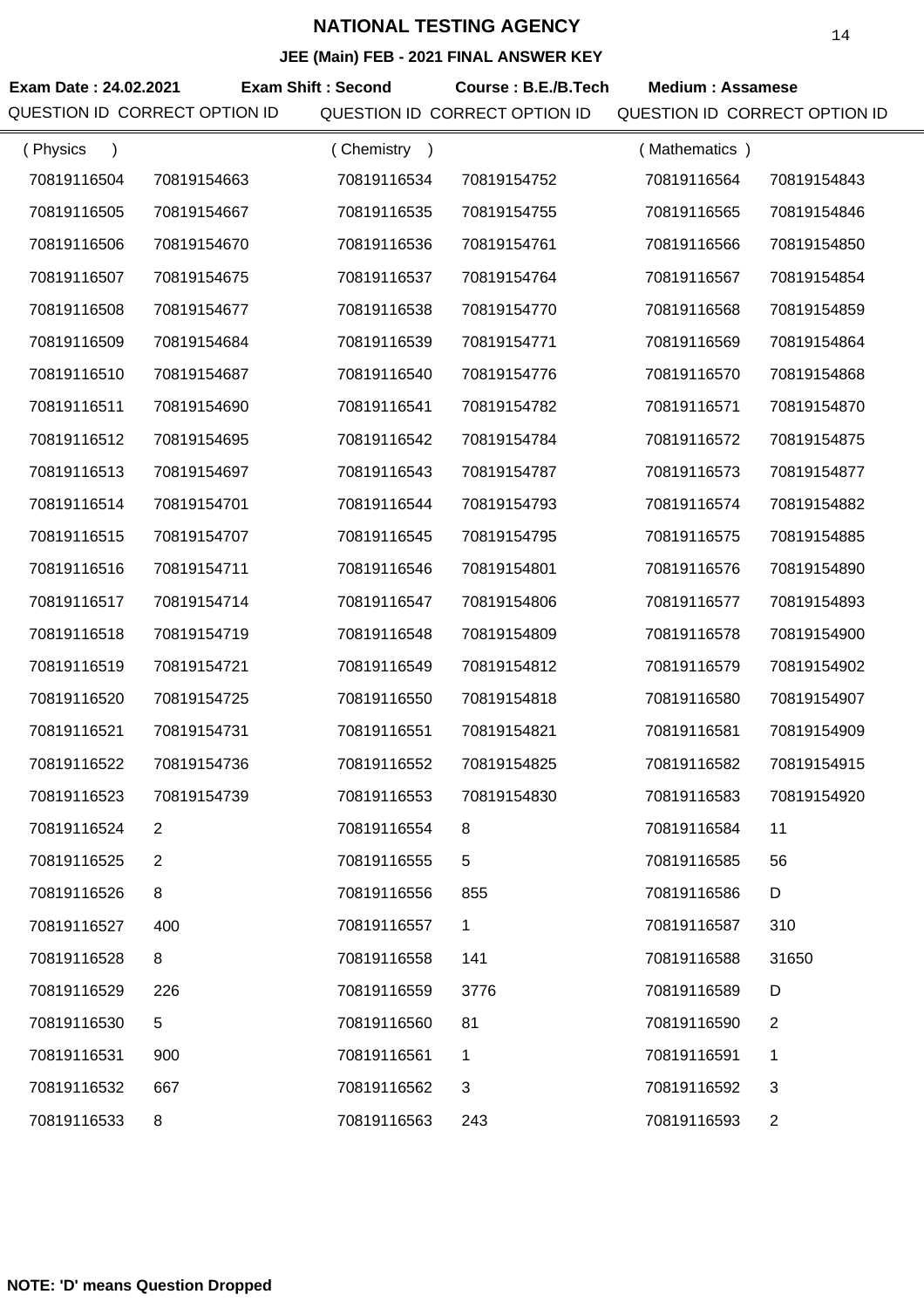| Exam Date: 24.02.2021         | <b>Exam Shift: Second</b> | VLL (MANI) I LD LVL I INAL ARVILITILE I | Course: B.E./B.Tech | Medium: Bengali               |
|-------------------------------|---------------------------|-----------------------------------------|---------------------|-------------------------------|
| QUESTION ID CORRECT OPTION ID |                           | QUESTION ID CORRECT OPTION ID           |                     | QUESTION ID CORRECT OPTION ID |
| (Physics<br>$\lambda$         | (Chemistry)               |                                         | (Mathematics)       |                               |
| 70819116594<br>70819154933    | 70819116624               | 70819155022                             | 70819116654         | 70819155113                   |
| 70819116595<br>70819154937    | 70819116625               | 70819155025                             | 70819116655         | 70819155116                   |
| 70819116596<br>70819154940    | 70819116626               | 70819155031                             | 70819116656         | 70819155120                   |
| 70819116597<br>70819154945    | 70819116627               | 70819155034                             | 70819116657         | 70819155124                   |
| 70819116598<br>70819154947    | 70819116628               | 70819155040                             | 70819116658         | 70819155129                   |
| 70819116599<br>70819154954    | 70819116629               | 70819155041                             | 70819116659         | 70819155134                   |
| 70819116600<br>70819154957    | 70819116630               | 70819155046                             | 70819116660         | 70819155138                   |
| 70819116601<br>70819154960    | 70819116631               | 70819155052                             | 70819116661         | 70819155140                   |
| 70819116602<br>70819154965    | 70819116632               | 70819155054                             | 70819116662         | 70819155145                   |
| 70819116603<br>70819154967    | 70819116633               | 70819155057                             | 70819116663         | 70819155147                   |
| 70819116604<br>70819154971    | 70819116634               | 70819155063                             | 70819116664         | 70819155152                   |
| 70819116605<br>70819154977    | 70819116635               | 70819155065                             | 70819116665         | 70819155155                   |
| 70819116606<br>70819154981    | 70819116636               | 70819155071                             | 70819116666         | 70819155160                   |
| 70819116607<br>70819154984    | 70819116637               | 70819155076                             | 70819116667         | 70819155163                   |
| 70819116608<br>70819154989    | 70819116638               | 70819155079                             | 70819116668         | 70819155170                   |
| 70819116609<br>70819154991    | 70819116639               | 70819155082                             | 70819116669         | 70819155172                   |
| 70819116610<br>70819154995    | 70819116640               | 70819155088                             | 70819116670         | 70819155177                   |
| 70819116611<br>70819155001    | 70819116641               | 70819155091                             | 70819116671         | 70819155179                   |
| 70819116612<br>70819155006    | 70819116642               | 70819155095                             | 70819116672         | 70819155185                   |
| 70819116613<br>70819155009    | 70819116643               | 70819155100                             | 70819116673         | 70819155190                   |
| 70819116614<br>$\overline{2}$ | 70819116644               | 8                                       | 70819116674         | 11                            |
| 70819116615<br>2              | 70819116645               | 5                                       | 70819116675         | 56                            |
| 70819116616<br>8              | 70819116646               | 855                                     | 70819116676         | D                             |
| 70819116617<br>400            | 70819116647               | 1                                       | 70819116677         | 310                           |
| 70819116618<br>8              | 70819116648               | 141                                     | 70819116678         | 31650                         |
| 70819116619<br>226            | 70819116649               | 3776                                    | 70819116679         | D                             |
| 5<br>70819116620              | 70819116650               | 81                                      | 70819116680         | $\overline{2}$                |
| 70819116621<br>900            | 70819116651               | 1                                       | 70819116681         | 1                             |
| 70819116622<br>667            | 70819116652               | 3                                       | 70819116682         | 3                             |
| 70819116623<br>8              | 70819116653               | 243                                     | 70819116683         | $\overline{2}$                |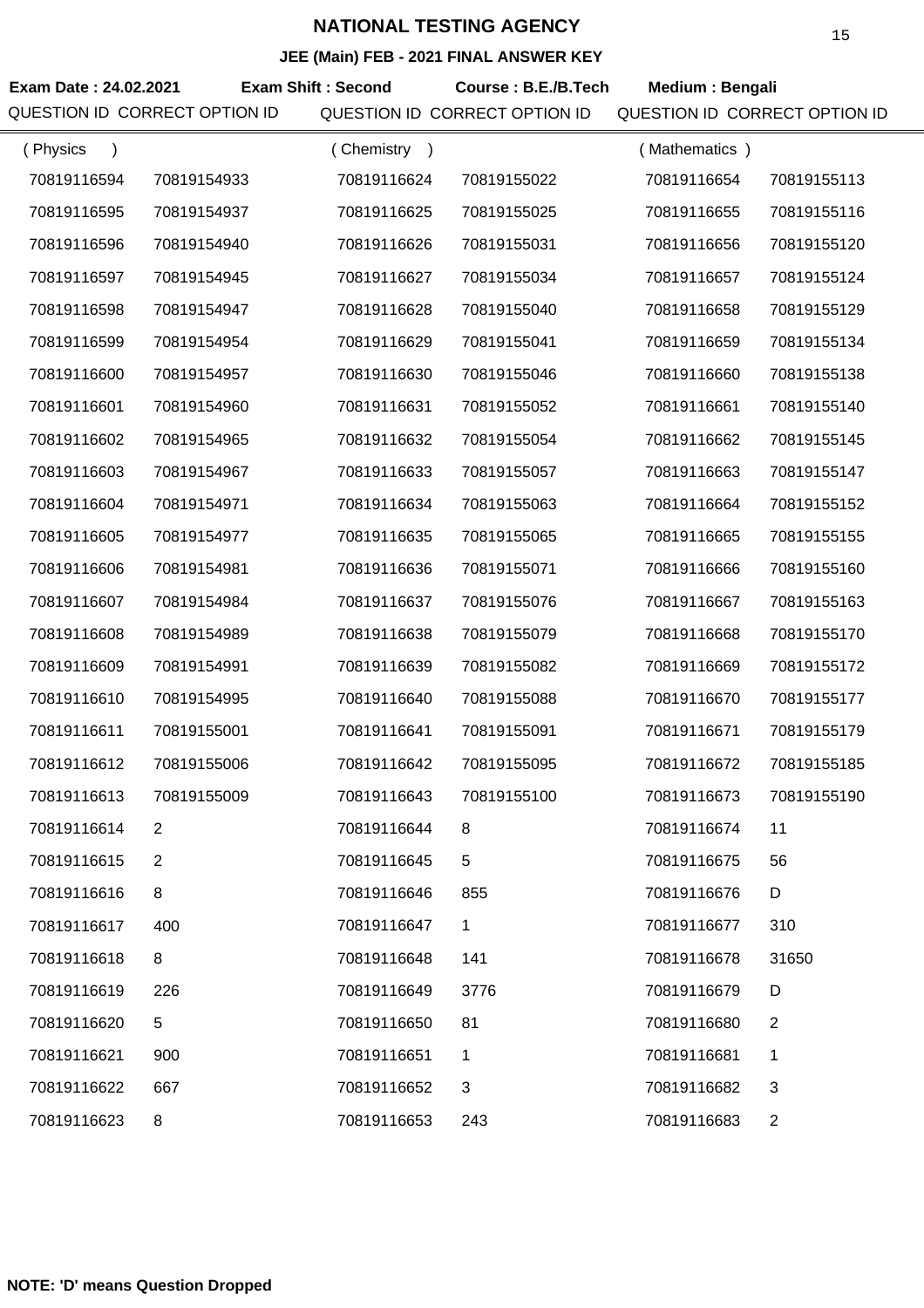| Exam Date: 24.02.2021         | <b>Exam Shift: Second</b> |                               |                               |                |
|-------------------------------|---------------------------|-------------------------------|-------------------------------|----------------|
|                               |                           | Course: B.E./B.Tech           | <b>Medium: English</b>        |                |
| QUESTION ID CORRECT OPTION ID |                           | QUESTION ID CORRECT OPTION ID | QUESTION ID CORRECT OPTION ID |                |
| (Physics<br>$\lambda$         | (Chemistry)               |                               | (Mathematics)                 |                |
| 70819116324<br>70819154123    | 70819116354               | 70819154212                   | 70819116384                   | 70819154303    |
| 70819116325<br>70819154127    | 70819116355               | 70819154215                   | 70819116385                   | 70819154306    |
| 70819116326<br>70819154130    | 70819116356               | 70819154221                   | 70819116386                   | 70819154310    |
| 70819116327<br>70819154135    | 70819116357               | 70819154224                   | 70819116387                   | 70819154314    |
| 70819116328<br>70819154137    | 70819116358               | 70819154230                   | 70819116388                   | 70819154319    |
| 70819116329<br>70819154144    | 70819116359               | 70819154231                   | 70819116389                   | 70819154324    |
| 70819116330<br>70819154147    | 70819116360               | 70819154236                   | 70819116390                   | 70819154328    |
| 70819116331<br>70819154150    | 70819116361               | 70819154242                   | 70819116391                   | 70819154330    |
| 70819116332<br>70819154155    | 70819116362               | 70819154244                   | 70819116392                   | 70819154335    |
| 70819116333<br>70819154157    | 70819116363               | 70819154247                   | 70819116393                   | 70819154337    |
| 70819116334<br>70819154161    | 70819116364               | 70819154253                   | 70819116394                   | 70819154342    |
| 70819116335<br>70819154167    | 70819116365               | 70819154255                   | 70819116395                   | 70819154345    |
| 70819116336<br>70819154171    | 70819116366               | 70819154261                   | 70819116396                   | 70819154350    |
| 70819116337<br>70819154174    | 70819116367               | 70819154266                   | 70819116397                   | 70819154353    |
| 70819116338<br>70819154179    | 70819116368               | 70819154269                   | 70819116398                   | 70819154360    |
| 70819116339<br>70819154181    | 70819116369               | 70819154272                   | 70819116399                   | 70819154362    |
| 70819116340<br>70819154185    | 70819116370               | 70819154278                   | 70819116400                   | 70819154367    |
| 70819116341<br>70819154191    | 70819116371               | 70819154281                   | 70819116401                   | 70819154369    |
| 70819116342<br>70819154196    | 70819116372               | 70819154285                   | 70819116402                   | 70819154375    |
| 70819116343<br>70819154199    | 70819116373               | 70819154290                   | 70819116403                   | 70819154380    |
| 70819116344<br>$\overline{2}$ | 70819116374               | 8                             | 70819116404                   | 11             |
| 70819116345<br>2              | 70819116375               | 5                             | 70819116405                   | 56             |
| 8<br>70819116346              | 70819116376               | 855                           | 70819116406                   | D              |
| 70819116347<br>400            | 70819116377               | 1                             | 70819116407                   | 310            |
| 70819116348<br>8              | 70819116378               | 141                           | 70819116408                   | 31650          |
| 70819116349<br>226            | 70819116379               | 3776                          | 70819116409                   | D              |
| 5<br>70819116350              | 70819116380               | 81                            | 70819116410                   | $\overline{2}$ |
| 70819116351<br>900            | 70819116381               | 1                             | 70819116411                   | 1              |
| 70819116352<br>667            | 70819116382               | 3                             | 70819116412                   | 3              |
| 70819116353<br>8              | 70819116383               | 243                           | 70819116413                   | $\overline{2}$ |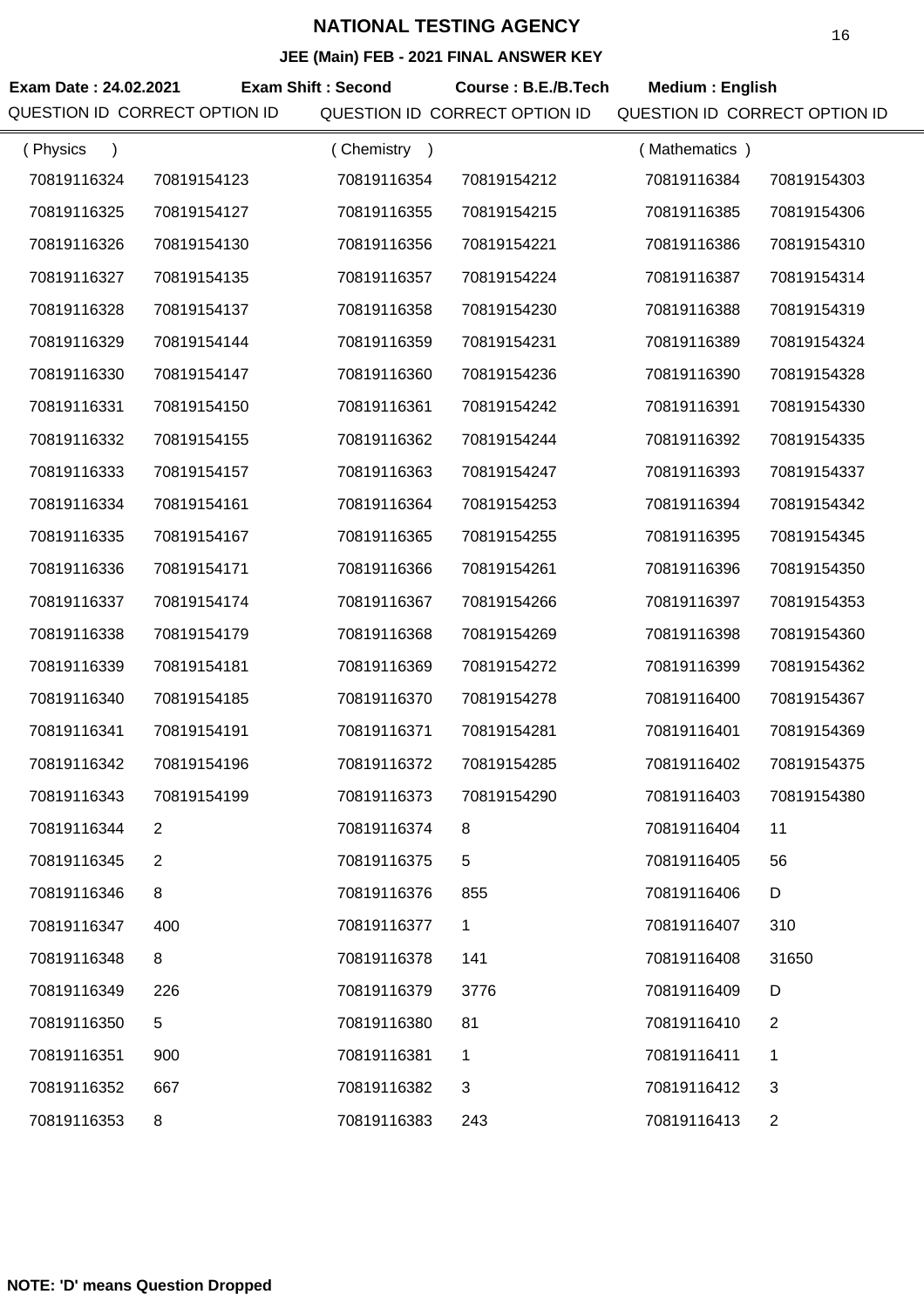|                               |                |                           | JEE (MAIN) FEB - 2021 FINAL ANSWER KEY |                               |                |
|-------------------------------|----------------|---------------------------|----------------------------------------|-------------------------------|----------------|
| Exam Date: 24.02.2021         |                | <b>Exam Shift: Second</b> | Course: B.E./B.Tech                    | Medium: Gujarati              |                |
| QUESTION ID CORRECT OPTION ID |                |                           | QUESTION ID CORRECT OPTION ID          | QUESTION ID CORRECT OPTION ID |                |
| (Physics<br>$\mathcal{E}$     |                | (Chemistry)               |                                        | (Mathematics)                 |                |
| 70819116684                   | 70819155203    | 70819116714               | 70819155292                            | 70819116744                   | 70819155383    |
| 70819116685                   | 70819155207    | 70819116715               | 70819155295                            | 70819116745                   | 70819155386    |
| 70819116686                   | 70819155210    | 70819116716               | 70819155301                            | 70819116746                   | 70819155390    |
| 70819116687                   | 70819155215    | 70819116717               | 70819155304                            | 70819116747                   | 70819155394    |
| 70819116688                   | 70819155217    | 70819116718               | 70819155310                            | 70819116748                   | 70819155399    |
| 70819116689                   | 70819155224    | 70819116719               | 70819155311                            | 70819116749                   | 70819155404    |
| 70819116690                   | 70819155227    | 70819116720               | 70819155316                            | 70819116750                   | 70819155408    |
| 70819116691                   | 70819155230    | 70819116721               | 70819155322                            | 70819116751                   | 70819155410    |
| 70819116692                   | 70819155235    | 70819116722               | 70819155324                            | 70819116752                   | 70819155415    |
| 70819116693                   | 70819155237    | 70819116723               | 70819155327                            | 70819116753                   | 70819155417    |
| 70819116694                   | 70819155241    | 70819116724               | 70819155333                            | 70819116754                   | 70819155422    |
| 70819116695                   | 70819155247    | 70819116725               | 70819155335                            | 70819116755                   | 70819155425    |
| 70819116696                   | 70819155251    | 70819116726               | 70819155341                            | 70819116756                   | 70819155430    |
| 70819116697                   | 70819155254    | 70819116727               | 70819155346                            | 70819116757                   | 70819155433    |
| 70819116698                   | 70819155259    | 70819116728               | 70819155349                            | 70819116758                   | 70819155440    |
| 70819116699                   | 70819155261    | 70819116729               | 70819155352                            | 70819116759                   | 70819155442    |
| 70819116700                   | 70819155265    | 70819116730               | 70819155358                            | 70819116760                   | 70819155447    |
| 70819116701                   | 70819155271    | 70819116731               | 70819155361                            | 70819116761                   | 70819155449    |
| 70819116702                   | 70819155276    | 70819116732               | 70819155365                            | 70819116762                   | 70819155455    |
| 70819116703                   | 70819155279    | 70819116733               | 70819155370                            | 70819116763                   | 70819155460    |
| 70819116704                   | $\overline{2}$ | 70819116734               | 8                                      | 70819116764                   | 11             |
| 70819116705                   | 2              | 70819116735               | 5                                      | 70819116765                   | 56             |
| 70819116706                   | 8              | 70819116736               | 855                                    | 70819116766                   | D              |
| 70819116707                   | 400            | 70819116737               | 1                                      | 70819116767                   | 310            |
| 70819116708                   | 8              | 70819116738               | 141                                    | 70819116768                   | 31650          |
| 70819116709                   | 226            | 70819116739               | 3776                                   | 70819116769                   | D              |
| 70819116710                   | 5              | 70819116740               | 81                                     | 70819116770                   | $\overline{2}$ |
| 70819116711                   | 900            | 70819116741               | 1                                      | 70819116771                   | 1              |
| 70819116712                   | 667            | 70819116742               | 3                                      | 70819116772                   | $\mathfrak{S}$ |
| 70819116713                   | 8              | 70819116743               | 243                                    | 70819116773                   | $\overline{2}$ |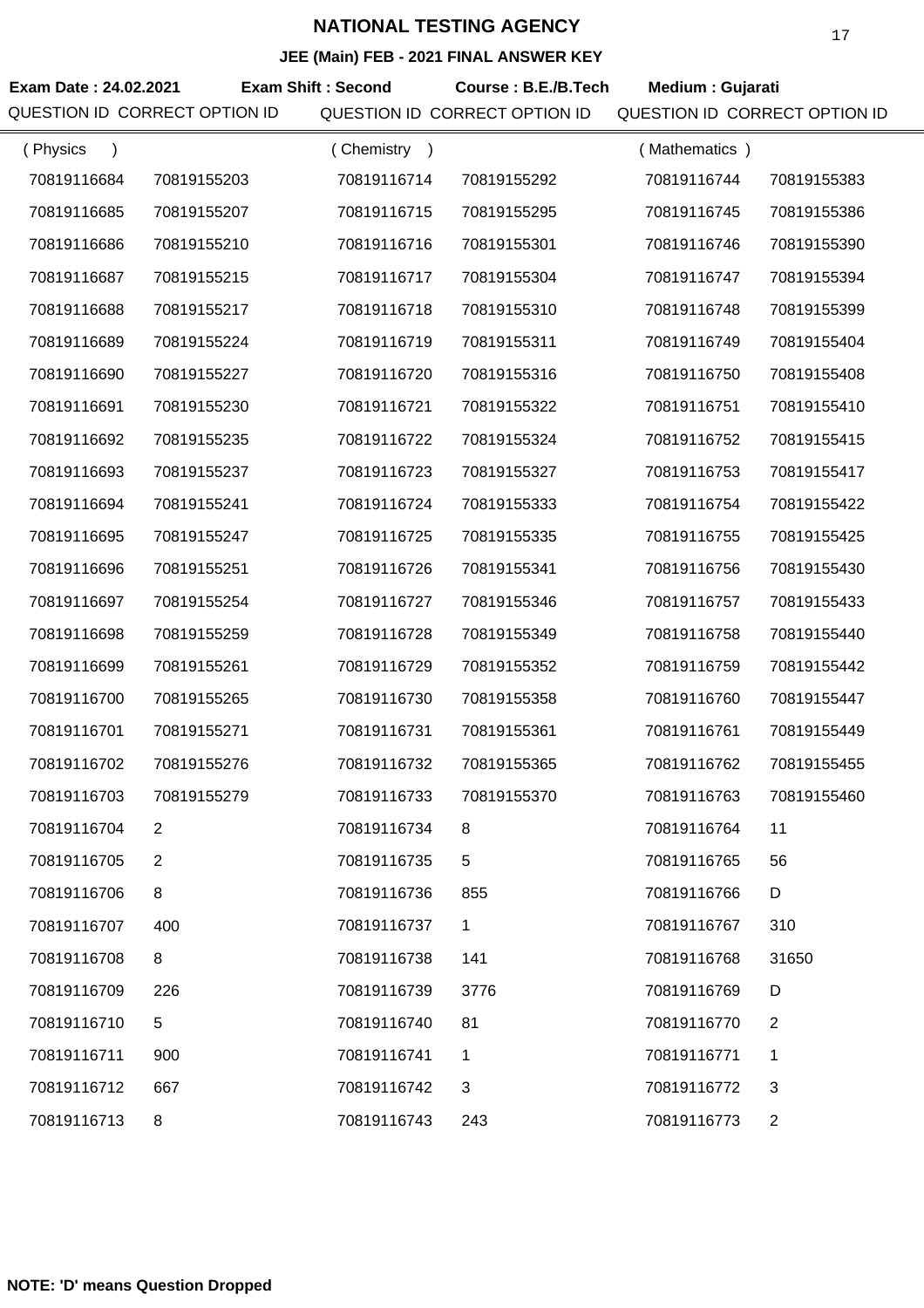|                                                        | JEE (Main) FEB - 2021 FINAL ANSWER KEY |                                                      |                                                       |                |
|--------------------------------------------------------|----------------------------------------|------------------------------------------------------|-------------------------------------------------------|----------------|
| Exam Date: 24.02.2021<br>QUESTION ID CORRECT OPTION ID | <b>Exam Shift: Second</b>              | Course: B.E./B.Tech<br>QUESTION ID CORRECT OPTION ID | <b>Medium: Hindi</b><br>QUESTION ID CORRECT OPTION ID |                |
| (Physics                                               | (Chemistry)                            |                                                      | (Mathematics)                                         |                |
| 70819116414<br>70819154393                             | 70819116444                            | 70819154482                                          | 70819116474                                           | 70819154573    |
| 70819116415<br>70819154397                             | 70819116445                            | 70819154485                                          | 70819116475                                           | 70819154576    |
| 70819116416<br>70819154400                             | 70819116446                            | 70819154491                                          | 70819116476                                           | 70819154580    |
| 70819116417<br>70819154405                             | 70819116447                            | 70819154494                                          | 70819116477                                           | 70819154584    |
| 70819116418<br>70819154407                             | 70819116448                            | 70819154500                                          | 70819116478                                           | 70819154589    |
| 70819116419<br>70819154414                             | 70819116449                            | 70819154501                                          | 70819116479                                           | 70819154594    |
| 70819116420<br>70819154417                             | 70819116450                            | 70819154506                                          | 70819116480                                           | 70819154598    |
| 70819116421<br>70819154420                             | 70819116451                            | 70819154512                                          | 70819116481                                           | 70819154600    |
| 70819116422<br>70819154425                             | 70819116452                            | 70819154514                                          | 70819116482                                           | 70819154605    |
| 70819116423<br>70819154427                             | 70819116453                            | 70819154517                                          | 70819116483                                           | 70819154607    |
| 70819116424<br>70819154431                             | 70819116454                            | 70819154523                                          | 70819116484                                           | 70819154612    |
| 70819116425<br>70819154437                             | 70819116455                            | 70819154525                                          | 70819116485                                           | 70819154615    |
| 70819116426<br>70819154441                             | 70819116456                            | 70819154531                                          | 70819116486                                           | 70819154620    |
| 70819116427<br>70819154444                             | 70819116457                            | 70819154536                                          | 70819116487                                           | 70819154623    |
| 70819116428<br>70819154449                             | 70819116458                            | 70819154539                                          | 70819116488                                           | 70819154630    |
| 70819116429<br>70819154451                             | 70819116459                            | 70819154542                                          | 70819116489                                           | 70819154632    |
| 70819116430<br>70819154455                             | 70819116460                            | 70819154548                                          | 70819116490                                           | 70819154637    |
| 70819116431<br>70819154461                             | 70819116461                            | 70819154551                                          | 70819116491                                           | 70819154639    |
| 70819116432<br>70819154466                             | 70819116462                            | 70819154555                                          | 70819116492                                           | 70819154645    |
| 70819116433<br>70819154469                             | 70819116463                            | 70819154560                                          | 70819116493                                           | 70819154650    |
| 70819116434<br>$\overline{2}$                          | 70819116464                            | 8                                                    | 70819116494                                           | 11             |
| 70819116435<br>$\overline{2}$                          | 70819116465                            | 5                                                    | 70819116495                                           | 56             |
| 70819116436<br>8                                       | 70819116466                            | 855                                                  | 70819116496                                           | D              |
| 70819116437<br>400                                     | 70819116467                            | $\mathbf{1}$                                         | 70819116497                                           | 310            |
| 70819116438<br>8                                       | 70819116468                            | 141                                                  | 70819116498                                           | 31650          |
| 70819116439<br>226                                     | 70819116469                            | 3776                                                 | 70819116499                                           | D              |
| 70819116440<br>5                                       | 70819116470                            | 81                                                   | 70819116500                                           | $\overline{2}$ |
| 70819116441<br>900                                     | 70819116471                            | 1                                                    | 70819116501                                           | 1              |
| 70819116442<br>667                                     | 70819116472                            | 3                                                    | 70819116502                                           | 3              |
| 70819116443<br>8                                       | 70819116473                            | 243                                                  | 70819116503                                           | $\overline{2}$ |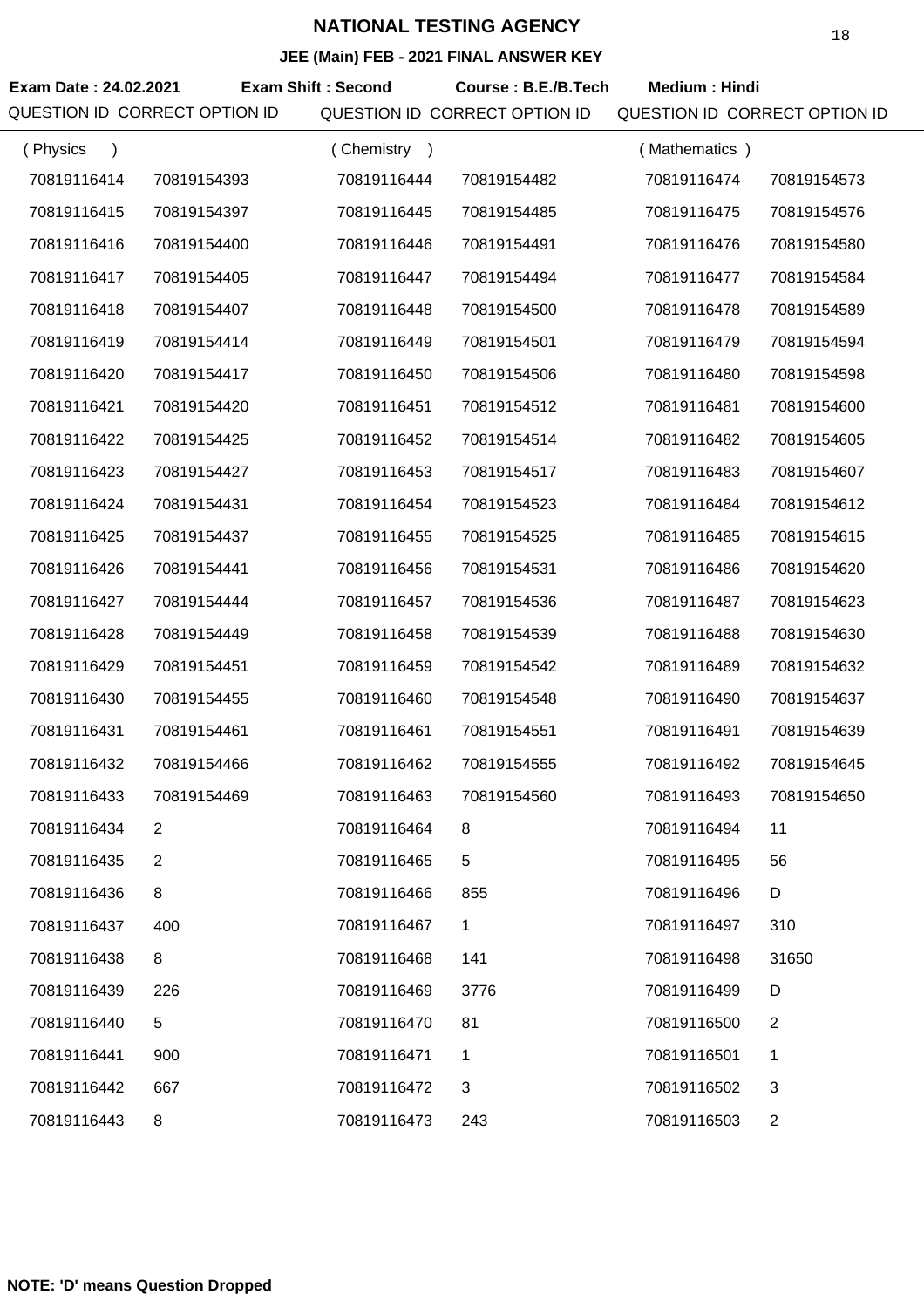**JEE (Main) FEB - 2021 FINAL ANSWER KEY**

|                               |                |                           | JEE (MAIN) FEB - 2021 FINAL ANSWER KET |                               |                |
|-------------------------------|----------------|---------------------------|----------------------------------------|-------------------------------|----------------|
| Exam Date: 24.02.2021         |                | <b>Exam Shift: Second</b> | Course: B.E./B.Tech                    | <b>Medium: Kannada</b>        |                |
| QUESTION ID CORRECT OPTION ID |                |                           | QUESTION ID CORRECT OPTION ID          | QUESTION ID CORRECT OPTION ID |                |
| (Physics                      |                | Chemistry )               |                                        | (Mathematics)                 |                |
| 70819116774                   | 70819155473    | 70819116804               | 70819155562                            | 70819116834                   | 70819155653    |
| 70819116775                   | 70819155477    | 70819116805               | 70819155565                            | 70819116835                   | 70819155656    |
| 70819116776                   | 70819155480    | 70819116806               | 70819155571                            | 70819116836                   | 70819155660    |
| 70819116777                   | 70819155485    | 70819116807               | 70819155574                            | 70819116837                   | 70819155664    |
| 70819116778                   | 70819155487    | 70819116808               | 70819155580                            | 70819116838                   | 70819155669    |
| 70819116779                   | 70819155494    | 70819116809               | 70819155581                            | 70819116839                   | 70819155674    |
| 70819116780                   | 70819155497    | 70819116810               | 70819155586                            | 70819116840                   | 70819155678    |
| 70819116781                   | 70819155500    | 70819116811               | 70819155592                            | 70819116841                   | 70819155680    |
| 70819116782                   | 70819155505    | 70819116812               | 70819155594                            | 70819116842                   | 70819155685    |
| 70819116783                   | 70819155507    | 70819116813               | 70819155597                            | 70819116843                   | 70819155687    |
| 70819116784                   | 70819155511    | 70819116814               | 70819155603                            | 70819116844                   | 70819155692    |
| 70819116785                   | 70819155517    | 70819116815               | 70819155605                            | 70819116845                   | 70819155695    |
| 70819116786                   | 70819155521    | 70819116816               | 70819155611                            | 70819116846                   | 70819155700    |
| 70819116787                   | 70819155524    | 70819116817               | 70819155616                            | 70819116847                   | 70819155703    |
| 70819116788                   | 70819155529    | 70819116818               | 70819155619                            | 70819116848                   | 70819155710    |
| 70819116789                   | 70819155531    | 70819116819               | 70819155622                            | 70819116849                   | 70819155712    |
| 70819116790                   | 70819155535    | 70819116820               | 70819155628                            | 70819116850                   | 70819155717    |
| 70819116791                   | 70819155541    | 70819116821               | 70819155631                            | 70819116851                   | 70819155719    |
| 70819116792                   | 70819155546    | 70819116822               | 70819155635                            | 70819116852                   | 70819155725    |
| 70819116793                   | 70819155549    | 70819116823               | 70819155640                            | 70819116853                   | 70819155730    |
| 70819116794                   | $\overline{2}$ | 70819116824               | 8                                      | 70819116854                   | 11             |
| 70819116795                   | 2              | 70819116825               | 5                                      | 70819116855                   | 56             |
| 70819116796                   | 8              | 70819116826               | 855                                    | 70819116856                   | D              |
| 70819116797                   | 400            | 70819116827               | $\mathbf 1$                            | 70819116857                   | 310            |
| 70819116798                   | 8              | 70819116828               | 141                                    | 70819116858                   | 31650          |
| 70819116799                   | 226            | 70819116829               | 3776                                   | 70819116859                   | D              |
| 70819116800                   | $\,$ 5 $\,$    | 70819116830               | 81                                     | 70819116860                   | 2              |
| 70819116801                   | 900            | 70819116831               | 1                                      | 70819116861                   | 1              |
| 70819116802                   | 667            | 70819116832               | $\sqrt{3}$                             | 70819116862                   | 3              |
| 70819116803                   | 8              | 70819116833               | 243                                    | 70819116863                   | $\overline{2}$ |

÷,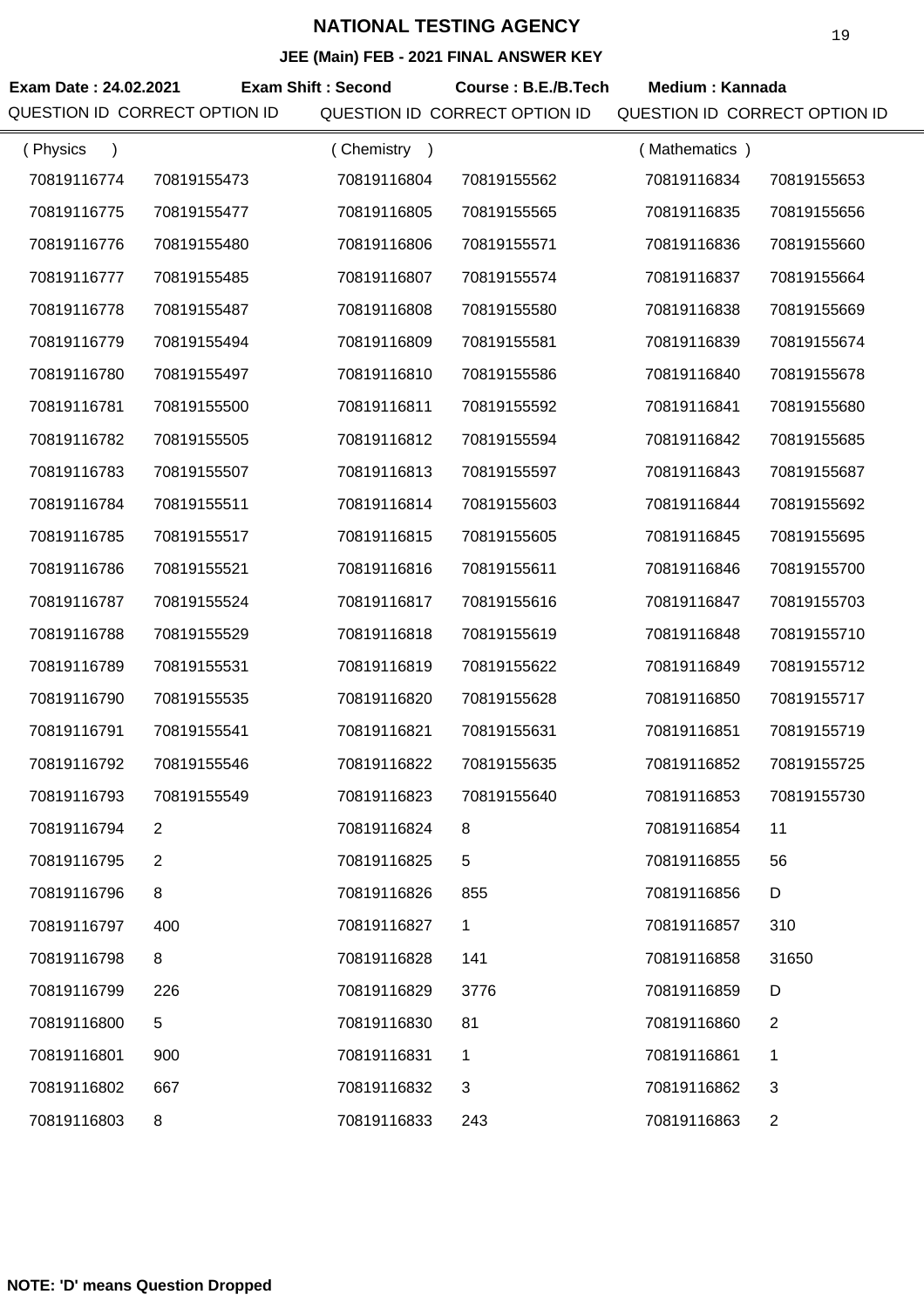**JEE (Main) FEB - 2021 FINAL ANSWER KEY**

| Exam Date: 24.02.2021 |                               | <b>Exam Shift: Second</b> | <b>EVEL LIBRAL AROWER REP</b><br>Course: B.E./B.Tech | <b>Medium: Malayalam</b>      |                |
|-----------------------|-------------------------------|---------------------------|------------------------------------------------------|-------------------------------|----------------|
|                       | QUESTION ID CORRECT OPTION ID |                           | QUESTION ID CORRECT OPTION ID                        | QUESTION ID CORRECT OPTION ID |                |
| (Physics<br>$\lambda$ |                               | (Chemistry)               |                                                      | (Mathematics)                 |                |
| 70819116954           | 70819156013                   | 70819116984               | 70819156102                                          | 70819117014                   | 70819156193    |
| 70819116955           | 70819156017                   | 70819116985               | 70819156105                                          | 70819117015                   | 70819156196    |
| 70819116956           | 70819156020                   | 70819116986               | 70819156111                                          | 70819117016                   | 70819156200    |
| 70819116957           | 70819156025                   | 70819116987               | 70819156114                                          | 70819117017                   | 70819156204    |
| 70819116958           | 70819156027                   | 70819116988               | 70819156120                                          | 70819117018                   | 70819156209    |
| 70819116959           | 70819156034                   | 70819116989               | 70819156121                                          | 70819117019                   | 70819156214    |
| 70819116960           | 70819156037                   | 70819116990               | 70819156126                                          | 70819117020                   | 70819156218    |
| 70819116961           | 70819156040                   | 70819116991               | 70819156132                                          | 70819117021                   | 70819156220    |
| 70819116962           | 70819156045                   | 70819116992               | 70819156134                                          | 70819117022                   | 70819156225    |
| 70819116963           | 70819156047                   | 70819116993               | 70819156137                                          | 70819117023                   | 70819156227    |
| 70819116964           | 70819156051                   | 70819116994               | 70819156143                                          | 70819117024                   | 70819156232    |
| 70819116965           | 70819156057                   | 70819116995               | 70819156145                                          | 70819117025                   | 70819156235    |
| 70819116966           | 70819156061                   | 70819116996               | 70819156151                                          | 70819117026                   | 70819156240    |
| 70819116967           | 70819156064                   | 70819116997               | 70819156156                                          | 70819117027                   | 70819156243    |
| 70819116968           | 70819156069                   | 70819116998               | 70819156159                                          | 70819117028                   | 70819156250    |
| 70819116969           | 70819156071                   | 70819116999               | 70819156162                                          | 70819117029                   | 70819156252    |
| 70819116970           | 70819156075                   | 70819117000               | 70819156168                                          | 70819117030                   | 70819156257    |
| 70819116971           | 70819156081                   | 70819117001               | 70819156171                                          | 70819117031                   | 70819156259    |
| 70819116972           | 70819156086                   | 70819117002               | 70819156175                                          | 70819117032                   | 70819156265    |
| 70819116973           | 70819156089                   | 70819117003               | 70819156180                                          | 70819117033                   | 70819156270    |
| 70819116974           | $\overline{2}$                | 70819117004               | 8                                                    | 70819117034                   | 11             |
| 70819116975           | 2                             | 70819117005               | $5\phantom{.0}$                                      | 70819117035                   | 56             |
| 70819116976           | 8                             | 70819117006               | 855                                                  | 70819117036                   | D              |
| 70819116977           | 400                           | 70819117007               | 1                                                    | 70819117037                   | 310            |
| 70819116978           | 8                             | 70819117008               | 141                                                  | 70819117038                   | 31650          |
| 70819116979           | 226                           | 70819117009               | 3776                                                 | 70819117039                   | D              |
| 70819116980           | 5                             | 70819117010               | 81                                                   | 70819117040                   | $\overline{2}$ |
| 70819116981           | 900                           | 70819117011               | 1                                                    | 70819117041                   | 1              |
| 70819116982           | 667                           | 70819117012               | 3                                                    | 70819117042                   | 3              |
| 70819116983           | 8                             | 70819117013               | 243                                                  | 70819117043                   | 2              |
|                       |                               |                           |                                                      |                               |                |

**NOTE: 'D' means Question Dropped**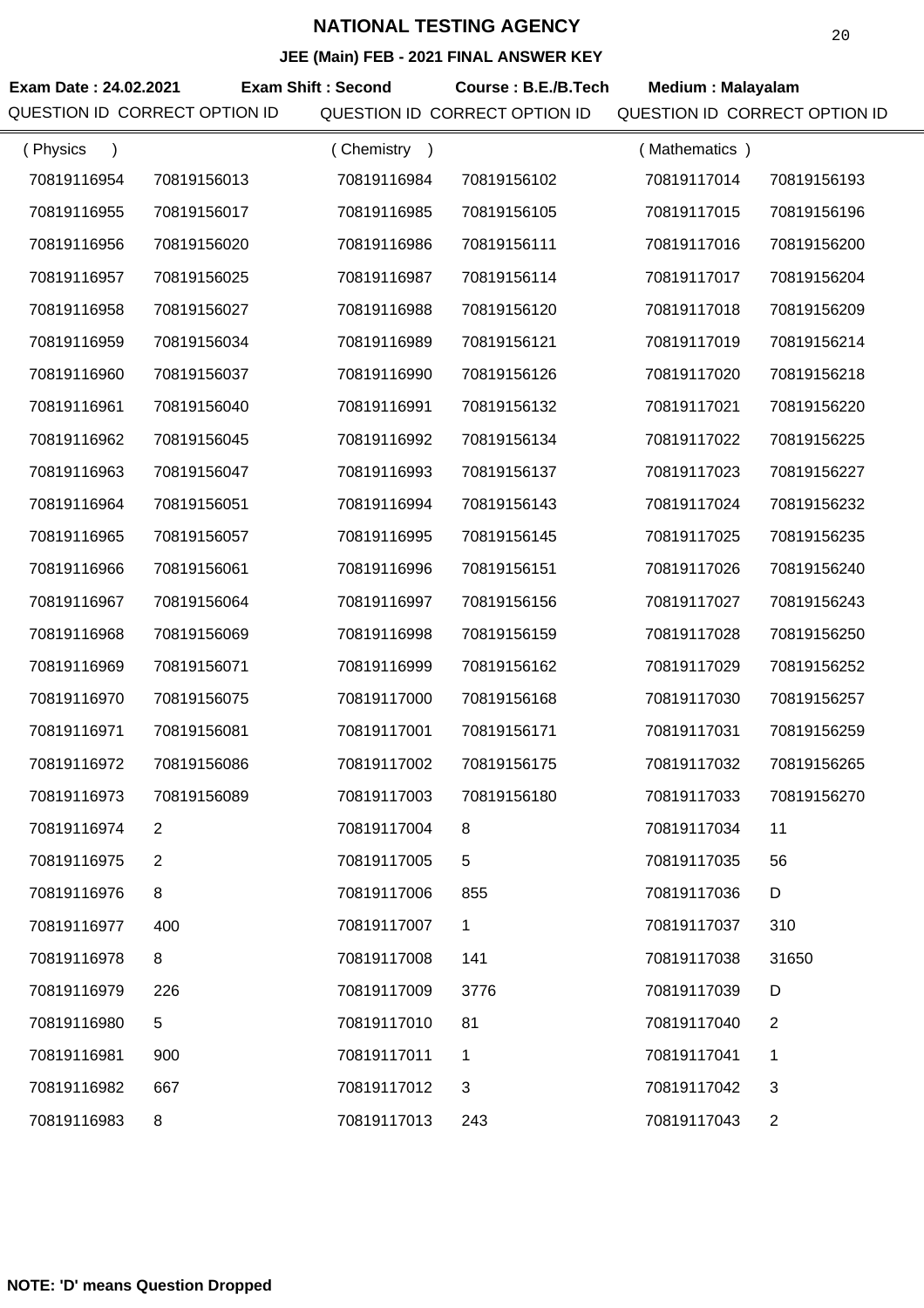**JEE (Main) FEB - 2021 FINAL ANSWER KEY**

|                               |                           |             | $\overline{C}$ (main) $\overline{C}$ = 2021 The ANOWER KET |                               |                |
|-------------------------------|---------------------------|-------------|------------------------------------------------------------|-------------------------------|----------------|
| Exam Date: 24.02.2021         | <b>Exam Shift: Second</b> |             | Course: B.E./B.Tech                                        | <b>Medium: Marathi</b>        |                |
| QUESTION ID CORRECT OPTION ID |                           |             | QUESTION ID CORRECT OPTION ID                              | QUESTION ID CORRECT OPTION ID |                |
| (Physics<br>$\lambda$         |                           | (Chemistry) |                                                            | (Mathematics)                 |                |
| 70819116864                   | 70819155743               | 70819116894 | 70819155832                                                | 70819116924                   | 70819155923    |
| 70819116865                   | 70819155747               | 70819116895 | 70819155835                                                | 70819116925                   | 70819155926    |
| 70819116866                   | 70819155750               | 70819116896 | 70819155841                                                | 70819116926                   | 70819155930    |
| 70819116867                   | 70819155755               | 70819116897 | 70819155844                                                | 70819116927                   | 70819155934    |
| 70819116868                   | 70819155757               | 70819116898 | 70819155850                                                | 70819116928                   | 70819155939    |
| 70819116869                   | 70819155764               | 70819116899 | 70819155851                                                | 70819116929                   | 70819155944    |
| 70819116870                   | 70819155767               | 70819116900 | 70819155856                                                | 70819116930                   | 70819155948    |
| 70819116871                   | 70819155770               | 70819116901 | 70819155862                                                | 70819116931                   | 70819155950    |
| 70819116872                   | 70819155775               | 70819116902 | 70819155864                                                | 70819116932                   | 70819155955    |
| 70819116873                   | 70819155777               | 70819116903 | 70819155867                                                | 70819116933                   | 70819155957    |
| 70819116874                   | 70819155781               | 70819116904 | 70819155873                                                | 70819116934                   | 70819155962    |
| 70819116875                   | 70819155787               | 70819116905 | 70819155875                                                | 70819116935                   | 70819155965    |
| 70819116876                   | 70819155791               | 70819116906 | 70819155881                                                | 70819116936                   | 70819155970    |
| 70819116877                   | 70819155794               | 70819116907 | 70819155886                                                | 70819116937                   | 70819155973    |
| 70819116878                   | 70819155799               | 70819116908 | 70819155889                                                | 70819116938                   | 70819155980    |
| 70819116879                   | 70819155801               | 70819116909 | 70819155892                                                | 70819116939                   | 70819155982    |
| 70819116880                   | 70819155805               | 70819116910 | 70819155898                                                | 70819116940                   | 70819155987    |
| 70819116881                   | 70819155811               | 70819116911 | 70819155901                                                | 70819116941                   | 70819155989    |
| 70819116882                   | 70819155816               | 70819116912 | 70819155905                                                | 70819116942                   | 70819155995    |
| 70819116883                   | 70819155819               | 70819116913 | 70819155910                                                | 70819116943                   | 70819156000    |
| 70819116884                   | $\overline{2}$            | 70819116914 | 8                                                          | 70819116944                   | 11             |
| 70819116885                   | 2                         | 70819116915 | 5                                                          | 70819116945                   | 56             |
| 70819116886                   | 8                         | 70819116916 | 855                                                        | 70819116946                   | D              |
| 70819116887                   | 400                       | 70819116917 | 1                                                          | 70819116947                   | 310            |
| 70819116888                   | 8                         | 70819116918 | 141                                                        | 70819116948                   | 31650          |
| 70819116889                   | 226                       | 70819116919 | 3776                                                       | 70819116949                   | D              |
| 70819116890                   | 5                         | 70819116920 | 81                                                         | 70819116950                   | $\overline{2}$ |
| 70819116891                   | 900                       | 70819116921 | 1                                                          | 70819116951                   | 1              |
| 70819116892                   | 667                       | 70819116922 | 3                                                          | 70819116952                   | 3              |
| 70819116893                   | 8                         | 70819116923 | 243                                                        | 70819116953                   | $\overline{2}$ |

**NOTE: 'D' means Question Dropped**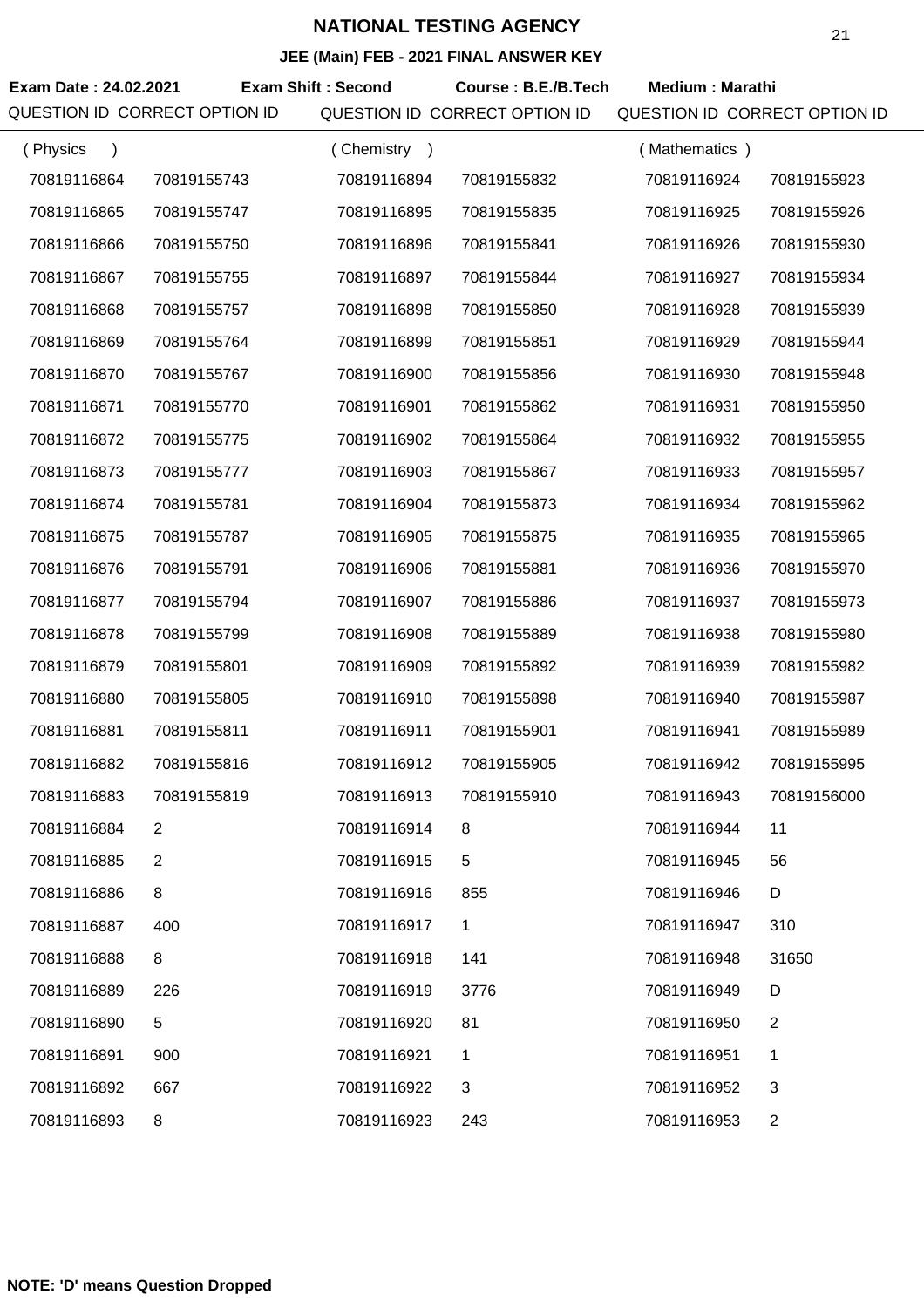| Exam Date: 24.02.2021 | QUESTION ID CORRECT OPTION ID | <b>Exam Shift: Second</b> | Course: B.E./B.Tech<br>QUESTION ID CORRECT OPTION ID | Medium: Odia<br>QUESTION ID CORRECT OPTION ID |                |
|-----------------------|-------------------------------|---------------------------|------------------------------------------------------|-----------------------------------------------|----------------|
| (Physics<br>$\lambda$ |                               | (Chemistry)               |                                                      | (Mathematics)                                 |                |
| 70819117044           | 70819156283                   | 70819117074               | 70819156372                                          | 70819117104                                   | 70819156463    |
| 70819117045           | 70819156287                   | 70819117075               | 70819156375                                          | 70819117105                                   | 70819156466    |
| 70819117046           | 70819156290                   | 70819117076               | 70819156381                                          | 70819117106                                   | 70819156470    |
| 70819117047           | 70819156295                   | 70819117077               | 70819156384                                          | 70819117107                                   | 70819156474    |
| 70819117048           | 70819156297                   | 70819117078               | 70819156390                                          | 70819117108                                   | 70819156479    |
| 70819117049           | 70819156304                   | 70819117079               | 70819156391                                          | 70819117109                                   | 70819156484    |
| 70819117050           | 70819156307                   | 70819117080               | 70819156396                                          | 70819117110                                   | 70819156488    |
| 70819117051           | 70819156310                   | 70819117081               | 70819156402                                          | 70819117111                                   | 70819156490    |
| 70819117052           | 70819156315                   | 70819117082               | 70819156404                                          | 70819117112                                   | 70819156495    |
| 70819117053           | 70819156317                   | 70819117083               | 70819156407                                          | 70819117113                                   | 70819156497    |
| 70819117054           | 70819156321                   | 70819117084               | 70819156413                                          | 70819117114                                   | 70819156502    |
| 70819117055           | 70819156327                   | 70819117085               | 70819156415                                          | 70819117115                                   | 70819156505    |
| 70819117056           | 70819156331                   | 70819117086               | 70819156421                                          | 70819117116                                   | 70819156510    |
| 70819117057           | 70819156334                   | 70819117087               | 70819156426                                          | 70819117117                                   | 70819156513    |
| 70819117058           | 70819156339                   | 70819117088               | 70819156429                                          | 70819117118                                   | 70819156520    |
| 70819117059           | 70819156341                   | 70819117089               | 70819156432                                          | 70819117119                                   | 70819156522    |
| 70819117060           | 70819156345                   | 70819117090               | 70819156438                                          | 70819117120                                   | 70819156527    |
| 70819117061           | 70819156351                   | 70819117091               | 70819156441                                          | 70819117121                                   | 70819156529    |
| 70819117062           | 70819156356                   | 70819117092               | 70819156445                                          | 70819117122                                   | 70819156535    |
| 70819117063           | 70819156359                   | 70819117093               | 70819156450                                          | 70819117123                                   | 70819156540    |
| 70819117064           | 2                             | 70819117094               | 8                                                    | 70819117124                                   | 11             |
| 70819117065           | 2                             | 70819117095               | 5                                                    | 70819117125                                   | 56             |
| 70819117066           | 8                             | 70819117096               | 855                                                  | 70819117126                                   | D              |
| 70819117067           | 400                           | 70819117097               | $\mathbf{1}$                                         | 70819117127                                   | 310            |
| 70819117068           | 8                             | 70819117098               | 141                                                  | 70819117128                                   | 31650          |
| 70819117069           | 226                           | 70819117099               | 3776                                                 | 70819117129                                   | D              |
| 70819117070           | 5                             | 70819117100               | 81                                                   | 70819117130                                   | $\overline{2}$ |
| 70819117071           | 900                           | 70819117101               | 1                                                    | 70819117131                                   | 1              |
| 70819117072           | 667                           | 70819117102               | 3                                                    | 70819117132                                   | 3              |
| 70819117073           | 8                             | 70819117103               | 243                                                  | 70819117133                                   | 2              |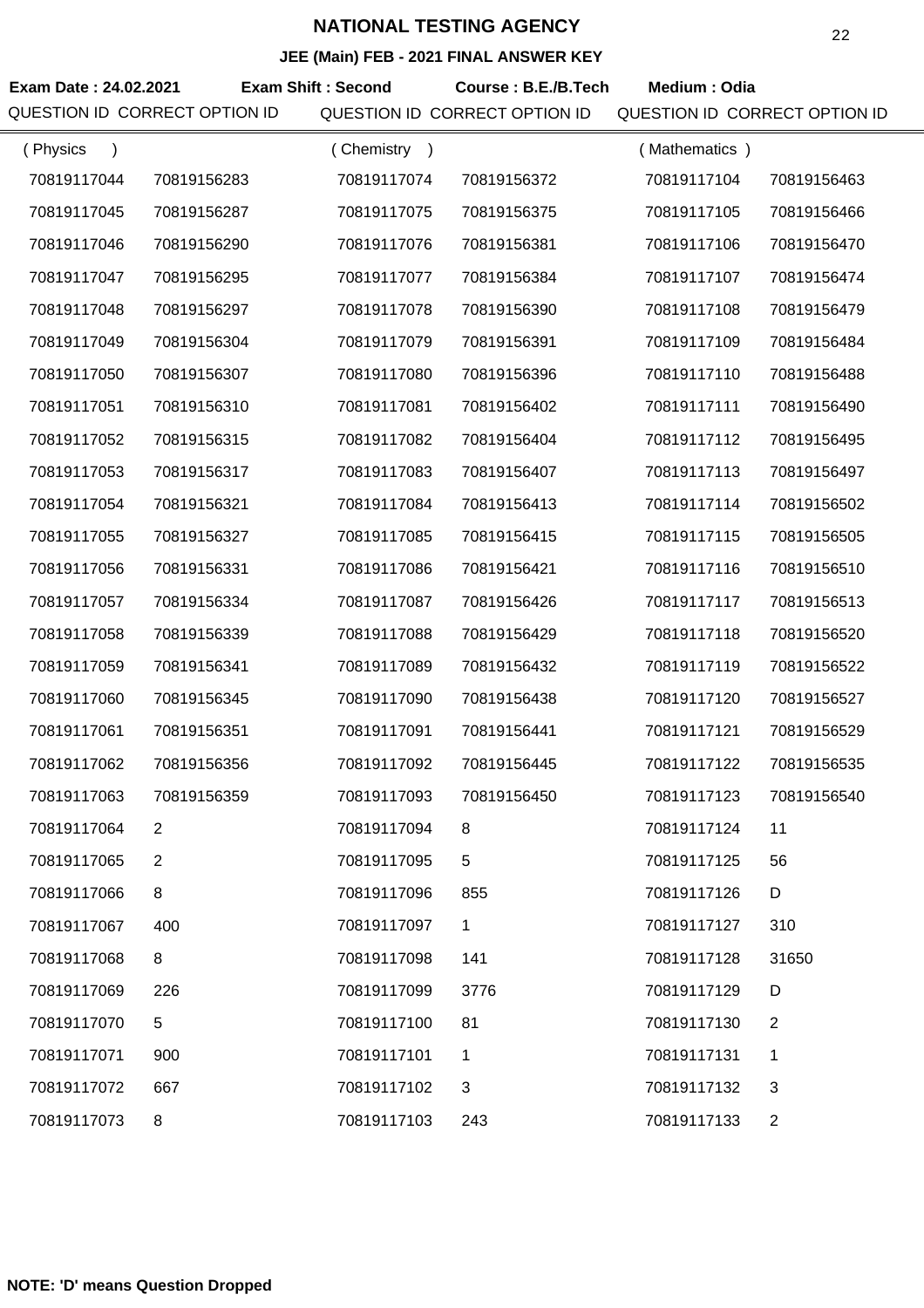|                               |                |                           | JEE (MAIN) FEB - 2021 FINAL ANSWER KEY |                               |                |
|-------------------------------|----------------|---------------------------|----------------------------------------|-------------------------------|----------------|
| Exam Date: 24.02.2021         |                | <b>Exam Shift: Second</b> | Course: B.E./B.Tech                    | Medium: Punjabi               |                |
| QUESTION ID CORRECT OPTION ID |                |                           | QUESTION ID CORRECT OPTION ID          | QUESTION ID CORRECT OPTION ID |                |
| (Physics<br>$\lambda$         |                | (Chemistry)               |                                        | (Mathematics)                 |                |
| 70819117134                   | 70819156553    | 70819117164               | 70819156642                            | 70819117194                   | 70819156733    |
| 70819117135                   | 70819156557    | 70819117165               | 70819156645                            | 70819117195                   | 70819156736    |
| 70819117136                   | 70819156560    | 70819117166               | 70819156651                            | 70819117196                   | 70819156740    |
| 70819117137                   | 70819156565    | 70819117167               | 70819156654                            | 70819117197                   | 70819156744    |
| 70819117138                   | 70819156567    | 70819117168               | 70819156660                            | 70819117198                   | 70819156749    |
| 70819117139                   | 70819156574    | 70819117169               | 70819156661                            | 70819117199                   | 70819156754    |
| 70819117140                   | 70819156577    | 70819117170               | 70819156666                            | 70819117200                   | 70819156758    |
| 70819117141                   | 70819156580    | 70819117171               | 70819156672                            | 70819117201                   | 70819156760    |
| 70819117142                   | 70819156585    | 70819117172               | 70819156674                            | 70819117202                   | 70819156765    |
| 70819117143                   | 70819156587    | 70819117173               | 70819156677                            | 70819117203                   | 70819156767    |
| 70819117144                   | 70819156591    | 70819117174               | 70819156683                            | 70819117204                   | 70819156772    |
| 70819117145                   | 70819156597    | 70819117175               | 70819156685                            | 70819117205                   | 70819156775    |
| 70819117146                   | 70819156601    | 70819117176               | 70819156691                            | 70819117206                   | 70819156780    |
| 70819117147                   | 70819156604    | 70819117177               | 70819156696                            | 70819117207                   | 70819156783    |
| 70819117148                   | 70819156609    | 70819117178               | 70819156699                            | 70819117208                   | 70819156790    |
| 70819117149                   | 70819156611    | 70819117179               | 70819156702                            | 70819117209                   | 70819156792    |
| 70819117150                   | 70819156615    | 70819117180               | 70819156708                            | 70819117210                   | 70819156797    |
| 70819117151                   | 70819156621    | 70819117181               | 70819156711                            | 70819117211                   | 70819156799    |
| 70819117152                   | 70819156626    | 70819117182               | 70819156715                            | 70819117212                   | 70819156805    |
| 70819117153                   | 70819156629    | 70819117183               | 70819156720                            | 70819117213                   | 70819156810    |
| 70819117154                   | $\overline{2}$ | 70819117184               | 8                                      | 70819117214                   | 11             |
| 70819117155                   | 2              | 70819117185               | 5                                      | 70819117215                   | 56             |
| 70819117156                   | 8              | 70819117186               | 855                                    | 70819117216                   | D              |
| 70819117157                   | 400            | 70819117187               | 1                                      | 70819117217                   | 310            |
| 70819117158                   | 8              | 70819117188               | 141                                    | 70819117218                   | 31650          |
| 70819117159                   | 226            | 70819117189               | 3776                                   | 70819117219                   | D              |
| 70819117160                   | 5              | 70819117190               | 81                                     | 70819117220                   | $\overline{2}$ |
| 70819117161                   | 900            | 70819117191               | 1                                      | 70819117221                   | 1              |
| 70819117162                   | 667            | 70819117192               | 3                                      | 70819117222                   | 3              |
| 70819117163                   | 8              | 70819117193               | 243                                    | 70819117223                   | $\overline{2}$ |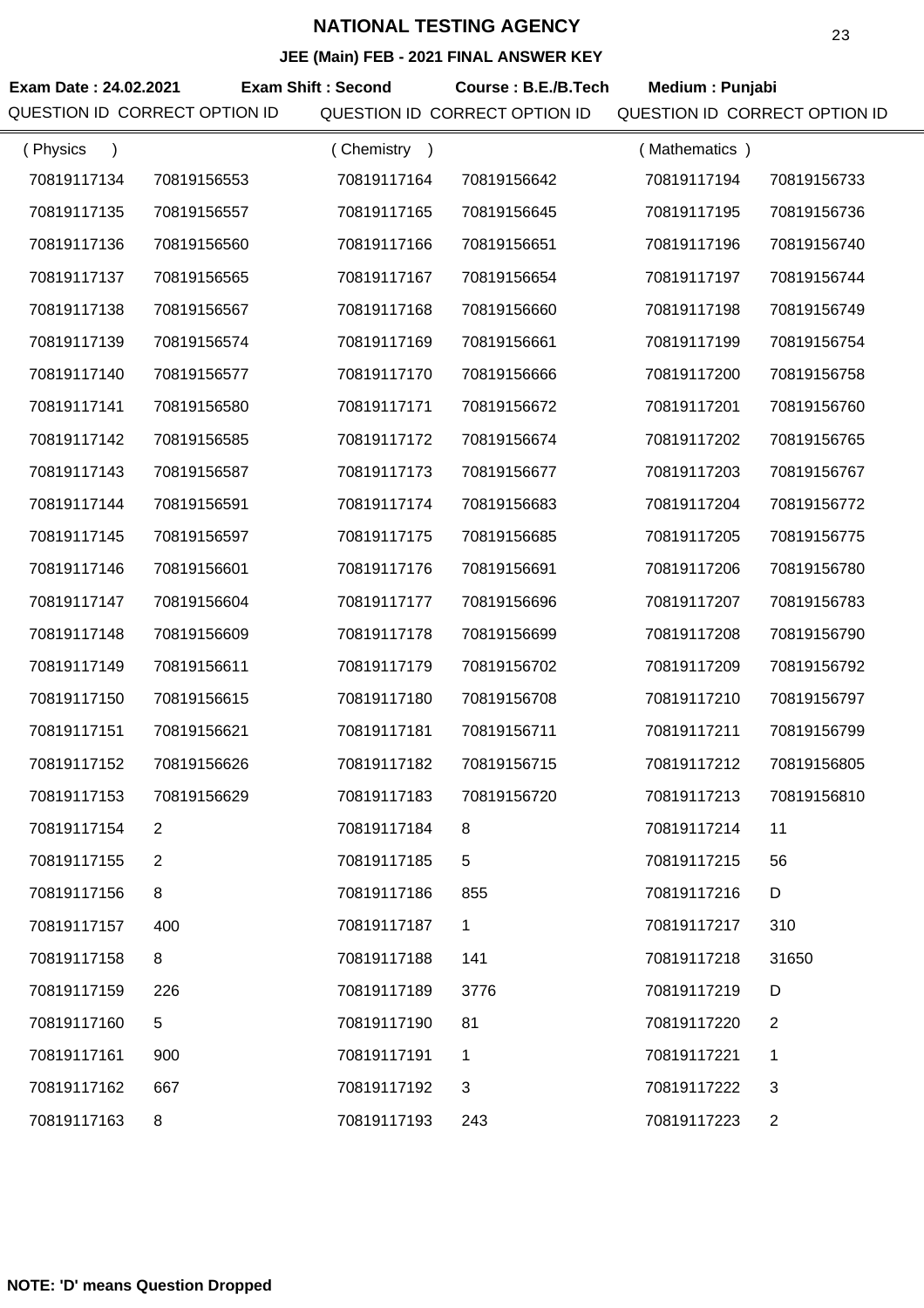|                       |                               |                           | <b>JLL (Maill) I LD - 2021 I INAL ANOWLN RET</b> |                               |                |
|-----------------------|-------------------------------|---------------------------|--------------------------------------------------|-------------------------------|----------------|
| Exam Date: 24.02.2021 |                               | <b>Exam Shift: Second</b> | Course: B.E./B.Tech                              | <b>Medium: Tamil</b>          |                |
|                       | QUESTION ID CORRECT OPTION ID |                           | QUESTION ID CORRECT OPTION ID                    | QUESTION ID CORRECT OPTION ID |                |
| (Physics<br>$\lambda$ |                               | (Chemistry)               |                                                  | (Mathematics)                 |                |
| 70819117224           | 70819156823                   | 70819117254               | 70819156912                                      | 70819117284                   | 70819157003    |
| 70819117225           | 70819156827                   | 70819117255               | 70819156915                                      | 70819117285                   | 70819157006    |
| 70819117226           | 70819156830                   | 70819117256               | 70819156921                                      | 70819117286                   | 70819157010    |
| 70819117227           | 70819156835                   | 70819117257               | 70819156924                                      | 70819117287                   | 70819157014    |
| 70819117228           | 70819156837                   | 70819117258               | 70819156930                                      | 70819117288                   | 70819157019    |
| 70819117229           | 70819156844                   | 70819117259               | 70819156931                                      | 70819117289                   | 70819157024    |
| 70819117230           | 70819156847                   | 70819117260               | 70819156936                                      | 70819117290                   | 70819157028    |
| 70819117231           | 70819156850                   | 70819117261               | 70819156942                                      | 70819117291                   | 70819157030    |
| 70819117232           | 70819156855                   | 70819117262               | 70819156944                                      | 70819117292                   | 70819157035    |
| 70819117233           | 70819156857                   | 70819117263               | 70819156947                                      | 70819117293                   | 70819157037    |
| 70819117234           | 70819156861                   | 70819117264               | 70819156953                                      | 70819117294                   | 70819157042    |
| 70819117235           | 70819156867                   | 70819117265               | 70819156955                                      | 70819117295                   | 70819157045    |
| 70819117236           | 70819156871                   | 70819117266               | 70819156961                                      | 70819117296                   | 70819157050    |
| 70819117237           | 70819156874                   | 70819117267               | 70819156966                                      | 70819117297                   | 70819157053    |
| 70819117238           | 70819156879                   | 70819117268               | 70819156969                                      | 70819117298                   | 70819157060    |
| 70819117239           | 70819156881                   | 70819117269               | 70819156972                                      | 70819117299                   | 70819157062    |
| 70819117240           | 70819156885                   | 70819117270               | 70819156978                                      | 70819117300                   | 70819157067    |
| 70819117241           | 70819156891                   | 70819117271               | 70819156981                                      | 70819117301                   | 70819157069    |
| 70819117242           | 70819156896                   | 70819117272               | 70819156985                                      | 70819117302                   | 70819157075    |
| 70819117243           | 70819156899                   | 70819117273               | 70819156990                                      | 70819117303                   | 70819157080    |
| 70819117244           | $\overline{2}$                | 70819117274               | 8                                                | 70819117304                   | 11             |
| 70819117245           | 2                             | 70819117275               | 5                                                | 70819117305                   | 56             |
| 70819117246           | 8                             | 70819117276               | 855                                              | 70819117306                   | D              |
| 70819117247           | 400                           | 70819117277               | 1                                                | 70819117307                   | 310            |
| 70819117248           | 8                             | 70819117278               | 141                                              | 70819117308                   | 31650          |
| 70819117249           | 226                           | 70819117279               | 3776                                             | 70819117309                   | D              |
| 70819117250           | 5                             | 70819117280               | 81                                               | 70819117310                   | $\overline{2}$ |
| 70819117251           | 900                           | 70819117281               | 1                                                | 70819117311                   | 1              |
| 70819117252           | 667                           | 70819117282               | 3                                                | 70819117312                   | 3              |
| 70819117253           | 8                             | 70819117283               | 243                                              | 70819117313                   | $\overline{2}$ |
|                       |                               |                           |                                                  |                               |                |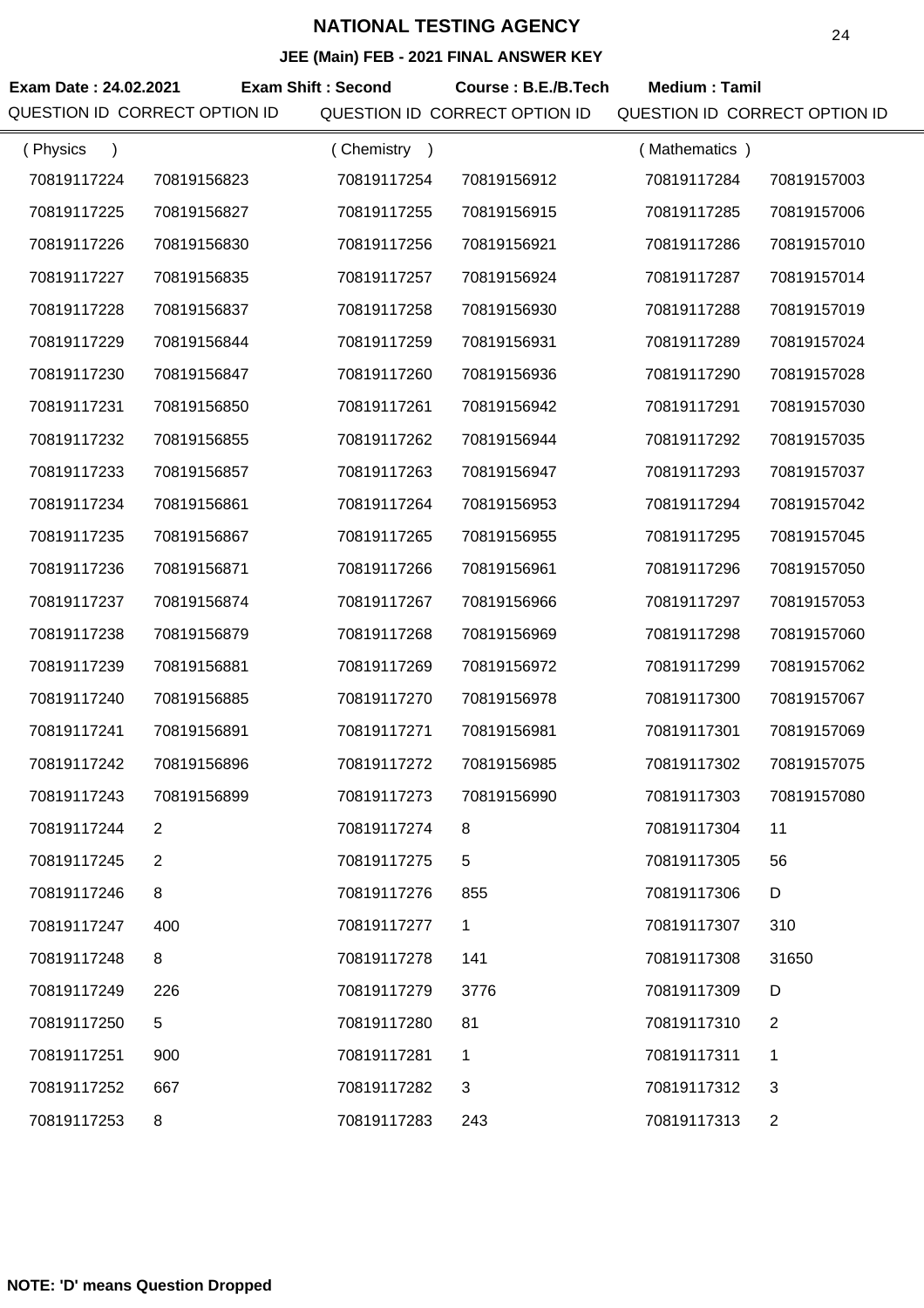| Exam Date: 24.02.2021<br>QUESTION ID CORRECT OPTION ID |                           |                               |                |                               |
|--------------------------------------------------------|---------------------------|-------------------------------|----------------|-------------------------------|
|                                                        | <b>Exam Shift: Second</b> | Course: B.E./B.Tech           | Medium: Telugu |                               |
|                                                        |                           | QUESTION ID CORRECT OPTION ID |                | QUESTION ID CORRECT OPTION ID |
| (Physics<br>$\lambda$                                  | (Chemistry)               |                               | (Mathematics)  |                               |
| 70819117314<br>70819157093                             | 70819117344               | 70819157182                   | 70819117374    | 70819157273                   |
| 70819117315<br>70819157097                             | 70819117345               | 70819157185                   | 70819117375    | 70819157276                   |
| 70819117316<br>70819157100                             | 70819117346               | 70819157191                   | 70819117376    | 70819157280                   |
| 70819117317<br>70819157105                             | 70819117347               | 70819157194                   | 70819117377    | 70819157284                   |
| 70819117318<br>70819157107                             | 70819117348               | 70819157200                   | 70819117378    | 70819157289                   |
| 70819117319<br>70819157114                             | 70819117349               | 70819157201                   | 70819117379    | 70819157294                   |
| 70819117320<br>70819157117                             | 70819117350               | 70819157206                   | 70819117380    | 70819157298                   |
| 70819117321<br>70819157120                             | 70819117351               | 70819157212                   | 70819117381    | 70819157300                   |
| 70819117322<br>70819157125                             | 70819117352               | 70819157214                   | 70819117382    | 70819157305                   |
| 70819117323<br>70819157127                             | 70819117353               | 70819157217                   | 70819117383    | 70819157307                   |
| 70819117324<br>70819157131                             | 70819117354               | 70819157223                   | 70819117384    | 70819157312                   |
| 70819117325<br>70819157137                             | 70819117355               | 70819157225                   | 70819117385    | 70819157315                   |
| 70819117326<br>70819157141                             | 70819117356               | 70819157231                   | 70819117386    | 70819157320                   |
| 70819117327<br>70819157144                             | 70819117357               | 70819157236                   | 70819117387    | 70819157323                   |
| 70819117328<br>70819157149                             | 70819117358               | 70819157239                   | 70819117388    | 70819157330                   |
| 70819117329<br>70819157151                             | 70819117359               | 70819157242                   | 70819117389    | 70819157332                   |
| 70819117330<br>70819157155                             | 70819117360               | 70819157248                   | 70819117390    | 70819157337                   |
| 70819117331<br>70819157161                             | 70819117361               | 70819157251                   | 70819117391    | 70819157339                   |
| 70819117332<br>70819157166                             | 70819117362               | 70819157255                   | 70819117392    | 70819157345                   |
| 70819117333<br>70819157169                             | 70819117363               | 70819157260                   | 70819117393    | 70819157350                   |
| 70819117334<br>$\overline{2}$                          | 70819117364               | 8                             | 70819117394    | 11                            |
| 70819117335<br>2                                       | 70819117365               | 5                             | 70819117395    | 56                            |
| 8<br>70819117336                                       | 70819117366               | 855                           | 70819117396    | D                             |
| 70819117337<br>400                                     | 70819117367               | 1                             | 70819117397    | 310                           |
| 70819117338<br>8                                       | 70819117368               | 141                           | 70819117398    | 31650                         |
| 70819117339<br>226                                     | 70819117369               | 3776                          | 70819117399    | D                             |
| 5<br>70819117340                                       | 70819117370               | 81                            | 70819117400    | 2                             |
| 70819117341<br>900                                     | 70819117371               | 1                             | 70819117401    | 1                             |
| 70819117342<br>667                                     | 70819117372               | 3                             | 70819117402    | 3                             |
| 70819117343<br>8                                       | 70819117373               | 243                           | 70819117403    | $\overline{2}$                |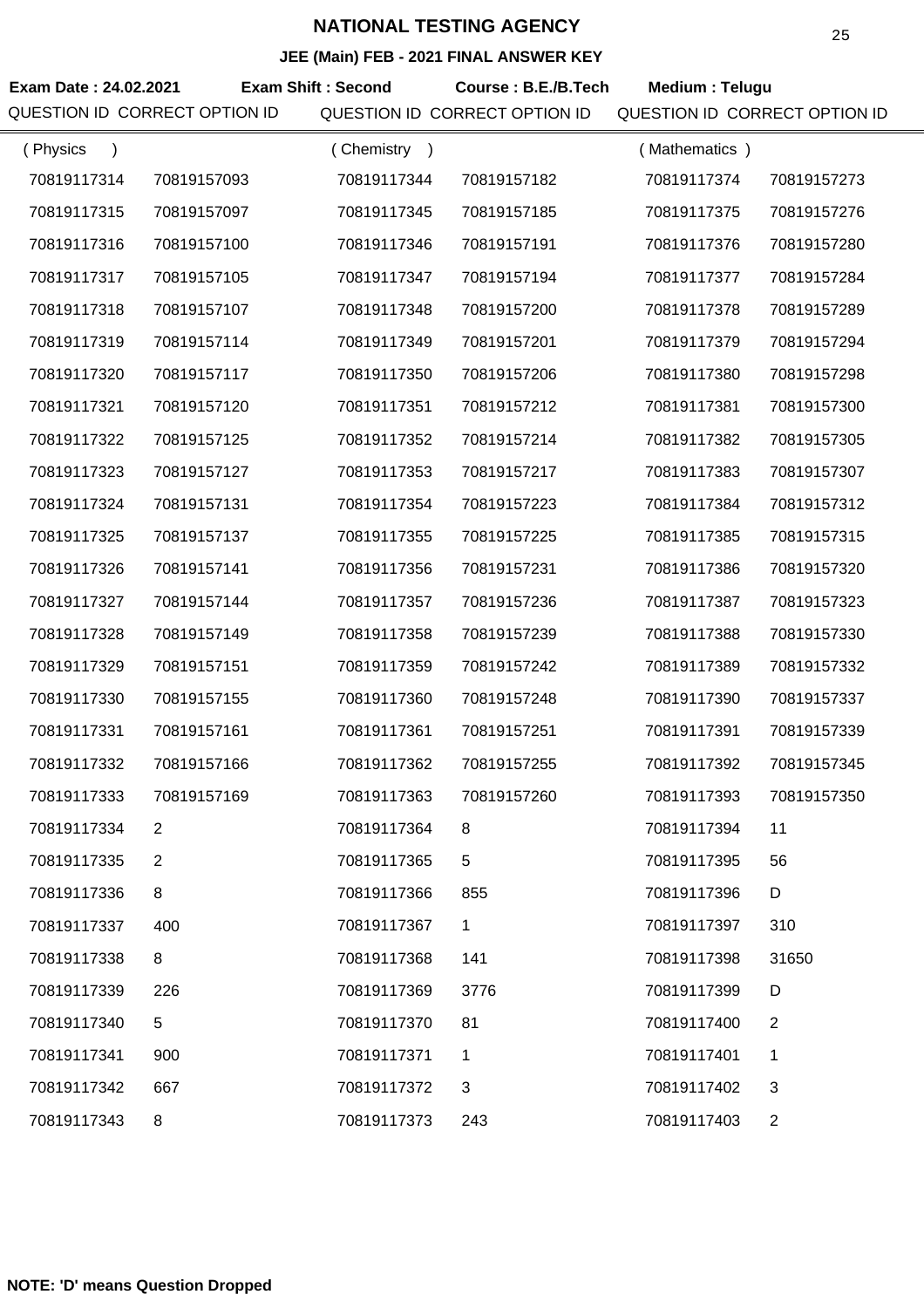|                               |                |                           | JEE (MAIII) FEB - 2021 FINAL ANSWEN NET |                               |                |
|-------------------------------|----------------|---------------------------|-----------------------------------------|-------------------------------|----------------|
| Exam Date: 24.02.2021         |                | <b>Exam Shift: Second</b> | Course: B.E./B.Tech                     | Medium: Urdu                  |                |
| QUESTION ID CORRECT OPTION ID |                |                           | QUESTION ID CORRECT OPTION ID           | QUESTION ID CORRECT OPTION ID |                |
| (Physics                      |                | (Chemistry)               |                                         | (Mathematics)                 |                |
| 70819117404                   | 70819157363    | 70819117434               | 70819157452                             | 70819117464                   | 70819157543    |
| 70819117405                   | 70819157367    | 70819117435               | 70819157455                             | 70819117465                   | 70819157546    |
| 70819117406                   | 70819157370    | 70819117436               | 70819157461                             | 70819117466                   | 70819157550    |
| 70819117407                   | 70819157375    | 70819117437               | 70819157464                             | 70819117467                   | 70819157554    |
| 70819117408                   | 70819157377    | 70819117438               | 70819157470                             | 70819117468                   | 70819157559    |
| 70819117409                   | 70819157384    | 70819117439               | 70819157471                             | 70819117469                   | 70819157564    |
| 70819117410                   | 70819157387    | 70819117440               | 70819157476                             | 70819117470                   | 70819157568    |
| 70819117411                   | 70819157390    | 70819117441               | 70819157482                             | 70819117471                   | 70819157570    |
| 70819117412                   | 70819157395    | 70819117442               | 70819157484                             | 70819117472                   | 70819157575    |
| 70819117413                   | 70819157397    | 70819117443               | 70819157487                             | 70819117473                   | 70819157577    |
| 70819117414                   | 70819157401    | 70819117444               | 70819157493                             | 70819117474                   | 70819157582    |
| 70819117415                   | 70819157407    | 70819117445               | 70819157495                             | 70819117475                   | 70819157585    |
| 70819117416                   | 70819157411    | 70819117446               | 70819157501                             | 70819117476                   | 70819157590    |
| 70819117417                   | 70819157414    | 70819117447               | 70819157506                             | 70819117477                   | 70819157593    |
| 70819117418                   | 70819157419    | 70819117448               | 70819157509                             | 70819117478                   | 70819157600    |
| 70819117419                   | 70819157421    | 70819117449               | 70819157512                             | 70819117479                   | 70819157602    |
| 70819117420                   | 70819157425    | 70819117450               | 70819157518                             | 70819117480                   | 70819157607    |
| 70819117421                   | 70819157431    | 70819117451               | 70819157521                             | 70819117481                   | 70819157609    |
| 70819117422                   | 70819157436    | 70819117452               | 70819157525                             | 70819117482                   | 70819157615    |
| 70819117423                   | 70819157439    | 70819117453               | 70819157530                             | 70819117483                   | 70819157620    |
| 70819117424                   | $\overline{2}$ | 70819117454               | 8                                       | 70819117484                   | 11             |
| 70819117425                   | $\overline{2}$ | 70819117455               | 5                                       | 70819117485                   | 56             |
| 70819117426                   | 8              | 70819117456               | 855                                     | 70819117486                   | D              |
| 70819117427                   | 400            | 70819117457               | 1                                       | 70819117487                   | 310            |
| 70819117428                   | 8              | 70819117458               | 141                                     | 70819117488                   | 31650          |
| 70819117429                   | 226            | 70819117459               | 3776                                    | 70819117489                   | D              |
| 70819117430                   | 5              | 70819117460               | 81                                      | 70819117490                   | $\overline{2}$ |
| 70819117431                   | 900            | 70819117461               | 1                                       | 70819117491                   | 1              |
| 70819117432                   | 667            | 70819117462               | 3                                       | 70819117492                   | 3              |
| 70819117433                   | 8              | 70819117463               | 243                                     | 70819117493                   | $\overline{2}$ |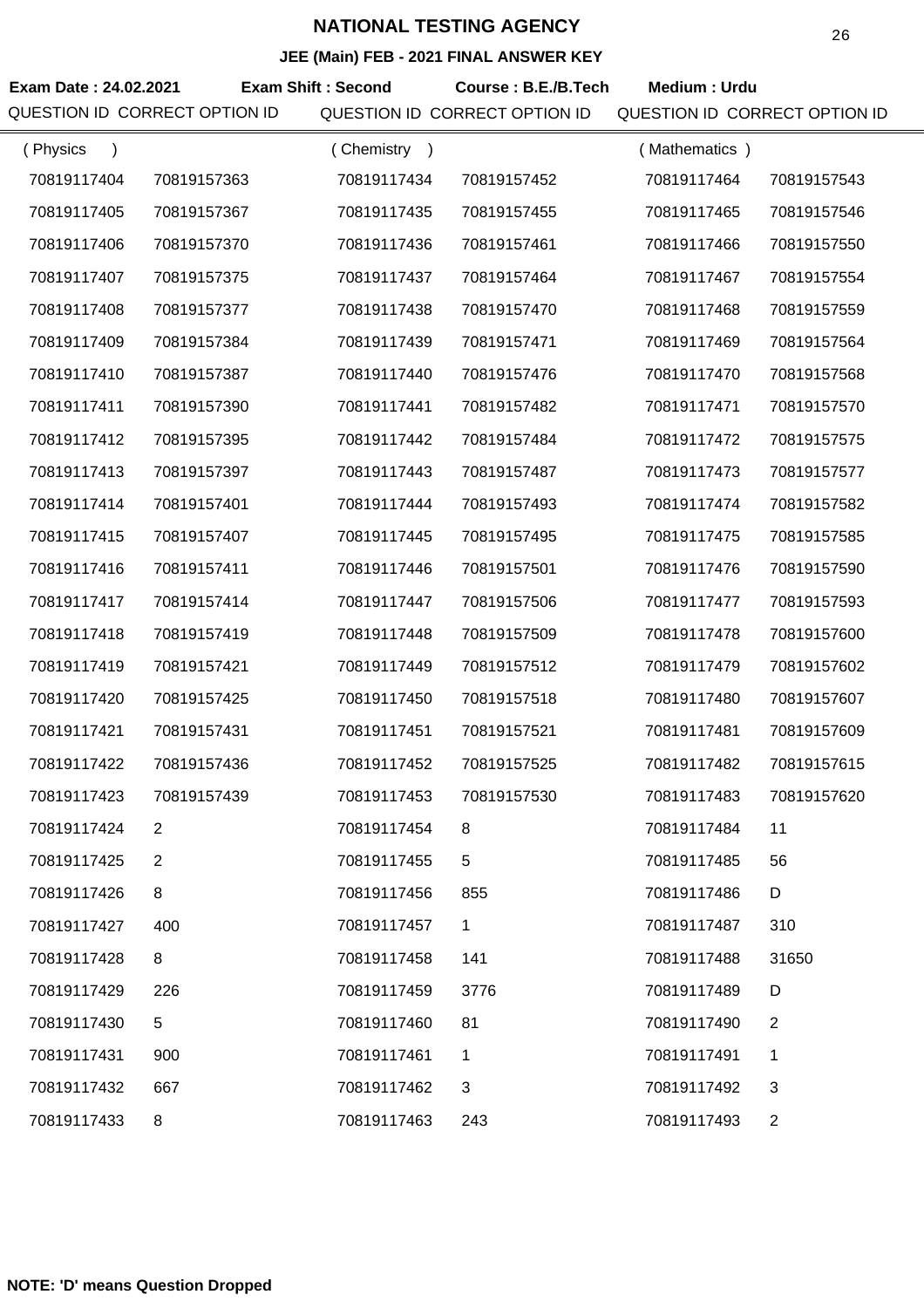| Exam Date: 25.02.2021<br>QUESTION ID CORRECT OPTION ID | <b>Exam Shift: First</b> |             | Course: B.E./B.Tech<br>QUESTION ID CORRECT OPTION ID | <b>Medium: Assamese</b><br>QUESTION ID CORRECT OPTION ID |                |
|--------------------------------------------------------|--------------------------|-------------|------------------------------------------------------|----------------------------------------------------------|----------------|
| (Physics<br>$\lambda$                                  |                          | (Chemistry) |                                                      | (Mathematics)                                            |                |
| 70819117764                                            | 70819158443              | 70819117794 | 70819158534                                          | 70819117824                                              | 70819158623    |
| 70819117765                                            | 70819158447              | 70819117795 | 70819158537                                          | 70819117825                                              | 70819158627    |
| 70819117766                                            | 70819158452              | 70819117796 | 70819158542                                          | 70819117826                                              | 70819158630    |
| 70819117767                                            | 70819158455              | 70819117797 | 70819158546                                          | 70819117827                                              | 70819158634    |
| 70819117768                                            | 70819158460              | 70819117798 | 70819158547                                          | 70819117828                                              | 70819158637    |
| 70819117769                                            | 70819158461              | 70819117799 | 70819158553                                          | 70819117829                                              | 70819158644    |
| 70819117770                                            | 70819158466              | 70819117800 | 70819158557                                          | 70819117830                                              | 70819158648    |
| 70819117771                                            | 70819158469              | 70819117801 | 70819158559                                          | 70819117831                                              | 70819158652    |
| 70819117772                                            | 70819158474              | 70819117802 | 70819158564                                          | 70819117832                                              | 70819158654    |
| 70819117773                                            | 70819158480              | 70819117803 | 70819158567                                          | 70819117833                                              | 70819158658    |
| 70819117774                                            | 70819158483              | 70819117804 | 70819158572                                          | 70819117834                                              | 70819158663    |
| 70819117775                                            | 70819158485              | 70819117805 | 70819158576                                          | 70819117835                                              | 70819158666    |
| 70819117776                                            | 70819158490              | 70819117806 | 70819158580                                          | 70819117836                                              | 70819158669    |
| 70819117777                                            | 70819158495              | 70819117807 | 70819158584                                          | 70819117837                                              | 70819158674    |
| 70819117778                                            | 70819158498              | 70819117808 | 70819158590                                          | 70819117838                                              | 70819158678    |
| 70819117779                                            | 70819158501              | 70819117809 | 70819158592                                          | 70819117839                                              | 70819158684    |
| 70819117780                                            | 70819158508              | 70819117810 | 70819158597                                          | 70819117840                                              | 70819158688    |
| 70819117781                                            | 70819158509              | 70819117811 | 70819158601                                          | 70819117841                                              | 70819158690    |
| 70819117782                                            | 70819158515              | 70819117812 | 70819158606                                          | 70819117842                                              | 70819158694    |
| 70819117783                                            | 70819158518              | 70819117813 | 70819158607                                          | 70819117843                                              | 70819158698    |
| 70819117784                                            | 3600                     | 70819117814 | 4                                                    | 70819117844                                              | 13             |
| 70819117785                                            | 128                      | 70819117815 | 70                                                   | 70819117845                                              | $\overline{7}$ |
| 70819117786                                            | 144                      | 70819117816 | 741                                                  | 70819117846                                              | 21             |
| 70819117787                                            | 5                        | 70819117817 | 375                                                  | 70819117847                                              | 32             |
| 70819117788                                            | 1                        | 70819117818 | 173                                                  | 70819117848                                              | 9              |
| 70819117789                                            | 1                        | 70819117819 | 526                                                  | 70819117849                                              | $\overline{2}$ |
| 70819117790                                            | 10                       | 70819117820 | 5576                                                 | 70819117850                                              | 144            |
| 70819117791                                            | 15                       | 70819117821 | 1                                                    | 70819117851                                              | 64             |
| 70819117792                                            | 50                       | 70819117822 | 7                                                    | 70819117852                                              | $\overline{2}$ |
| 70819117793                                            | $\mathbf 1$              | 70819117823 | 4                                                    | 70819117853                                              | 12             |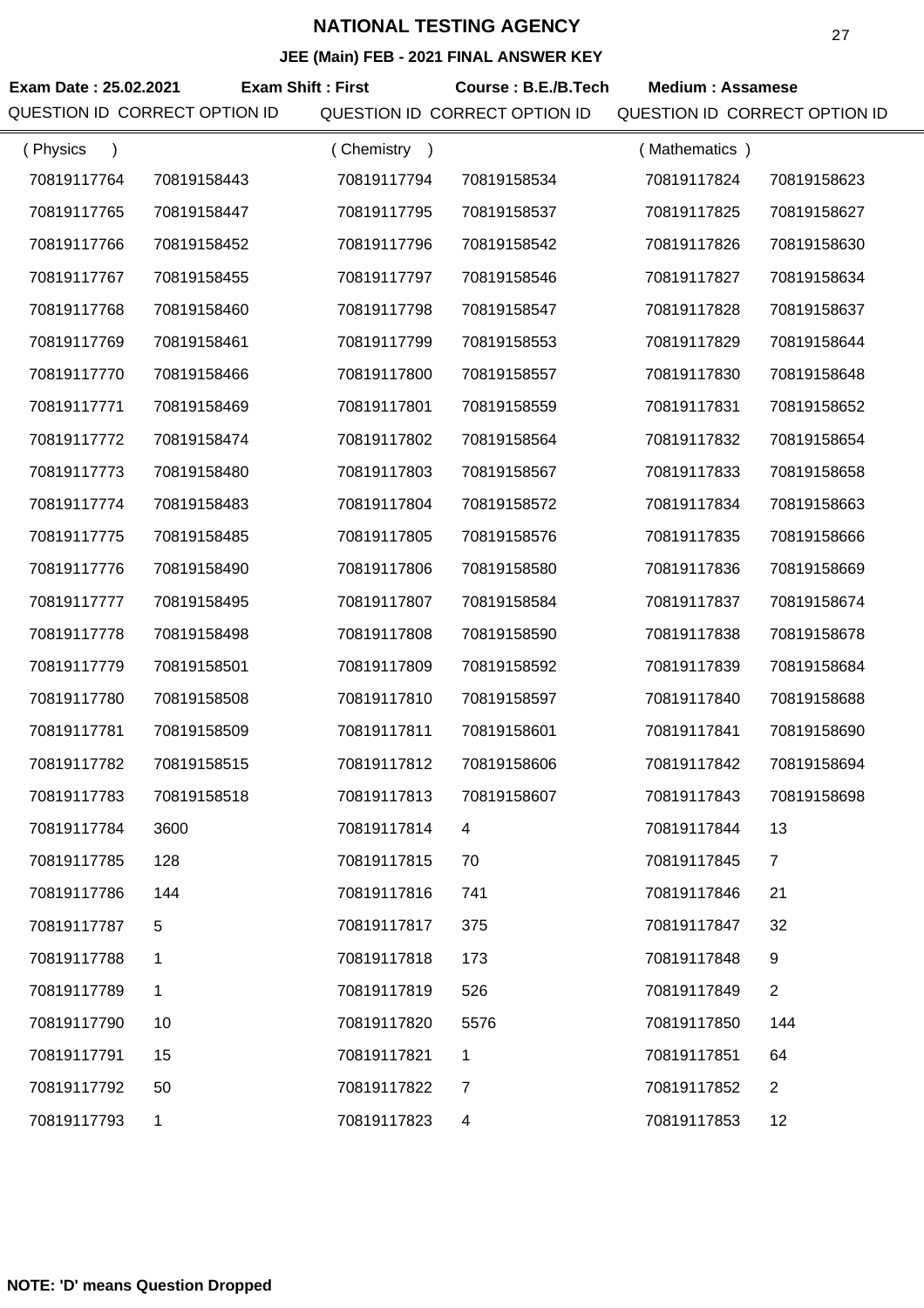|                               |                          |             | $\overline{C}$ (main) $\overline{C}$ = 2021 The ANOWER KET |                               |                |
|-------------------------------|--------------------------|-------------|------------------------------------------------------------|-------------------------------|----------------|
| Exam Date: 25.02.2021         | <b>Exam Shift: First</b> |             | Course: B.E./B.Tech                                        | Medium: Bengali               |                |
| QUESTION ID CORRECT OPTION ID |                          |             | QUESTION ID CORRECT OPTION ID                              | QUESTION ID CORRECT OPTION ID |                |
| (Physics<br>$\lambda$         |                          | (Chemistry) |                                                            | (Mathematics)                 |                |
| 70819117854                   | 70819158713              | 70819117884 | 70819158804                                                | 70819117914                   | 70819158893    |
| 70819117855                   | 70819158717              | 70819117885 | 70819158807                                                | 70819117915                   | 70819158897    |
| 70819117856                   | 70819158722              | 70819117886 | 70819158812                                                | 70819117916                   | 70819158900    |
| 70819117857                   | 70819158725              | 70819117887 | 70819158816                                                | 70819117917                   | 70819158904    |
| 70819117858                   | 70819158730              | 70819117888 | 70819158817                                                | 70819117918                   | 70819158907    |
| 70819117859                   | 70819158731              | 70819117889 | 70819158823                                                | 70819117919                   | 70819158914    |
| 70819117860                   | 70819158736              | 70819117890 | 70819158827                                                | 70819117920                   | 70819158918    |
| 70819117861                   | 70819158739              | 70819117891 | 70819158829                                                | 70819117921                   | 70819158922    |
| 70819117862                   | 70819158744              | 70819117892 | 70819158834                                                | 70819117922                   | 70819158924    |
| 70819117863                   | 70819158750              | 70819117893 | 70819158837                                                | 70819117923                   | 70819158928    |
| 70819117864                   | 70819158753              | 70819117894 | 70819158842                                                | 70819117924                   | 70819158933    |
| 70819117865                   | 70819158755              | 70819117895 | 70819158846                                                | 70819117925                   | 70819158936    |
| 70819117866                   | 70819158760              | 70819117896 | 70819158850                                                | 70819117926                   | 70819158939    |
| 70819117867                   | 70819158765              | 70819117897 | 70819158854                                                | 70819117927                   | 70819158944    |
| 70819117868                   | 70819158768              | 70819117898 | 70819158860                                                | 70819117928                   | 70819158948    |
| 70819117869                   | 70819158771              | 70819117899 | 70819158862                                                | 70819117929                   | 70819158954    |
| 70819117870                   | 70819158778              | 70819117900 | 70819158867                                                | 70819117930                   | 70819158958    |
| 70819117871                   | 70819158779              | 70819117901 | 70819158871                                                | 70819117931                   | 70819158960    |
| 70819117872                   | 70819158785              | 70819117902 | 70819158876                                                | 70819117932                   | 70819158964    |
| 70819117873                   | 70819158788              | 70819117903 | 70819158877                                                | 70819117933                   | 70819158968    |
| 70819117874                   | 3600                     | 70819117904 | 4                                                          | 70819117934                   | 13             |
| 70819117875                   | 128                      | 70819117905 | 70                                                         | 70819117935                   | $\overline{7}$ |
| 70819117876                   | 144                      | 70819117906 | 741                                                        | 70819117936                   | 21             |
| 70819117877                   | 5                        | 70819117907 | 375                                                        | 70819117937                   | 32             |
| 70819117878                   | 1.                       | 70819117908 | 173                                                        | 70819117938                   | 9              |
| 70819117879                   | 1                        | 70819117909 | 526                                                        | 70819117939                   | $\overline{2}$ |
| 70819117880                   | 10                       | 70819117910 | 5576                                                       | 70819117940                   | 144            |
| 70819117881                   | 15                       | 70819117911 | 1                                                          | 70819117941                   | 64             |
| 70819117882                   | 50                       | 70819117912 | $\overline{7}$                                             | 70819117942                   | $\overline{2}$ |
| 70819117883                   | $\mathbf{1}$             | 70819117913 | 4                                                          | 70819117943                   | 12             |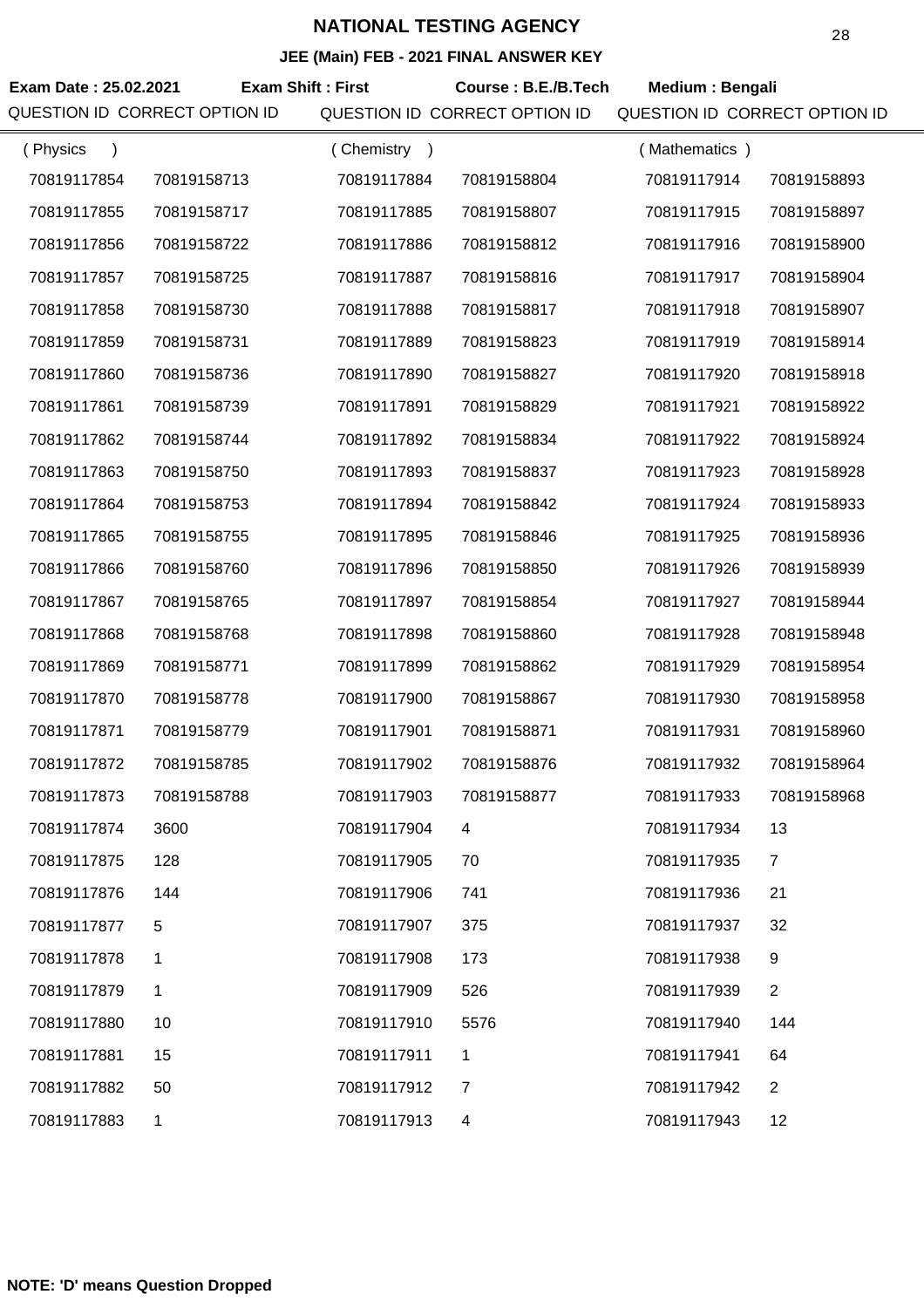|                               |                          |             | $\overline{C}$ (main) $\overline{C}$ = 2021 The ANOWER KET |                               |                |
|-------------------------------|--------------------------|-------------|------------------------------------------------------------|-------------------------------|----------------|
| Exam Date: 25.02.2021         | <b>Exam Shift: First</b> |             | Course: B.E./B.Tech                                        | <b>Medium: English</b>        |                |
| QUESTION ID CORRECT OPTION ID |                          |             | QUESTION ID CORRECT OPTION ID                              | QUESTION ID CORRECT OPTION ID |                |
| (Physics<br>$\lambda$         |                          | (Chemistry) |                                                            | (Mathematics)                 |                |
| 70819117584                   | 70819157903              | 70819117614 | 70819157994                                                | 70819117644                   | 70819158083    |
| 70819117585                   | 70819157907              | 70819117615 | 70819157997                                                | 70819117645                   | 70819158087    |
| 70819117586                   | 70819157912              | 70819117616 | 70819158002                                                | 70819117646                   | 70819158090    |
| 70819117587                   | 70819157915              | 70819117617 | 70819158006                                                | 70819117647                   | 70819158094    |
| 70819117588                   | 70819157920              | 70819117618 | 70819158007                                                | 70819117648                   | 70819158097    |
| 70819117589                   | 70819157921              | 70819117619 | 70819158013                                                | 70819117649                   | 70819158104    |
| 70819117590                   | 70819157926              | 70819117620 | 70819158017                                                | 70819117650                   | 70819158108    |
| 70819117591                   | 70819157929              | 70819117621 | 70819158019                                                | 70819117651                   | 70819158112    |
| 70819117592                   | 70819157934              | 70819117622 | 70819158024                                                | 70819117652                   | 70819158114    |
| 70819117593                   | 70819157940              | 70819117623 | 70819158027                                                | 70819117653                   | 70819158118    |
| 70819117594                   | 70819157943              | 70819117624 | 70819158032                                                | 70819117654                   | 70819158123    |
| 70819117595                   | 70819157945              | 70819117625 | 70819158036                                                | 70819117655                   | 70819158126    |
| 70819117596                   | 70819157950              | 70819117626 | 70819158040                                                | 70819117656                   | 70819158129    |
| 70819117597                   | 70819157955              | 70819117627 | 70819158044                                                | 70819117657                   | 70819158134    |
| 70819117598                   | 70819157958              | 70819117628 | 70819158050                                                | 70819117658                   | 70819158138    |
| 70819117599                   | 70819157961              | 70819117629 | 70819158052                                                | 70819117659                   | 70819158144    |
| 70819117600                   | 70819157968              | 70819117630 | 70819158057                                                | 70819117660                   | 70819158148    |
| 70819117601                   | 70819157969              | 70819117631 | 70819158061                                                | 70819117661                   | 70819158150    |
| 70819117602                   | 70819157975              | 70819117632 | 70819158066                                                | 70819117662                   | 70819158154    |
| 70819117603                   | 70819157978              | 70819117633 | 70819158067                                                | 70819117663                   | 70819158158    |
| 70819117604                   | 3600                     | 70819117634 | 4                                                          | 70819117664                   | 13             |
| 70819117605                   | 128                      | 70819117635 | 70                                                         | 70819117665                   | $\overline{7}$ |
| 70819117606                   | 144                      | 70819117636 | 741                                                        | 70819117666                   | 21             |
| 70819117607                   | 5                        | 70819117637 | 375                                                        | 70819117667                   | 32             |
| 70819117608                   | 1.                       | 70819117638 | 173                                                        | 70819117668                   | 9              |
| 70819117609                   | 1                        | 70819117639 | 526                                                        | 70819117669                   | $\overline{2}$ |
| 70819117610                   | 10                       | 70819117640 | 5576                                                       | 70819117670                   | 144            |
| 70819117611                   | 15                       | 70819117641 | 1                                                          | 70819117671                   | 64             |
| 70819117612                   | 50                       | 70819117642 | $\overline{7}$                                             | 70819117672                   | $\overline{2}$ |
| 70819117613                   | $\mathbf 1$              | 70819117643 | 4                                                          | 70819117673                   | 12             |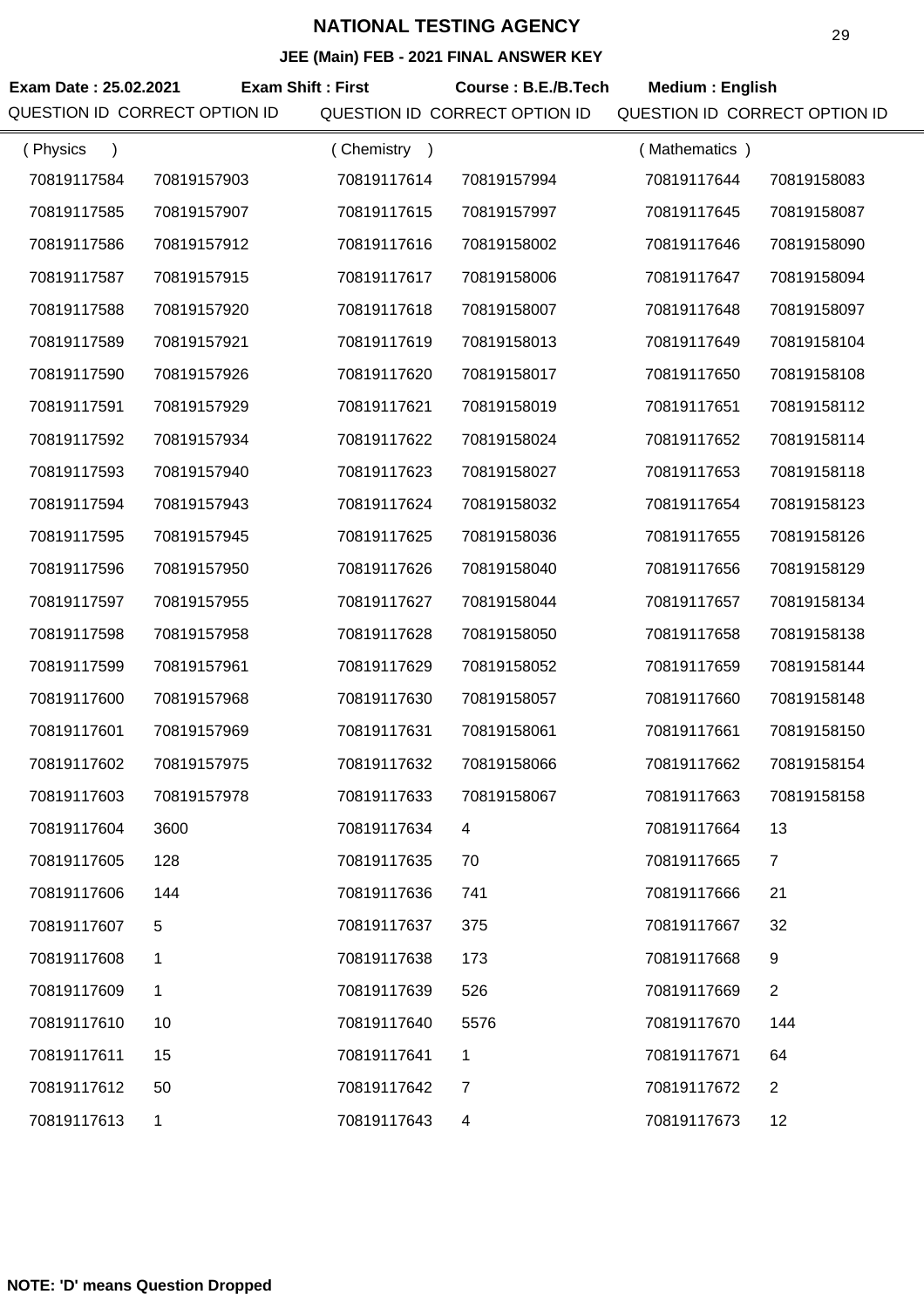| Exam Date: 25.02.2021<br>QUESTION ID CORRECT OPTION ID |              | <b>Exam Shift: First</b> | Course: B.E./B.Tech<br>QUESTION ID CORRECT OPTION ID | Medium : Gujarati<br>QUESTION ID CORRECT OPTION ID |                |
|--------------------------------------------------------|--------------|--------------------------|------------------------------------------------------|----------------------------------------------------|----------------|
| (Physics<br>$\rightarrow$                              |              | (Chemistry)              |                                                      | (Mathematics)                                      |                |
| 70819117944                                            | 70819158983  | 70819117974              | 70819159074                                          | 70819118004                                        | 70819159163    |
| 70819117945                                            | 70819158987  | 70819117975              | 70819159077                                          | 70819118005                                        | 70819159167    |
| 70819117946                                            | 70819158992  | 70819117976              | 70819159082                                          | 70819118006                                        | 70819159170    |
| 70819117947                                            | 70819158995  | 70819117977              | 70819159086                                          | 70819118007                                        | 70819159174    |
| 70819117948                                            | 70819159000  | 70819117978              | 70819159087                                          | 70819118008                                        | 70819159177    |
| 70819117949                                            | 70819159001  | 70819117979              | 70819159093                                          | 70819118009                                        | 70819159184    |
| 70819117950                                            | 70819159006  | 70819117980              | 70819159097                                          | 70819118010                                        | 70819159188    |
| 70819117951                                            | 70819159009  | 70819117981              | 70819159099                                          | 70819118011                                        | 70819159192    |
| 70819117952                                            | 70819159014  | 70819117982              | 70819159104                                          | 70819118012                                        | 70819159194    |
| 70819117953                                            | 70819159020  | 70819117983              | 70819159107                                          | 70819118013                                        | 70819159198    |
| 70819117954                                            | 70819159023  | 70819117984              | 70819159112                                          | 70819118014                                        | 70819159203    |
| 70819117955                                            | 70819159025  | 70819117985              | 70819159116                                          | 70819118015                                        | 70819159206    |
| 70819117956                                            | 70819159030  | 70819117986              | 70819159120                                          | 70819118016                                        | 70819159209    |
| 70819117957                                            | 70819159035  | 70819117987              | 70819159124                                          | 70819118017                                        | 70819159214    |
| 70819117958                                            | 70819159038  | 70819117988              | 70819159130                                          | 70819118018                                        | 70819159218    |
| 70819117959                                            | 70819159041  | 70819117989              | 70819159132                                          | 70819118019                                        | 70819159224    |
| 70819117960                                            | 70819159048  | 70819117990              | 70819159137                                          | 70819118020                                        | 70819159228    |
| 70819117961                                            | 70819159049  | 70819117991              | 70819159141                                          | 70819118021                                        | 70819159230    |
| 70819117962                                            | 70819159055  | 70819117992              | 70819159146                                          | 70819118022                                        | 70819159234    |
| 70819117963                                            | 70819159058  | 70819117993              | 70819159147                                          | 70819118023                                        | 70819159238    |
| 70819117964                                            | 3600         | 70819117994              | 4                                                    | 70819118024                                        | 13             |
| 70819117965                                            | 128          | 70819117995              | 70                                                   | 70819118025                                        | $\overline{7}$ |
| 70819117966                                            | 144          | 70819117996              | 741                                                  | 70819118026                                        | 21             |
| 70819117967                                            | 5            | 70819117997              | 375                                                  | 70819118027                                        | 32             |
| 70819117968                                            | 1            | 70819117998              | 173                                                  | 70819118028                                        | 9              |
| 70819117969                                            | 1            | 70819117999              | 526                                                  | 70819118029                                        | $\overline{2}$ |
| 70819117970                                            | 10           | 70819118000              | 5576                                                 | 70819118030                                        | 144            |
| 70819117971                                            | 15           | 70819118001              | 1                                                    | 70819118031                                        | 64             |
| 70819117972                                            | 50           | 70819118002              | $\overline{7}$                                       | 70819118032                                        | $\overline{2}$ |
| 70819117973                                            | $\mathbf{1}$ | 70819118003              | 4                                                    | 70819118033                                        | 12             |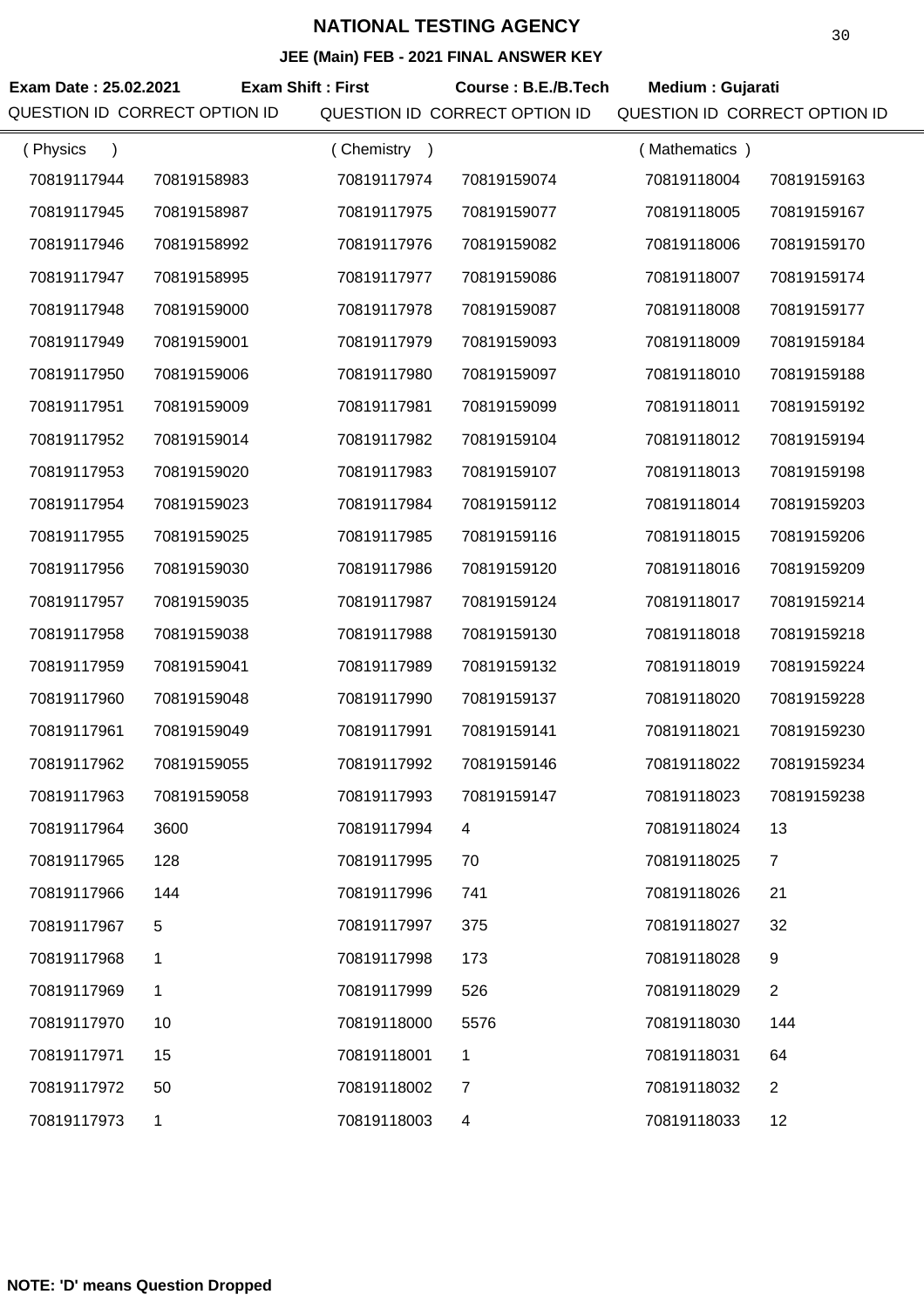| Exam Date: 25.02.2021<br>QUESTION ID CORRECT OPTION ID | <b>Exam Shift: First</b> |             | Course: B.E./B.Tech<br>QUESTION ID CORRECT OPTION ID | <b>Medium: Hindi</b><br>QUESTION ID CORRECT OPTION ID |                |
|--------------------------------------------------------|--------------------------|-------------|------------------------------------------------------|-------------------------------------------------------|----------------|
| (Physics<br>$\lambda$                                  |                          | (Chemistry) |                                                      | (Mathematics)                                         |                |
| 70819117674                                            | 70819158173              | 70819117704 | 70819158264                                          | 70819117734                                           | 70819158353    |
| 70819117675                                            | 70819158177              | 70819117705 | 70819158267                                          | 70819117735                                           | 70819158357    |
| 70819117676                                            | 70819158182              | 70819117706 | 70819158272                                          | 70819117736                                           | 70819158360    |
| 70819117677                                            | 70819158185              | 70819117707 | 70819158276                                          | 70819117737                                           | 70819158364    |
| 70819117678                                            | 70819158190              | 70819117708 | 70819158277                                          | 70819117738                                           | 70819158367    |
| 70819117679                                            | 70819158191              | 70819117709 | 70819158283                                          | 70819117739                                           | 70819158374    |
| 70819117680                                            | 70819158196              | 70819117710 | 70819158287                                          | 70819117740                                           | 70819158378    |
| 70819117681                                            | 70819158199              | 70819117711 | 70819158289                                          | 70819117741                                           | 70819158382    |
| 70819117682                                            | 70819158204              | 70819117712 | 70819158294                                          | 70819117742                                           | 70819158384    |
| 70819117683                                            | 70819158210              | 70819117713 | 70819158297                                          | 70819117743                                           | 70819158388    |
| 70819117684                                            | 70819158213              | 70819117714 | 70819158302                                          | 70819117744                                           | 70819158393    |
| 70819117685                                            | 70819158215              | 70819117715 | 70819158306                                          | 70819117745                                           | 70819158396    |
| 70819117686                                            | 70819158220              | 70819117716 | 70819158310                                          | 70819117746                                           | 70819158399    |
| 70819117687                                            | 70819158225              | 70819117717 | 70819158314                                          | 70819117747                                           | 70819158404    |
| 70819117688                                            | 70819158228              | 70819117718 | 70819158320                                          | 70819117748                                           | 70819158408    |
| 70819117689                                            | 70819158231              | 70819117719 | 70819158322                                          | 70819117749                                           | 70819158414    |
| 70819117690                                            | 70819158238              | 70819117720 | 70819158327                                          | 70819117750                                           | 70819158418    |
| 70819117691                                            | 70819158239              | 70819117721 | 70819158331                                          | 70819117751                                           | 70819158420    |
| 70819117692                                            | 70819158245              | 70819117722 | 70819158336                                          | 70819117752                                           | 70819158424    |
| 70819117693                                            | 70819158248              | 70819117723 | 70819158337                                          | 70819117753                                           | 70819158428    |
| 70819117694                                            | 3600                     | 70819117724 | 4                                                    | 70819117754                                           | 13             |
| 70819117695                                            | 128                      | 70819117725 | 70                                                   | 70819117755                                           | $\overline{7}$ |
| 70819117696                                            | 144                      | 70819117726 | 741                                                  | 70819117756                                           | 21             |
| 70819117697                                            | 5                        | 70819117727 | 375                                                  | 70819117757                                           | 32             |
| 70819117698                                            | 1                        | 70819117728 | 173                                                  | 70819117758                                           | 9              |
| 70819117699                                            | 1                        | 70819117729 | 526                                                  | 70819117759                                           | $\overline{2}$ |
| 70819117700                                            | 10                       | 70819117730 | 5576                                                 | 70819117760                                           | 144            |
| 70819117701                                            | 15                       | 70819117731 | 1                                                    | 70819117761                                           | 64             |
| 70819117702                                            | 50                       | 70819117732 | 7                                                    | 70819117762                                           | $\overline{2}$ |
| 70819117703                                            | $\mathbf{1}$             | 70819117733 | 4                                                    | 70819117763                                           | 12             |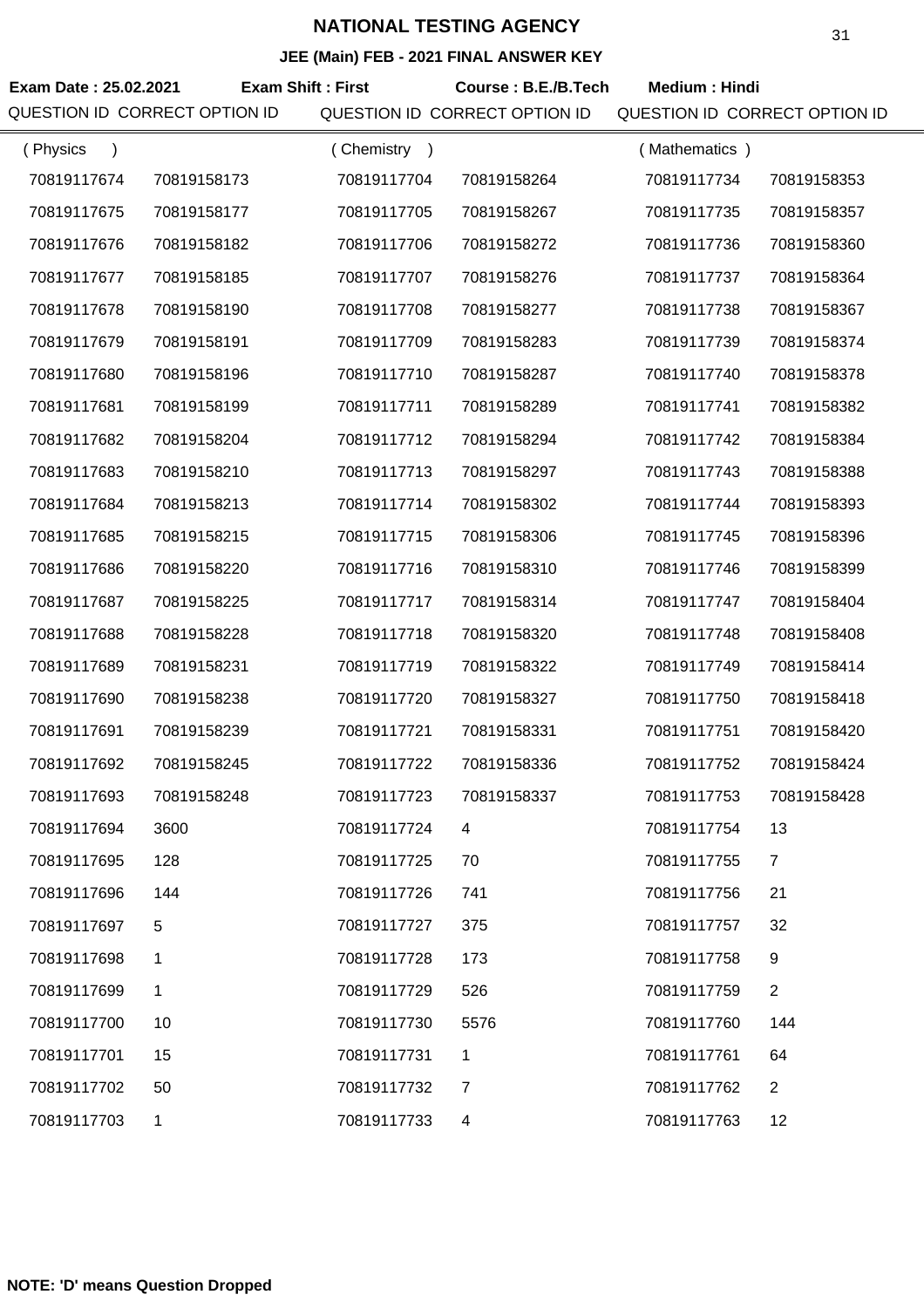| Exam Date: 25.02.2021<br>QUESTION ID CORRECT OPTION ID |             | <b>Exam Shift: First</b> | Course: B.E./B.Tech<br>QUESTION ID CORRECT OPTION ID | <b>Medium: Kannada</b><br>QUESTION ID CORRECT OPTION ID |                |
|--------------------------------------------------------|-------------|--------------------------|------------------------------------------------------|---------------------------------------------------------|----------------|
| (Physics<br>$\lambda$                                  |             | (Chemistry)              |                                                      | (Mathematics)                                           |                |
| 70819118034                                            | 70819159253 | 70819118064              | 70819159344                                          | 70819118094                                             | 70819159433    |
| 70819118035                                            | 70819159257 | 70819118065              | 70819159347                                          | 70819118095                                             | 70819159437    |
| 70819118036                                            | 70819159262 | 70819118066              | 70819159352                                          | 70819118096                                             | 70819159440    |
| 70819118037                                            | 70819159265 | 70819118067              | 70819159356                                          | 70819118097                                             | 70819159444    |
| 70819118038                                            | 70819159270 | 70819118068              | 70819159357                                          | 70819118098                                             | 70819159447    |
| 70819118039                                            | 70819159271 | 70819118069              | 70819159363                                          | 70819118099                                             | 70819159454    |
| 70819118040                                            | 70819159276 | 70819118070              | 70819159367                                          | 70819118100                                             | 70819159458    |
| 70819118041                                            | 70819159279 | 70819118071              | 70819159369                                          | 70819118101                                             | 70819159462    |
| 70819118042                                            | 70819159284 | 70819118072              | 70819159374                                          | 70819118102                                             | 70819159464    |
| 70819118043                                            | 70819159290 | 70819118073              | 70819159377                                          | 70819118103                                             | 70819159468    |
| 70819118044                                            | 70819159293 | 70819118074              | 70819159382                                          | 70819118104                                             | 70819159473    |
| 70819118045                                            | 70819159295 | 70819118075              | 70819159386                                          | 70819118105                                             | 70819159476    |
| 70819118046                                            | 70819159300 | 70819118076              | 70819159390                                          | 70819118106                                             | 70819159479    |
| 70819118047                                            | 70819159305 | 70819118077              | 70819159394                                          | 70819118107                                             | 70819159484    |
| 70819118048                                            | 70819159308 | 70819118078              | 70819159400                                          | 70819118108                                             | 70819159488    |
| 70819118049                                            | 70819159311 | 70819118079              | 70819159402                                          | 70819118109                                             | 70819159494    |
| 70819118050                                            | 70819159318 | 70819118080              | 70819159407                                          | 70819118110                                             | 70819159498    |
| 70819118051                                            | 70819159319 | 70819118081              | 70819159411                                          | 70819118111                                             | 70819159500    |
| 70819118052                                            | 70819159325 | 70819118082              | 70819159416                                          | 70819118112                                             | 70819159504    |
| 70819118053                                            | 70819159328 | 70819118083              | 70819159417                                          | 70819118113                                             | 70819159508    |
| 70819118054                                            | 3600        | 70819118084              | 4                                                    | 70819118114                                             | 13             |
| 70819118055                                            | 128         | 70819118085              | 70                                                   | 70819118115                                             | $\overline{7}$ |
| 70819118056                                            | 144         | 70819118086              | 741                                                  | 70819118116                                             | 21             |
| 70819118057                                            | 5           | 70819118087              | 375                                                  | 70819118117                                             | 32             |
| 70819118058                                            | 1           | 70819118088              | 173                                                  | 70819118118                                             | 9              |
| 70819118059                                            | 1           | 70819118089              | 526                                                  | 70819118119                                             | $\overline{2}$ |
| 70819118060                                            | 10          | 70819118090              | 5576                                                 | 70819118120                                             | 144            |
| 70819118061                                            | 15          | 70819118091              | 1                                                    | 70819118121                                             | 64             |
| 70819118062                                            | 50          | 70819118092              | $\overline{7}$                                       | 70819118122                                             | $\overline{2}$ |
| 70819118063                                            | 1           | 70819118093              | 4                                                    | 70819118123                                             | 12             |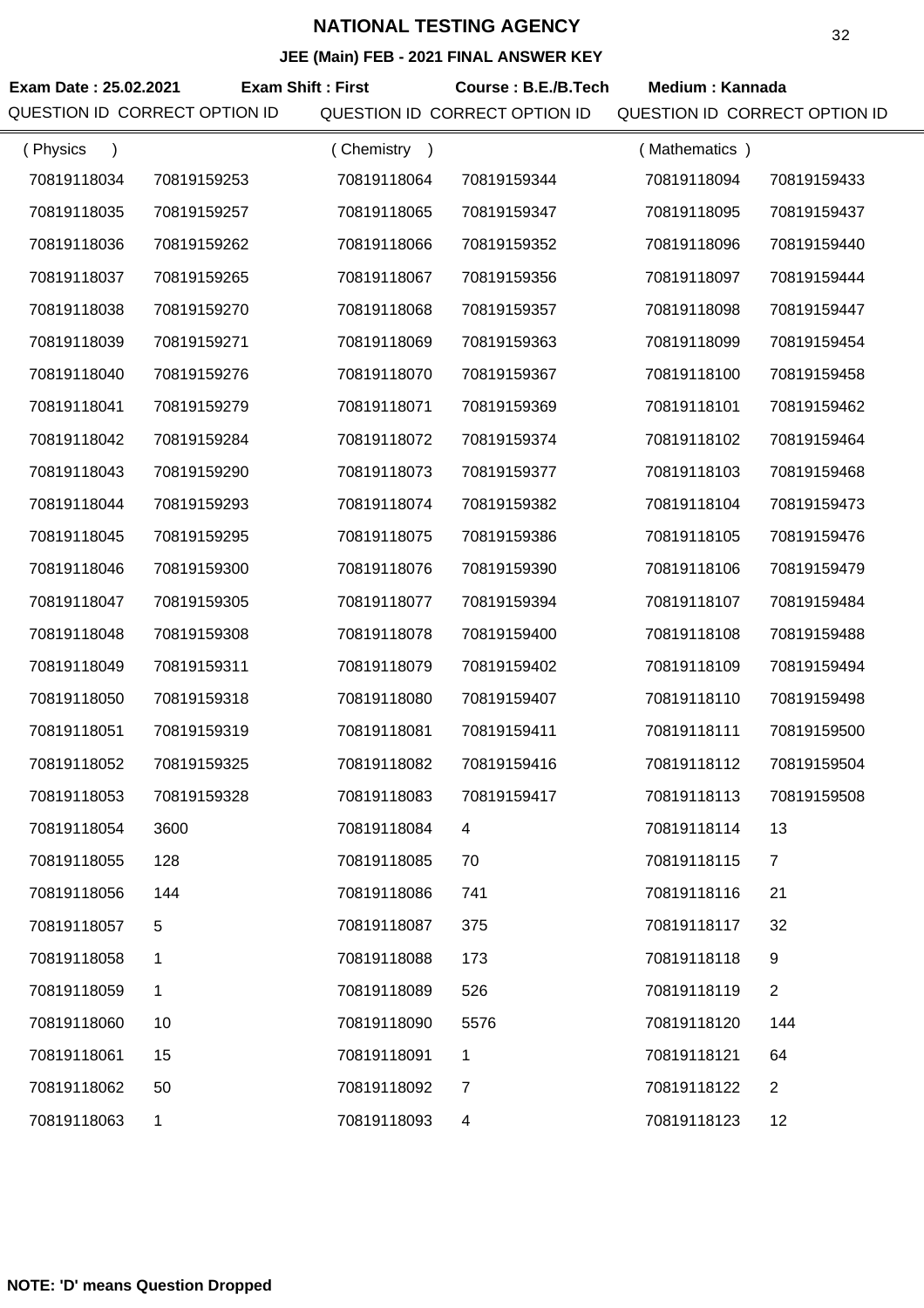| Exam Date: 25.02.2021     | QUESTION ID CORRECT OPTION ID | <b>Exam Shift: First</b> | Course: B.E./B.Tech<br>QUESTION ID CORRECT OPTION ID | <b>Medium: Malayalam</b><br>QUESTION ID CORRECT OPTION ID |                |
|---------------------------|-------------------------------|--------------------------|------------------------------------------------------|-----------------------------------------------------------|----------------|
| (Physics<br>$\rightarrow$ |                               | (Chemistry)              |                                                      | (Mathematics)                                             |                |
| 70819118214               | 70819159793                   | 70819118244              | 70819159884                                          | 70819118274                                               | 70819159973    |
| 70819118215               | 70819159797                   | 70819118245              | 70819159887                                          | 70819118275                                               | 70819159977    |
| 70819118216               | 70819159802                   | 70819118246              | 70819159892                                          | 70819118276                                               | 70819159980    |
| 70819118217               | 70819159805                   | 70819118247              | 70819159896                                          | 70819118277                                               | 70819159984    |
| 70819118218               | 70819159810                   | 70819118248              | 70819159897                                          | 70819118278                                               | 70819159987    |
| 70819118219               | 70819159811                   | 70819118249              | 70819159903                                          | 70819118279                                               | 70819159994    |
| 70819118220               | 70819159816                   | 70819118250              | 70819159907                                          | 70819118280                                               | 70819159998    |
| 70819118221               | 70819159819                   | 70819118251              | 70819159909                                          | 70819118281                                               | 70819160002    |
| 70819118222               | 70819159824                   | 70819118252              | 70819159914                                          | 70819118282                                               | 70819160004    |
| 70819118223               | 70819159830                   | 70819118253              | 70819159917                                          | 70819118283                                               | 70819160008    |
| 70819118224               | 70819159833                   | 70819118254              | 70819159922                                          | 70819118284                                               | 70819160013    |
| 70819118225               | 70819159835                   | 70819118255              | 70819159926                                          | 70819118285                                               | 70819160016    |
| 70819118226               | 70819159840                   | 70819118256              | 70819159930                                          | 70819118286                                               | 70819160019    |
| 70819118227               | 70819159845                   | 70819118257              | 70819159934                                          | 70819118287                                               | 70819160024    |
| 70819118228               | 70819159848                   | 70819118258              | 70819159940                                          | 70819118288                                               | 70819160028    |
| 70819118229               | 70819159851                   | 70819118259              | 70819159942                                          | 70819118289                                               | 70819160034    |
| 70819118230               | 70819159858                   | 70819118260              | 70819159947                                          | 70819118290                                               | 70819160038    |
| 70819118231               | 70819159859                   | 70819118261              | 70819159951                                          | 70819118291                                               | 70819160040    |
| 70819118232               | 70819159865                   | 70819118262              | 70819159956                                          | 70819118292                                               | 70819160044    |
| 70819118233               | 70819159868                   | 70819118263              | 70819159957                                          | 70819118293                                               | 70819160048    |
| 70819118234               | 3600                          | 70819118264              | $\overline{4}$                                       | 70819118294                                               | 13             |
| 70819118235               | 128                           | 70819118265              | 70                                                   | 70819118295                                               | $\overline{7}$ |
| 70819118236               | 144                           | 70819118266              | 741                                                  | 70819118296                                               | 21             |
| 70819118237               | 5                             | 70819118267              | 375                                                  | 70819118297                                               | 32             |
| 70819118238               | 1                             | 70819118268              | 173                                                  | 70819118298                                               | 9              |
| 70819118239               | 1                             | 70819118269              | 526                                                  | 70819118299                                               | $\overline{2}$ |
| 70819118240               | 10                            | 70819118270              | 5576                                                 | 70819118300                                               | 144            |
| 70819118241               | 15                            | 70819118271              | 1                                                    | 70819118301                                               | 64             |
| 70819118242               | 50                            | 70819118272              | 7                                                    | 70819118302                                               | $\overline{2}$ |
| 70819118243               | 1                             | 70819118273              | 4                                                    | 70819118303                                               | 12             |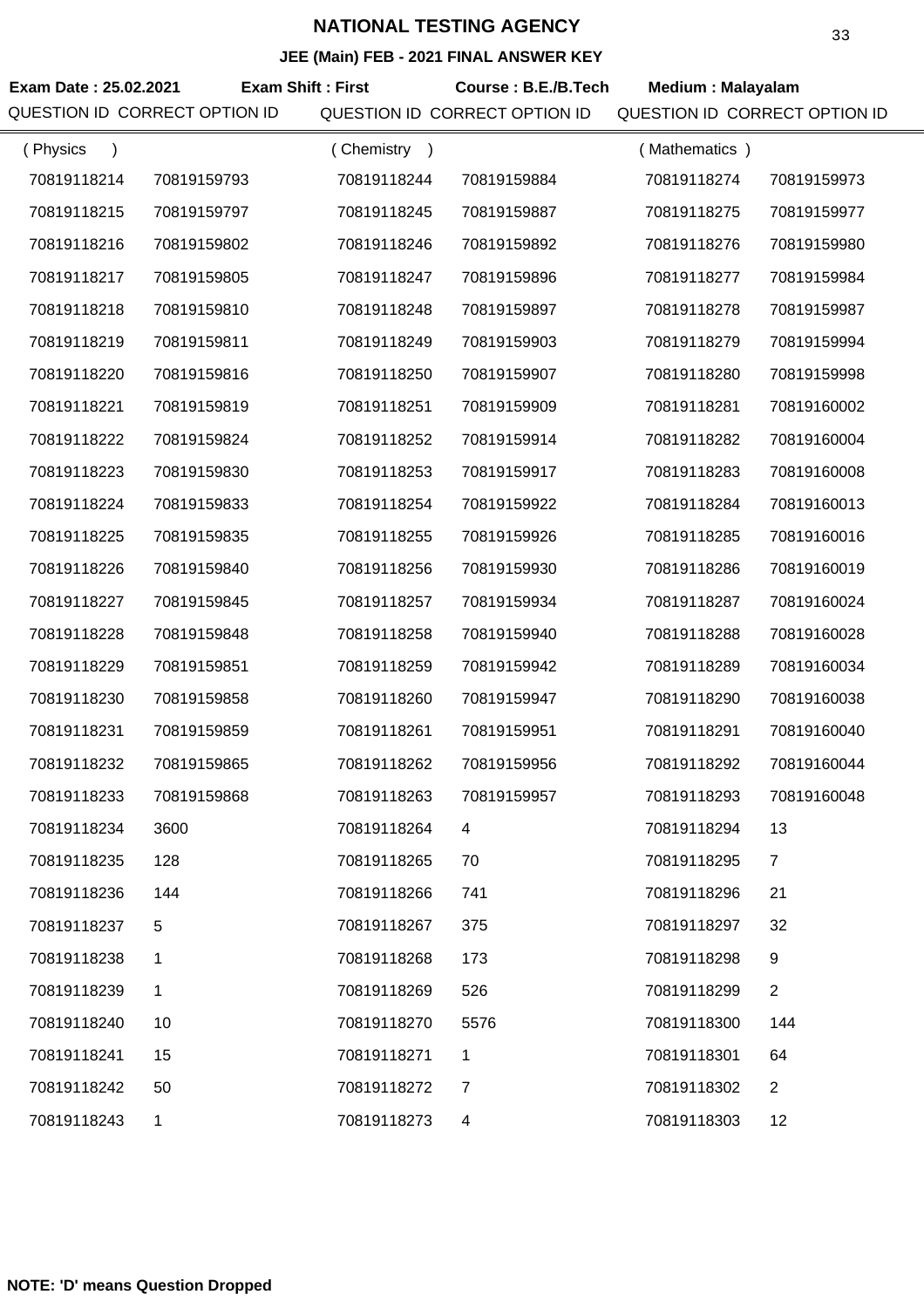| Exam Date: 25.02.2021 | <b>Exam Shift: First</b><br>QUESTION ID CORRECT OPTION ID |             | Course: B.E./B.Tech<br>QUESTION ID CORRECT OPTION ID | <b>Medium: Marathi</b><br>QUESTION ID CORRECT OPTION ID |                |
|-----------------------|-----------------------------------------------------------|-------------|------------------------------------------------------|---------------------------------------------------------|----------------|
| (Physics<br>$\lambda$ |                                                           | (Chemistry) |                                                      | (Mathematics)                                           |                |
| 70819118124           | 70819159523                                               | 70819118154 | 70819159614                                          | 70819118184                                             | 70819159703    |
| 70819118125           | 70819159527                                               | 70819118155 | 70819159617                                          | 70819118185                                             | 70819159707    |
| 70819118126           | 70819159532                                               | 70819118156 | 70819159622                                          | 70819118186                                             | 70819159710    |
| 70819118127           | 70819159535                                               | 70819118157 | 70819159626                                          | 70819118187                                             | 70819159714    |
| 70819118128           | 70819159540                                               | 70819118158 | 70819159627                                          | 70819118188                                             | 70819159717    |
| 70819118129           | 70819159541                                               | 70819118159 | 70819159633                                          | 70819118189                                             | 70819159724    |
| 70819118130           | 70819159546                                               | 70819118160 | 70819159637                                          | 70819118190                                             | 70819159728    |
| 70819118131           | 70819159549                                               | 70819118161 | 70819159639                                          | 70819118191                                             | 70819159732    |
| 70819118132           | 70819159554                                               | 70819118162 | 70819159644                                          | 70819118192                                             | 70819159734    |
| 70819118133           | 70819159560                                               | 70819118163 | 70819159647                                          | 70819118193                                             | 70819159738    |
| 70819118134           | 70819159563                                               | 70819118164 | 70819159652                                          | 70819118194                                             | 70819159743    |
| 70819118135           | 70819159565                                               | 70819118165 | 70819159656                                          | 70819118195                                             | 70819159746    |
| 70819118136           | 70819159570                                               | 70819118166 | 70819159660                                          | 70819118196                                             | 70819159749    |
| 70819118137           | 70819159575                                               | 70819118167 | 70819159664                                          | 70819118197                                             | 70819159754    |
| 70819118138           | 70819159578                                               | 70819118168 | 70819159670                                          | 70819118198                                             | 70819159758    |
| 70819118139           | 70819159581                                               | 70819118169 | 70819159672                                          | 70819118199                                             | 70819159764    |
| 70819118140           | 70819159588                                               | 70819118170 | 70819159677                                          | 70819118200                                             | 70819159768    |
| 70819118141           | 70819159589                                               | 70819118171 | 70819159681                                          | 70819118201                                             | 70819159770    |
| 70819118142           | 70819159595                                               | 70819118172 | 70819159686                                          | 70819118202                                             | 70819159774    |
| 70819118143           | 70819159598                                               | 70819118173 | 70819159687                                          | 70819118203                                             | 70819159778    |
| 70819118144           | 3600                                                      | 70819118174 | 4                                                    | 70819118204                                             | 13             |
| 70819118145           | 128                                                       | 70819118175 | 70                                                   | 70819118205                                             | $\overline{7}$ |
| 70819118146           | 144                                                       | 70819118176 | 741                                                  | 70819118206                                             | 21             |
| 70819118147           | 5                                                         | 70819118177 | 375                                                  | 70819118207                                             | 32             |
| 70819118148           | 1                                                         | 70819118178 | 173                                                  | 70819118208                                             | 9              |
| 70819118149           | 1                                                         | 70819118179 | 526                                                  | 70819118209                                             | $\overline{2}$ |
| 70819118150           | 10                                                        | 70819118180 | 5576                                                 | 70819118210                                             | 144            |
| 70819118151           | 15                                                        | 70819118181 | 1                                                    | 70819118211                                             | 64             |
| 70819118152           | 50                                                        | 70819118182 | $\overline{7}$                                       | 70819118212                                             | $\overline{2}$ |
| 70819118153           | 1                                                         | 70819118183 | 4                                                    | 70819118213                                             | 12             |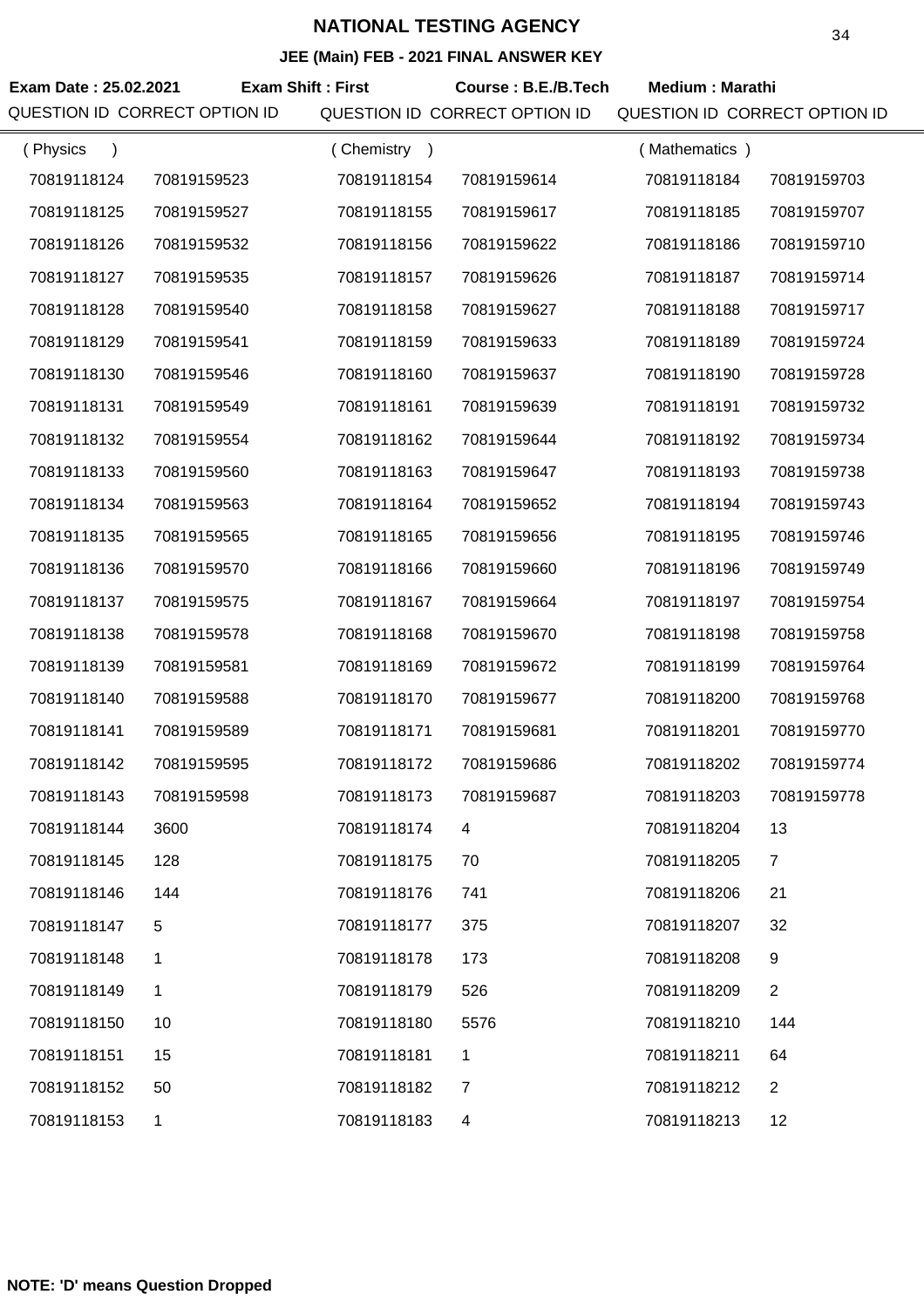| Exam Date: 25.02.2021 | QUESTION ID CORRECT OPTION ID | <b>Exam Shift: First</b> | Course: B.E./B.Tech<br>QUESTION ID CORRECT OPTION ID | Medium: Odia<br>QUESTION ID CORRECT OPTION ID |                |
|-----------------------|-------------------------------|--------------------------|------------------------------------------------------|-----------------------------------------------|----------------|
| (Physics<br>$\lambda$ |                               | (Chemistry)              |                                                      | (Mathematics)                                 |                |
| 70819118304           | 70819160063                   | 70819118334              | 70819160154                                          | 70819118364                                   | 70819160243    |
| 70819118305           | 70819160067                   | 70819118335              | 70819160157                                          | 70819118365                                   | 70819160247    |
| 70819118306           | 70819160072                   | 70819118336              | 70819160162                                          | 70819118366                                   | 70819160250    |
| 70819118307           | 70819160075                   | 70819118337              | 70819160166                                          | 70819118367                                   | 70819160254    |
| 70819118308           | 70819160080                   | 70819118338              | 70819160167                                          | 70819118368                                   | 70819160257    |
| 70819118309           | 70819160081                   | 70819118339              | 70819160173                                          | 70819118369                                   | 70819160264    |
| 70819118310           | 70819160086                   | 70819118340              | 70819160177                                          | 70819118370                                   | 70819160268    |
| 70819118311           | 70819160089                   | 70819118341              | 70819160179                                          | 70819118371                                   | 70819160272    |
| 70819118312           | 70819160094                   | 70819118342              | 70819160184                                          | 70819118372                                   | 70819160274    |
| 70819118313           | 70819160100                   | 70819118343              | 70819160187                                          | 70819118373                                   | 70819160278    |
| 70819118314           | 70819160103                   | 70819118344              | 70819160192                                          | 70819118374                                   | 70819160283    |
| 70819118315           | 70819160105                   | 70819118345              | 70819160196                                          | 70819118375                                   | 70819160286    |
| 70819118316           | 70819160110                   | 70819118346              | 70819160200                                          | 70819118376                                   | 70819160289    |
| 70819118317           | 70819160115                   | 70819118347              | 70819160204                                          | 70819118377                                   | 70819160294    |
| 70819118318           | 70819160118                   | 70819118348              | 70819160210                                          | 70819118378                                   | 70819160298    |
| 70819118319           | 70819160121                   | 70819118349              | 70819160212                                          | 70819118379                                   | 70819160304    |
| 70819118320           | 70819160128                   | 70819118350              | 70819160217                                          | 70819118380                                   | 70819160308    |
| 70819118321           | 70819160129                   | 70819118351              | 70819160221                                          | 70819118381                                   | 70819160310    |
| 70819118322           | 70819160135                   | 70819118352              | 70819160226                                          | 70819118382                                   | 70819160314    |
| 70819118323           | 70819160138                   | 70819118353              | 70819160227                                          | 70819118383                                   | 70819160318    |
| 70819118324           | 3600                          | 70819118354              | 4                                                    | 70819118384                                   | 13             |
| 70819118325           | 128                           | 70819118355              | 70                                                   | 70819118385                                   | 7              |
| 70819118326           | 144                           | 70819118356              | 741                                                  | 70819118386                                   | 21             |
| 70819118327           | 5                             | 70819118357              | 375                                                  | 70819118387                                   | 32             |
| 70819118328           | 1                             | 70819118358              | 173                                                  | 70819118388                                   | 9              |
| 70819118329           | 1                             | 70819118359              | 526                                                  | 70819118389                                   | $\overline{2}$ |
| 70819118330           | 10                            | 70819118360              | 5576                                                 | 70819118390                                   | 144            |
| 70819118331           | 15                            | 70819118361              | 1                                                    | 70819118391                                   | 64             |
| 70819118332           | 50                            | 70819118362              | $\overline{7}$                                       | 70819118392                                   | $\overline{2}$ |
| 70819118333           | $\mathbf 1$                   | 70819118363              | 4                                                    | 70819118393                                   | 12             |
|                       |                               |                          |                                                      |                                               |                |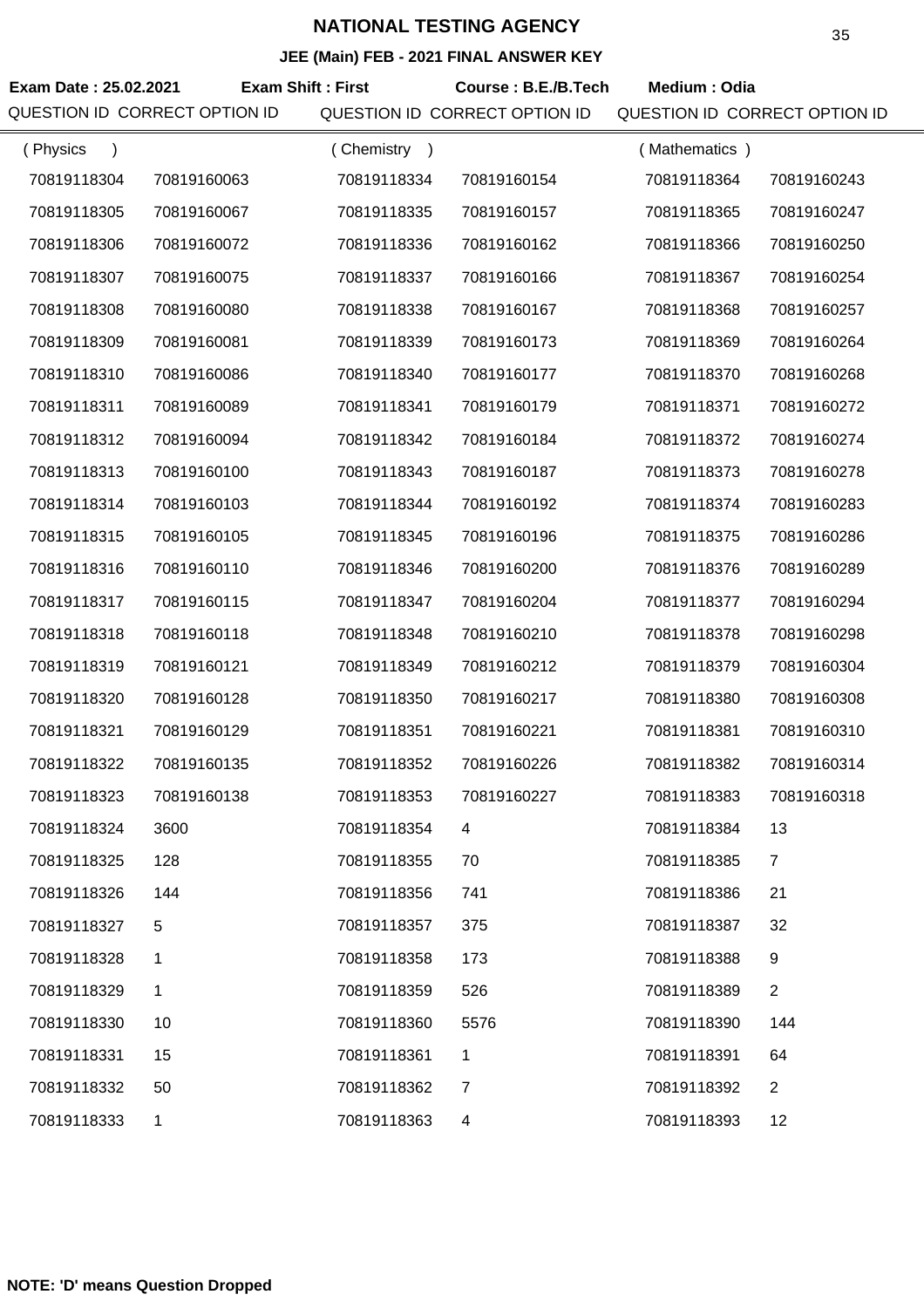| Exam Date: 25.02.2021<br>QUESTION ID CORRECT OPTION ID | <b>Exam Shift: First</b> |             | Course: B.E./B.Tech<br>QUESTION ID CORRECT OPTION ID | Medium: Punjabi<br>QUESTION ID CORRECT OPTION ID |                |
|--------------------------------------------------------|--------------------------|-------------|------------------------------------------------------|--------------------------------------------------|----------------|
| (Physics<br>$\lambda$                                  |                          | (Chemistry) |                                                      | (Mathematics)                                    |                |
| 70819118394                                            | 70819160333              | 70819118424 | 70819160424                                          | 70819118454                                      | 70819160513    |
| 70819118395                                            | 70819160337              | 70819118425 | 70819160427                                          | 70819118455                                      | 70819160517    |
| 70819118396                                            | 70819160342              | 70819118426 | 70819160432                                          | 70819118456                                      | 70819160520    |
| 70819118397                                            | 70819160345              | 70819118427 | 70819160436                                          | 70819118457                                      | 70819160524    |
| 70819118398                                            | 70819160350              | 70819118428 | 70819160437                                          | 70819118458                                      | 70819160527    |
| 70819118399                                            | 70819160351              | 70819118429 | 70819160443                                          | 70819118459                                      | 70819160534    |
| 70819118400                                            | 70819160356              | 70819118430 | 70819160447                                          | 70819118460                                      | 70819160538    |
| 70819118401                                            | 70819160359              | 70819118431 | 70819160449                                          | 70819118461                                      | 70819160542    |
| 70819118402                                            | 70819160364              | 70819118432 | 70819160454                                          | 70819118462                                      | 70819160544    |
| 70819118403                                            | 70819160370              | 70819118433 | 70819160457                                          | 70819118463                                      | 70819160548    |
| 70819118404                                            | 70819160373              | 70819118434 | 70819160462                                          | 70819118464                                      | 70819160553    |
| 70819118405                                            | 70819160375              | 70819118435 | 70819160466                                          | 70819118465                                      | 70819160556    |
| 70819118406                                            | 70819160380              | 70819118436 | 70819160470                                          | 70819118466                                      | 70819160559    |
| 70819118407                                            | 70819160385              | 70819118437 | 70819160474                                          | 70819118467                                      | 70819160564    |
| 70819118408                                            | 70819160388              | 70819118438 | 70819160480                                          | 70819118468                                      | 70819160568    |
| 70819118409                                            | 70819160391              | 70819118439 | 70819160482                                          | 70819118469                                      | 70819160574    |
| 70819118410                                            | 70819160398              | 70819118440 | 70819160487                                          | 70819118470                                      | 70819160578    |
| 70819118411                                            | 70819160399              | 70819118441 | 70819160491                                          | 70819118471                                      | 70819160580    |
| 70819118412                                            | 70819160405              | 70819118442 | 70819160496                                          | 70819118472                                      | 70819160584    |
| 70819118413                                            | 70819160408              | 70819118443 | 70819160497                                          | 70819118473                                      | 70819160588    |
| 70819118414                                            | 3600                     | 70819118444 | 4                                                    | 70819118474                                      | 13             |
| 70819118415                                            | 128                      | 70819118445 | 70                                                   | 70819118475                                      | $\overline{7}$ |
| 70819118416                                            | 144                      | 70819118446 | 741                                                  | 70819118476                                      | 21             |
| 70819118417                                            | 5                        | 70819118447 | 375                                                  | 70819118477                                      | 32             |
| 70819118418                                            | 1                        | 70819118448 | 173                                                  | 70819118478                                      | 9              |
| 70819118419                                            | 1                        | 70819118449 | 526                                                  | 70819118479                                      | $\overline{2}$ |
| 70819118420                                            | 10                       | 70819118450 | 5576                                                 | 70819118480                                      | 144            |
| 70819118421                                            | 15                       | 70819118451 | 1                                                    | 70819118481                                      | 64             |
| 70819118422                                            | 50                       | 70819118452 | $\overline{7}$                                       | 70819118482                                      | $\overline{2}$ |
| 70819118423                                            | $\mathbf 1$              | 70819118453 | 4                                                    | 70819118483                                      | 12             |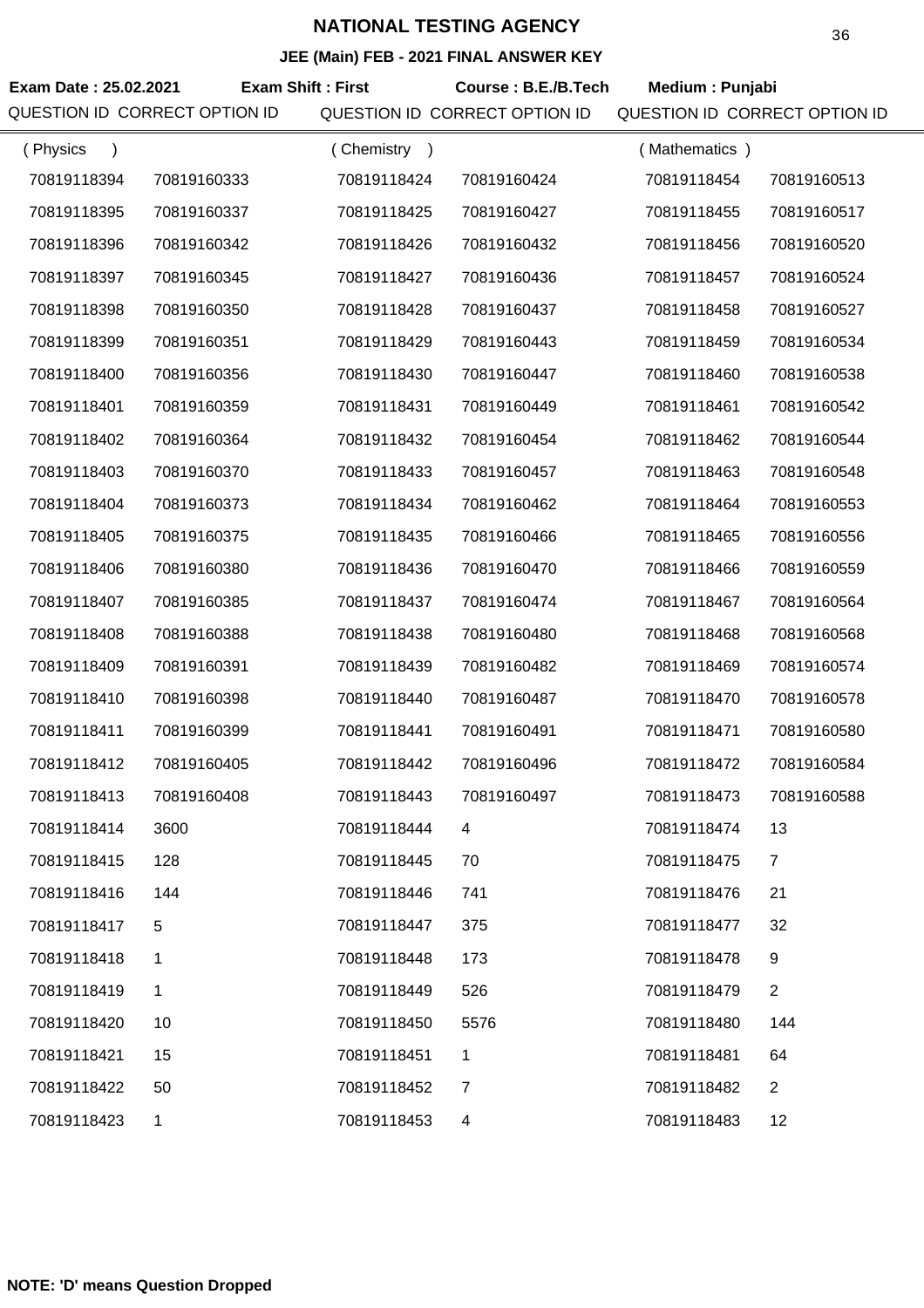| Exam Date: 25.02.2021     | QUESTION ID CORRECT OPTION ID | <b>Exam Shift: First</b> | Course: B.E./B.Tech<br>QUESTION ID CORRECT OPTION ID | <b>Medium: Tamil</b><br>QUESTION ID CORRECT OPTION ID |                |
|---------------------------|-------------------------------|--------------------------|------------------------------------------------------|-------------------------------------------------------|----------------|
| (Physics<br>$\rightarrow$ |                               | (Chemistry)              |                                                      | (Mathematics)                                         |                |
| 70819118484               | 70819160603                   | 70819118514              | 70819160694                                          | 70819118544                                           | 70819160783    |
| 70819118485               | 70819160607                   | 70819118515              | 70819160697                                          | 70819118545                                           | 70819160787    |
| 70819118486               | 70819160612                   | 70819118516              | 70819160702                                          | 70819118546                                           | 70819160790    |
| 70819118487               | 70819160615                   | 70819118517              | 70819160706                                          | 70819118547                                           | 70819160794    |
| 70819118488               | 70819160620                   | 70819118518              | 70819160707                                          | 70819118548                                           | 70819160797    |
| 70819118489               | 70819160621                   | 70819118519              | 70819160713                                          | 70819118549                                           | 70819160804    |
| 70819118490               | 70819160626                   | 70819118520              | 70819160717                                          | 70819118550                                           | 70819160808    |
| 70819118491               | 70819160629                   | 70819118521              | 70819160719                                          | 70819118551                                           | 70819160812    |
| 70819118492               | 70819160634                   | 70819118522              | 70819160724                                          | 70819118552                                           | 70819160814    |
| 70819118493               | 70819160640                   | 70819118523              | 70819160727                                          | 70819118553                                           | 70819160818    |
| 70819118494               | 70819160643                   | 70819118524              | 70819160732                                          | 70819118554                                           | 70819160823    |
| 70819118495               | 70819160645                   | 70819118525              | 70819160736                                          | 70819118555                                           | 70819160826    |
| 70819118496               | 70819160650                   | 70819118526              | 70819160740                                          | 70819118556                                           | 70819160829    |
| 70819118497               | 70819160655                   | 70819118527              | 70819160744                                          | 70819118557                                           | 70819160834    |
| 70819118498               | 70819160658                   | 70819118528              | 70819160750                                          | 70819118558                                           | 70819160838    |
| 70819118499               | 70819160661                   | 70819118529              | 70819160752                                          | 70819118559                                           | 70819160844    |
| 70819118500               | 70819160668                   | 70819118530              | 70819160757                                          | 70819118560                                           | 70819160848    |
| 70819118501               | 70819160669                   | 70819118531              | 70819160761                                          | 70819118561                                           | 70819160850    |
| 70819118502               | 70819160675                   | 70819118532              | 70819160766                                          | 70819118562                                           | 70819160854    |
| 70819118503               | 70819160678                   | 70819118533              | 70819160767                                          | 70819118563                                           | 70819160858    |
| 70819118504               | 3600                          | 70819118534              | 4                                                    | 70819118564                                           | 13             |
| 70819118505               | 128                           | 70819118535              | 70                                                   | 70819118565                                           | $\overline{7}$ |
| 70819118506               | 144                           | 70819118536              | 741                                                  | 70819118566                                           | 21             |
| 70819118507               | 5                             | 70819118537              | 375                                                  | 70819118567                                           | 32             |
| 70819118508               | 1                             | 70819118538              | 173                                                  | 70819118568                                           | 9              |
| 70819118509               | 1                             | 70819118539              | 526                                                  | 70819118569                                           | $\mathbf{2}$   |
| 70819118510               | 10                            | 70819118540              | 5576                                                 | 70819118570                                           | 144            |
| 70819118511               | 15                            | 70819118541              | 1                                                    | 70819118571                                           | 64             |
| 70819118512               | 50                            | 70819118542              | $\overline{7}$                                       | 70819118572                                           | $\overline{2}$ |
| 70819118513               | 1                             | 70819118543              | 4                                                    | 70819118573                                           | 12             |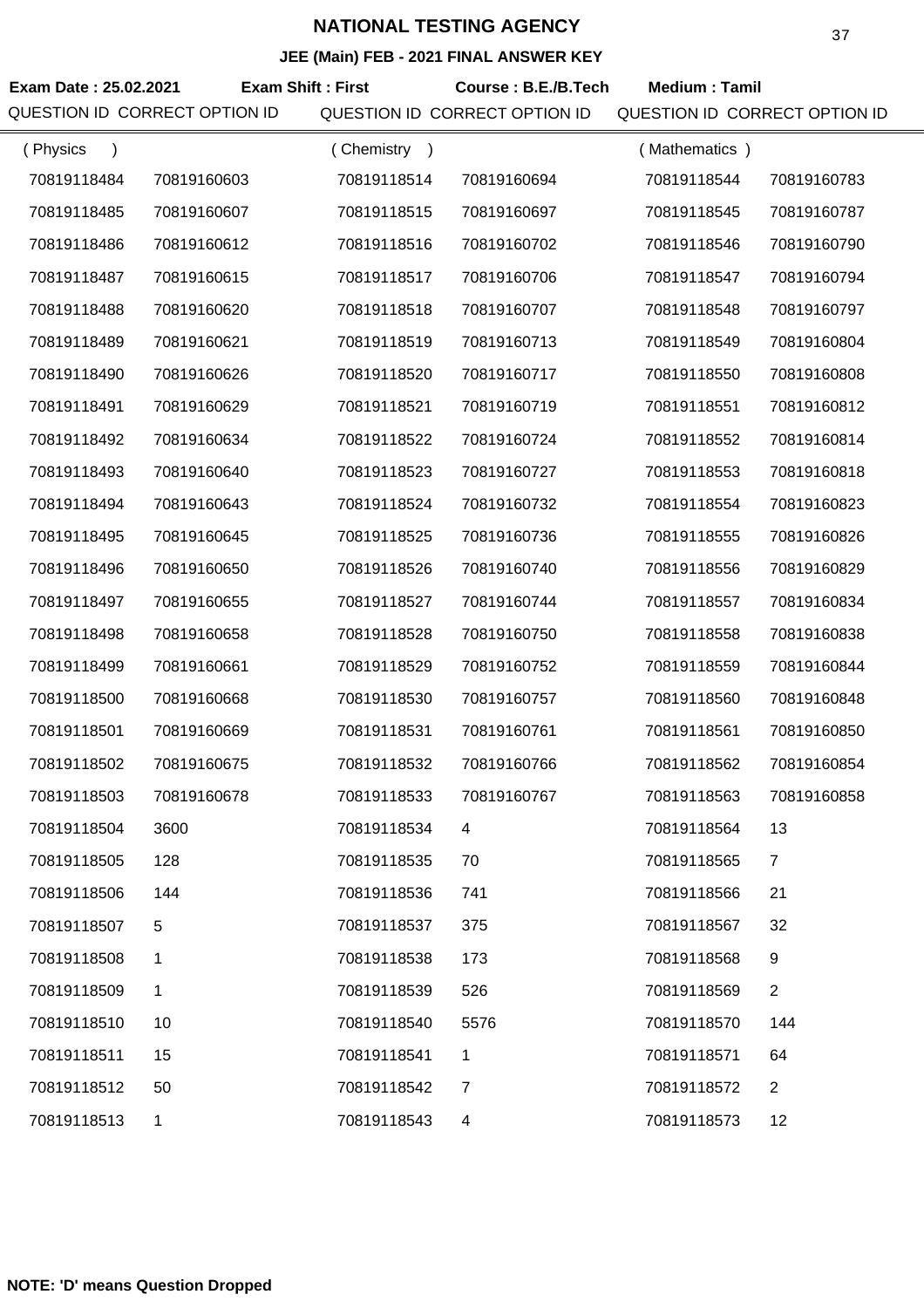| Exam Date: 25.02.2021 | QUESTION ID CORRECT OPTION ID | <b>Exam Shift: First</b> | Course: B.E./B.Tech<br>QUESTION ID CORRECT OPTION ID | Medium: Telugu<br>QUESTION ID CORRECT OPTION ID |                |
|-----------------------|-------------------------------|--------------------------|------------------------------------------------------|-------------------------------------------------|----------------|
| (Physics              |                               | (Chemistry)              |                                                      | (Mathematics)                                   |                |
| 70819118574           | 70819160873                   | 70819118604              | 70819160964                                          | 70819118634                                     | 70819161053    |
| 70819118575           | 70819160877                   | 70819118605              | 70819160967                                          | 70819118635                                     | 70819161057    |
| 70819118576           | 70819160882                   | 70819118606              | 70819160972                                          | 70819118636                                     | 70819161060    |
| 70819118577           | 70819160885                   | 70819118607              | 70819160976                                          | 70819118637                                     | 70819161064    |
| 70819118578           | 70819160890                   | 70819118608              | 70819160977                                          | 70819118638                                     | 70819161067    |
| 70819118579           | 70819160891                   | 70819118609              | 70819160983                                          | 70819118639                                     | 70819161074    |
| 70819118580           | 70819160896                   | 70819118610              | 70819160987                                          | 70819118640                                     | 70819161078    |
| 70819118581           | 70819160899                   | 70819118611              | 70819160989                                          | 70819118641                                     | 70819161082    |
| 70819118582           | 70819160904                   | 70819118612              | 70819160994                                          | 70819118642                                     | 70819161084    |
| 70819118583           | 70819160910                   | 70819118613              | 70819160997                                          | 70819118643                                     | 70819161088    |
| 70819118584           | 70819160913                   | 70819118614              | 70819161002                                          | 70819118644                                     | 70819161093    |
| 70819118585           | 70819160915                   | 70819118615              | 70819161006                                          | 70819118645                                     | 70819161096    |
| 70819118586           | 70819160920                   | 70819118616              | 70819161010                                          | 70819118646                                     | 70819161099    |
| 70819118587           | 70819160925                   | 70819118617              | 70819161014                                          | 70819118647                                     | 70819161104    |
| 70819118588           | 70819160928                   | 70819118618              | 70819161020                                          | 70819118648                                     | 70819161108    |
| 70819118589           | 70819160931                   | 70819118619              | 70819161022                                          | 70819118649                                     | 70819161114    |
| 70819118590           | 70819160938                   | 70819118620              | 70819161027                                          | 70819118650                                     | 70819161118    |
| 70819118591           | 70819160939                   | 70819118621              | 70819161031                                          | 70819118651                                     | 70819161120    |
| 70819118592           | 70819160945                   | 70819118622              | 70819161036                                          | 70819118652                                     | 70819161124    |
| 70819118593           | 70819160948                   | 70819118623              | 70819161037                                          | 70819118653                                     | 70819161128    |
| 70819118594           | 3600                          | 70819118624              | 4                                                    | 70819118654                                     | 13             |
| 70819118595           | 128                           | 70819118625              | 70                                                   | 70819118655                                     | $\overline{7}$ |
| 70819118596           | 144                           | 70819118626              | 741                                                  | 70819118656                                     | 21             |
| 70819118597           | 5                             | 70819118627              | 375                                                  | 70819118657                                     | 32             |
| 70819118598           | 1                             | 70819118628              | 173                                                  | 70819118658                                     | 9              |
| 70819118599           | 1                             | 70819118629              | 526                                                  | 70819118659                                     | $\mathbf{2}$   |
| 70819118600           | 10                            | 70819118630              | 5576                                                 | 70819118660                                     | 144            |
| 70819118601           | 15                            | 70819118631              | $\mathbf 1$                                          | 70819118661                                     | 64             |
| 70819118602           | 50                            | 70819118632              | $\overline{7}$                                       | 70819118662                                     | $\overline{2}$ |
| 70819118603           | 1                             | 70819118633              | 4                                                    | 70819118663                                     | 12             |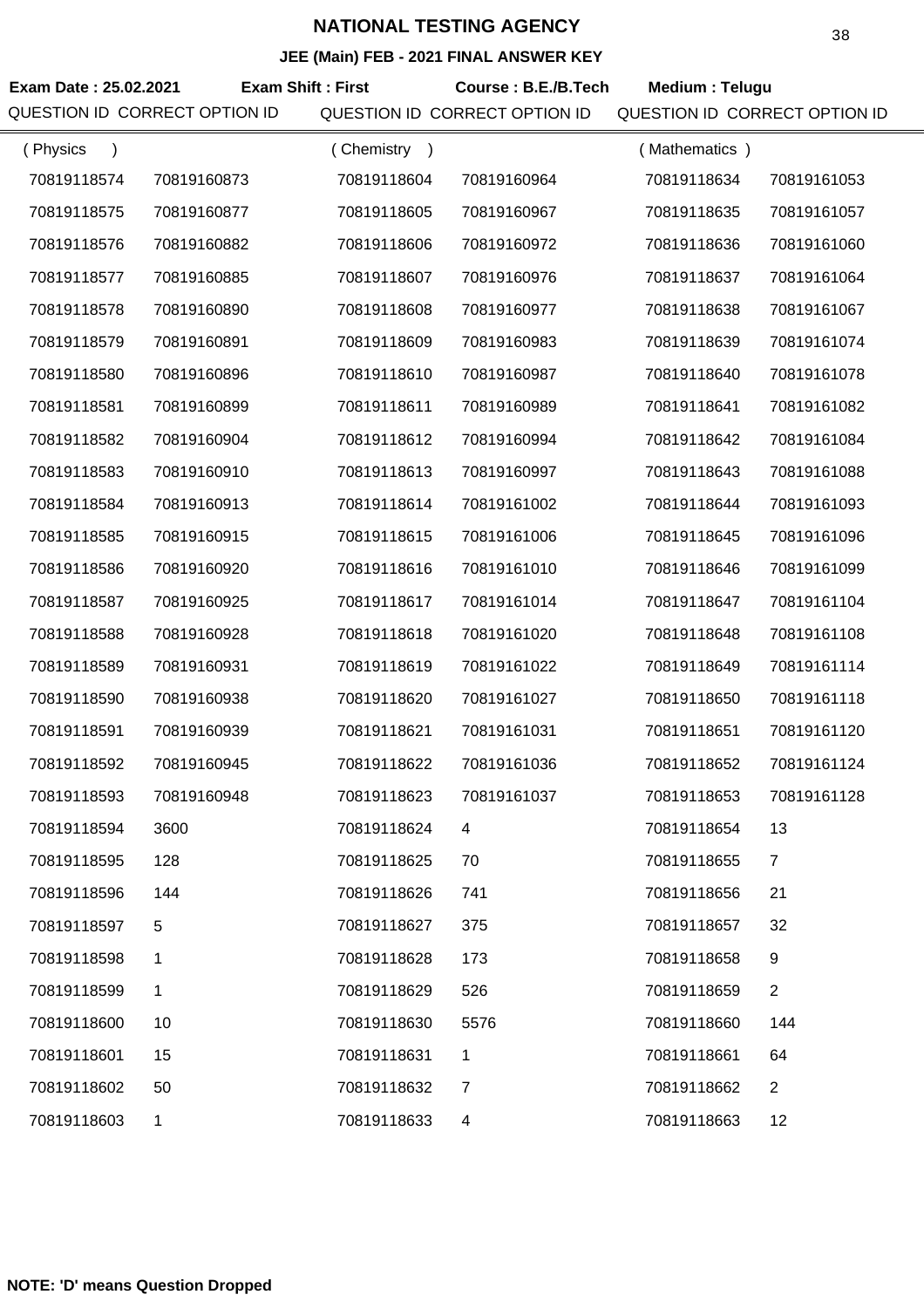| JEE (Main) FEB - 2021 FINAL ANSWER KEY |                          |             |                               |                               |                |  |
|----------------------------------------|--------------------------|-------------|-------------------------------|-------------------------------|----------------|--|
| Exam Date: 25.02.2021                  | <b>Exam Shift: First</b> |             | Course: B.E./B.Tech           | Medium: Urdu                  |                |  |
| QUESTION ID CORRECT OPTION ID          |                          |             | QUESTION ID CORRECT OPTION ID | QUESTION ID CORRECT OPTION ID |                |  |
| (Physics<br>$\lambda$                  |                          | (Chemistry) |                               | (Mathematics)                 |                |  |
| 70819118664                            | 70819161143              | 70819118694 | 70819161234                   | 70819118724                   | 70819161323    |  |
| 70819118665                            | 70819161147              | 70819118695 | 70819161237                   | 70819118725                   | 70819161327    |  |
| 70819118666                            | 70819161152              | 70819118696 | 70819161242                   | 70819118726                   | 70819161330    |  |
| 70819118667                            | 70819161155              | 70819118697 | 70819161246                   | 70819118727                   | 70819161334    |  |
| 70819118668                            | 70819161160              | 70819118698 | 70819161247                   | 70819118728                   | 70819161337    |  |
| 70819118669                            | 70819161161              | 70819118699 | 70819161253                   | 70819118729                   | 70819161344    |  |
| 70819118670                            | 70819161166              | 70819118700 | 70819161257                   | 70819118730                   | 70819161348    |  |
| 70819118671                            | 70819161169              | 70819118701 | 70819161259                   | 70819118731                   | 70819161352    |  |
| 70819118672                            | 70819161174              | 70819118702 | 70819161264                   | 70819118732                   | 70819161354    |  |
| 70819118673                            | 70819161180              | 70819118703 | 70819161267                   | 70819118733                   | 70819161358    |  |
| 70819118674                            | 70819161183              | 70819118704 | 70819161272                   | 70819118734                   | 70819161363    |  |
| 70819118675                            | 70819161185              | 70819118705 | 70819161276                   | 70819118735                   | 70819161366    |  |
| 70819118676                            | 70819161190              | 70819118706 | 70819161280                   | 70819118736                   | 70819161369    |  |
| 70819118677                            | 70819161195              | 70819118707 | 70819161284                   | 70819118737                   | 70819161374    |  |
| 70819118678                            | 70819161198              | 70819118708 | 70819161290                   | 70819118738                   | 70819161378    |  |
| 70819118679                            | 70819161201              | 70819118709 | 70819161292                   | 70819118739                   | 70819161384    |  |
| 70819118680                            | 70819161208              | 70819118710 | 70819161297                   | 70819118740                   | 70819161388    |  |
| 70819118681                            | 70819161209              | 70819118711 | 70819161301                   | 70819118741                   | 70819161390    |  |
| 70819118682                            | 70819161215              | 70819118712 | 70819161306                   | 70819118742                   | 70819161394    |  |
| 70819118683                            | 70819161218              | 70819118713 | 70819161307                   | 70819118743                   | 70819161398    |  |
| 70819118684                            | 3600                     | 70819118714 | 4                             | 70819118744                   | 13             |  |
| 70819118685                            | 128                      | 70819118715 | 70                            | 70819118745                   | $\overline{7}$ |  |
| 70819118686                            | 144                      | 70819118716 | 741                           | 70819118746                   | 21             |  |
| 70819118687                            | 5                        | 70819118717 | 375                           | 70819118747                   | 32             |  |
| 70819118688                            | 1                        | 70819118718 | 173                           | 70819118748                   | 9              |  |
| 70819118689                            | 1.                       | 70819118719 | 526                           | 70819118749                   | $\overline{2}$ |  |
| 70819118690                            | 10                       | 70819118720 | 5576                          | 70819118750                   | 144            |  |
| 70819118691                            | 15                       | 70819118721 | 1                             | 70819118751                   | 64             |  |
| 70819118692                            | 50                       | 70819118722 | $\overline{7}$                | 70819118752                   | $\overline{2}$ |  |
| 70819118693                            | 1                        | 70819118723 | 4                             | 70819118753                   | 12             |  |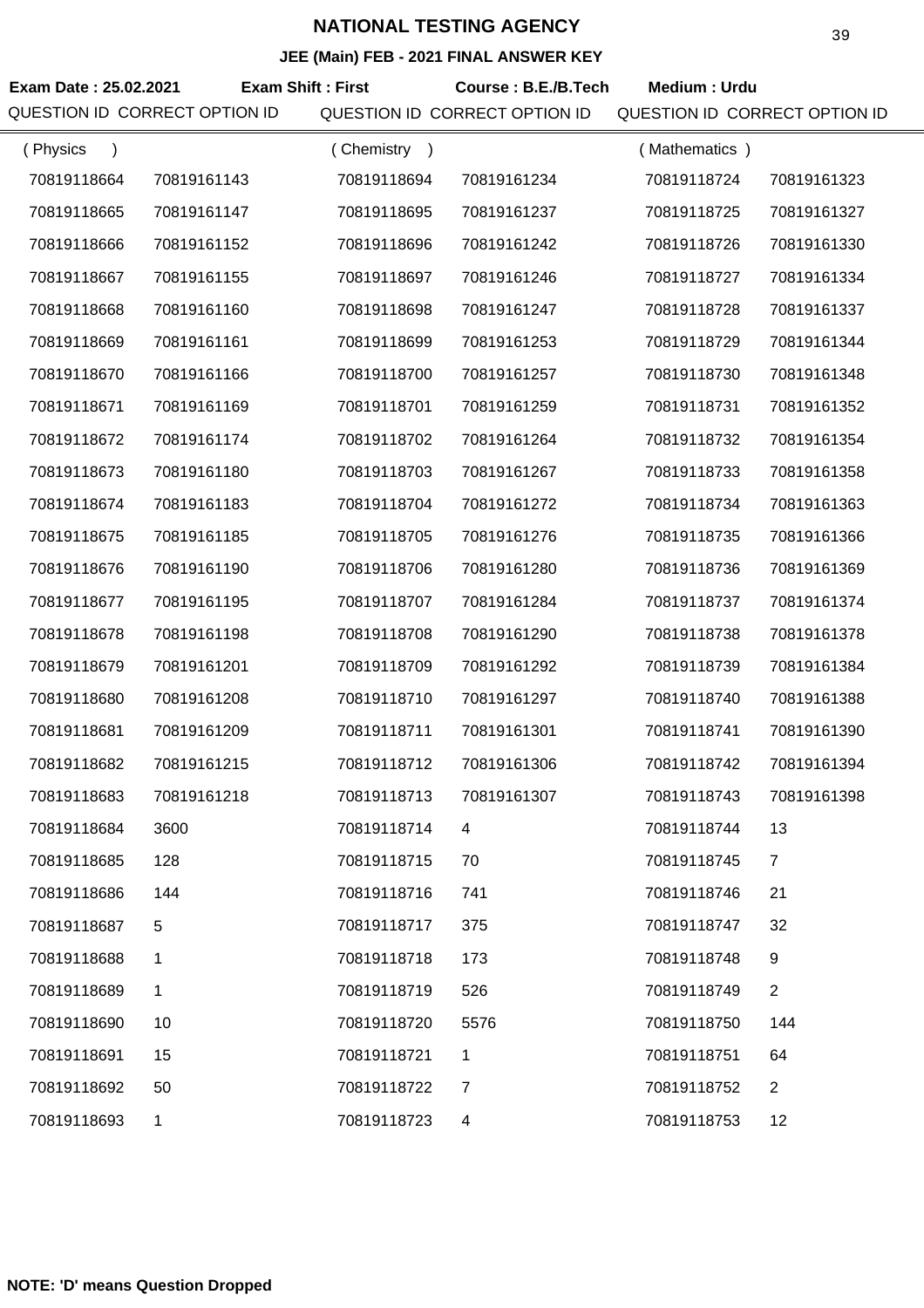|                       |                               |                           | JEE (Main) FEB - 2021 FINAL ANSWER KEY               |                                                          |                |
|-----------------------|-------------------------------|---------------------------|------------------------------------------------------|----------------------------------------------------------|----------------|
| Exam Date: 25.02.2021 | QUESTION ID CORRECT OPTION ID | <b>Exam Shift: Second</b> | Course: B.E./B.Tech<br>QUESTION ID CORRECT OPTION ID | <b>Medium: Assamese</b><br>QUESTION ID CORRECT OPTION ID |                |
| (Physics              |                               | (Chemistry)               |                                                      | (Mathematics)                                            |                |
| 70819118934           | 70819161953                   | 70819118964               | 70819162043                                          | 70819118994                                              | 70819162132    |
| 70819118935           | 70819161955                   | 70819118965               | 70819162045                                          | 70819118995                                              | 70819162137    |
| 70819118936           | D                             | 70819118966               | 70819162051                                          | 70819118996                                              | 70819162140    |
| 70819118937           | 70819161964                   | 70819118967               | 70819162055                                          | 70819118997                                              | 70819162143    |
| 70819118938           | 70819161968                   | 70819118968               | 70819162059                                          | 70819118998                                              | 70819162149    |
| 70819118939           | 70819161973                   | 70819118969               | 70819162063                                          | 70819118999                                              | 70819162153    |
| 70819118940           | 70819161977                   | 70819118970               | 70819162067                                          | 70819119000                                              | 70819162157    |
| 70819118941           | 70819161980                   | 70819118971               | 70819162070                                          | 70819119001                                              | 70819162160    |
| 70819118942           | 70819161986                   | 70819118972               | 70819162073                                          | 70819119002                                              | 70819162166    |
| 70819118943           | 70819161990                   | 70819118973               | 70819162077                                          | 70819119003                                              | 70819162167    |
| 70819118944           | 70819161992                   | 70819118974               | 70819162083                                          | 70819119004                                              | 70819162172    |
| 70819118945           | 70819161997                   | 70819118975               | 70819162086                                          | 70819119005                                              | 70819162175    |
| 70819118946           | 70819162001                   | 70819118976               | 70819162089                                          | 70819119006                                              | 70819162180    |
| 70819118947           | 70819162005                   | 70819118977               | 70819162094                                          | 70819119007                                              | 70819162184    |
| 70819118948           | 70819162008                   | 70819118978               | 70819162099                                          | 70819119008                                              | 70819162189    |
| 70819118949           | 70819162011                   | 70819118979               | 70819162103                                          | 70819119009                                              | 70819162193    |
| 70819118950           | 70819162017                   | 70819118980               | 70819162108                                          | 70819119010                                              | 70819162198    |
| 70819118951           | 70819162020                   | 70819118981               | 70819162111                                          | 70819119011                                              | 70819162199    |
| 70819118952           | 70819162024                   | 70819118982               | 70819162115                                          | 70819119012                                              | 70819162205    |
| 70819118953           | 70819162028                   | 70819118983               | 70819162119                                          | 70819119013                                              | 70819162209    |
| 70819118954           | $\mathbf 1$                   | 70819118984               | 6                                                    | 70819119014                                              | 5              |
| 70819118955           | 10                            | 70819118985               | 9076                                                 | 70819119015                                              | 1              |
| 70819118956           | $\overline{2}$                | 70819118986               | 181                                                  | 70819119016                                              | 45             |
| 70819118957           | 180                           | 70819118987               | 15                                                   | 70819119017                                              | 5              |
| 70819118958           | 208                           | 70819118988               | 3                                                    | 70819119018                                              | 4              |
| 70819118959           | 20                            | 70819118989               | 4                                                    | 70819119019                                              | 19             |
| 70819118960           | 36                            | 70819118990               | 52                                                   | 70819119020                                              | 1              |
| 70819118961           | 2                             | 70819118991               | 1                                                    | 70819119021                                              | 44             |
| 70819118962           | 2                             | 70819118992               | 2                                                    | 70819119022                                              | 9              |
| 70819118963           | 10                            | 70819118993               | 1                                                    | 70819119023                                              | $\overline{2}$ |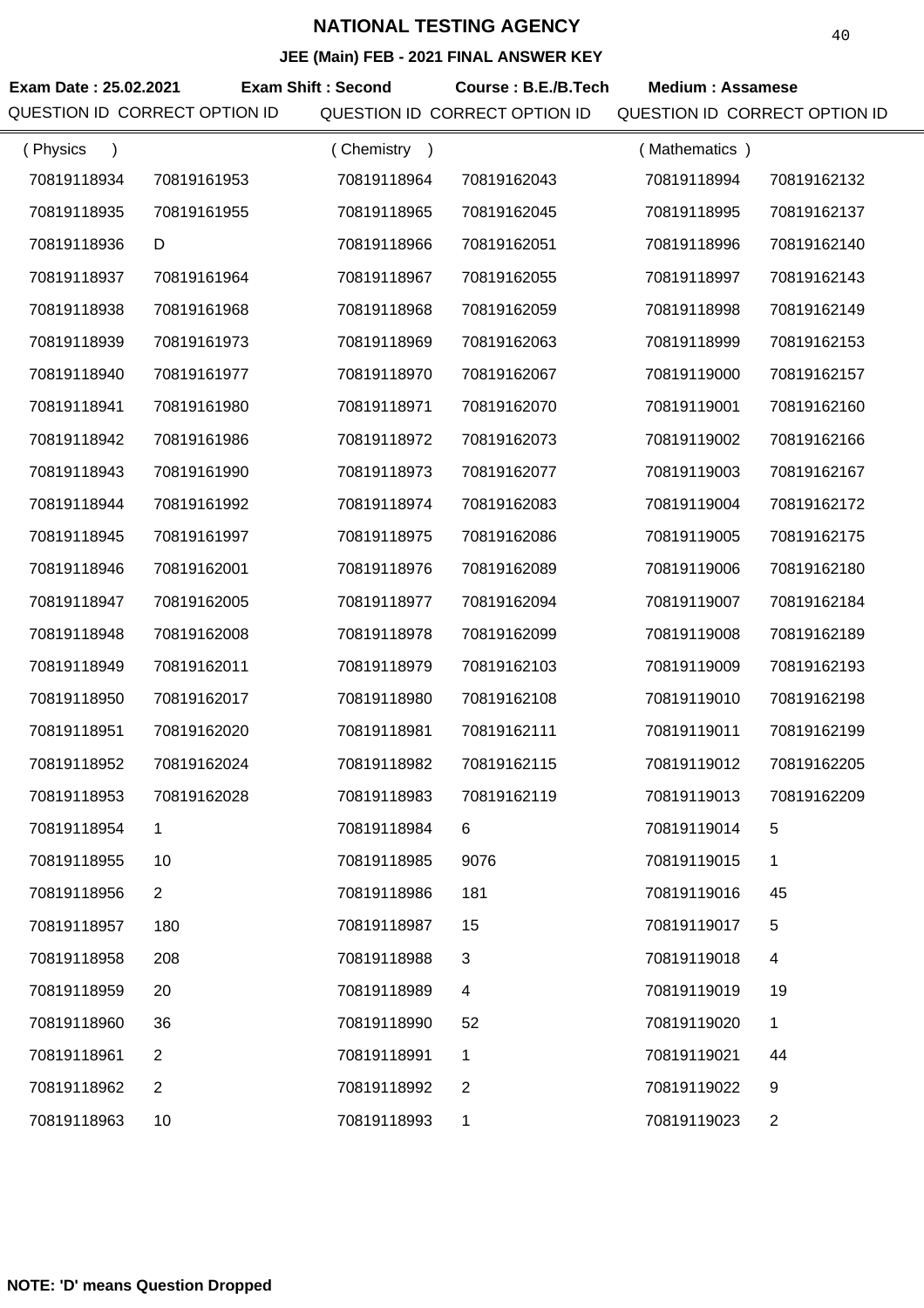|                               |                |                           | <b>JLL (Mail) LD - 2021 LINAL ANOWER RET</b> |                               |                |
|-------------------------------|----------------|---------------------------|----------------------------------------------|-------------------------------|----------------|
| Exam Date: 25.02.2021         |                | <b>Exam Shift: Second</b> | Course: B.E./B.Tech                          | Medium: Bengali               |                |
| QUESTION ID CORRECT OPTION ID |                |                           | QUESTION ID CORRECT OPTION ID                | QUESTION ID CORRECT OPTION ID |                |
| (Physics<br>$\lambda$         |                | (Chemistry)               |                                              | (Mathematics)                 |                |
| 70819119024                   | 70819162223    | 70819119054               | 70819162313                                  | 70819119084                   | 70819162402    |
| 70819119025                   | 70819162225    | 70819119055               | 70819162315                                  | 70819119085                   | 70819162407    |
| 70819119026                   | D              | 70819119056               | 70819162321                                  | 70819119086                   | 70819162410    |
| 70819119027                   | 70819162234    | 70819119057               | 70819162325                                  | 70819119087                   | 70819162413    |
| 70819119028                   | 70819162238    | 70819119058               | 70819162329                                  | 70819119088                   | 70819162419    |
| 70819119029                   | 70819162243    | 70819119059               | 70819162333                                  | 70819119089                   | 70819162423    |
| 70819119030                   | 70819162247    | 70819119060               | 70819162337                                  | 70819119090                   | 70819162427    |
| 70819119031                   | 70819162250    | 70819119061               | 70819162340                                  | 70819119091                   | 70819162430    |
| 70819119032                   | 70819162256    | 70819119062               | 70819162343                                  | 70819119092                   | 70819162436    |
| 70819119033                   | 70819162260    | 70819119063               | 70819162347                                  | 70819119093                   | 70819162437    |
| 70819119034                   | 70819162262    | 70819119064               | 70819162353                                  | 70819119094                   | 70819162442    |
| 70819119035                   | 70819162267    | 70819119065               | 70819162356                                  | 70819119095                   | 70819162445    |
| 70819119036                   | 70819162271    | 70819119066               | 70819162359                                  | 70819119096                   | 70819162450    |
| 70819119037                   | 70819162275    | 70819119067               | 70819162364                                  | 70819119097                   | 70819162454    |
| 70819119038                   | 70819162278    | 70819119068               | 70819162369                                  | 70819119098                   | 70819162459    |
| 70819119039                   | 70819162281    | 70819119069               | 70819162373                                  | 70819119099                   | 70819162463    |
| 70819119040                   | 70819162287    | 70819119070               | 70819162378                                  | 70819119100                   | 70819162468    |
| 70819119041                   | 70819162290    | 70819119071               | 70819162381                                  | 70819119101                   | 70819162469    |
| 70819119042                   | 70819162294    | 70819119072               | 70819162385                                  | 70819119102                   | 70819162475    |
| 70819119043                   | 70819162298    | 70819119073               | 70819162389                                  | 70819119103                   | 70819162479    |
| 70819119044                   | 1              | 70819119074               | 6                                            | 70819119104                   | 5              |
| 70819119045                   | 10             | 70819119075               | 9076                                         | 70819119105                   | 1              |
| 70819119046                   | $\overline{2}$ | 70819119076               | 181                                          | 70819119106                   | 45             |
| 70819119047                   | 180            | 70819119077               | 15                                           | 70819119107                   | 5              |
| 70819119048                   | 208            | 70819119078               | 3                                            | 70819119108                   | 4              |
| 70819119049                   | 20             | 70819119079               | 4                                            | 70819119109                   | 19             |
| 70819119050                   | 36             | 70819119080               | 52                                           | 70819119110                   | 1              |
| 70819119051                   | $\overline{2}$ | 70819119081               | 1                                            | 70819119111                   | 44             |
| 70819119052                   | $\overline{2}$ | 70819119082               | 2                                            | 70819119112                   | 9              |
| 70819119053                   | 10             | 70819119083               | 1                                            | 70819119113                   | $\overline{2}$ |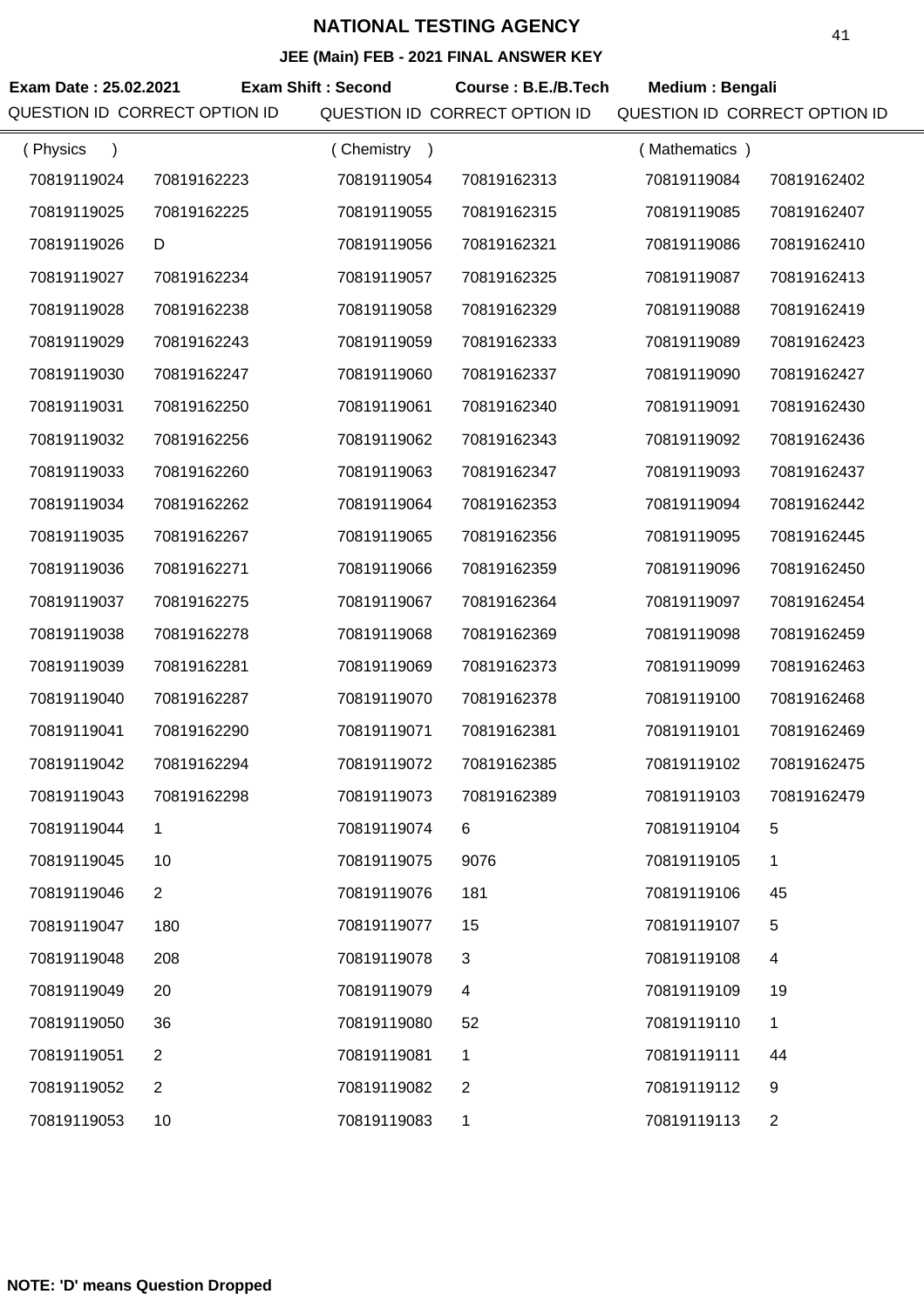|                               |                |                           | JEE (MAIN) FEB - 2021 FINAL ANSWER NET |                               |                |
|-------------------------------|----------------|---------------------------|----------------------------------------|-------------------------------|----------------|
| Exam Date: 25.02.2021         |                | <b>Exam Shift: Second</b> | Course: B.E./B.Tech                    | <b>Medium: English</b>        |                |
| QUESTION ID CORRECT OPTION ID |                |                           | QUESTION ID CORRECT OPTION ID          | QUESTION ID CORRECT OPTION ID |                |
| (Physics<br>$\lambda$         |                | (Chemistry)               |                                        | (Mathematics)                 |                |
| 70819118754                   | 70819161413    | 70819118784               | 70819161503                            | 70819118814                   | 70819161592    |
| 70819118755                   | 70819161415    | 70819118785               | 70819161505                            | 70819118815                   | 70819161597    |
| 70819118756                   | D              | 70819118786               | 70819161511                            | 70819118816                   | 70819161600    |
| 70819118757                   | 70819161424    | 70819118787               | 70819161515                            | 70819118817                   | 70819161603    |
| 70819118758                   | 70819161428    | 70819118788               | 70819161519                            | 70819118818                   | 70819161609    |
| 70819118759                   | 70819161433    | 70819118789               | 70819161523                            | 70819118819                   | 70819161613    |
| 70819118760                   | 70819161437    | 70819118790               | 70819161527                            | 70819118820                   | 70819161617    |
| 70819118761                   | 70819161440    | 70819118791               | 70819161530                            | 70819118821                   | 70819161620    |
| 70819118762                   | 70819161446    | 70819118792               | 70819161533                            | 70819118822                   | 70819161626    |
| 70819118763                   | 70819161450    | 70819118793               | 70819161537                            | 70819118823                   | 70819161627    |
| 70819118764                   | 70819161452    | 70819118794               | 70819161543                            | 70819118824                   | 70819161632    |
| 70819118765                   | 70819161457    | 70819118795               | 70819161546                            | 70819118825                   | 70819161635    |
| 70819118766                   | 70819161461    | 70819118796               | 70819161549                            | 70819118826                   | 70819161640    |
| 70819118767                   | 70819161465    | 70819118797               | 70819161554                            | 70819118827                   | 70819161644    |
| 70819118768                   | 70819161468    | 70819118798               | 70819161559                            | 70819118828                   | 70819161649    |
| 70819118769                   | 70819161471    | 70819118799               | 70819161563                            | 70819118829                   | 70819161653    |
| 70819118770                   | 70819161477    | 70819118800               | 70819161568                            | 70819118830                   | 70819161658    |
| 70819118771                   | 70819161480    | 70819118801               | 70819161571                            | 70819118831                   | 70819161659    |
| 70819118772                   | 70819161484    | 70819118802               | 70819161575                            | 70819118832                   | 70819161665    |
| 70819118773                   | 70819161488    | 70819118803               | 70819161579                            | 70819118833                   | 70819161669    |
| 70819118774                   | 1              | 70819118804               | 6                                      | 70819118834                   | 5              |
| 70819118775                   | 10             | 70819118805               | 9076                                   | 70819118835                   | 1              |
| 70819118776                   | $\overline{2}$ | 70819118806               | 181                                    | 70819118836                   | 45             |
| 70819118777                   | 180            | 70819118807               | 15                                     | 70819118837                   | 5              |
| 70819118778                   | 208            | 70819118808               | 3                                      | 70819118838                   | 4              |
| 70819118779                   | 20             | 70819118809               | 4                                      | 70819118839                   | 19             |
| 70819118780                   | 36             | 70819118810               | 52                                     | 70819118840                   | 1              |
| 70819118781                   | 2              | 70819118811               | 1                                      | 70819118841                   | 44             |
| 70819118782                   | $\overline{2}$ | 70819118812               | 2                                      | 70819118842                   | 9              |
| 70819118783                   | 10             | 70819118813               | 1                                      | 70819118843                   | $\overline{2}$ |
|                               |                |                           |                                        |                               |                |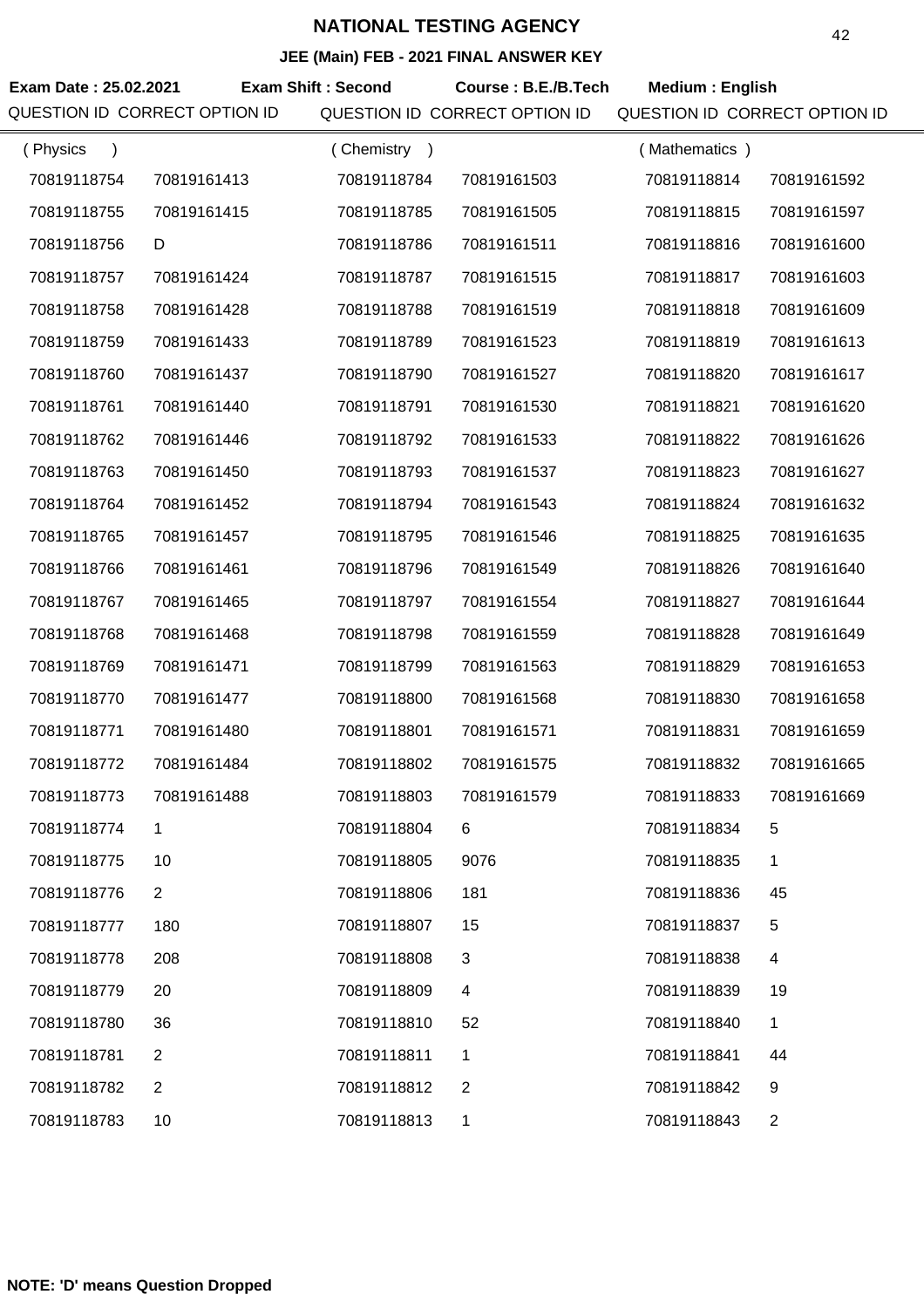| Exam Date: 25.02.2021         |                | <b>Exam Shift: Second</b> | Course: B.E./B.Tech           | Medium : Gujarati             |                |
|-------------------------------|----------------|---------------------------|-------------------------------|-------------------------------|----------------|
| QUESTION ID CORRECT OPTION ID |                |                           | QUESTION ID CORRECT OPTION ID | QUESTION ID CORRECT OPTION ID |                |
| (Physics<br>$\lambda$         |                | (Chemistry)               |                               | (Mathematics)                 |                |
| 70819119114                   | 70819162493    | 70819119144               | 70819162583                   | 70819119174                   | 70819162672    |
| 70819119115                   | 70819162495    | 70819119145               | 70819162585                   | 70819119175                   | 70819162677    |
| 70819119116                   | D              | 70819119146               | 70819162591                   | 70819119176                   | 70819162680    |
| 70819119117                   | 70819162504    | 70819119147               | 70819162595                   | 70819119177                   | 70819162683    |
| 70819119118                   | 70819162508    | 70819119148               | 70819162599                   | 70819119178                   | 70819162689    |
| 70819119119                   | 70819162513    | 70819119149               | 70819162603                   | 70819119179                   | 70819162693    |
| 70819119120                   | 70819162517    | 70819119150               | 70819162607                   | 70819119180                   | 70819162697    |
| 70819119121                   | 70819162520    | 70819119151               | 70819162610                   | 70819119181                   | 70819162700    |
| 70819119122                   | 70819162526    | 70819119152               | 70819162613                   | 70819119182                   | 70819162706    |
| 70819119123                   | 70819162530    | 70819119153               | 70819162617                   | 70819119183                   | 70819162707    |
| 70819119124                   | 70819162532    | 70819119154               | 70819162623                   | 70819119184                   | 70819162712    |
| 70819119125                   | 70819162537    | 70819119155               | 70819162626                   | 70819119185                   | 70819162715    |
| 70819119126                   | 70819162541    | 70819119156               | 70819162629                   | 70819119186                   | 70819162720    |
| 70819119127                   | 70819162545    | 70819119157               | 70819162634                   | 70819119187                   | 70819162724    |
| 70819119128                   | 70819162548    | 70819119158               | 70819162639                   | 70819119188                   | 70819162729    |
| 70819119129                   | 70819162551    | 70819119159               | 70819162643                   | 70819119189                   | 70819162733    |
| 70819119130                   | 70819162557    | 70819119160               | 70819162648                   | 70819119190                   | 70819162738    |
| 70819119131                   | 70819162560    | 70819119161               | 70819162651                   | 70819119191                   | 70819162739    |
| 70819119132                   | 70819162564    | 70819119162               | 70819162655                   | 70819119192                   | 70819162745    |
| 70819119133                   | 70819162568    | 70819119163               | 70819162659                   | 70819119193                   | 70819162749    |
| 70819119134                   | 1              | 70819119164               | 6                             | 70819119194                   | 5              |
| 70819119135                   | 10             | 70819119165               | 9076                          | 70819119195                   | 1              |
| 70819119136                   | $\overline{2}$ | 70819119166               | 181                           | 70819119196                   | 45             |
| 70819119137                   | 180            | 70819119167               | 15                            | 70819119197                   | 5              |
| 70819119138                   | 208            | 70819119168               | 3                             | 70819119198                   | 4              |
| 70819119139                   | 20             | 70819119169               | 4                             | 70819119199                   | 19             |
| 70819119140                   | 36             | 70819119170               | 52                            | 70819119200                   | 1              |
| 70819119141                   | 2              | 70819119171               | 1                             | 70819119201                   | 44             |
| 70819119142                   | $\overline{2}$ | 70819119172               | 2                             | 70819119202                   | 9              |
| 70819119143                   | 10             | 70819119173               | 1                             | 70819119203                   | $\overline{2}$ |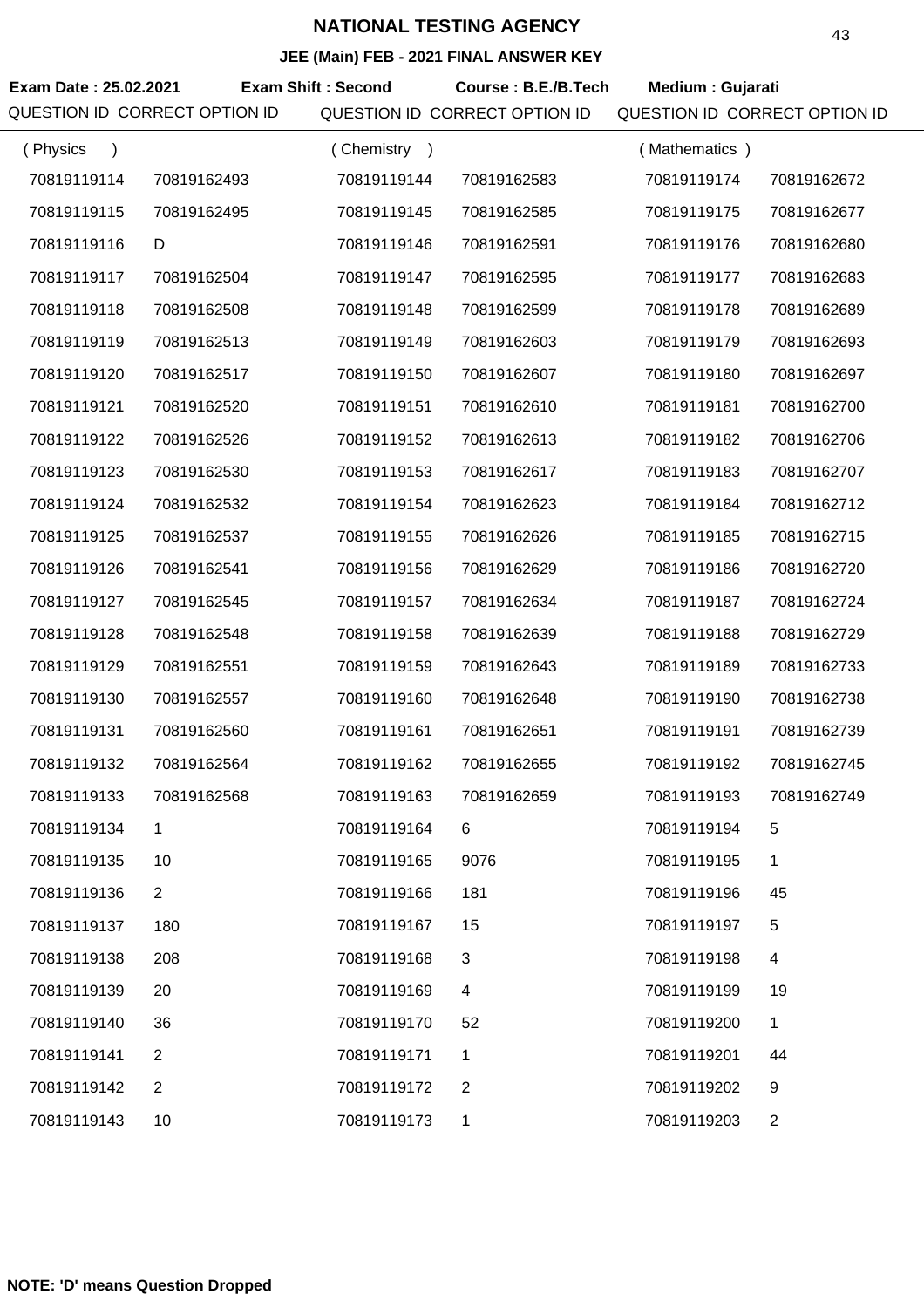|                       |                               |                           | $\overline{C}$ (main) $\overline{C}$ = 2021 The ANOWER KET |                               |                |
|-----------------------|-------------------------------|---------------------------|------------------------------------------------------------|-------------------------------|----------------|
| Exam Date: 25.02.2021 |                               | <b>Exam Shift: Second</b> | Course: B.E./B.Tech                                        | <b>Medium: Hindi</b>          |                |
|                       | QUESTION ID CORRECT OPTION ID |                           | QUESTION ID CORRECT OPTION ID                              | QUESTION ID CORRECT OPTION ID |                |
| (Physics<br>$\lambda$ |                               | (Chemistry)               |                                                            | (Mathematics)                 |                |
| 70819118844           | 70819161683                   | 70819118874               | 70819161773                                                | 70819118904                   | 70819161862    |
| 70819118845           | 70819161685                   | 70819118875               | 70819161775                                                | 70819118905                   | 70819161867    |
| 70819118846           | D                             | 70819118876               | 70819161781                                                | 70819118906                   | 70819161870    |
| 70819118847           | 70819161694                   | 70819118877               | 70819161785                                                | 70819118907                   | 70819161873    |
| 70819118848           | 70819161698                   | 70819118878               | 70819161789                                                | 70819118908                   | 70819161879    |
| 70819118849           | 70819161703                   | 70819118879               | 70819161793                                                | 70819118909                   | 70819161883    |
| 70819118850           | 70819161707                   | 70819118880               | 70819161797                                                | 70819118910                   | 70819161887    |
| 70819118851           | 70819161710                   | 70819118881               | 70819161800                                                | 70819118911                   | 70819161890    |
| 70819118852           | 70819161716                   | 70819118882               | 70819161803                                                | 70819118912                   | 70819161896    |
| 70819118853           | 70819161720                   | 70819118883               | 70819161807                                                | 70819118913                   | 70819161897    |
| 70819118854           | 70819161722                   | 70819118884               | 70819161813                                                | 70819118914                   | 70819161902    |
| 70819118855           | 70819161727                   | 70819118885               | 70819161816                                                | 70819118915                   | 70819161905    |
| 70819118856           | 70819161731                   | 70819118886               | 70819161819                                                | 70819118916                   | 70819161910    |
| 70819118857           | 70819161735                   | 70819118887               | 70819161824                                                | 70819118917                   | 70819161914    |
| 70819118858           | 70819161738                   | 70819118888               | 70819161829                                                | 70819118918                   | 70819161919    |
| 70819118859           | 70819161741                   | 70819118889               | 70819161833                                                | 70819118919                   | 70819161923    |
| 70819118860           | 70819161747                   | 70819118890               | 70819161838                                                | 70819118920                   | 70819161928    |
| 70819118861           | 70819161750                   | 70819118891               | 70819161841                                                | 70819118921                   | 70819161929    |
| 70819118862           | 70819161754                   | 70819118892               | 70819161845                                                | 70819118922                   | 70819161935    |
| 70819118863           | 70819161758                   | 70819118893               | 70819161849                                                | 70819118923                   | 70819161939    |
| 70819118864           | 1                             | 70819118894               | 6                                                          | 70819118924                   | 5              |
| 70819118865           | 10                            | 70819118895               | 9076                                                       | 70819118925                   | 1              |
| 70819118866           | $\overline{2}$                | 70819118896               | 181                                                        | 70819118926                   | 45             |
| 70819118867           | 180                           | 70819118897               | 15                                                         | 70819118927                   | 5              |
| 70819118868           | 208                           | 70819118898               | 3                                                          | 70819118928                   | 4              |
| 70819118869           | 20                            | 70819118899               | 4                                                          | 70819118929                   | 19             |
| 70819118870           | 36                            | 70819118900               | 52                                                         | 70819118930                   | 1              |
| 70819118871           | $\overline{2}$                | 70819118901               | 1                                                          | 70819118931                   | 44             |
| 70819118872           | $\overline{2}$                | 70819118902               | $\overline{2}$                                             | 70819118932                   | 9              |
| 70819118873           | 10                            | 70819118903               | 1                                                          | 70819118933                   | $\overline{2}$ |
|                       |                               |                           |                                                            |                               |                |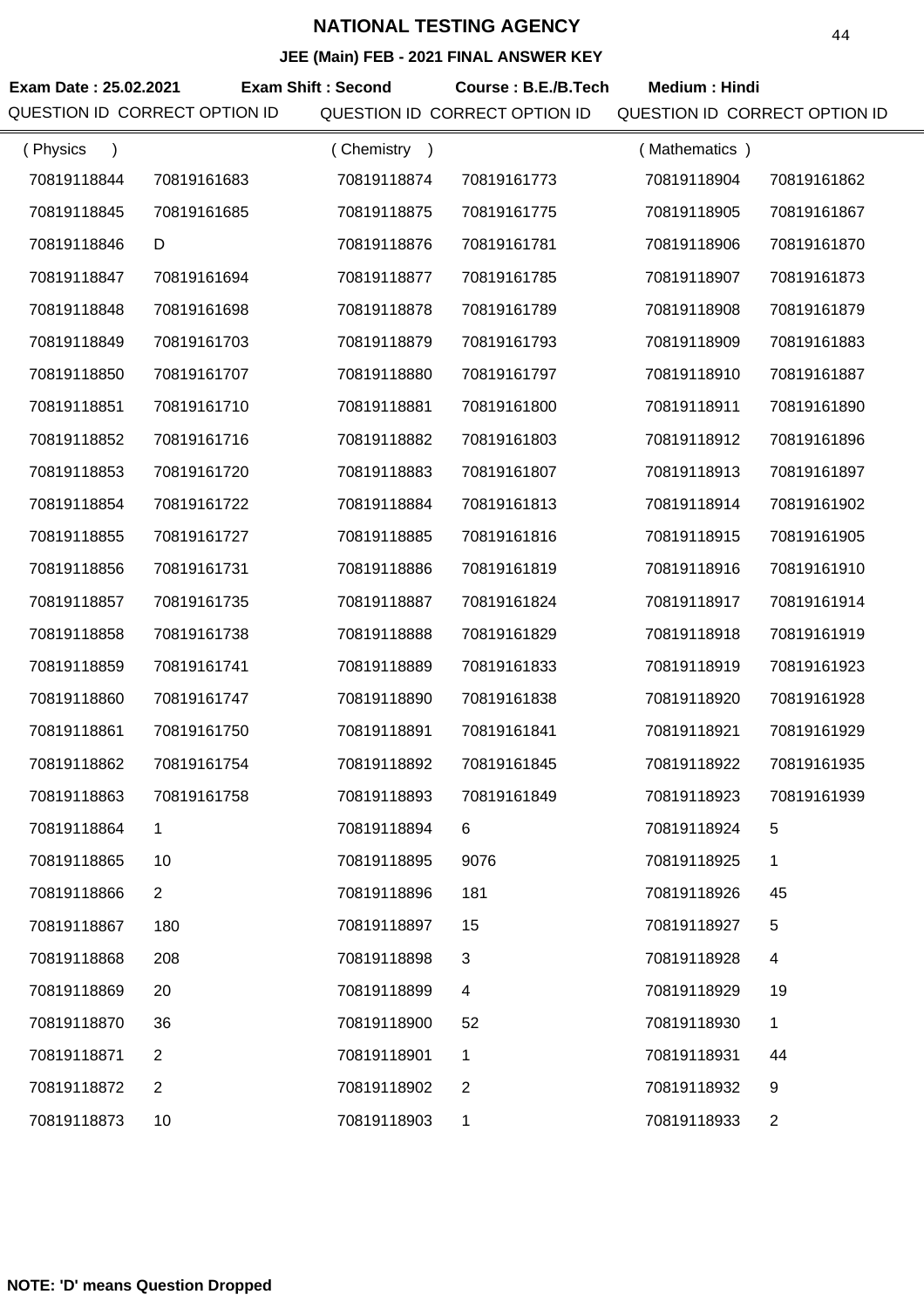|                               |                |                           | JEE (MAIN) FEB - 2021 FINAL ANSWER NET |                               |                |
|-------------------------------|----------------|---------------------------|----------------------------------------|-------------------------------|----------------|
| Exam Date: 25.02.2021         |                | <b>Exam Shift: Second</b> | Course: B.E./B.Tech                    | Medium: Kannada               |                |
| QUESTION ID CORRECT OPTION ID |                |                           | QUESTION ID CORRECT OPTION ID          | QUESTION ID CORRECT OPTION ID |                |
| (Physics<br>$\lambda$         |                | (Chemistry)               |                                        | (Mathematics)                 |                |
| 70819119204                   | 70819162763    | 70819119234               | 70819162853                            | 70819119264                   | 70819162942    |
| 70819119205                   | 70819162765    | 70819119235               | 70819162855                            | 70819119265                   | 70819162947    |
| 70819119206                   | D              | 70819119236               | 70819162861                            | 70819119266                   | 70819162950    |
| 70819119207                   | 70819162774    | 70819119237               | 70819162865                            | 70819119267                   | 70819162953    |
| 70819119208                   | 70819162778    | 70819119238               | 70819162869                            | 70819119268                   | 70819162959    |
| 70819119209                   | 70819162783    | 70819119239               | 70819162873                            | 70819119269                   | 70819162963    |
| 70819119210                   | 70819162787    | 70819119240               | 70819162877                            | 70819119270                   | 70819162967    |
| 70819119211                   | 70819162790    | 70819119241               | 70819162880                            | 70819119271                   | 70819162970    |
| 70819119212                   | 70819162796    | 70819119242               | 70819162883                            | 70819119272                   | 70819162976    |
| 70819119213                   | 70819162800    | 70819119243               | 70819162887                            | 70819119273                   | 70819162977    |
| 70819119214                   | 70819162802    | 70819119244               | 70819162893                            | 70819119274                   | 70819162982    |
| 70819119215                   | 70819162807    | 70819119245               | 70819162896                            | 70819119275                   | 70819162985    |
| 70819119216                   | 70819162811    | 70819119246               | 70819162899                            | 70819119276                   | 70819162990    |
| 70819119217                   | 70819162815    | 70819119247               | 70819162904                            | 70819119277                   | 70819162994    |
| 70819119218                   | 70819162818    | 70819119248               | 70819162909                            | 70819119278                   | 70819162999    |
| 70819119219                   | 70819162821    | 70819119249               | 70819162913                            | 70819119279                   | 70819163003    |
| 70819119220                   | 70819162827    | 70819119250               | 70819162918                            | 70819119280                   | 70819163008    |
| 70819119221                   | 70819162830    | 70819119251               | 70819162921                            | 70819119281                   | 70819163009    |
| 70819119222                   | 70819162834    | 70819119252               | 70819162925                            | 70819119282                   | 70819163015    |
| 70819119223                   | 70819162838    | 70819119253               | 70819162929                            | 70819119283                   | 70819163019    |
| 70819119224                   | 1.             | 70819119254               | 6                                      | 70819119284                   | 5              |
| 70819119225                   | 10             | 70819119255               | 9076                                   | 70819119285                   | 1              |
| 70819119226                   | $\overline{2}$ | 70819119256               | 181                                    | 70819119286                   | 45             |
| 70819119227                   | 180            | 70819119257               | 15                                     | 70819119287                   | 5              |
| 70819119228                   | 208            | 70819119258               | 3                                      | 70819119288                   | 4              |
| 70819119229                   | 20             | 70819119259               | 4                                      | 70819119289                   | 19             |
| 70819119230                   | 36             | 70819119260               | 52                                     | 70819119290                   | 1              |
| 70819119231                   | $\overline{2}$ | 70819119261               | 1                                      | 70819119291                   | 44             |
| 70819119232                   | $\overline{2}$ | 70819119262               | 2                                      | 70819119292                   | 9              |
| 70819119233                   | 10             | 70819119263               | 1                                      | 70819119293                   | $\overline{2}$ |
|                               |                |                           |                                        |                               |                |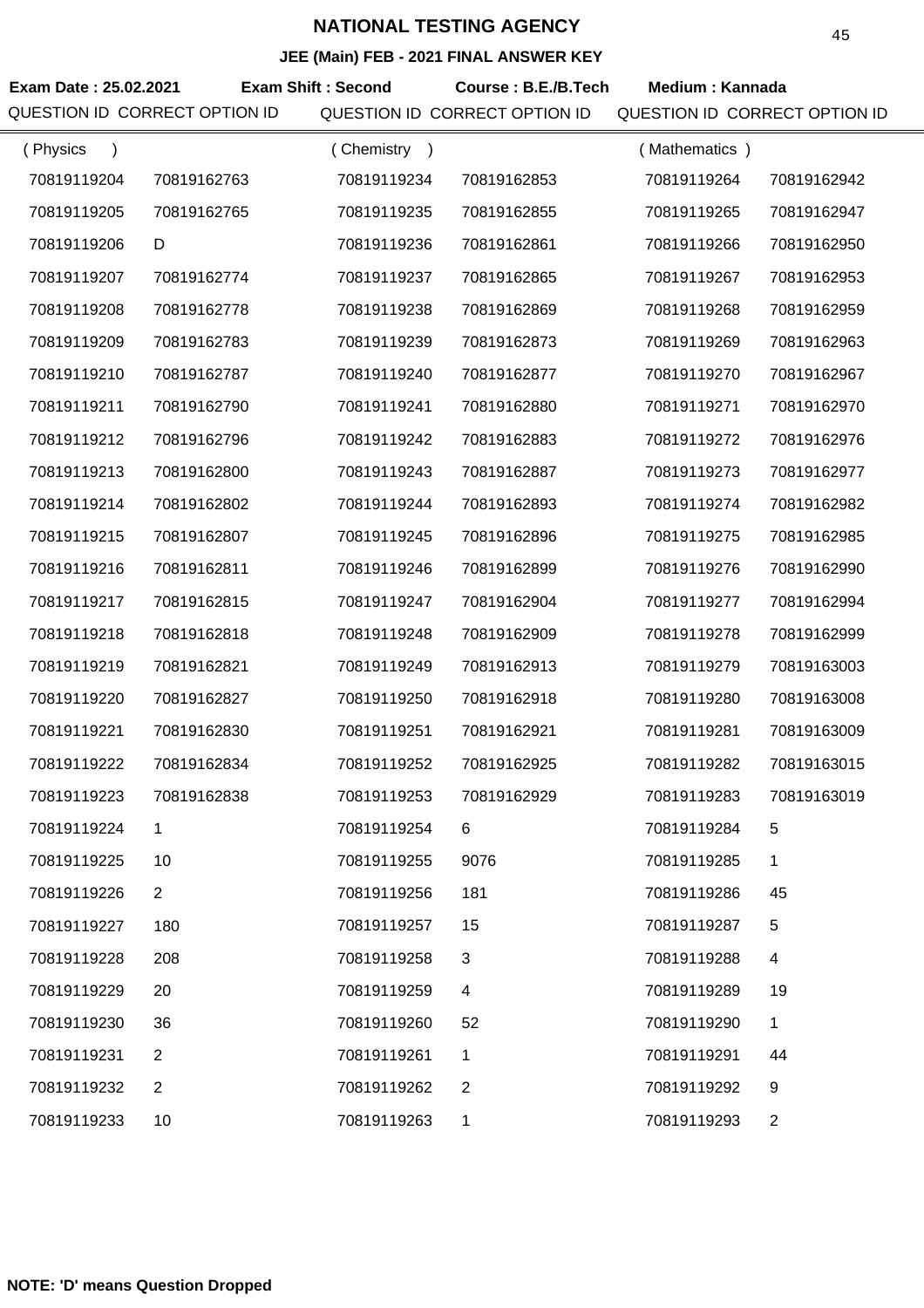|                       |                               |                           | JEE (MAIN) FEB - 2021 FINAL ANSWER RET |                               |                |
|-----------------------|-------------------------------|---------------------------|----------------------------------------|-------------------------------|----------------|
| Exam Date: 25.02.2021 |                               | <b>Exam Shift: Second</b> | Course: B.E./B.Tech                    | <b>Medium: Malayalam</b>      |                |
|                       | QUESTION ID CORRECT OPTION ID |                           | QUESTION ID CORRECT OPTION ID          | QUESTION ID CORRECT OPTION ID |                |
| (Physics<br>$\lambda$ |                               | (Chemistry)               |                                        | (Mathematics)                 |                |
| 70819119384           | 70819163303                   | 70819119414               | 70819163393                            | 70819119444                   | 70819163482    |
| 70819119385           | 70819163305                   | 70819119415               | 70819163395                            | 70819119445                   | 70819163487    |
| 70819119386           | D                             | 70819119416               | 70819163401                            | 70819119446                   | 70819163490    |
| 70819119387           | 70819163314                   | 70819119417               | 70819163405                            | 70819119447                   | 70819163493    |
| 70819119388           | 70819163318                   | 70819119418               | 70819163409                            | 70819119448                   | 70819163499    |
| 70819119389           | 70819163323                   | 70819119419               | 70819163413                            | 70819119449                   | 70819163503    |
| 70819119390           | 70819163327                   | 70819119420               | 70819163417                            | 70819119450                   | 70819163507    |
| 70819119391           | 70819163330                   | 70819119421               | 70819163420                            | 70819119451                   | 70819163510    |
| 70819119392           | 70819163336                   | 70819119422               | 70819163423                            | 70819119452                   | 70819163516    |
| 70819119393           | 70819163340                   | 70819119423               | 70819163427                            | 70819119453                   | 70819163517    |
| 70819119394           | 70819163342                   | 70819119424               | 70819163433                            | 70819119454                   | 70819163522    |
| 70819119395           | 70819163347                   | 70819119425               | 70819163436                            | 70819119455                   | 70819163525    |
| 70819119396           | 70819163351                   | 70819119426               | 70819163439                            | 70819119456                   | 70819163530    |
| 70819119397           | 70819163355                   | 70819119427               | 70819163444                            | 70819119457                   | 70819163534    |
| 70819119398           | 70819163358                   | 70819119428               | 70819163449                            | 70819119458                   | 70819163539    |
| 70819119399           | 70819163361                   | 70819119429               | 70819163453                            | 70819119459                   | 70819163543    |
| 70819119400           | 70819163367                   | 70819119430               | 70819163458                            | 70819119460                   | 70819163548    |
| 70819119401           | 70819163370                   | 70819119431               | 70819163461                            | 70819119461                   | 70819163549    |
| 70819119402           | 70819163374                   | 70819119432               | 70819163465                            | 70819119462                   | 70819163555    |
| 70819119403           | 70819163378                   | 70819119433               | 70819163469                            | 70819119463                   | 70819163559    |
| 70819119404           | $\mathbf 1$                   | 70819119434               | 6                                      | 70819119464                   | 5              |
| 70819119405           | 10                            | 70819119435               | 9076                                   | 70819119465                   | 1              |
| 70819119406           | 2                             | 70819119436               | 181                                    | 70819119466                   | 45             |
| 70819119407           | 180                           | 70819119437               | 15                                     | 70819119467                   | 5              |
| 70819119408           | 208                           | 70819119438               | 3                                      | 70819119468                   | 4              |
| 70819119409           | 20                            | 70819119439               | 4                                      | 70819119469                   | 19             |
| 70819119410           | 36                            | 70819119440               | 52                                     | 70819119470                   | 1              |
| 70819119411           | 2                             | 70819119441               | 1                                      | 70819119471                   | 44             |
| 70819119412           | 2                             | 70819119442               | $\overline{2}$                         | 70819119472                   | 9              |
| 70819119413           | 10                            | 70819119443               | 1                                      | 70819119473                   | $\overline{2}$ |
|                       |                               |                           |                                        |                               |                |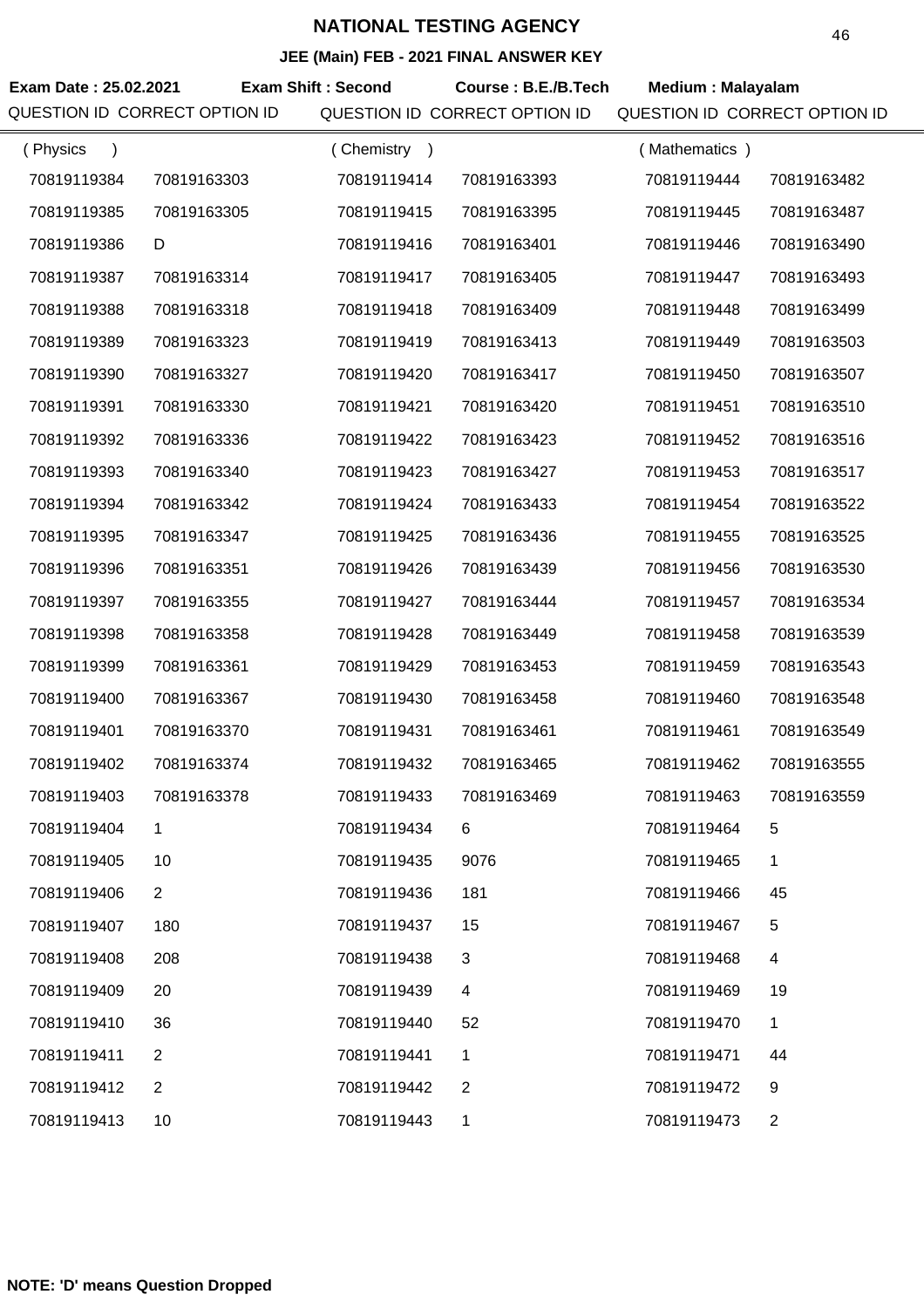**JEE (Main) FEB - 2021 FINAL ANSWER KEY**

|                       |                               |                             | JEE (Main) FEB - 2021 FINAL ANSWER KEY |                               |                |
|-----------------------|-------------------------------|-----------------------------|----------------------------------------|-------------------------------|----------------|
| Exam Date: 25.02.2021 |                               | <b>Exam Shift: Second</b>   | Course: B.E./B.Tech                    | <b>Medium: Marathi</b>        |                |
|                       | QUESTION ID CORRECT OPTION ID |                             | QUESTION ID CORRECT OPTION ID          | QUESTION ID CORRECT OPTION ID |                |
| (Physics              |                               | (Chemistry<br>$\rightarrow$ |                                        | (Mathematics)                 |                |
| 70819119294           | 70819163033                   | 70819119324                 | 70819163123                            | 70819119354                   | 70819163212    |
| 70819119295           | 70819163035                   | 70819119325                 | 70819163125                            | 70819119355                   | 70819163217    |
| 70819119296           | D                             | 70819119326                 | 70819163131                            | 70819119356                   | 70819163220    |
| 70819119297           | 70819163044                   | 70819119327                 | 70819163135                            | 70819119357                   | 70819163223    |
| 70819119298           | 70819163048                   | 70819119328                 | 70819163139                            | 70819119358                   | 70819163229    |
| 70819119299           | 70819163053                   | 70819119329                 | 70819163143                            | 70819119359                   | 70819163233    |
| 70819119300           | 70819163057                   | 70819119330                 | 70819163147                            | 70819119360                   | 70819163237    |
| 70819119301           | 70819163060                   | 70819119331                 | 70819163150                            | 70819119361                   | 70819163240    |
| 70819119302           | 70819163066                   | 70819119332                 | 70819163153                            | 70819119362                   | 70819163246    |
| 70819119303           | 70819163070                   | 70819119333                 | 70819163157                            | 70819119363                   | 70819163247    |
| 70819119304           | 70819163072                   | 70819119334                 | 70819163163                            | 70819119364                   | 70819163252    |
| 70819119305           | 70819163077                   | 70819119335                 | 70819163166                            | 70819119365                   | 70819163255    |
| 70819119306           | 70819163081                   | 70819119336                 | 70819163169                            | 70819119366                   | 70819163260    |
| 70819119307           | 70819163085                   | 70819119337                 | 70819163174                            | 70819119367                   | 70819163264    |
| 70819119308           | 70819163088                   | 70819119338                 | 70819163179                            | 70819119368                   | 70819163269    |
| 70819119309           | 70819163091                   | 70819119339                 | 70819163183                            | 70819119369                   | 70819163273    |
| 70819119310           | 70819163097                   | 70819119340                 | 70819163188                            | 70819119370                   | 70819163278    |
| 70819119311           | 70819163100                   | 70819119341                 | 70819163191                            | 70819119371                   | 70819163279    |
| 70819119312           | 70819163104                   | 70819119342                 | 70819163195                            | 70819119372                   | 70819163285    |
| 70819119313           | 70819163108                   | 70819119343                 | 70819163199                            | 70819119373                   | 70819163289    |
| 70819119314           | 1                             | 70819119344                 | 6                                      | 70819119374                   | 5              |
| 70819119315           | 10                            | 70819119345                 | 9076                                   | 70819119375                   | 1              |
| 70819119316           | 2                             | 70819119346                 | 181                                    | 70819119376                   | 45             |
| 70819119317           | 180                           | 70819119347                 | 15                                     | 70819119377                   | 5              |
| 70819119318           | 208                           | 70819119348                 | 3                                      | 70819119378                   | 4              |
| 70819119319           | 20                            | 70819119349                 | $\overline{4}$                         | 70819119379                   | 19             |
| 70819119320           | 36                            | 70819119350                 | 52                                     | 70819119380                   | 1              |
| 70819119321           | $\overline{2}$                | 70819119351                 | $\mathbf{1}$                           | 70819119381                   | 44             |
| 70819119322           | 2                             | 70819119352                 | $\overline{2}$                         | 70819119382                   | 9              |
| 70819119323           | 10                            | 70819119353                 | 1                                      | 70819119383                   | $\overline{2}$ |
|                       |                               |                             |                                        |                               |                |

÷,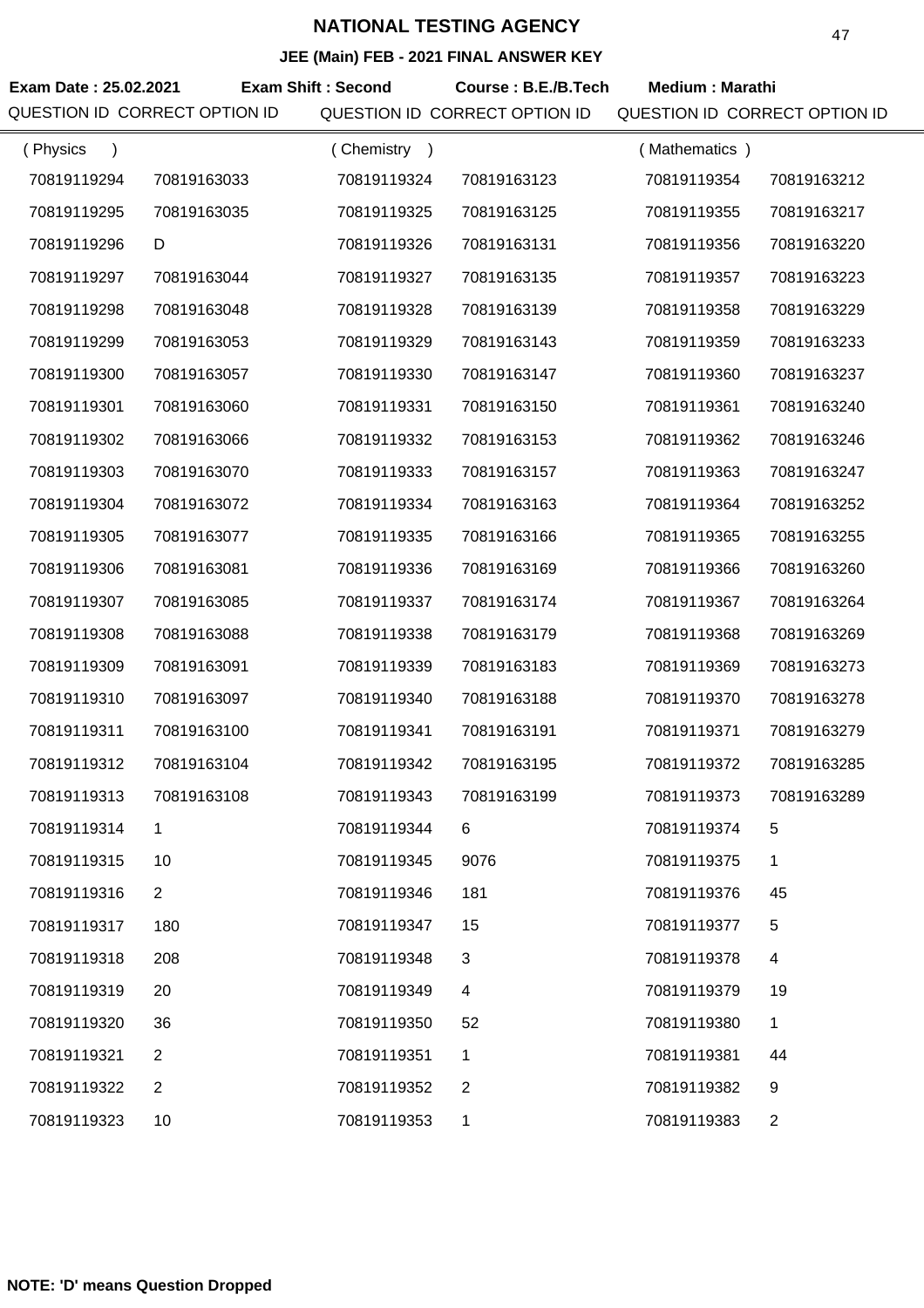|                       |                               |                           | JEE (Main) FEB - 2021 FINAL ANSWER KEY |                               |                |
|-----------------------|-------------------------------|---------------------------|----------------------------------------|-------------------------------|----------------|
| Exam Date: 25.02.2021 |                               | <b>Exam Shift: Second</b> | Course: B.E./B.Tech                    | Medium: Odia                  |                |
|                       | QUESTION ID CORRECT OPTION ID |                           | QUESTION ID CORRECT OPTION ID          | QUESTION ID CORRECT OPTION ID |                |
| (Physics              |                               | (Chemistry)               |                                        | (Mathematics)                 |                |
| 70819119474           | 70819163573                   | 70819119504               | 70819163663                            | 70819119534                   | 70819163752    |
| 70819119475           | 70819163575                   | 70819119505               | 70819163665                            | 70819119535                   | 70819163757    |
| 70819119476           | D                             | 70819119506               | 70819163671                            | 70819119536                   | 70819163760    |
| 70819119477           | 70819163584                   | 70819119507               | 70819163675                            | 70819119537                   | 70819163763    |
| 70819119478           | 70819163588                   | 70819119508               | 70819163679                            | 70819119538                   | 70819163769    |
| 70819119479           | 70819163593                   | 70819119509               | 70819163683                            | 70819119539                   | 70819163773    |
| 70819119480           | 70819163597                   | 70819119510               | 70819163687                            | 70819119540                   | 70819163777    |
| 70819119481           | 70819163600                   | 70819119511               | 70819163690                            | 70819119541                   | 70819163780    |
| 70819119482           | 70819163606                   | 70819119512               | 70819163693                            | 70819119542                   | 70819163786    |
| 70819119483           | 70819163610                   | 70819119513               | 70819163697                            | 70819119543                   | 70819163787    |
| 70819119484           | 70819163612                   | 70819119514               | 70819163703                            | 70819119544                   | 70819163792    |
| 70819119485           | 70819163617                   | 70819119515               | 70819163706                            | 70819119545                   | 70819163795    |
| 70819119486           | 70819163621                   | 70819119516               | 70819163709                            | 70819119546                   | 70819163800    |
| 70819119487           | 70819163625                   | 70819119517               | 70819163714                            | 70819119547                   | 70819163804    |
| 70819119488           | 70819163628                   | 70819119518               | 70819163719                            | 70819119548                   | 70819163809    |
| 70819119489           | 70819163631                   | 70819119519               | 70819163723                            | 70819119549                   | 70819163813    |
| 70819119490           | 70819163637                   | 70819119520               | 70819163728                            | 70819119550                   | 70819163818    |
| 70819119491           | 70819163640                   | 70819119521               | 70819163731                            | 70819119551                   | 70819163819    |
| 70819119492           | 70819163644                   | 70819119522               | 70819163735                            | 70819119552                   | 70819163825    |
| 70819119493           | 70819163648                   | 70819119523               | 70819163739                            | 70819119553                   | 70819163829    |
| 70819119494           | 1                             | 70819119524               | 6                                      | 70819119554                   | 5              |
| 70819119495           | 10                            | 70819119525               | 9076                                   | 70819119555                   | 1              |
| 70819119496           | $\overline{2}$                | 70819119526               | 181                                    | 70819119556                   | 45             |
| 70819119497           | 180                           | 70819119527               | 15                                     | 70819119557                   | 5              |
| 70819119498           | 208                           | 70819119528               | $\mathbf{3}$                           | 70819119558                   | $\overline{4}$ |
| 70819119499           | 20                            | 70819119529               | $\overline{4}$                         | 70819119559                   | 19             |
| 70819119500           | 36                            | 70819119530               | 52                                     | 70819119560                   | 1              |
| 70819119501           | 2                             | 70819119531               | 1                                      | 70819119561                   | 44             |
| 70819119502           | 2                             | 70819119532               | 2                                      | 70819119562                   | 9              |
| 70819119503           | 10                            | 70819119533               | 1                                      | 70819119563                   | 2              |

÷,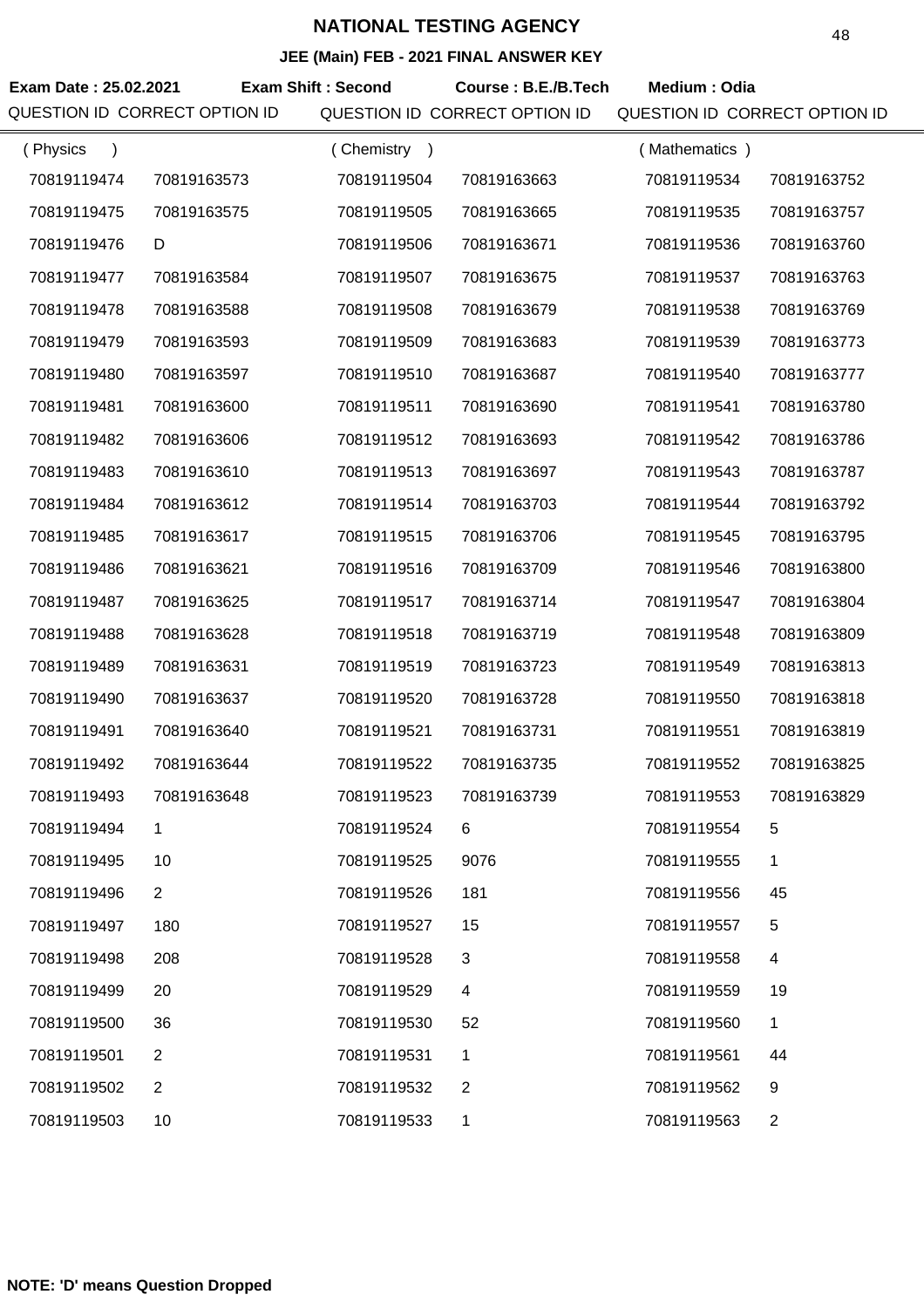**JEE (Main) FEB - 2021 FINAL ANSWER KEY**

|                       |                               |                           | $\overline{C}$ (mail) $\overline{C}$ = $\overline{C}$ = $\overline{C}$ = $\overline{C}$ = $\overline{C}$ = $\overline{C}$ = $\overline{C}$ = $\overline{C}$ = $\overline{C}$ = $\overline{C}$ = $\overline{C}$ = $\overline{C}$ = $\overline{C}$ = $\overline{C}$ = $\overline{C}$ = $\overline{C}$ = $\overline{C}$ = $\overline{C}$ = $\overline{C}$ |                               |                |
|-----------------------|-------------------------------|---------------------------|--------------------------------------------------------------------------------------------------------------------------------------------------------------------------------------------------------------------------------------------------------------------------------------------------------------------------------------------------------|-------------------------------|----------------|
| Exam Date: 25.02.2021 |                               | <b>Exam Shift: Second</b> | Course: B.E./B.Tech                                                                                                                                                                                                                                                                                                                                    | Medium: Punjabi               |                |
|                       | QUESTION ID CORRECT OPTION ID |                           | QUESTION ID CORRECT OPTION ID                                                                                                                                                                                                                                                                                                                          | QUESTION ID CORRECT OPTION ID |                |
| (Physics<br>$\lambda$ |                               | (Chemistry)               |                                                                                                                                                                                                                                                                                                                                                        | (Mathematics)                 |                |
| 70819119564           | 70819163843                   | 70819119594               | 70819163933                                                                                                                                                                                                                                                                                                                                            | 70819119624                   | 70819164022    |
| 70819119565           | 70819163845                   | 70819119595               | 70819163935                                                                                                                                                                                                                                                                                                                                            | 70819119625                   | 70819164027    |
| 70819119566           | D                             | 70819119596               | 70819163941                                                                                                                                                                                                                                                                                                                                            | 70819119626                   | 70819164030    |
| 70819119567           | 70819163854                   | 70819119597               | 70819163945                                                                                                                                                                                                                                                                                                                                            | 70819119627                   | 70819164033    |
| 70819119568           | 70819163858                   | 70819119598               | 70819163949                                                                                                                                                                                                                                                                                                                                            | 70819119628                   | 70819164039    |
| 70819119569           | 70819163863                   | 70819119599               | 70819163953                                                                                                                                                                                                                                                                                                                                            | 70819119629                   | 70819164043    |
| 70819119570           | 70819163867                   | 70819119600               | 70819163957                                                                                                                                                                                                                                                                                                                                            | 70819119630                   | 70819164047    |
| 70819119571           | 70819163870                   | 70819119601               | 70819163960                                                                                                                                                                                                                                                                                                                                            | 70819119631                   | 70819164050    |
| 70819119572           | 70819163876                   | 70819119602               | 70819163963                                                                                                                                                                                                                                                                                                                                            | 70819119632                   | 70819164056    |
| 70819119573           | 70819163880                   | 70819119603               | 70819163967                                                                                                                                                                                                                                                                                                                                            | 70819119633                   | 70819164057    |
| 70819119574           | 70819163882                   | 70819119604               | 70819163973                                                                                                                                                                                                                                                                                                                                            | 70819119634                   | 70819164062    |
| 70819119575           | 70819163887                   | 70819119605               | 70819163976                                                                                                                                                                                                                                                                                                                                            | 70819119635                   | 70819164065    |
| 70819119576           | 70819163891                   | 70819119606               | 70819163979                                                                                                                                                                                                                                                                                                                                            | 70819119636                   | 70819164070    |
| 70819119577           | 70819163895                   | 70819119607               | 70819163984                                                                                                                                                                                                                                                                                                                                            | 70819119637                   | 70819164074    |
| 70819119578           | 70819163898                   | 70819119608               | 70819163989                                                                                                                                                                                                                                                                                                                                            | 70819119638                   | 70819164079    |
| 70819119579           | 70819163901                   | 70819119609               | 70819163993                                                                                                                                                                                                                                                                                                                                            | 70819119639                   | 70819164083    |
| 70819119580           | 70819163907                   | 70819119610               | 70819163998                                                                                                                                                                                                                                                                                                                                            | 70819119640                   | 70819164088    |
| 70819119581           | 70819163910                   | 70819119611               | 70819164001                                                                                                                                                                                                                                                                                                                                            | 70819119641                   | 70819164089    |
| 70819119582           | 70819163914                   | 70819119612               | 70819164005                                                                                                                                                                                                                                                                                                                                            | 70819119642                   | 70819164095    |
| 70819119583           | 70819163918                   | 70819119613               | 70819164009                                                                                                                                                                                                                                                                                                                                            | 70819119643                   | 70819164099    |
| 70819119584           | 1                             | 70819119614               | 6                                                                                                                                                                                                                                                                                                                                                      | 70819119644                   | 5              |
| 70819119585           | 10                            | 70819119615               | 9076                                                                                                                                                                                                                                                                                                                                                   | 70819119645                   | 1              |
| 70819119586           | $\overline{2}$                | 70819119616               | 181                                                                                                                                                                                                                                                                                                                                                    | 70819119646                   | 45             |
| 70819119587           | 180                           | 70819119617               | 15                                                                                                                                                                                                                                                                                                                                                     | 70819119647                   | 5              |
| 70819119588           | 208                           | 70819119618               | 3                                                                                                                                                                                                                                                                                                                                                      | 70819119648                   | 4              |
| 70819119589           | 20                            | 70819119619               | 4                                                                                                                                                                                                                                                                                                                                                      | 70819119649                   | 19             |
| 70819119590           | 36                            | 70819119620               | 52                                                                                                                                                                                                                                                                                                                                                     | 70819119650                   | 1              |
| 70819119591           | $\overline{2}$                | 70819119621               | 1                                                                                                                                                                                                                                                                                                                                                      | 70819119651                   | 44             |
| 70819119592           | $\overline{2}$                | 70819119622               | $\overline{2}$                                                                                                                                                                                                                                                                                                                                         | 70819119652                   | 9              |
| 70819119593           | 10                            | 70819119623               | 1                                                                                                                                                                                                                                                                                                                                                      | 70819119653                   | $\overline{2}$ |
|                       |                               |                           |                                                                                                                                                                                                                                                                                                                                                        |                               |                |

**NOTE: 'D' means Question Dropped**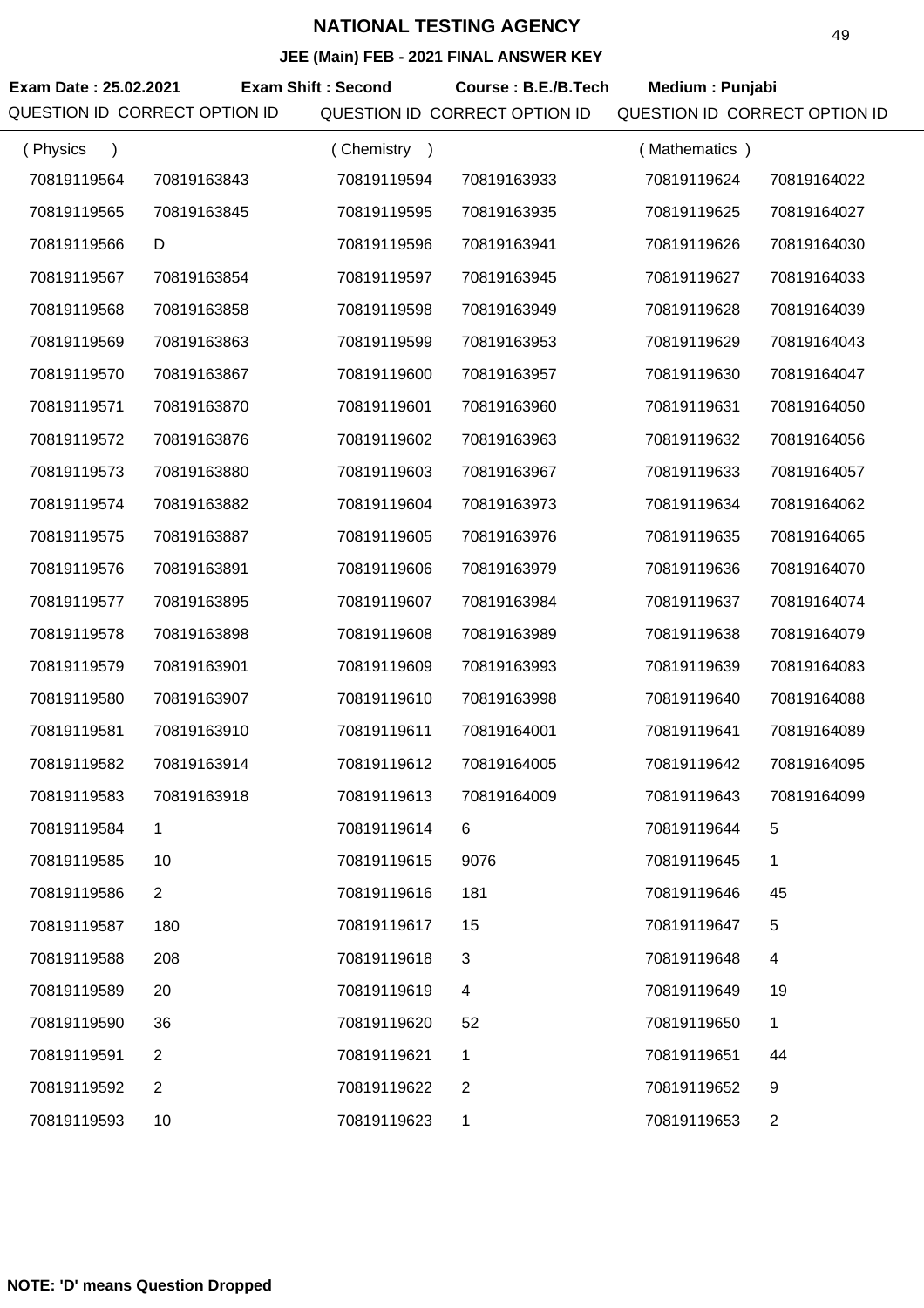|                       |                               |                           | <b>JLL (Maill) I LD - ZUZ I I INAL ANJWER RET</b> |                               |                |
|-----------------------|-------------------------------|---------------------------|---------------------------------------------------|-------------------------------|----------------|
| Exam Date: 25.02.2021 |                               | <b>Exam Shift: Second</b> | Course: B.E./B.Tech                               | <b>Medium: Tamil</b>          |                |
|                       | QUESTION ID CORRECT OPTION ID |                           | QUESTION ID CORRECT OPTION ID                     | QUESTION ID CORRECT OPTION ID |                |
| (Physics<br>$\lambda$ |                               | (Chemistry)               |                                                   | (Mathematics)                 |                |
| 70819119654           | 70819164113                   | 70819119684               | 70819164203                                       | 70819119714                   | 70819164292    |
| 70819119655           | 70819164115                   | 70819119685               | 70819164205                                       | 70819119715                   | 70819164297    |
| 70819119656           | D                             | 70819119686               | 70819164211                                       | 70819119716                   | 70819164300    |
| 70819119657           | 70819164124                   | 70819119687               | 70819164215                                       | 70819119717                   | 70819164303    |
| 70819119658           | 70819164128                   | 70819119688               | 70819164219                                       | 70819119718                   | 70819164309    |
| 70819119659           | 70819164133                   | 70819119689               | 70819164223                                       | 70819119719                   | 70819164313    |
| 70819119660           | 70819164137                   | 70819119690               | 70819164227                                       | 70819119720                   | 70819164317    |
| 70819119661           | 70819164140                   | 70819119691               | 70819164230                                       | 70819119721                   | 70819164320    |
| 70819119662           | 70819164146                   | 70819119692               | 70819164233                                       | 70819119722                   | 70819164326    |
| 70819119663           | 70819164150                   | 70819119693               | 70819164237                                       | 70819119723                   | 70819164327    |
| 70819119664           | 70819164152                   | 70819119694               | 70819164243                                       | 70819119724                   | 70819164332    |
| 70819119665           | 70819164157                   | 70819119695               | 70819164246                                       | 70819119725                   | 70819164335    |
| 70819119666           | 70819164161                   | 70819119696               | 70819164249                                       | 70819119726                   | 70819164340    |
| 70819119667           | 70819164165                   | 70819119697               | 70819164254                                       | 70819119727                   | 70819164344    |
| 70819119668           | 70819164168                   | 70819119698               | 70819164259                                       | 70819119728                   | 70819164349    |
| 70819119669           | 70819164171                   | 70819119699               | 70819164263                                       | 70819119729                   | 70819164353    |
| 70819119670           | 70819164177                   | 70819119700               | 70819164268                                       | 70819119730                   | 70819164358    |
| 70819119671           | 70819164180                   | 70819119701               | 70819164271                                       | 70819119731                   | 70819164359    |
| 70819119672           | 70819164184                   | 70819119702               | 70819164275                                       | 70819119732                   | 70819164365    |
| 70819119673           | 70819164188                   | 70819119703               | 70819164279                                       | 70819119733                   | 70819164369    |
| 70819119674           | 1.                            | 70819119704               | 6                                                 | 70819119734                   | 5              |
| 70819119675           | 10                            | 70819119705               | 9076                                              | 70819119735                   | 1              |
| 70819119676           | $\overline{2}$                | 70819119706               | 181                                               | 70819119736                   | 45             |
| 70819119677           | 180                           | 70819119707               | 15                                                | 70819119737                   | 5              |
| 70819119678           | 208                           | 70819119708               | 3                                                 | 70819119738                   | 4              |
| 70819119679           | 20                            | 70819119709               | 4                                                 | 70819119739                   | 19             |
| 70819119680           | 36                            | 70819119710               | 52                                                | 70819119740                   | 1              |
| 70819119681           | $\overline{2}$                | 70819119711               | 1                                                 | 70819119741                   | 44             |
| 70819119682           | 2                             | 70819119712               | 2                                                 | 70819119742                   | 9              |
| 70819119683           | 10                            | 70819119713               | 1                                                 | 70819119743                   | $\overline{2}$ |
|                       |                               |                           |                                                   |                               |                |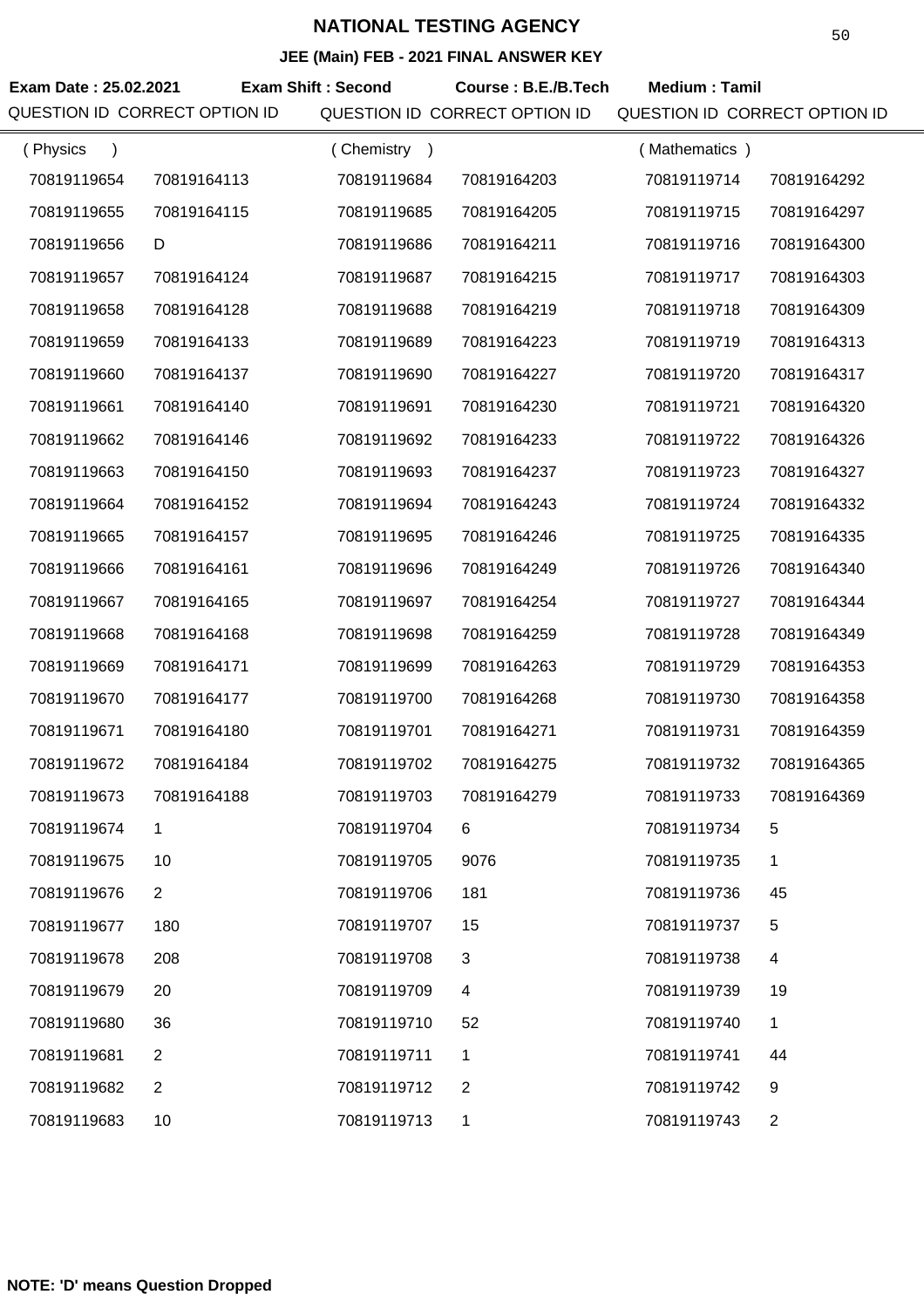**JEE (Main) FEB - 2021 FINAL ANSWER KEY**

| Exam Date: 25.02.2021<br>QUESTION ID CORRECT OPTION ID |                  | <b>Exam Shift: Second</b>  | Course: B.E./B.Tech<br>QUESTION ID CORRECT OPTION ID | Medium: Telugu<br>QUESTION ID CORRECT OPTION ID |                |
|--------------------------------------------------------|------------------|----------------------------|------------------------------------------------------|-------------------------------------------------|----------------|
|                                                        |                  |                            |                                                      |                                                 |                |
| (Physics<br>$\lambda$<br>70819119744                   | 70819164383      | (Chemistry)<br>70819119774 | 70819164473                                          | (Mathematics)<br>70819119804                    | 70819164562    |
| 70819119745                                            | 70819164385      | 70819119775                | 70819164475                                          | 70819119805                                     | 70819164567    |
| 70819119746                                            |                  | 70819119776                |                                                      | 70819119806                                     | 70819164570    |
| 70819119747                                            | D<br>70819164394 | 70819119777                | 70819164481<br>70819164485                           | 70819119807                                     | 70819164573    |
| 70819119748                                            | 70819164398      | 70819119778                | 70819164489                                          | 70819119808                                     | 70819164579    |
|                                                        |                  |                            |                                                      |                                                 |                |
| 70819119749                                            | 70819164403      | 70819119779                | 70819164493                                          | 70819119809                                     | 70819164583    |
| 70819119750                                            | 70819164407      | 70819119780                | 70819164497                                          | 70819119810                                     | 70819164587    |
| 70819119751                                            | 70819164410      | 70819119781                | 70819164500                                          | 70819119811                                     | 70819164590    |
| 70819119752                                            | 70819164416      | 70819119782                | 70819164503                                          | 70819119812                                     | 70819164596    |
| 70819119753                                            | 70819164420      | 70819119783                | 70819164507                                          | 70819119813                                     | 70819164597    |
| 70819119754                                            | 70819164422      | 70819119784                | 70819164513                                          | 70819119814                                     | 70819164602    |
| 70819119755                                            | 70819164427      | 70819119785                | 70819164516                                          | 70819119815                                     | 70819164605    |
| 70819119756                                            | 70819164431      | 70819119786                | 70819164519                                          | 70819119816                                     | 70819164610    |
| 70819119757                                            | 70819164435      | 70819119787                | 70819164524                                          | 70819119817                                     | 70819164614    |
| 70819119758                                            | 70819164438      | 70819119788                | 70819164529                                          | 70819119818                                     | 70819164619    |
| 70819119759                                            | 70819164441      | 70819119789                | 70819164533                                          | 70819119819                                     | 70819164623    |
| 70819119760                                            | 70819164447      | 70819119790                | 70819164538                                          | 70819119820                                     | 70819164628    |
| 70819119761                                            | 70819164450      | 70819119791                | 70819164541                                          | 70819119821                                     | 70819164629    |
| 70819119762                                            | 70819164454      | 70819119792                | 70819164545                                          | 70819119822                                     | 70819164635    |
| 70819119763                                            | 70819164458      | 70819119793                | 70819164549                                          | 70819119823                                     | 70819164639    |
| 70819119764                                            | 1                | 70819119794                | 6                                                    | 70819119824                                     | 5              |
| 70819119765                                            | 10               | 70819119795                | 9076                                                 | 70819119825                                     | 1              |
| 70819119766                                            | $\overline{2}$   | 70819119796                | 181                                                  | 70819119826                                     | 45             |
| 70819119767                                            | 180              | 70819119797                | 15                                                   | 70819119827                                     | 5              |
| 70819119768                                            | 208              | 70819119798                | 3                                                    | 70819119828                                     | 4              |
| 70819119769                                            | 20               | 70819119799                | 4                                                    | 70819119829                                     | 19             |
| 70819119770                                            | 36               | 70819119800                | 52                                                   | 70819119830                                     | 1              |
| 70819119771                                            | $\overline{2}$   | 70819119801                | 1                                                    | 70819119831                                     | 44             |
| 70819119772                                            | $\overline{2}$   | 70819119802                | 2                                                    | 70819119832                                     | 9              |
| 70819119773                                            | 10               | 70819119803                | 1                                                    | 70819119833                                     | $\overline{2}$ |
|                                                        |                  |                            |                                                      |                                                 |                |

**NOTE: 'D' means Question Dropped**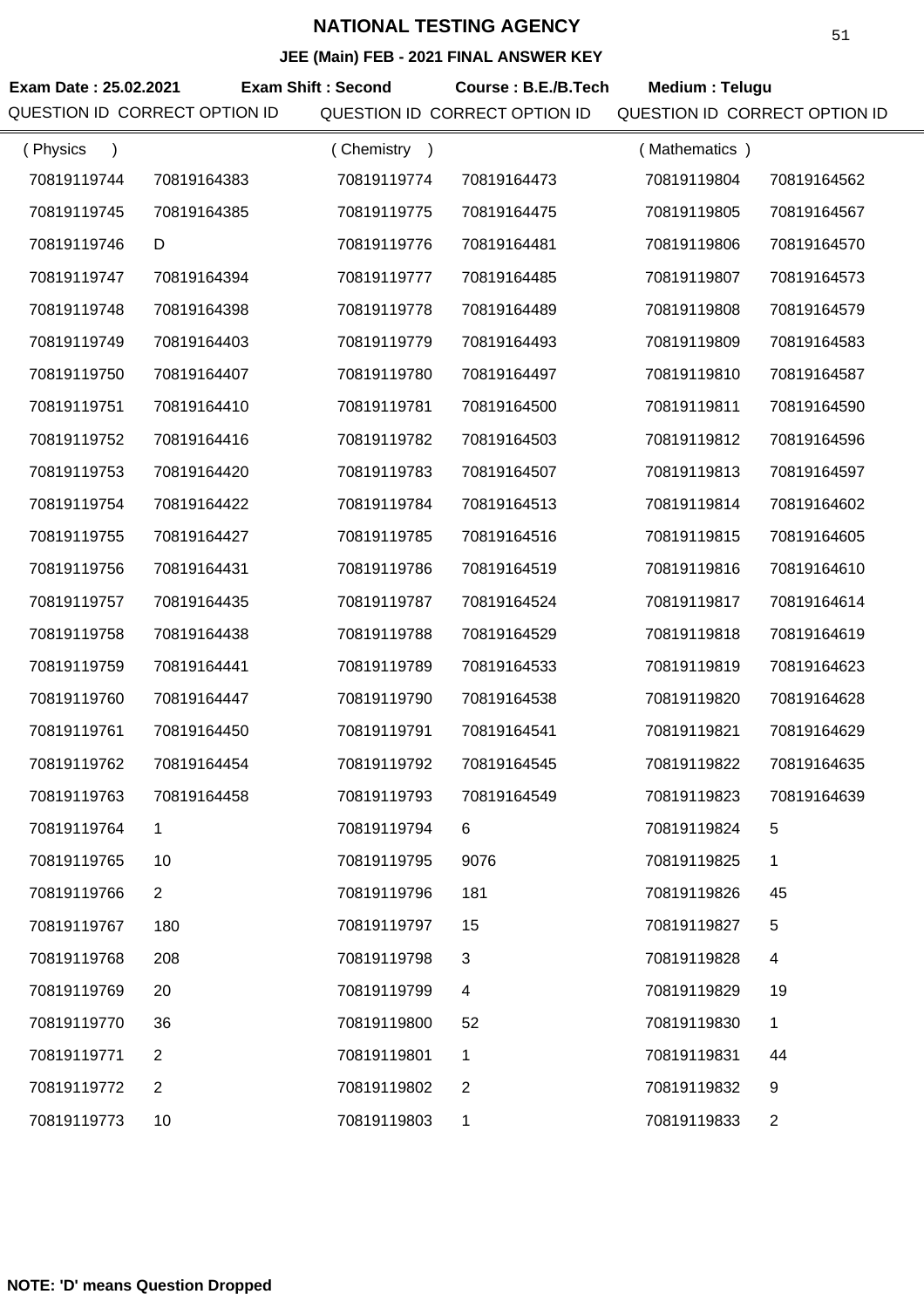|                       |                               |                           | <b>JLL (Maill) I LD - ZUZ I I INAL ANJWER RET</b> |                               |                |
|-----------------------|-------------------------------|---------------------------|---------------------------------------------------|-------------------------------|----------------|
| Exam Date: 25.02.2021 |                               | <b>Exam Shift: Second</b> | Course: B.E./B.Tech                               | Medium: Urdu                  |                |
|                       | QUESTION ID CORRECT OPTION ID |                           | QUESTION ID CORRECT OPTION ID                     | QUESTION ID CORRECT OPTION ID |                |
| (Physics<br>$\lambda$ |                               | (Chemistry)               |                                                   | (Mathematics)                 |                |
| 70819119834           | 70819164653                   | 70819119864               | 70819164743                                       | 70819119894                   | 70819164832    |
| 70819119835           | 70819164655                   | 70819119865               | 70819164745                                       | 70819119895                   | 70819164837    |
| 70819119836           | D                             | 70819119866               | 70819164751                                       | 70819119896                   | 70819164840    |
| 70819119837           | 70819164664                   | 70819119867               | 70819164755                                       | 70819119897                   | 70819164843    |
| 70819119838           | 70819164668                   | 70819119868               | 70819164759                                       | 70819119898                   | 70819164849    |
| 70819119839           | 70819164673                   | 70819119869               | 70819164763                                       | 70819119899                   | 70819164853    |
| 70819119840           | 70819164677                   | 70819119870               | 70819164767                                       | 70819119900                   | 70819164857    |
| 70819119841           | 70819164680                   | 70819119871               | 70819164770                                       | 70819119901                   | 70819164860    |
| 70819119842           | 70819164686                   | 70819119872               | 70819164773                                       | 70819119902                   | 70819164866    |
| 70819119843           | 70819164690                   | 70819119873               | 70819164777                                       | 70819119903                   | 70819164867    |
| 70819119844           | 70819164692                   | 70819119874               | 70819164783                                       | 70819119904                   | 70819164872    |
| 70819119845           | 70819164697                   | 70819119875               | 70819164786                                       | 70819119905                   | 70819164875    |
| 70819119846           | 70819164701                   | 70819119876               | 70819164789                                       | 70819119906                   | 70819164880    |
| 70819119847           | 70819164705                   | 70819119877               | 70819164794                                       | 70819119907                   | 70819164884    |
| 70819119848           | 70819164708                   | 70819119878               | 70819164799                                       | 70819119908                   | 70819164889    |
| 70819119849           | 70819164711                   | 70819119879               | 70819164803                                       | 70819119909                   | 70819164893    |
| 70819119850           | 70819164717                   | 70819119880               | 70819164808                                       | 70819119910                   | 70819164898    |
| 70819119851           | 70819164720                   | 70819119881               | 70819164811                                       | 70819119911                   | 70819164899    |
| 70819119852           | 70819164724                   | 70819119882               | 70819164815                                       | 70819119912                   | 70819164905    |
| 70819119853           | 70819164728                   | 70819119883               | 70819164819                                       | 70819119913                   | 70819164909    |
| 70819119854           | 1.                            | 70819119884               | 6                                                 | 70819119914                   | 5              |
| 70819119855           | 10                            | 70819119885               | 9076                                              | 70819119915                   | 1              |
| 70819119856           | $\overline{2}$                | 70819119886               | 181                                               | 70819119916                   | 45             |
| 70819119857           | 180                           | 70819119887               | 15                                                | 70819119917                   | 5              |
| 70819119858           | 208                           | 70819119888               | 3                                                 | 70819119918                   | 4              |
| 70819119859           | 20                            | 70819119889               | 4                                                 | 70819119919                   | 19             |
| 70819119860           | 36                            | 70819119890               | 52                                                | 70819119920                   | 1              |
| 70819119861           | $\overline{2}$                | 70819119891               | 1                                                 | 70819119921                   | 44             |
| 70819119862           | 2                             | 70819119892               | 2                                                 | 70819119922                   | 9              |
| 70819119863           | 10                            | 70819119893               | 1                                                 | 70819119923                   | $\overline{2}$ |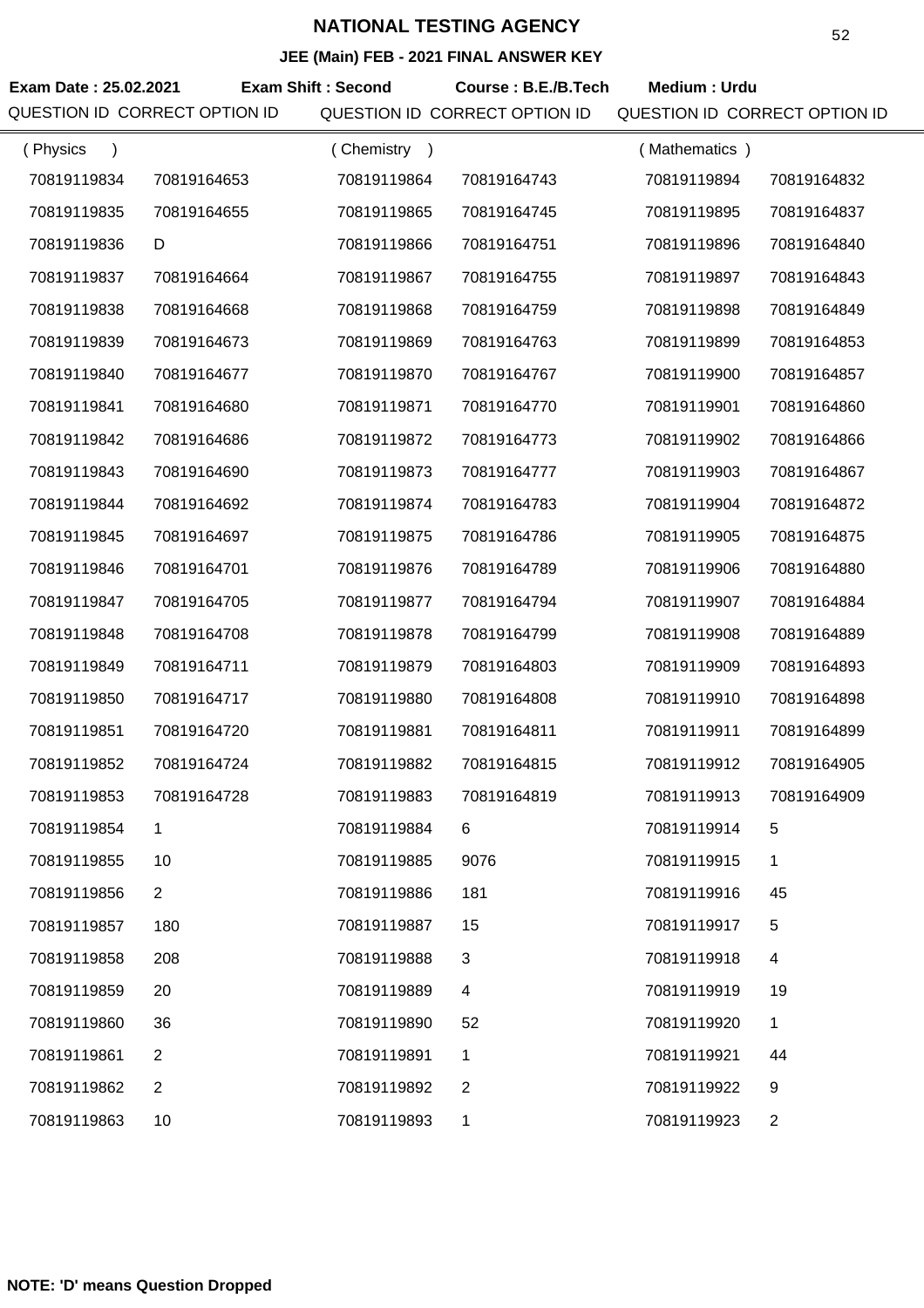| Exam Date: 26.02.2021<br>QUESTION ID CORRECT OPTION ID | <b>Exam Shift: First</b> |             | Course: B.E./B.Tech<br>QUESTION ID CORRECT OPTION ID | <b>Medium: Assamese</b><br>QUESTION ID CORRECT OPTION ID |                |
|--------------------------------------------------------|--------------------------|-------------|------------------------------------------------------|----------------------------------------------------------|----------------|
| (Physics<br>$\lambda$                                  |                          | (Chemistry) |                                                      | (Mathematics)                                            |                |
| 70819120104                                            | 70819165462              | 70819120134 | 70819165554                                          | 70819120164                                              | 70819165643    |
| 70819120105                                            | 70819165465              | 70819120135 | 70819165558                                          | 70819120165                                              | 70819165648    |
| 70819120106                                            | 70819165472              | 70819120136 | 70819165561                                          | 70819120166                                              | 70819165650    |
| 70819120107                                            | 70819165473              | 70819120137 | 70819165563                                          | 70819120167                                              | 70819165655    |
| 70819120108                                            | 70819165478              | 70819120138 | 70819165570                                          | 70819120168                                              | 70819165658    |
| 70819120109                                            | 70819165482              | 70819120139 | 70819165573                                          | 70819120169                                              | 70819165662    |
| 70819120110                                            | 70819165485              | 70819120140 | 70819165576                                          | 70819120170                                              | 70819165666    |
| 70819120111                                            | 70819165490              | 70819120141 | 70819165582                                          | 70819120171                                              | 70819165670    |
| 70819120112                                            | 70819165493              | 70819120142 | 70819165585                                          | 70819120172                                              | 70819165675    |
| 70819120113                                            | 70819165499              | 70819120143 | 70819165587                                          | 70819120173                                              | 70819165679    |
| 70819120114                                            | 70819165501              | 70819120144 | 70819165592                                          | 70819120174                                              | 70819165682    |
| 70819120115                                            | 70819165508              | 70819120145 | 70819165598                                          | 70819120175                                              | 70819165686    |
| 70819120116                                            | D                        | 70819120146 | 70819165601                                          | 70819120176                                              | 70819165690    |
| 70819120117                                            | 70819165515              | 70819120147 | 70819165606                                          | 70819120177                                              | 70819165693    |
| 70819120118                                            | 70819165519              | 70819120148 | 70819165610                                          | 70819120178                                              | 70819165699    |
| 70819120119                                            | 70819165523              | 70819120149 | 70819165613                                          | 70819120179                                              | 70819165703    |
| 70819120120                                            | 70819165528              | 70819120150 | 70819165616                                          | 70819120180                                              | 70819165708    |
| 70819120121                                            | 70819165529              | 70819120151 | 70819165620                                          | 70819120181                                              | 70819165711    |
| 70819120122                                            | 70819165534              | 70819120152 | 70819165625                                          | 70819120182                                              | 70819165714    |
| 70819120123                                            | 70819165537              | 70819120153 | 70819165630                                          | 70819120183                                              | 70819165720    |
| 70819120124                                            | 3                        | 70819120154 | 8                                                    | 70819120184                                              | $\overline{2}$ |
| 70819120125                                            | 500                      | 70819120155 | 1                                                    | 70819120185                                              | $\mathfrak{S}$ |
| 70819120126                                            | 492                      | 70819120156 | 200                                                  | 70819120186                                              | D              |
| 70819120127                                            | 1215                     | 70819120157 | 24                                                   | 70819120187                                              | 1              |
| 70819120128                                            | 26                       | 70819120158 | 73                                                   | 70819120188                                              | 1              |
| 70819120129                                            | 137                      | 70819120159 | 25                                                   | 70819120189                                              | 11             |
| 70819120130                                            | 300                      | 70819120160 | 50                                                   | 70819120190                                              | 8              |
| 70819120131                                            | 20                       | 70819120161 | $\overline{2}$                                       | 70819120191                                              | 2              |
| 70819120132                                            | 33                       | 70819120162 | 6                                                    | 70819120192                                              | 1              |
| 70819120133                                            | 400                      | 70819120163 | 0                                                    | 70819120193                                              | 45             |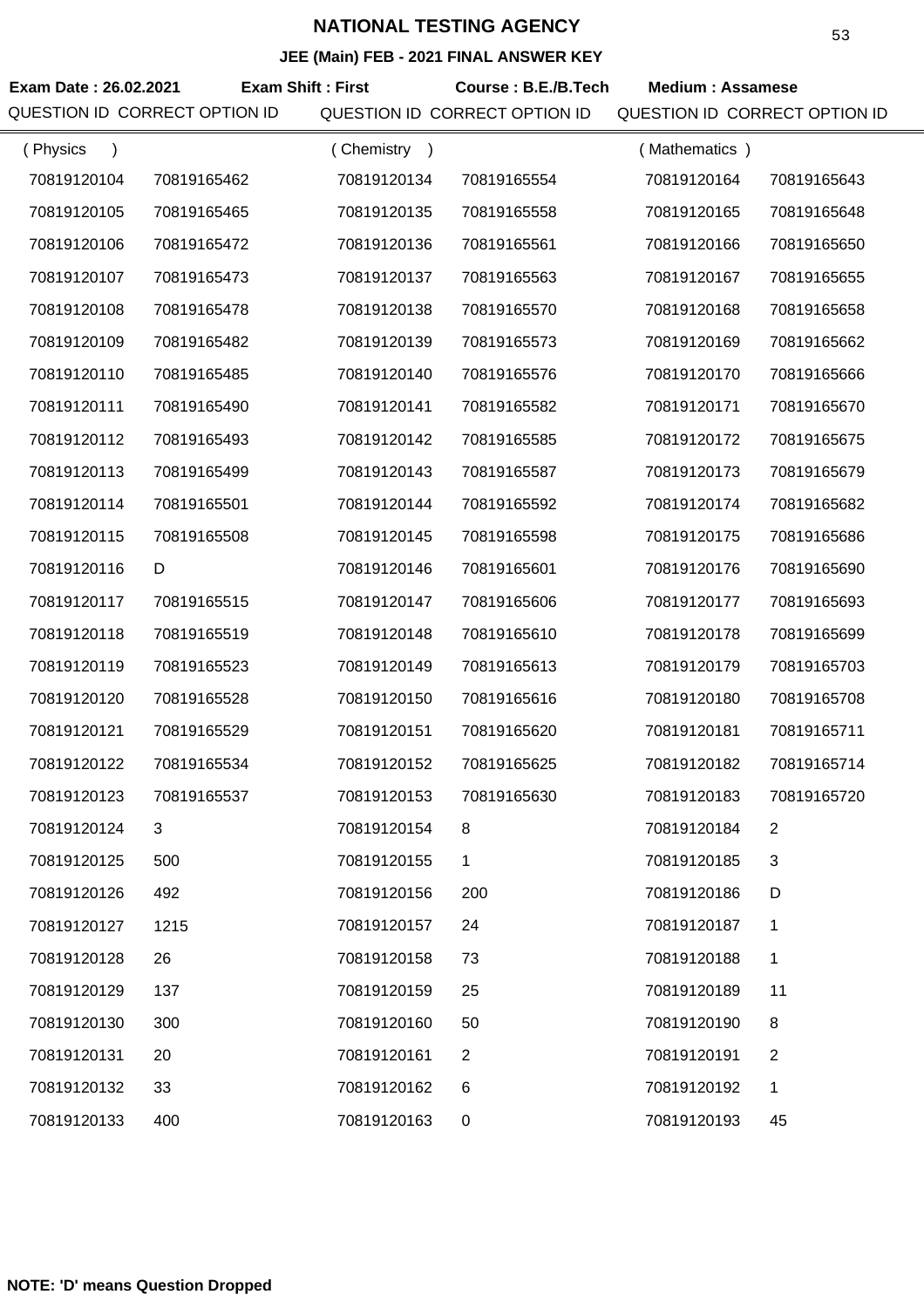| Exam Date: 26.02.2021<br>QUESTION ID CORRECT OPTION ID | <b>Exam Shift: First</b> |             | Course: B.E./B.Tech<br>QUESTION ID CORRECT OPTION ID | Medium: Bengali<br>QUESTION ID CORRECT OPTION ID |                |
|--------------------------------------------------------|--------------------------|-------------|------------------------------------------------------|--------------------------------------------------|----------------|
| (Physics<br>$\lambda$                                  |                          | (Chemistry) |                                                      | (Mathematics)                                    |                |
| 70819120194                                            | 70819165732              | 70819120224 | 70819165824                                          | 70819120254                                      | 70819165913    |
| 70819120195                                            | 70819165735              | 70819120225 | 70819165828                                          | 70819120255                                      | 70819165918    |
| 70819120196                                            | 70819165742              | 70819120226 | 70819165831                                          | 70819120256                                      | 70819165920    |
| 70819120197                                            | 70819165743              | 70819120227 | 70819165833                                          | 70819120257                                      | 70819165925    |
| 70819120198                                            | 70819165748              | 70819120228 | 70819165840                                          | 70819120258                                      | 70819165928    |
| 70819120199                                            | 70819165752              | 70819120229 | 70819165843                                          | 70819120259                                      | 70819165932    |
| 70819120200                                            | 70819165755              | 70819120230 | 70819165846                                          | 70819120260                                      | 70819165936    |
| 70819120201                                            | 70819165760              | 70819120231 | 70819165852                                          | 70819120261                                      | 70819165940    |
| 70819120202                                            | 70819165763              | 70819120232 | 70819165855                                          | 70819120262                                      | 70819165945    |
| 70819120203                                            | 70819165769              | 70819120233 | 70819165857                                          | 70819120263                                      | 70819165949    |
| 70819120204                                            | 70819165771              | 70819120234 | 70819165862                                          | 70819120264                                      | 70819165952    |
| 70819120205                                            | 70819165778              | 70819120235 | 70819165868                                          | 70819120265                                      | 70819165956    |
| 70819120206                                            | D                        | 70819120236 | 70819165871                                          | 70819120266                                      | 70819165960    |
| 70819120207                                            | 70819165785              | 70819120237 | 70819165876                                          | 70819120267                                      | 70819165963    |
| 70819120208                                            | 70819165789              | 70819120238 | 70819165880                                          | 70819120268                                      | 70819165969    |
| 70819120209                                            | 70819165793              | 70819120239 | 70819165883                                          | 70819120269                                      | 70819165973    |
| 70819120210                                            | 70819165798              | 70819120240 | 70819165886                                          | 70819120270                                      | 70819165978    |
| 70819120211                                            | 70819165799              | 70819120241 | 70819165890                                          | 70819120271                                      | 70819165981    |
| 70819120212                                            | 70819165804              | 70819120242 | 70819165895                                          | 70819120272                                      | 70819165984    |
| 70819120213                                            | 70819165807              | 70819120243 | 70819165900                                          | 70819120273                                      | 70819165990    |
| 70819120214                                            | 3                        | 70819120244 | 8                                                    | 70819120274                                      | 2              |
| 70819120215                                            | 500                      | 70819120245 | 1                                                    | 70819120275                                      | 3              |
| 70819120216                                            | 492                      | 70819120246 | 200                                                  | 70819120276                                      | D              |
| 70819120217                                            | 1215                     | 70819120247 | 24                                                   | 70819120277                                      | 1              |
| 70819120218                                            | 26                       | 70819120248 | 73                                                   | 70819120278                                      | 1              |
| 70819120219                                            | 137                      | 70819120249 | 25                                                   | 70819120279                                      | 11             |
| 70819120220                                            | 300                      | 70819120250 | 50                                                   | 70819120280                                      | 8              |
| 70819120221                                            | 20                       | 70819120251 | $\overline{2}$                                       | 70819120281                                      | $\overline{2}$ |
| 70819120222                                            | 33                       | 70819120252 | 6                                                    | 70819120282                                      | 1              |
| 70819120223                                            | 400                      | 70819120253 | 0                                                    | 70819120283                                      | 45             |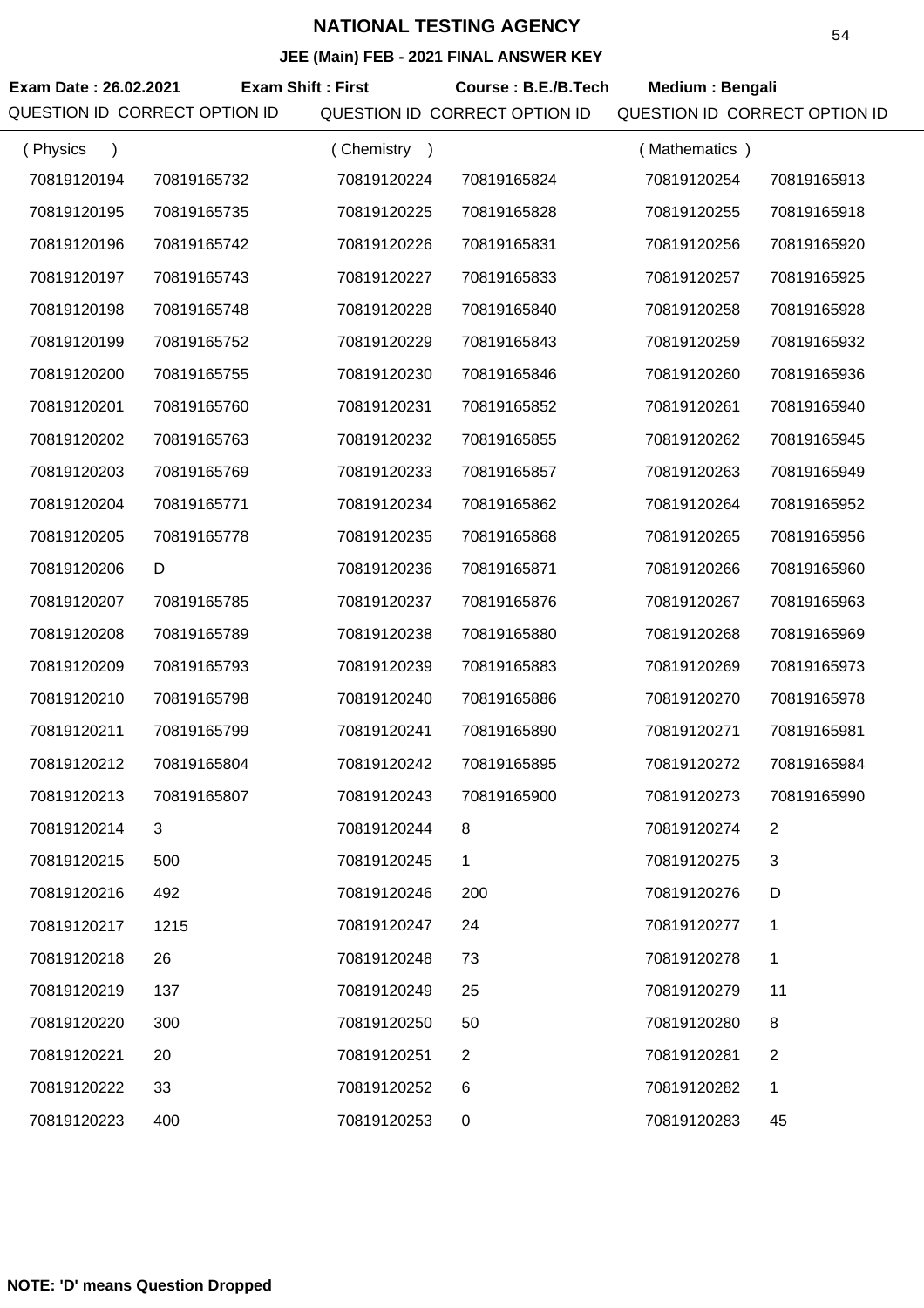| Exam Date: 26.02.2021<br>QUESTION ID CORRECT OPTION ID | <b>Exam Shift: First</b> |             | Course: B.E./B.Tech<br>QUESTION ID CORRECT OPTION ID | <b>Medium: English</b><br>QUESTION ID CORRECT OPTION ID |                |
|--------------------------------------------------------|--------------------------|-------------|------------------------------------------------------|---------------------------------------------------------|----------------|
| (Physics<br>$\lambda$                                  |                          | (Chemistry) |                                                      | (Mathematics)                                           |                |
| 70819119924                                            | 70819164922              | 70819119954 | 70819165014                                          | 70819119984                                             | 70819165103    |
| 70819119925                                            | 70819164925              | 70819119955 | 70819165018                                          | 70819119985                                             | 70819165108    |
| 70819119926                                            | 70819164932              | 70819119956 | 70819165021                                          | 70819119986                                             | 70819165110    |
| 70819119927                                            | 70819164933              | 70819119957 | 70819165023                                          | 70819119987                                             | 70819165115    |
| 70819119928                                            | 70819164938              | 70819119958 | 70819165030                                          | 70819119988                                             | 70819165118    |
| 70819119929                                            | 70819164942              | 70819119959 | 70819165033                                          | 70819119989                                             | 70819165122    |
| 70819119930                                            | 70819164945              | 70819119960 | 70819165036                                          | 70819119990                                             | 70819165126    |
| 70819119931                                            | 70819164950              | 70819119961 | 70819165042                                          | 70819119991                                             | 70819165130    |
| 70819119932                                            | 70819164953              | 70819119962 | 70819165045                                          | 70819119992                                             | 70819165135    |
| 70819119933                                            | 70819164959              | 70819119963 | 70819165047                                          | 70819119993                                             | 70819165139    |
| 70819119934                                            | 70819164961              | 70819119964 | 70819165052                                          | 70819119994                                             | 70819165142    |
| 70819119935                                            | 70819164968              | 70819119965 | 70819165058                                          | 70819119995                                             | 70819165146    |
| 70819119936                                            | D                        | 70819119966 | 70819165061                                          | 70819119996                                             | 70819165150    |
| 70819119937                                            | 70819164975              | 70819119967 | 70819165066                                          | 70819119997                                             | 70819165153    |
| 70819119938                                            | 70819164979              | 70819119968 | 70819165070                                          | 70819119998                                             | 70819165159    |
| 70819119939                                            | 70819164983              | 70819119969 | 70819165073                                          | 70819119999                                             | 70819165163    |
| 70819119940                                            | 70819164988              | 70819119970 | 70819165076                                          | 70819120000                                             | 70819165168    |
| 70819119941                                            | 70819164989              | 70819119971 | 70819165080                                          | 70819120001                                             | 70819165171    |
| 70819119942                                            | 70819164994              | 70819119972 | 70819165085                                          | 70819120002                                             | 70819165174    |
| 70819119943                                            | 70819164997              | 70819119973 | 70819165090                                          | 70819120003                                             | 70819165180    |
| 70819119944                                            | 3                        | 70819119974 | 8                                                    | 70819120004                                             | $\overline{2}$ |
| 70819119945                                            | 500                      | 70819119975 | 1                                                    | 70819120005                                             | 3              |
| 70819119946                                            | 492                      | 70819119976 | 200                                                  | 70819120006                                             | D              |
| 70819119947                                            | 1215                     | 70819119977 | 24                                                   | 70819120007                                             | 1              |
| 70819119948                                            | 26                       | 70819119978 | 73                                                   | 70819120008                                             | 1              |
| 70819119949                                            | 137                      | 70819119979 | 25                                                   | 70819120009                                             | 11             |
| 70819119950                                            | 300                      | 70819119980 | 50                                                   | 70819120010                                             | 8              |
| 70819119951                                            | 20                       | 70819119981 | $\overline{2}$                                       | 70819120011                                             | $\overline{2}$ |
| 70819119952                                            | 33                       | 70819119982 | 6                                                    | 70819120012                                             | 1              |
| 70819119953                                            | 400                      | 70819119983 | 0                                                    | 70819120013                                             | 45             |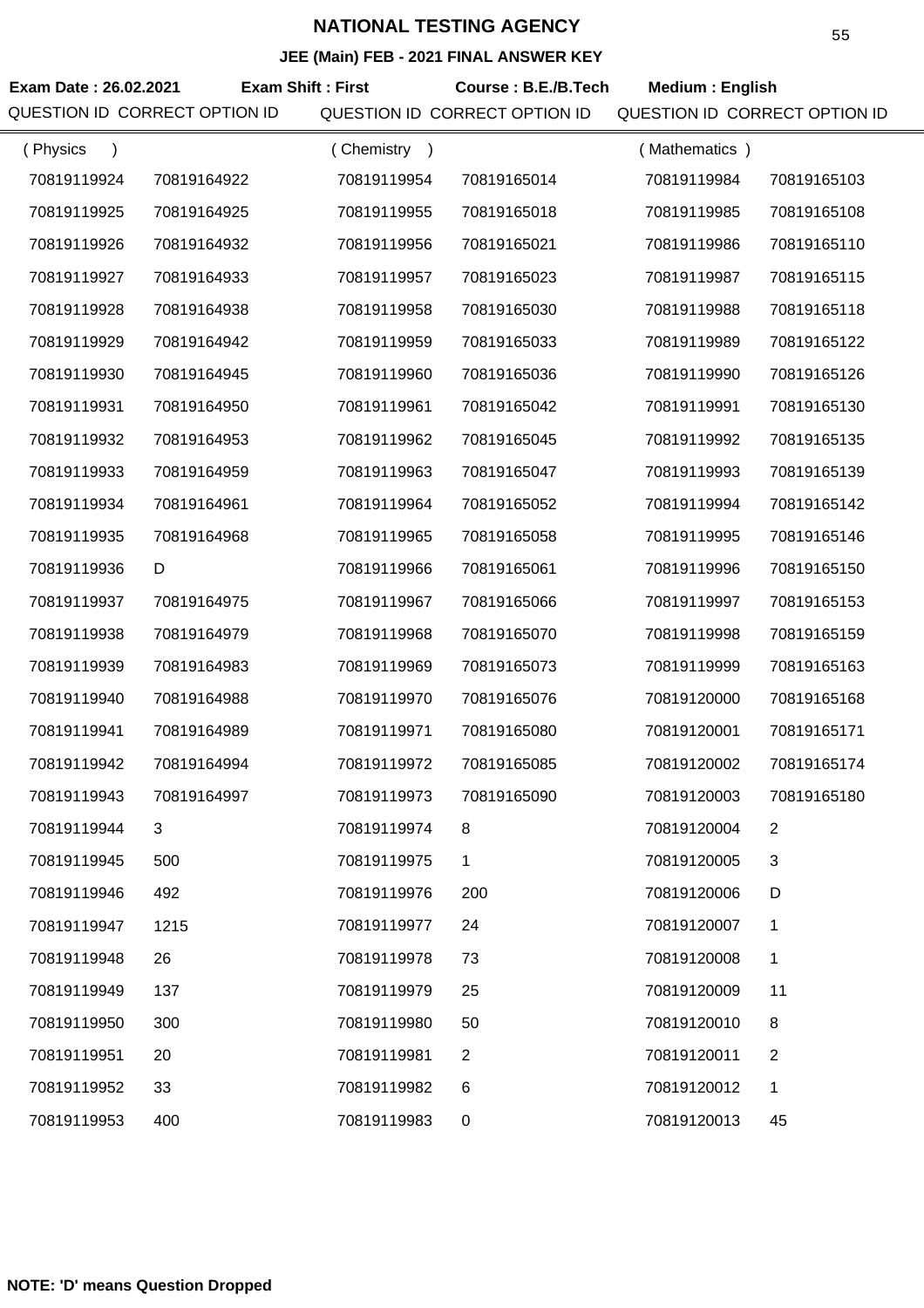| Exam Date: 26.02.2021     | QUESTION ID CORRECT OPTION ID | <b>Exam Shift: First</b> | Course: B.E./B.Tech<br>QUESTION ID CORRECT OPTION ID | Medium : Gujarati<br>QUESTION ID CORRECT OPTION ID |                |
|---------------------------|-------------------------------|--------------------------|------------------------------------------------------|----------------------------------------------------|----------------|
| (Physics<br>$\rightarrow$ |                               | (Chemistry)              |                                                      | (Mathematics)                                      |                |
| 70819120284               | 70819166002                   | 70819120314              | 70819166094                                          | 70819120344                                        | 70819166183    |
| 70819120285               | 70819166005                   | 70819120315              | 70819166098                                          | 70819120345                                        | 70819166188    |
| 70819120286               | 70819166012                   | 70819120316              | 70819166101                                          | 70819120346                                        | 70819166190    |
| 70819120287               | 70819166013                   | 70819120317              | 70819166103                                          | 70819120347                                        | 70819166195    |
| 70819120288               | 70819166018                   | 70819120318              | 70819166110                                          | 70819120348                                        | 70819166198    |
|                           |                               |                          |                                                      |                                                    |                |
| 70819120289               | 70819166022                   | 70819120319              | 70819166113                                          | 70819120349                                        | 70819166202    |
| 70819120290               | 70819166025                   | 70819120320              | 70819166116                                          | 70819120350                                        | 70819166206    |
| 70819120291               | 70819166030                   | 70819120321              | 70819166122                                          | 70819120351                                        | 70819166210    |
| 70819120292               | 70819166033                   | 70819120322              | 70819166125                                          | 70819120352                                        | 70819166215    |
| 70819120293               | 70819166039                   | 70819120323              | 70819166127                                          | 70819120353                                        | 70819166219    |
| 70819120294               | 70819166041                   | 70819120324              | 70819166132                                          | 70819120354                                        | 70819166222    |
| 70819120295               | 70819166048                   | 70819120325              | 70819166138                                          | 70819120355                                        | 70819166226    |
| 70819120296               | D                             | 70819120326              | 70819166141                                          | 70819120356                                        | 70819166230    |
| 70819120297               | 70819166055                   | 70819120327              | 70819166146                                          | 70819120357                                        | 70819166233    |
| 70819120298               | 70819166059                   | 70819120328              | 70819166150                                          | 70819120358                                        | 70819166239    |
| 70819120299               | 70819166063                   | 70819120329              | 70819166153                                          | 70819120359                                        | 70819166243    |
| 70819120300               | 70819166068                   | 70819120330              | 70819166156                                          | 70819120360                                        | 70819166248    |
| 70819120301               | 70819166069                   | 70819120331              | 70819166160                                          | 70819120361                                        | 70819166251    |
| 70819120302               | 70819166074                   | 70819120332              | 70819166165                                          | 70819120362                                        | 70819166254    |
| 70819120303               | 70819166077                   | 70819120333              | 70819166170                                          | 70819120363                                        | 70819166260    |
| 70819120304               | 3                             | 70819120334              | 8                                                    | 70819120364                                        | $\overline{2}$ |
| 70819120305               | 500                           | 70819120335              | 1                                                    | 70819120365                                        | $\mathbf{3}$   |
| 70819120306               | 492                           | 70819120336              | 200                                                  | 70819120366                                        | D              |
| 70819120307               | 1215                          | 70819120337              | 24                                                   | 70819120367                                        | 1              |
| 70819120308               | 26                            | 70819120338              | 73                                                   | 70819120368                                        | 1              |
| 70819120309               | 137                           | 70819120339              | 25                                                   | 70819120369                                        | 11             |
| 70819120310               | 300                           | 70819120340              | 50                                                   | 70819120370                                        | 8              |
| 70819120311               | 20                            | 70819120341              | 2                                                    | 70819120371                                        | 2              |
| 70819120312               | 33                            | 70819120342              | 6                                                    | 70819120372                                        | 1              |
| 70819120313               | 400                           | 70819120343              | 0                                                    | 70819120373                                        | 45             |
|                           |                               |                          |                                                      |                                                    |                |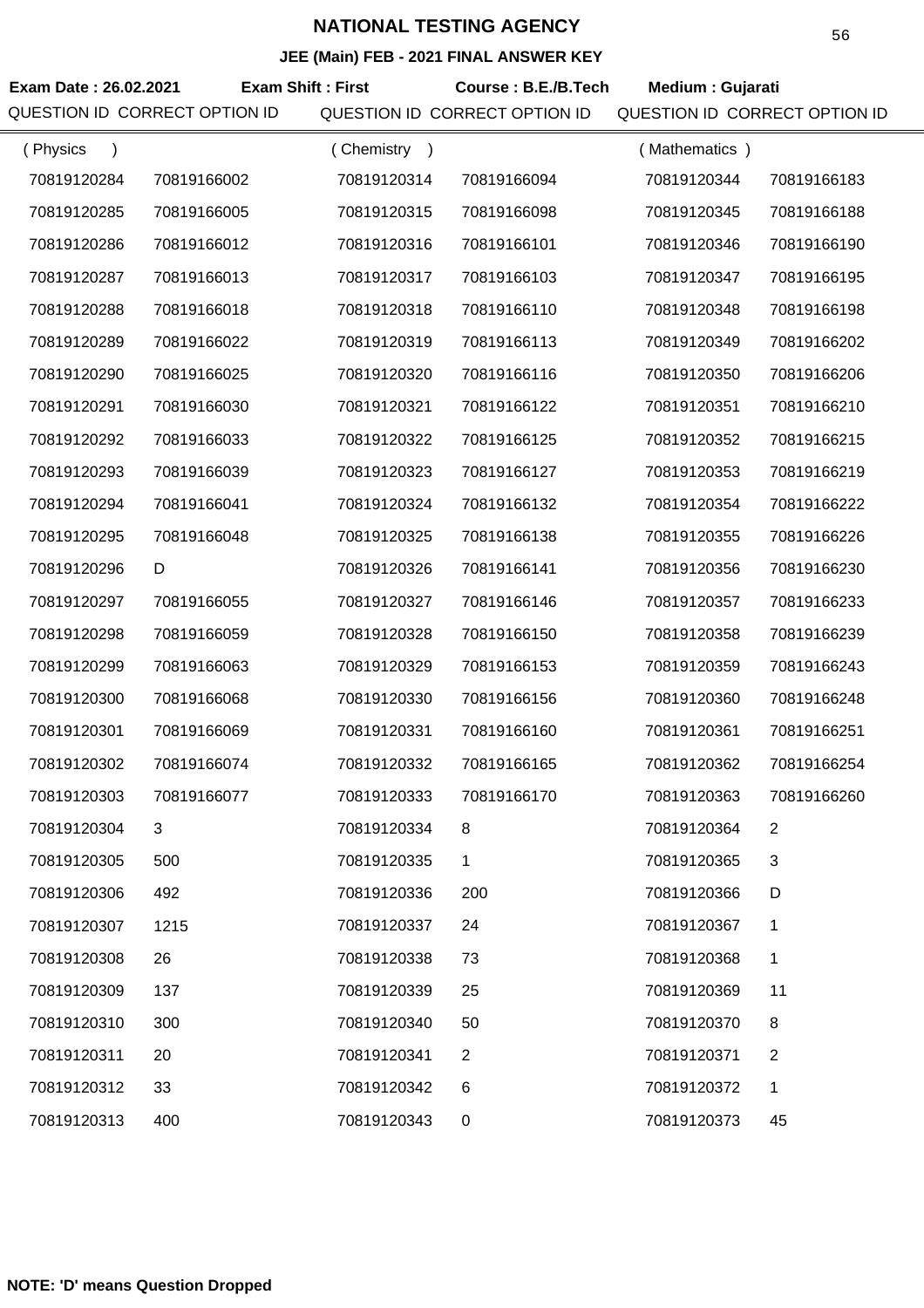### **JEE (Main) FEB - 2021 FINAL ANSWER KEY**

| Exam Date: 26.02.2021<br>QUESTION ID CORRECT OPTION ID | <b>Exam Shift: First</b> |             | Course: B.E./B.Tech<br>QUESTION ID CORRECT OPTION ID | <b>Medium: Hindi</b><br>QUESTION ID CORRECT OPTION ID |                |
|--------------------------------------------------------|--------------------------|-------------|------------------------------------------------------|-------------------------------------------------------|----------------|
| (Physics<br>$\lambda$                                  |                          | (Chemistry) |                                                      | (Mathematics)                                         |                |
| 70819120014                                            | 70819165192              | 70819120044 | 70819165284                                          | 70819120074                                           | 70819165373    |
| 70819120015                                            | 70819165195              | 70819120045 | 70819165288                                          | 70819120075                                           | 70819165378    |
| 70819120016                                            | 70819165202              | 70819120046 | 70819165291                                          | 70819120076                                           | 70819165380    |
| 70819120017                                            | 70819165203              | 70819120047 | 70819165293                                          | 70819120077                                           | 70819165385    |
| 70819120018                                            | 70819165208              | 70819120048 | 70819165300                                          | 70819120078                                           | 70819165388    |
| 70819120019                                            | 70819165212              | 70819120049 | 70819165303                                          | 70819120079                                           | 70819165392    |
| 70819120020                                            | 70819165215              | 70819120050 | 70819165306                                          | 70819120080                                           | 70819165396    |
| 70819120021                                            | 70819165220              | 70819120051 | 70819165312                                          | 70819120081                                           | 70819165400    |
| 70819120022                                            | 70819165223              | 70819120052 | 70819165315                                          | 70819120082                                           | 70819165405    |
| 70819120023                                            | 70819165229              | 70819120053 | 70819165317                                          | 70819120083                                           | 70819165409    |
| 70819120024                                            | 70819165231              | 70819120054 | 70819165322                                          | 70819120084                                           | 70819165412    |
| 70819120025                                            | 70819165238              | 70819120055 | 70819165328                                          | 70819120085                                           | 70819165416    |
| 70819120026                                            | D                        | 70819120056 | 70819165331                                          | 70819120086                                           | 70819165420    |
| 70819120027                                            | 70819165245              | 70819120057 | 70819165336                                          | 70819120087                                           | 70819165423    |
| 70819120028                                            | 70819165249              | 70819120058 | 70819165340                                          | 70819120088                                           | 70819165429    |
| 70819120029                                            | 70819165253              | 70819120059 | 70819165343                                          | 70819120089                                           | 70819165433    |
| 70819120030                                            | 70819165258              | 70819120060 | 70819165346                                          | 70819120090                                           | 70819165438    |
| 70819120031                                            | 70819165259              | 70819120061 | 70819165350                                          | 70819120091                                           | 70819165441    |
| 70819120032                                            | 70819165264              | 70819120062 | 70819165355                                          | 70819120092                                           | 70819165444    |
| 70819120033                                            | 70819165267              | 70819120063 | 70819165360                                          | 70819120093                                           | 70819165450    |
| 70819120034                                            | 3                        | 70819120064 | 8                                                    | 70819120094                                           | $\overline{2}$ |
| 70819120035                                            | 500                      | 70819120065 | 1                                                    | 70819120095                                           | 3              |
| 70819120036                                            | 492                      | 70819120066 | 200                                                  | 70819120096                                           | D              |
| 70819120037                                            | 1215                     | 70819120067 | 24                                                   | 70819120097                                           | 1              |
| 70819120038                                            | 26                       | 70819120068 | 73                                                   | 70819120098                                           | $\mathbf{1}$   |
| 70819120039                                            | 137                      | 70819120069 | 25                                                   | 70819120099                                           | 11             |
| 70819120040                                            | 300                      | 70819120070 | 50                                                   | 70819120100                                           | 8              |
| 70819120041                                            | 20                       | 70819120071 | 2                                                    | 70819120101                                           | 2              |
| 70819120042                                            | 33                       | 70819120072 | 6                                                    | 70819120102                                           | 1              |
| 70819120043                                            | 400                      | 70819120073 | 0                                                    | 70819120103                                           | 45             |

**NOTE: 'D' means Question Dropped**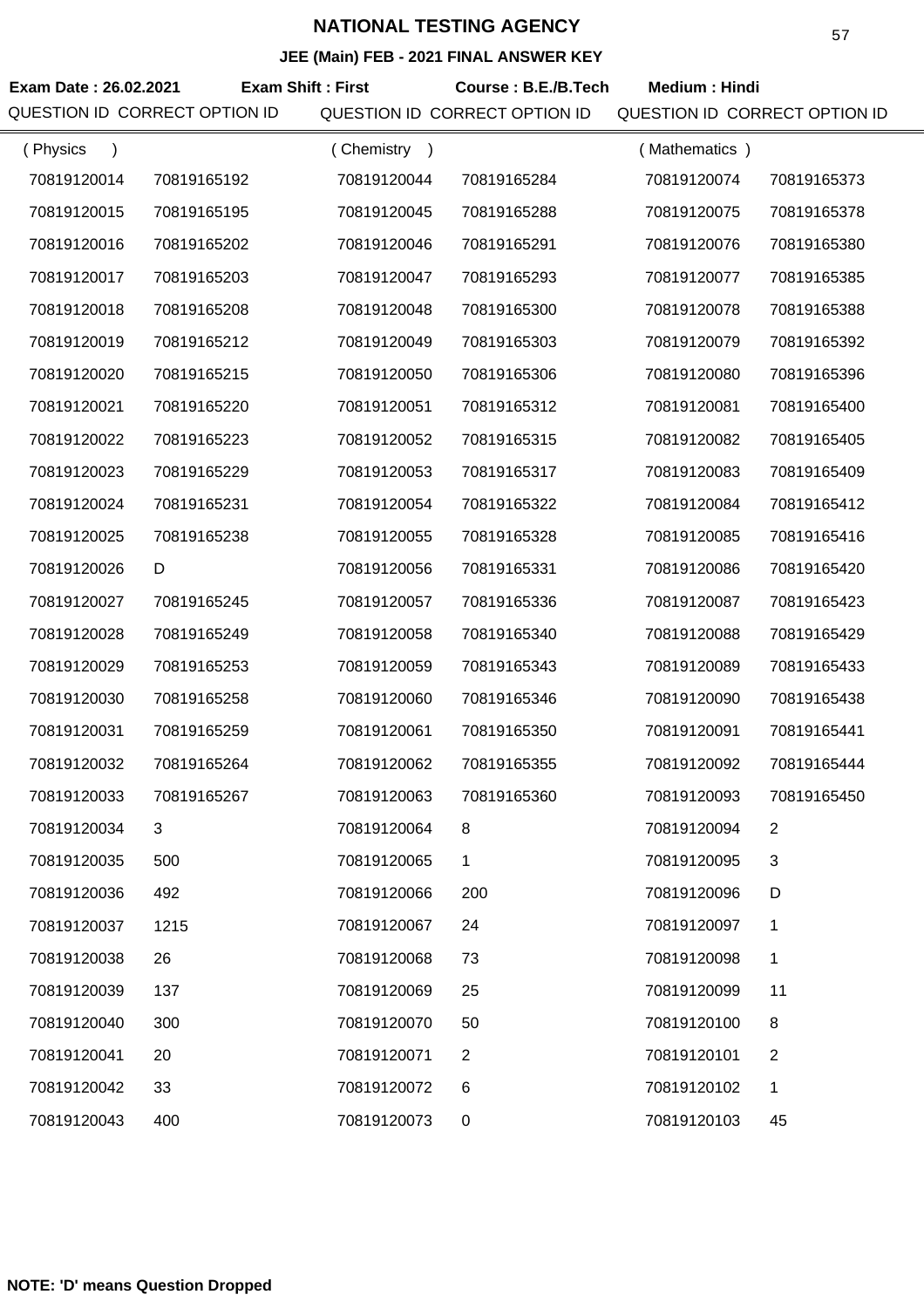| Exam Date: 26.02.2021<br>QUESTION ID CORRECT OPTION ID | <b>Exam Shift: First</b> |             | Course: B.E./B.Tech<br>QUESTION ID CORRECT OPTION ID | <b>Medium: Kannada</b><br>QUESTION ID CORRECT OPTION ID |                |
|--------------------------------------------------------|--------------------------|-------------|------------------------------------------------------|---------------------------------------------------------|----------------|
| (Physics<br>$\lambda$                                  |                          | (Chemistry) |                                                      | (Mathematics)                                           |                |
| 70819120374                                            | 70819166272              | 70819120404 | 70819166364                                          | 70819120434                                             | 70819166453    |
| 70819120375                                            | 70819166275              | 70819120405 | 70819166368                                          | 70819120435                                             | 70819166458    |
| 70819120376                                            | 70819166282              | 70819120406 | 70819166371                                          | 70819120436                                             | 70819166460    |
| 70819120377                                            | 70819166283              | 70819120407 | 70819166373                                          | 70819120437                                             | 70819166465    |
| 70819120378                                            | 70819166288              | 70819120408 | 70819166380                                          | 70819120438                                             | 70819166468    |
| 70819120379                                            | 70819166292              | 70819120409 | 70819166383                                          | 70819120439                                             | 70819166472    |
| 70819120380                                            | 70819166295              | 70819120410 | 70819166386                                          | 70819120440                                             | 70819166476    |
| 70819120381                                            | 70819166300              | 70819120411 | 70819166392                                          | 70819120441                                             | 70819166480    |
| 70819120382                                            | 70819166303              | 70819120412 | 70819166395                                          | 70819120442                                             | 70819166485    |
| 70819120383                                            | 70819166309              | 70819120413 | 70819166397                                          | 70819120443                                             | 70819166489    |
| 70819120384                                            | 70819166311              | 70819120414 | 70819166402                                          | 70819120444                                             | 70819166492    |
| 70819120385                                            | 70819166318              | 70819120415 | 70819166408                                          | 70819120445                                             | 70819166496    |
| 70819120386                                            | D                        | 70819120416 | 70819166411                                          | 70819120446                                             | 70819166500    |
| 70819120387                                            | 70819166325              | 70819120417 | 70819166416                                          | 70819120447                                             | 70819166503    |
| 70819120388                                            | 70819166329              | 70819120418 | 70819166420                                          | 70819120448                                             | 70819166509    |
| 70819120389                                            | 70819166333              | 70819120419 | 70819166423                                          | 70819120449                                             | 70819166513    |
| 70819120390                                            | 70819166338              | 70819120420 | 70819166426                                          | 70819120450                                             | 70819166518    |
| 70819120391                                            | 70819166339              | 70819120421 | 70819166430                                          | 70819120451                                             | 70819166521    |
| 70819120392                                            | 70819166344              | 70819120422 | 70819166435                                          | 70819120452                                             | 70819166524    |
| 70819120393                                            | 70819166347              | 70819120423 | 70819166440                                          | 70819120453                                             | 70819166530    |
| 70819120394                                            | 3                        | 70819120424 | 8                                                    | 70819120454                                             | 2              |
| 70819120395                                            | 500                      | 70819120425 | 1                                                    | 70819120455                                             | 3              |
| 70819120396                                            | 492                      | 70819120426 | 200                                                  | 70819120456                                             | D              |
| 70819120397                                            | 1215                     | 70819120427 | 24                                                   | 70819120457                                             | 1              |
| 70819120398                                            | 26                       | 70819120428 | 73                                                   | 70819120458                                             | 1              |
| 70819120399                                            | 137                      | 70819120429 | 25                                                   | 70819120459                                             | 11             |
| 70819120400                                            | 300                      | 70819120430 | 50                                                   | 70819120460                                             | 8              |
| 70819120401                                            | 20                       | 70819120431 | $\overline{2}$                                       | 70819120461                                             | $\overline{2}$ |
| 70819120402                                            | 33                       | 70819120432 | 6                                                    | 70819120462                                             | 1              |
| 70819120403                                            | 400                      | 70819120433 | 0                                                    | 70819120463                                             | 45             |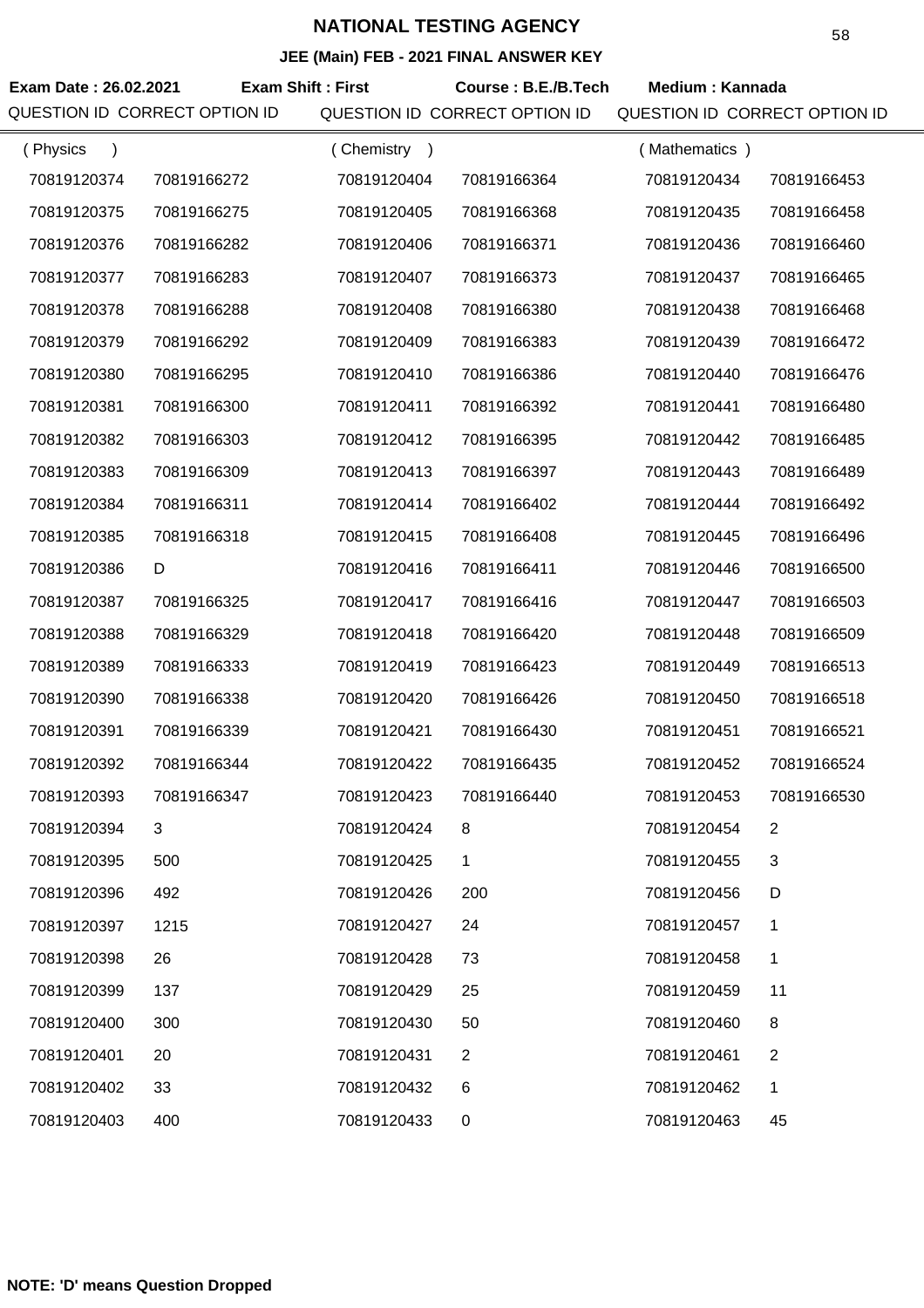| Exam Date: 26.02.2021 | QUESTION ID CORRECT OPTION ID | <b>Exam Shift: First</b> | Course: B.E./B.Tech<br>QUESTION ID CORRECT OPTION ID | <b>Medium: Malayalam</b><br>QUESTION ID CORRECT OPTION ID |                |
|-----------------------|-------------------------------|--------------------------|------------------------------------------------------|-----------------------------------------------------------|----------------|
| (Physics              |                               | (Chemistry)              |                                                      | (Mathematics)                                             |                |
| 70819120554           | 70819166812                   | 70819120584              | 70819166904                                          | 70819120614                                               | 70819166993    |
| 70819120555           | 70819166815                   | 70819120585              | 70819166908                                          | 70819120615                                               | 70819166998    |
| 70819120556           | 70819166822                   | 70819120586              | 70819166911                                          | 70819120616                                               | 70819167000    |
| 70819120557           | 70819166823                   | 70819120587              | 70819166913                                          | 70819120617                                               | 70819167005    |
| 70819120558           | 70819166828                   | 70819120588              | 70819166920                                          | 70819120618                                               | 70819167008    |
| 70819120559           | 70819166832                   | 70819120589              | 70819166923                                          | 70819120619                                               | 70819167012    |
| 70819120560           | 70819166835                   | 70819120590              | 70819166926                                          | 70819120620                                               | 70819167016    |
| 70819120561           | 70819166840                   | 70819120591              | 70819166932                                          | 70819120621                                               | 70819167020    |
| 70819120562           | 70819166843                   | 70819120592              | 70819166935                                          | 70819120622                                               | 70819167025    |
| 70819120563           | 70819166849                   | 70819120593              | 70819166937                                          | 70819120623                                               | 70819167029    |
| 70819120564           | 70819166851                   | 70819120594              | 70819166942                                          | 70819120624                                               | 70819167032    |
| 70819120565           | 70819166858                   | 70819120595              | 70819166948                                          | 70819120625                                               | 70819167036    |
| 70819120566           | D                             | 70819120596              | 70819166951                                          | 70819120626                                               | 70819167040    |
| 70819120567           | 70819166865                   | 70819120597              | 70819166956                                          | 70819120627                                               | 70819167043    |
| 70819120568           | 70819166869                   | 70819120598              | 70819166960                                          | 70819120628                                               | 70819167049    |
| 70819120569           | 70819166873                   | 70819120599              | 70819166963                                          | 70819120629                                               | 70819167053    |
| 70819120570           | 70819166878                   | 70819120600              | 70819166966                                          | 70819120630                                               | 70819167058    |
| 70819120571           | 70819166879                   | 70819120601              | 70819166970                                          | 70819120631                                               | 70819167061    |
| 70819120572           | 70819166884                   | 70819120602              | 70819166975                                          | 70819120632                                               | 70819167064    |
| 70819120573           | 70819166887                   | 70819120603              | 70819166980                                          | 70819120633                                               | 70819167070    |
| 70819120574           | 3                             | 70819120604              | 8                                                    | 70819120634                                               | $\overline{2}$ |
| 70819120575           | 500                           | 70819120605              | 1                                                    | 70819120635                                               | 3              |
| 70819120576           | 492                           | 70819120606              | 200                                                  | 70819120636                                               | D              |
| 70819120577           | 1215                          | 70819120607              | 24                                                   | 70819120637                                               | 1              |
| 70819120578           | 26                            | 70819120608              | 73                                                   | 70819120638                                               | 1              |
| 70819120579           | 137                           | 70819120609              | 25                                                   | 70819120639                                               | 11             |
| 70819120580           | 300                           | 70819120610              | 50                                                   | 70819120640                                               | 8              |
| 70819120581           | 20                            | 70819120611              | $\overline{2}$                                       | 70819120641                                               | $\overline{2}$ |
| 70819120582           | 33                            | 70819120612              | 6                                                    | 70819120642                                               | $\mathbf 1$    |
| 70819120583           | 400                           | 70819120613              | $\mathbf 0$                                          | 70819120643                                               | 45             |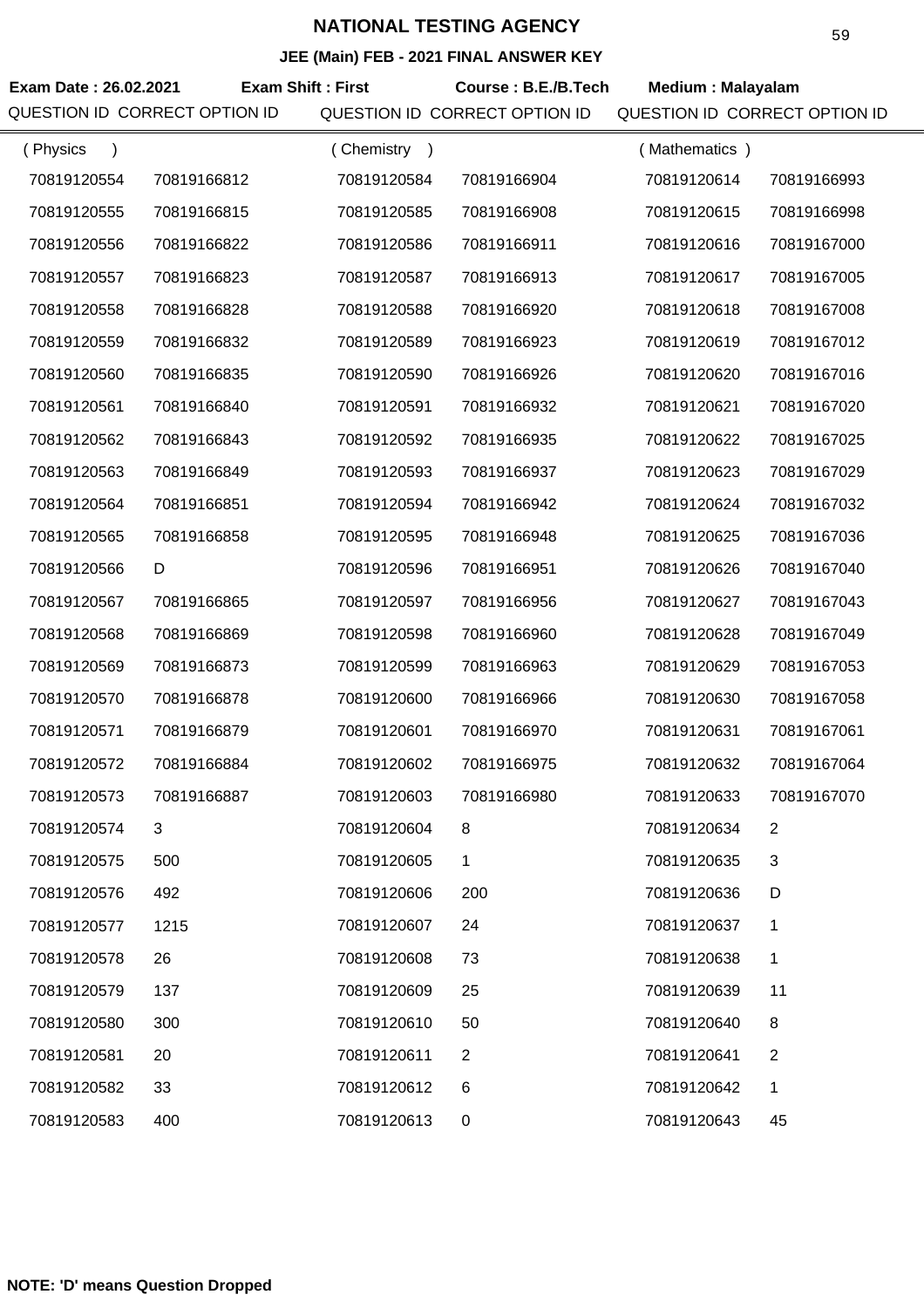| Exam Date: 26.02.2021<br>QUESTION ID CORRECT OPTION ID |             | <b>Exam Shift: First</b> | Course: B.E./B.Tech<br>QUESTION ID CORRECT OPTION ID | <b>Medium: Marathi</b><br>QUESTION ID CORRECT OPTION ID |                |
|--------------------------------------------------------|-------------|--------------------------|------------------------------------------------------|---------------------------------------------------------|----------------|
| (Physics<br>$\lambda$                                  |             | (Chemistry)              |                                                      | (Mathematics)                                           |                |
| 70819120464                                            | 70819166542 | 70819120494              | 70819166634                                          | 70819120524                                             | 70819166723    |
| 70819120465                                            | 70819166545 | 70819120495              | 70819166638                                          | 70819120525                                             | 70819166728    |
| 70819120466                                            | 70819166552 | 70819120496              | 70819166641                                          | 70819120526                                             | 70819166730    |
| 70819120467                                            | 70819166553 | 70819120497              | 70819166643                                          | 70819120527                                             | 70819166735    |
| 70819120468                                            | 70819166558 | 70819120498              | 70819166650                                          | 70819120528                                             | 70819166738    |
| 70819120469                                            | 70819166562 | 70819120499              | 70819166653                                          | 70819120529                                             | 70819166742    |
| 70819120470                                            | 70819166565 | 70819120500              | 70819166656                                          | 70819120530                                             | 70819166746    |
| 70819120471                                            | 70819166570 | 70819120501              | 70819166662                                          | 70819120531                                             | 70819166750    |
| 70819120472                                            | 70819166573 | 70819120502              | 70819166665                                          | 70819120532                                             | 70819166755    |
| 70819120473                                            | 70819166579 | 70819120503              | 70819166667                                          | 70819120533                                             | 70819166759    |
| 70819120474                                            | 70819166581 | 70819120504              | 70819166672                                          | 70819120534                                             | 70819166762    |
| 70819120475                                            | 70819166588 | 70819120505              | 70819166678                                          | 70819120535                                             | 70819166766    |
| 70819120476                                            | D           | 70819120506              | 70819166681                                          | 70819120536                                             | 70819166770    |
| 70819120477                                            | 70819166595 | 70819120507              | 70819166686                                          | 70819120537                                             | 70819166773    |
| 70819120478                                            | 70819166599 | 70819120508              | 70819166690                                          | 70819120538                                             | 70819166779    |
| 70819120479                                            | 70819166603 | 70819120509              | 70819166693                                          | 70819120539                                             | 70819166783    |
| 70819120480                                            | 70819166608 | 70819120510              | 70819166696                                          | 70819120540                                             | 70819166788    |
| 70819120481                                            | 70819166609 | 70819120511              | 70819166700                                          | 70819120541                                             | 70819166791    |
| 70819120482                                            | 70819166614 | 70819120512              | 70819166705                                          | 70819120542                                             | 70819166794    |
| 70819120483                                            | 70819166617 | 70819120513              | 70819166710                                          | 70819120543                                             | 70819166800    |
| 70819120484                                            | 3           | 70819120514              | 8                                                    | 70819120544                                             | $\overline{2}$ |
| 70819120485                                            | 500         | 70819120515              | 1                                                    | 70819120545                                             | 3              |
| 70819120486                                            | 492         | 70819120516              | 200                                                  | 70819120546                                             | D              |
| 70819120487                                            | 1215        | 70819120517              | 24                                                   | 70819120547                                             | 1              |
| 70819120488                                            | 26          | 70819120518              | 73                                                   | 70819120548                                             | 1              |
| 70819120489                                            | 137         | 70819120519              | 25                                                   | 70819120549                                             | 11             |
| 70819120490                                            | 300         | 70819120520              | 50                                                   | 70819120550                                             | 8              |
| 70819120491                                            | 20          | 70819120521              | 2                                                    | 70819120551                                             | $\overline{2}$ |
| 70819120492                                            | 33          | 70819120522              | 6                                                    | 70819120552                                             | 1              |
| 70819120493                                            | 400         | 70819120523              | 0                                                    | 70819120553                                             | 45             |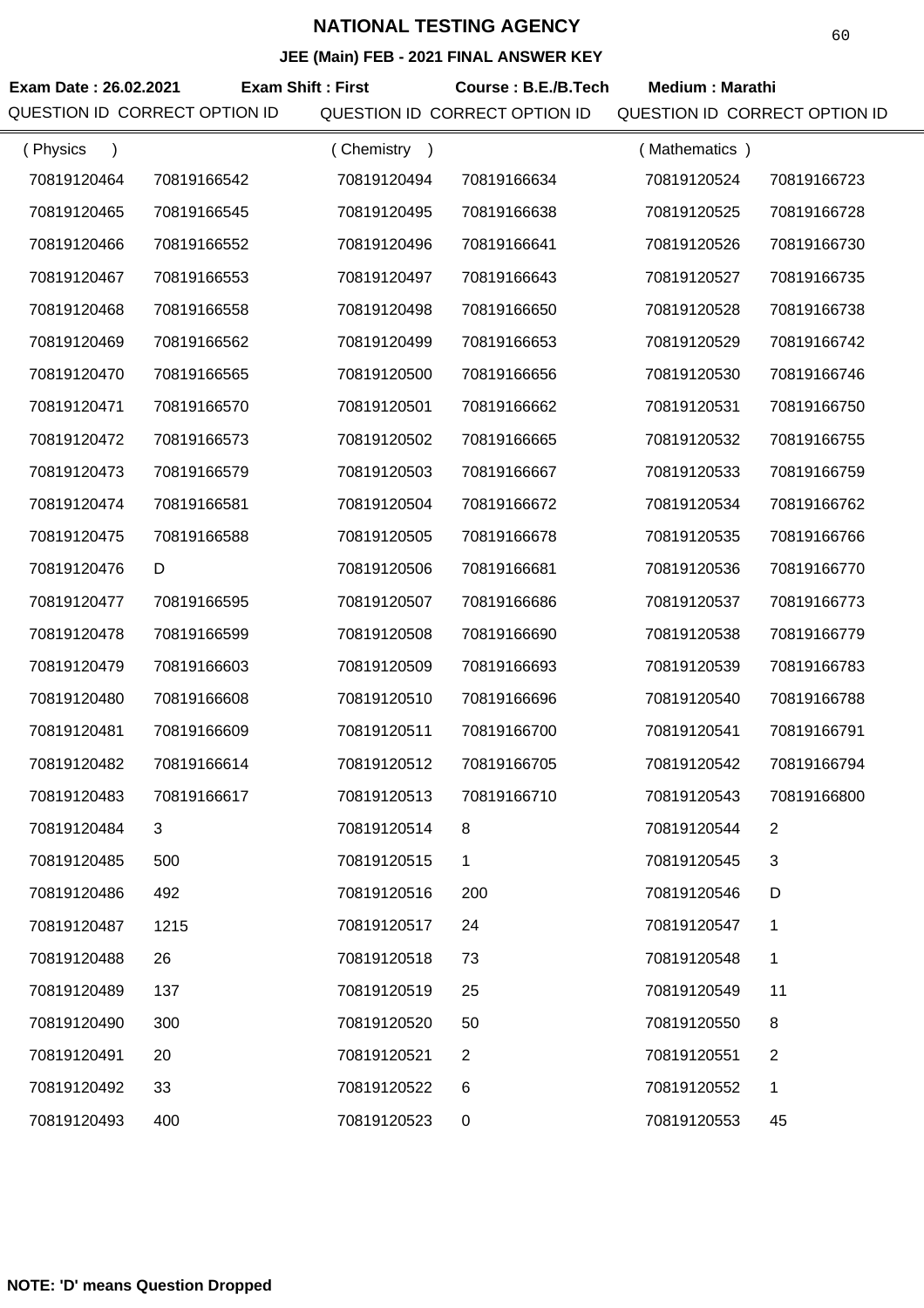| Exam Date: 26.02.2021    | QUESTION ID CORRECT OPTION ID | <b>Exam Shift: First</b> | Course: B.E./B.Tech<br>QUESTION ID CORRECT OPTION ID | Medium: Odia<br>QUESTION ID CORRECT OPTION ID |                |
|--------------------------|-------------------------------|--------------------------|------------------------------------------------------|-----------------------------------------------|----------------|
| (Physics                 |                               | (Chemistry)              |                                                      | (Mathematics)                                 |                |
| $\lambda$<br>70819120644 | 70819167082                   | 70819120674              | 70819167174                                          | 70819120704                                   | 70819167263    |
| 70819120645              | 70819167085                   | 70819120675              | 70819167178                                          | 70819120705                                   | 70819167268    |
| 70819120646              | 70819167092                   | 70819120676              | 70819167181                                          | 70819120706                                   | 70819167270    |
| 70819120647              | 70819167093                   | 70819120677              | 70819167183                                          | 70819120707                                   | 70819167275    |
| 70819120648              | 70819167098                   | 70819120678              | 70819167190                                          | 70819120708                                   | 70819167278    |
| 70819120649              | 70819167102                   | 70819120679              | 70819167193                                          | 70819120709                                   | 70819167282    |
|                          |                               |                          |                                                      |                                               |                |
| 70819120650              | 70819167105                   | 70819120680              | 70819167196                                          | 70819120710                                   | 70819167286    |
| 70819120651              | 70819167110                   | 70819120681              | 70819167202                                          | 70819120711                                   | 70819167290    |
| 70819120652              | 70819167113                   | 70819120682              | 70819167205                                          | 70819120712                                   | 70819167295    |
| 70819120653              | 70819167119                   | 70819120683              | 70819167207                                          | 70819120713                                   | 70819167299    |
| 70819120654              | 70819167121                   | 70819120684              | 70819167212                                          | 70819120714                                   | 70819167302    |
| 70819120655              | 70819167128                   | 70819120685              | 70819167218                                          | 70819120715                                   | 70819167306    |
| 70819120656              | D                             | 70819120686              | 70819167221                                          | 70819120716                                   | 70819167310    |
| 70819120657              | 70819167135                   | 70819120687              | 70819167226                                          | 70819120717                                   | 70819167313    |
| 70819120658              | 70819167139                   | 70819120688              | 70819167230                                          | 70819120718                                   | 70819167319    |
| 70819120659              | 70819167143                   | 70819120689              | 70819167233                                          | 70819120719                                   | 70819167323    |
| 70819120660              | 70819167148                   | 70819120690              | 70819167236                                          | 70819120720                                   | 70819167328    |
| 70819120661              | 70819167149                   | 70819120691              | 70819167240                                          | 70819120721                                   | 70819167331    |
| 70819120662              | 70819167154                   | 70819120692              | 70819167245                                          | 70819120722                                   | 70819167334    |
| 70819120663              | 70819167157                   | 70819120693              | 70819167250                                          | 70819120723                                   | 70819167340    |
| 70819120664              | 3                             | 70819120694              | 8                                                    | 70819120724                                   | $\overline{2}$ |
| 70819120665              | 500                           | 70819120695              | 1                                                    | 70819120725                                   | 3              |
| 70819120666              | 492                           | 70819120696              | 200                                                  | 70819120726                                   | D              |
| 70819120667              | 1215                          | 70819120697              | 24                                                   | 70819120727                                   | 1              |
| 70819120668              | 26                            | 70819120698              | 73                                                   | 70819120728                                   | 1              |
| 70819120669              | 137                           | 70819120699              | 25                                                   | 70819120729                                   | 11             |
| 70819120670              | 300                           | 70819120700              | 50                                                   | 70819120730                                   | 8              |
| 70819120671              | 20                            | 70819120701              | 2                                                    | 70819120731                                   | 2              |
| 70819120672              | 33                            | 70819120702              | 6                                                    | 70819120732                                   | 1              |
| 70819120673              | 400                           | 70819120703              | 0                                                    | 70819120733                                   | 45             |
|                          |                               |                          |                                                      |                                               |                |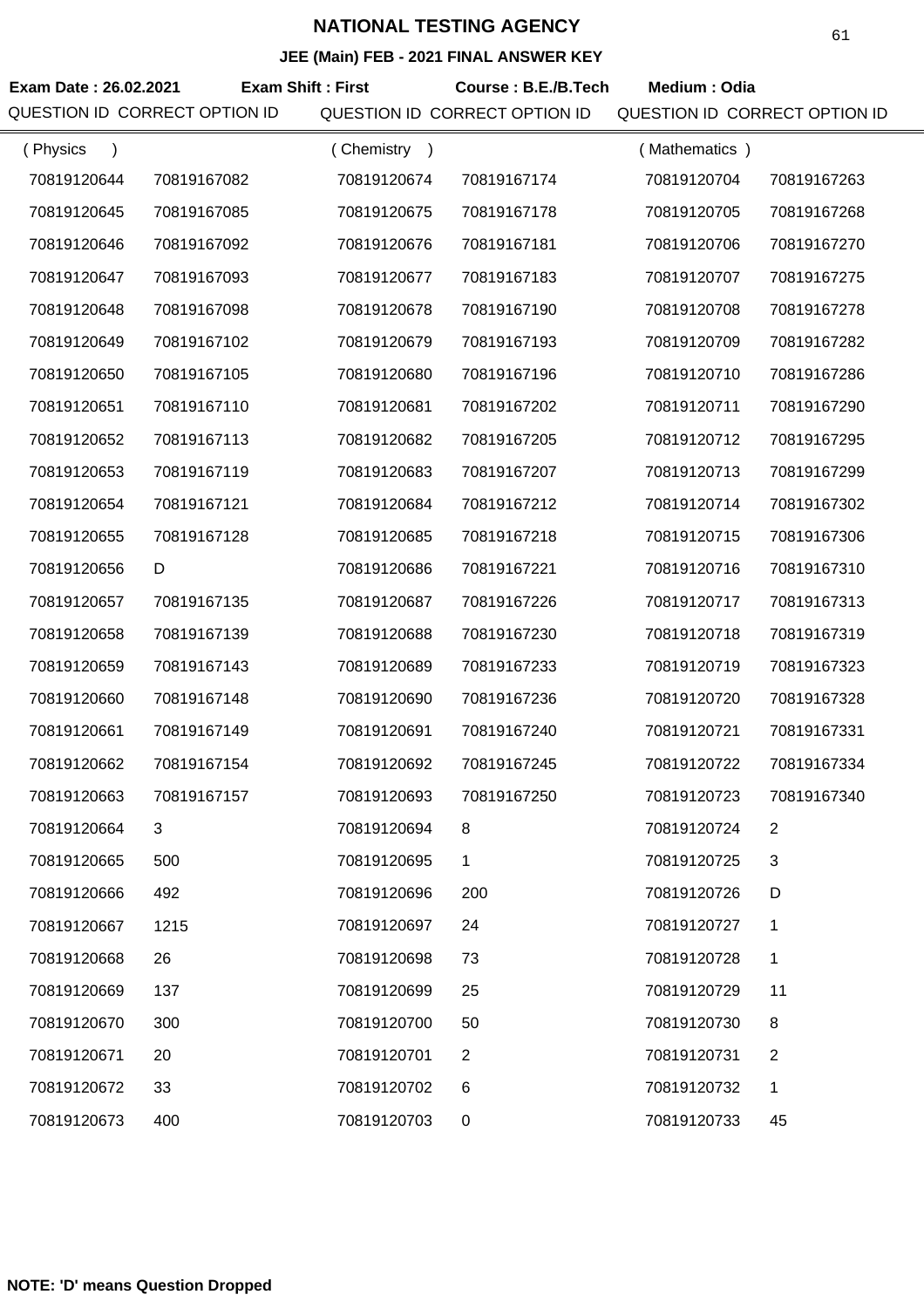| Exam Date: 26.02.2021 | <b>Exam Shift: First</b>      |             | _____________________<br>Course: B.E./B.Tech | Medium: Punjabi               |                |
|-----------------------|-------------------------------|-------------|----------------------------------------------|-------------------------------|----------------|
|                       | QUESTION ID CORRECT OPTION ID |             | QUESTION ID CORRECT OPTION ID                | QUESTION ID CORRECT OPTION ID |                |
| (Physics<br>$\lambda$ |                               | (Chemistry) |                                              | (Mathematics)                 |                |
| 70819120734           | 70819167352                   | 70819120764 | 70819167444                                  | 70819120794                   | 70819167533    |
| 70819120735           | 70819167355                   | 70819120765 | 70819167448                                  | 70819120795                   | 70819167538    |
| 70819120736           | 70819167362                   | 70819120766 | 70819167451                                  | 70819120796                   | 70819167540    |
| 70819120737           | 70819167363                   | 70819120767 | 70819167453                                  | 70819120797                   | 70819167545    |
| 70819120738           | 70819167368                   | 70819120768 | 70819167460                                  | 70819120798                   | 70819167548    |
| 70819120739           | 70819167372                   | 70819120769 | 70819167463                                  | 70819120799                   | 70819167552    |
| 70819120740           | 70819167375                   | 70819120770 | 70819167466                                  | 70819120800                   | 70819167556    |
| 70819120741           | 70819167380                   | 70819120771 | 70819167472                                  | 70819120801                   | 70819167560    |
| 70819120742           | 70819167383                   | 70819120772 | 70819167475                                  | 70819120802                   | 70819167565    |
| 70819120743           | 70819167389                   | 70819120773 | 70819167477                                  | 70819120803                   | 70819167569    |
| 70819120744           | 70819167391                   | 70819120774 | 70819167482                                  | 70819120804                   | 70819167572    |
| 70819120745           | 70819167398                   | 70819120775 | 70819167488                                  | 70819120805                   | 70819167576    |
| 70819120746           | D                             | 70819120776 | 70819167491                                  | 70819120806                   | 70819167580    |
| 70819120747           | 70819167405                   | 70819120777 | 70819167496                                  | 70819120807                   | 70819167583    |
| 70819120748           | 70819167409                   | 70819120778 | 70819167500                                  | 70819120808                   | 70819167589    |
| 70819120749           | 70819167413                   | 70819120779 | 70819167503                                  | 70819120809                   | 70819167593    |
| 70819120750           | 70819167418                   | 70819120780 | 70819167506                                  | 70819120810                   | 70819167598    |
| 70819120751           | 70819167419                   | 70819120781 | 70819167510                                  | 70819120811                   | 70819167601    |
| 70819120752           | 70819167424                   | 70819120782 | 70819167515                                  | 70819120812                   | 70819167604    |
| 70819120753           | 70819167427                   | 70819120783 | 70819167520                                  | 70819120813                   | 70819167610    |
| 70819120754           | 3                             | 70819120784 | 8                                            | 70819120814                   | $\overline{2}$ |
| 70819120755           | 500                           | 70819120785 | 1                                            | 70819120815                   | 3              |
| 70819120756           | 492                           | 70819120786 | 200                                          | 70819120816                   | D              |
| 70819120757           | 1215                          | 70819120787 | 24                                           | 70819120817                   | 1              |
| 70819120758           | 26                            | 70819120788 | 73                                           | 70819120818                   | 1              |
| 70819120759           | 137                           | 70819120789 | 25                                           | 70819120819                   | 11             |
| 70819120760           | 300                           | 70819120790 | 50                                           | 70819120820                   | 8              |
| 70819120761           | 20                            | 70819120791 | 2                                            | 70819120821                   | $\overline{2}$ |
| 70819120762           | 33                            | 70819120792 | 6                                            | 70819120822                   | 1              |
| 70819120763           | 400                           | 70819120793 | 0                                            | 70819120823                   | 45             |
|                       |                               |             |                                              |                               |                |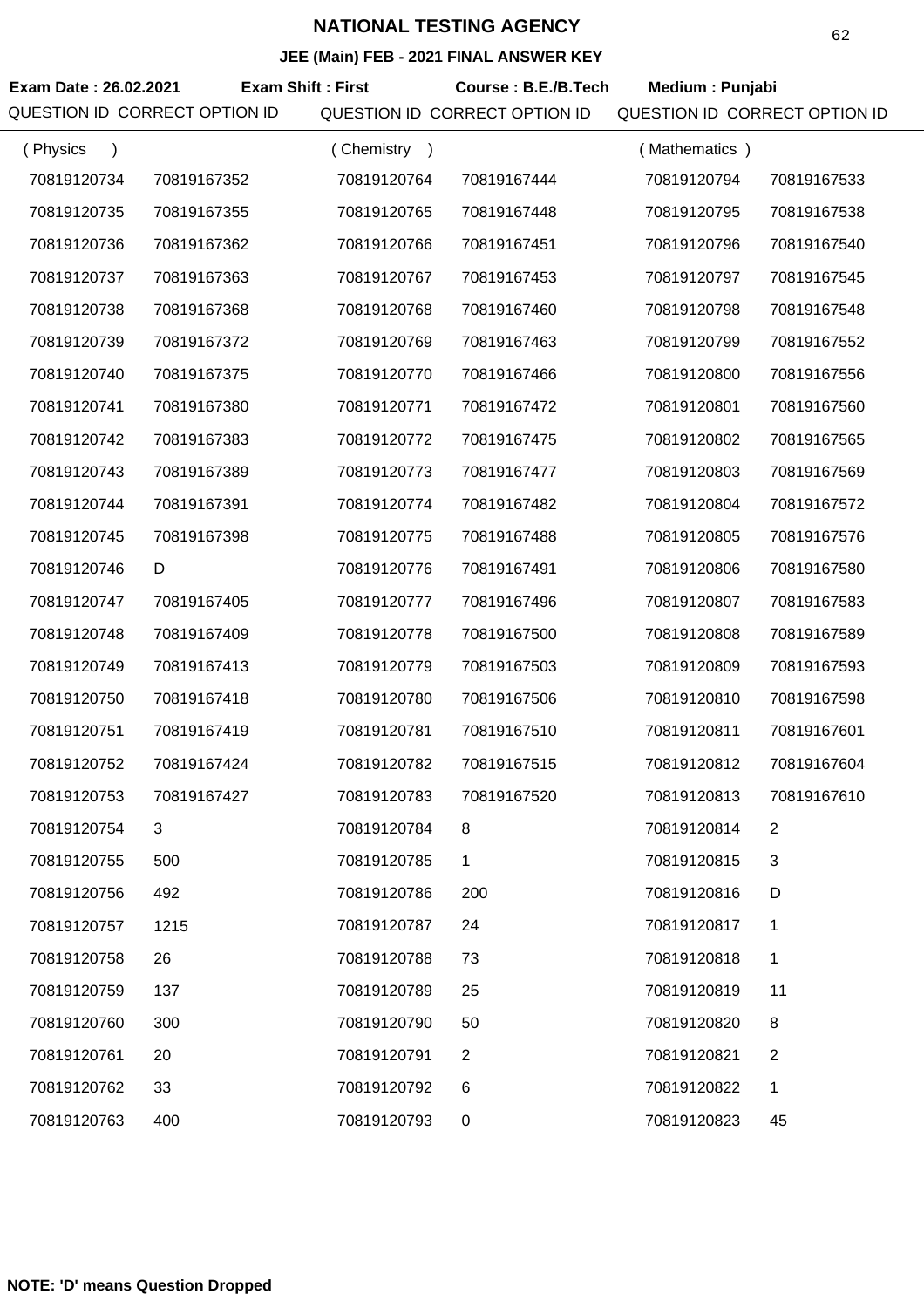#### **JEE (Main) FEB - 2021 FINAL ANSWER KEY**

| Exam Date: 26.02.2021<br>QUESTION ID CORRECT OPTION ID | <b>Exam Shift: First</b> |             | Course: B.E./B.Tech<br>QUESTION ID CORRECT OPTION ID | <b>Medium: Tamil</b><br>QUESTION ID CORRECT OPTION ID |                |
|--------------------------------------------------------|--------------------------|-------------|------------------------------------------------------|-------------------------------------------------------|----------------|
| (Physics<br>$\lambda$                                  |                          | (Chemistry) |                                                      | (Mathematics)                                         |                |
| 70819120824                                            | 70819167622              | 70819120854 | 70819167714                                          | 70819120884                                           | 70819167803    |
| 70819120825                                            | 70819167625              | 70819120855 | 70819167718                                          | 70819120885                                           | 70819167808    |
| 70819120826                                            | 70819167632              | 70819120856 | 70819167721                                          | 70819120886                                           | 70819167810    |
| 70819120827                                            | 70819167633              | 70819120857 | 70819167723                                          | 70819120887                                           | 70819167815    |
| 70819120828                                            | 70819167638              | 70819120858 | 70819167730                                          | 70819120888                                           | 70819167818    |
| 70819120829                                            | 70819167642              | 70819120859 | 70819167733                                          | 70819120889                                           | 70819167822    |
| 70819120830                                            | 70819167645              | 70819120860 | 70819167736                                          | 70819120890                                           | 70819167826    |
| 70819120831                                            | 70819167650              | 70819120861 | 70819167742                                          | 70819120891                                           | 70819167830    |
| 70819120832                                            | 70819167653              | 70819120862 | 70819167745                                          | 70819120892                                           | 70819167835    |
| 70819120833                                            | 70819167659              | 70819120863 | 70819167747                                          | 70819120893                                           | 70819167839    |
| 70819120834                                            | 70819167661              | 70819120864 | 70819167752                                          | 70819120894                                           | 70819167842    |
| 70819120835                                            | 70819167668              | 70819120865 | 70819167758                                          | 70819120895                                           | 70819167846    |
| 70819120836                                            | D                        | 70819120866 | 70819167761                                          | 70819120896                                           | 70819167850    |
| 70819120837                                            | 70819167675              | 70819120867 | 70819167766                                          | 70819120897                                           | 70819167853    |
| 70819120838                                            | 70819167679              | 70819120868 | 70819167770                                          | 70819120898                                           | 70819167859    |
| 70819120839                                            | 70819167683              | 70819120869 | 70819167773                                          | 70819120899                                           | 70819167863    |
| 70819120840                                            | 70819167688              | 70819120870 | 70819167776                                          | 70819120900                                           | 70819167868    |
| 70819120841                                            | 70819167689              | 70819120871 | 70819167780                                          | 70819120901                                           | 70819167871    |
| 70819120842                                            | 70819167694              | 70819120872 | 70819167785                                          | 70819120902                                           | 70819167874    |
| 70819120843                                            | 70819167697              | 70819120873 | 70819167790                                          | 70819120903                                           | 70819167880    |
| 70819120844                                            | 3                        | 70819120874 | 8                                                    | 70819120904                                           | 2              |
| 70819120845                                            | 500                      | 70819120875 | 1                                                    | 70819120905                                           | 3              |
| 70819120846                                            | 492                      | 70819120876 | 200                                                  | 70819120906                                           | D              |
| 70819120847                                            | 1215                     | 70819120877 | 24                                                   | 70819120907                                           | 1              |
| 70819120848                                            | 26                       | 70819120878 | 73                                                   | 70819120908                                           | 1              |
| 70819120849                                            | 137                      | 70819120879 | 25                                                   | 70819120909                                           | 11             |
| 70819120850                                            | 300                      | 70819120880 | 50                                                   | 70819120910                                           | 8              |
| 70819120851                                            | 20                       | 70819120881 | $\overline{2}$                                       | 70819120911                                           | $\overline{2}$ |
| 70819120852                                            | 33                       | 70819120882 | 6                                                    | 70819120912                                           | 1              |
| 70819120853                                            | 400                      | 70819120883 | 0                                                    | 70819120913                                           | 45             |

**NOTE: 'D' means Question Dropped**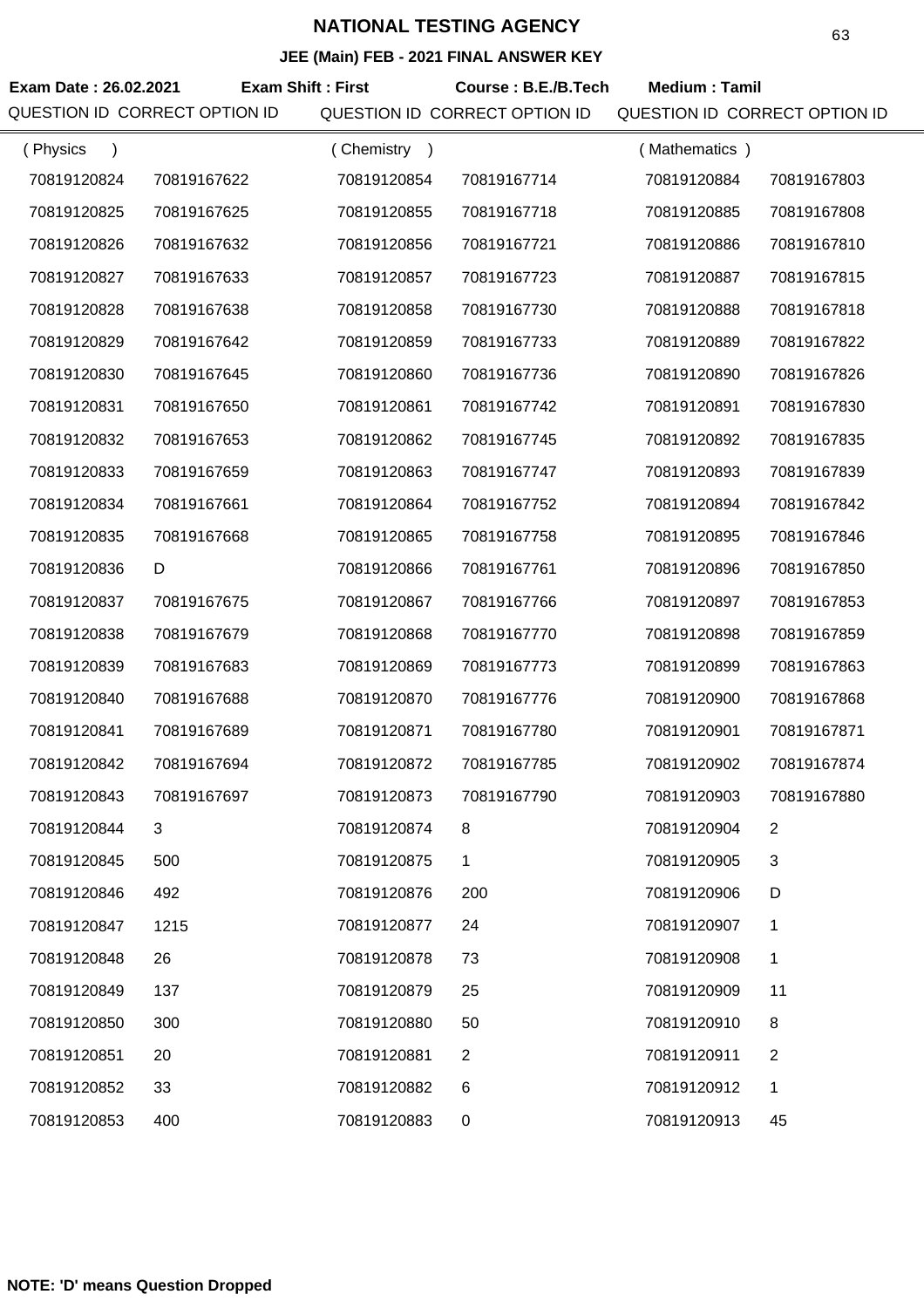| Exam Date: 26.02.2021<br>QUESTION ID CORRECT OPTION ID | <b>Exam Shift: First</b> |             | Course: B.E./B.Tech<br>QUESTION ID CORRECT OPTION ID | Medium: Telugu<br>QUESTION ID CORRECT OPTION ID |                |
|--------------------------------------------------------|--------------------------|-------------|------------------------------------------------------|-------------------------------------------------|----------------|
| (Physics<br>$\lambda$                                  |                          | (Chemistry) |                                                      | (Mathematics)                                   |                |
| 70819120914                                            | 70819167892              | 70819120944 | 70819167984                                          | 70819120974                                     | 70819168073    |
| 70819120915                                            | 70819167895              | 70819120945 | 70819167988                                          | 70819120975                                     | 70819168078    |
| 70819120916                                            | 70819167902              | 70819120946 | 70819167991                                          | 70819120976                                     | 70819168080    |
| 70819120917                                            | 70819167903              | 70819120947 | 70819167993                                          | 70819120977                                     | 70819168085    |
| 70819120918                                            | 70819167908              | 70819120948 | 70819168000                                          | 70819120978                                     | 70819168088    |
| 70819120919                                            | 70819167912              | 70819120949 | 70819168003                                          | 70819120979                                     | 70819168092    |
| 70819120920                                            | 70819167915              | 70819120950 | 70819168006                                          | 70819120980                                     | 70819168096    |
| 70819120921                                            | 70819167920              | 70819120951 | 70819168012                                          | 70819120981                                     | 70819168100    |
| 70819120922                                            | 70819167923              | 70819120952 | 70819168015                                          | 70819120982                                     | 70819168105    |
| 70819120923                                            | 70819167929              | 70819120953 | 70819168017                                          | 70819120983                                     | 70819168109    |
| 70819120924                                            | 70819167931              | 70819120954 | 70819168022                                          | 70819120984                                     | 70819168112    |
| 70819120925                                            | 70819167938              | 70819120955 | 70819168028                                          | 70819120985                                     | 70819168116    |
| 70819120926                                            | D                        | 70819120956 | 70819168031                                          | 70819120986                                     | 70819168120    |
| 70819120927                                            | 70819167945              | 70819120957 | 70819168036                                          | 70819120987                                     | 70819168123    |
| 70819120928                                            | 70819167949              | 70819120958 | 70819168040                                          | 70819120988                                     | 70819168129    |
| 70819120929                                            | 70819167953              | 70819120959 | 70819168043                                          | 70819120989                                     | 70819168133    |
| 70819120930                                            | 70819167958              | 70819120960 | 70819168046                                          | 70819120990                                     | 70819168138    |
| 70819120931                                            | 70819167959              | 70819120961 | 70819168050                                          | 70819120991                                     | 70819168141    |
| 70819120932                                            | 70819167964              | 70819120962 | 70819168055                                          | 70819120992                                     | 70819168144    |
| 70819120933                                            | 70819167967              | 70819120963 | 70819168060                                          | 70819120993                                     | 70819168150    |
| 70819120934                                            | 3                        | 70819120964 | 8                                                    | 70819120994                                     | $\overline{2}$ |
| 70819120935                                            | 500                      | 70819120965 | 1                                                    | 70819120995                                     | 3              |
| 70819120936                                            | 492                      | 70819120966 | 200                                                  | 70819120996                                     | D              |
| 70819120937                                            | 1215                     | 70819120967 | 24                                                   | 70819120997                                     | 1              |
| 70819120938                                            | 26                       | 70819120968 | 73                                                   | 70819120998                                     | $\mathbf{1}$   |
| 70819120939                                            | 137                      | 70819120969 | 25                                                   | 70819120999                                     | 11             |
| 70819120940                                            | 300                      | 70819120970 | 50                                                   | 70819121000                                     | 8              |
| 70819120941                                            | 20                       | 70819120971 | $\overline{2}$                                       | 70819121001                                     | $\overline{2}$ |
| 70819120942                                            | 33                       | 70819120972 | 6                                                    | 70819121002                                     | 1              |
| 70819120943                                            | 400                      | 70819120973 | 0                                                    | 70819121003                                     | 45             |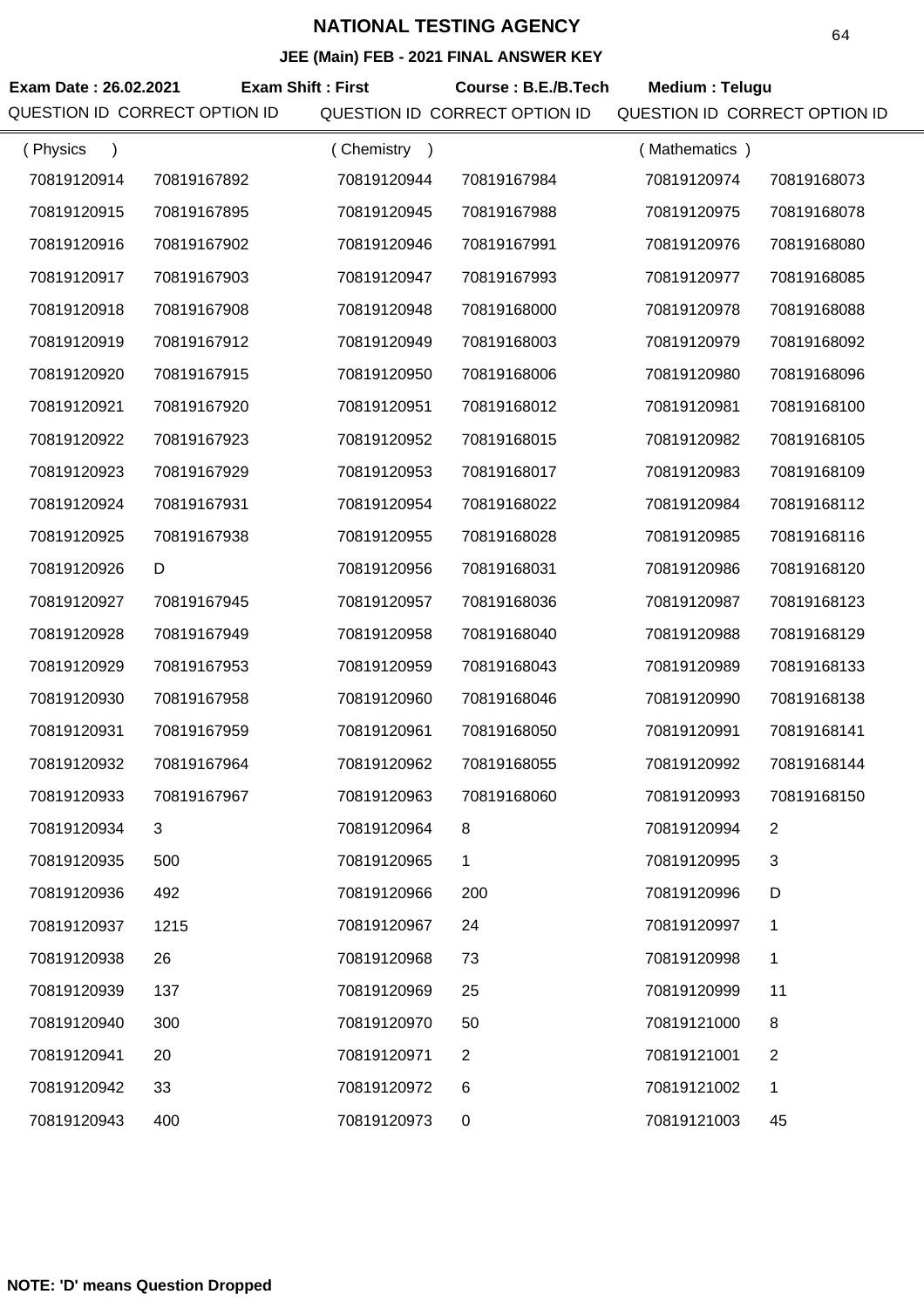| Exam Date: 26.02.2021<br>QUESTION ID CORRECT OPTION ID | <b>Exam Shift: First</b> |             | Course: B.E./B.Tech<br>QUESTION ID CORRECT OPTION ID | Medium: Urdu<br>QUESTION ID CORRECT OPTION ID |                |
|--------------------------------------------------------|--------------------------|-------------|------------------------------------------------------|-----------------------------------------------|----------------|
| (Physics<br>$\lambda$                                  |                          | (Chemistry) |                                                      | (Mathematics)                                 |                |
| 70819121004                                            | 70819168162              | 70819121034 | 70819168254                                          | 70819121064                                   | 70819168343    |
| 70819121005                                            | 70819168165              | 70819121035 | 70819168258                                          | 70819121065                                   | 70819168348    |
| 70819121006                                            | 70819168172              | 70819121036 | 70819168261                                          | 70819121066                                   | 70819168350    |
| 70819121007                                            | 70819168173              | 70819121037 | 70819168263                                          | 70819121067                                   | 70819168355    |
| 70819121008                                            | 70819168178              | 70819121038 | 70819168270                                          | 70819121068                                   | 70819168358    |
| 70819121009                                            | 70819168182              | 70819121039 | 70819168273                                          | 70819121069                                   | 70819168362    |
| 70819121010                                            | 70819168185              | 70819121040 | 70819168276                                          | 70819121070                                   | 70819168366    |
| 70819121011                                            | 70819168190              | 70819121041 | 70819168282                                          | 70819121071                                   | 70819168370    |
| 70819121012                                            | 70819168193              | 70819121042 | 70819168285                                          | 70819121072                                   | 70819168375    |
| 70819121013                                            | 70819168199              | 70819121043 | 70819168287                                          | 70819121073                                   | 70819168379    |
| 70819121014                                            | 70819168201              | 70819121044 | 70819168292                                          | 70819121074                                   | 70819168382    |
| 70819121015                                            | 70819168208              | 70819121045 | 70819168298                                          | 70819121075                                   | 70819168386    |
| 70819121016                                            | D                        | 70819121046 | 70819168301                                          | 70819121076                                   | 70819168390    |
| 70819121017                                            | 70819168215              | 70819121047 | 70819168306                                          | 70819121077                                   | 70819168393    |
| 70819121018                                            | 70819168219              | 70819121048 | 70819168310                                          | 70819121078                                   | 70819168399    |
| 70819121019                                            | 70819168223              | 70819121049 | 70819168313                                          | 70819121079                                   | 70819168403    |
| 70819121020                                            | 70819168228              | 70819121050 | 70819168316                                          | 70819121080                                   | 70819168408    |
| 70819121021                                            | 70819168229              | 70819121051 | 70819168320                                          | 70819121081                                   | 70819168411    |
| 70819121022                                            | 70819168234              | 70819121052 | 70819168325                                          | 70819121082                                   | 70819168414    |
| 70819121023                                            | 70819168237              | 70819121053 | 70819168330                                          | 70819121083                                   | 70819168420    |
| 70819121024                                            | 3                        | 70819121054 | 8                                                    | 70819121084                                   | 2              |
| 70819121025                                            | 500                      | 70819121055 | 1                                                    | 70819121085                                   | 3              |
| 70819121026                                            | 492                      | 70819121056 | 200                                                  | 70819121086                                   | D              |
| 70819121027                                            | 1215                     | 70819121057 | 24                                                   | 70819121087                                   | 1              |
| 70819121028                                            | 26                       | 70819121058 | 73                                                   | 70819121088                                   | $\mathbf{1}$   |
| 70819121029                                            | 137                      | 70819121059 | 25                                                   | 70819121089                                   | 11             |
| 70819121030                                            | 300                      | 70819121060 | 50                                                   | 70819121090                                   | 8              |
| 70819121031                                            | 20                       | 70819121061 | 2                                                    | 70819121091                                   | $\overline{2}$ |
| 70819121032                                            | 33                       | 70819121062 | 6                                                    | 70819121092                                   | 1              |
| 70819121033                                            | 400                      | 70819121063 | 0                                                    | 70819121093                                   | 45             |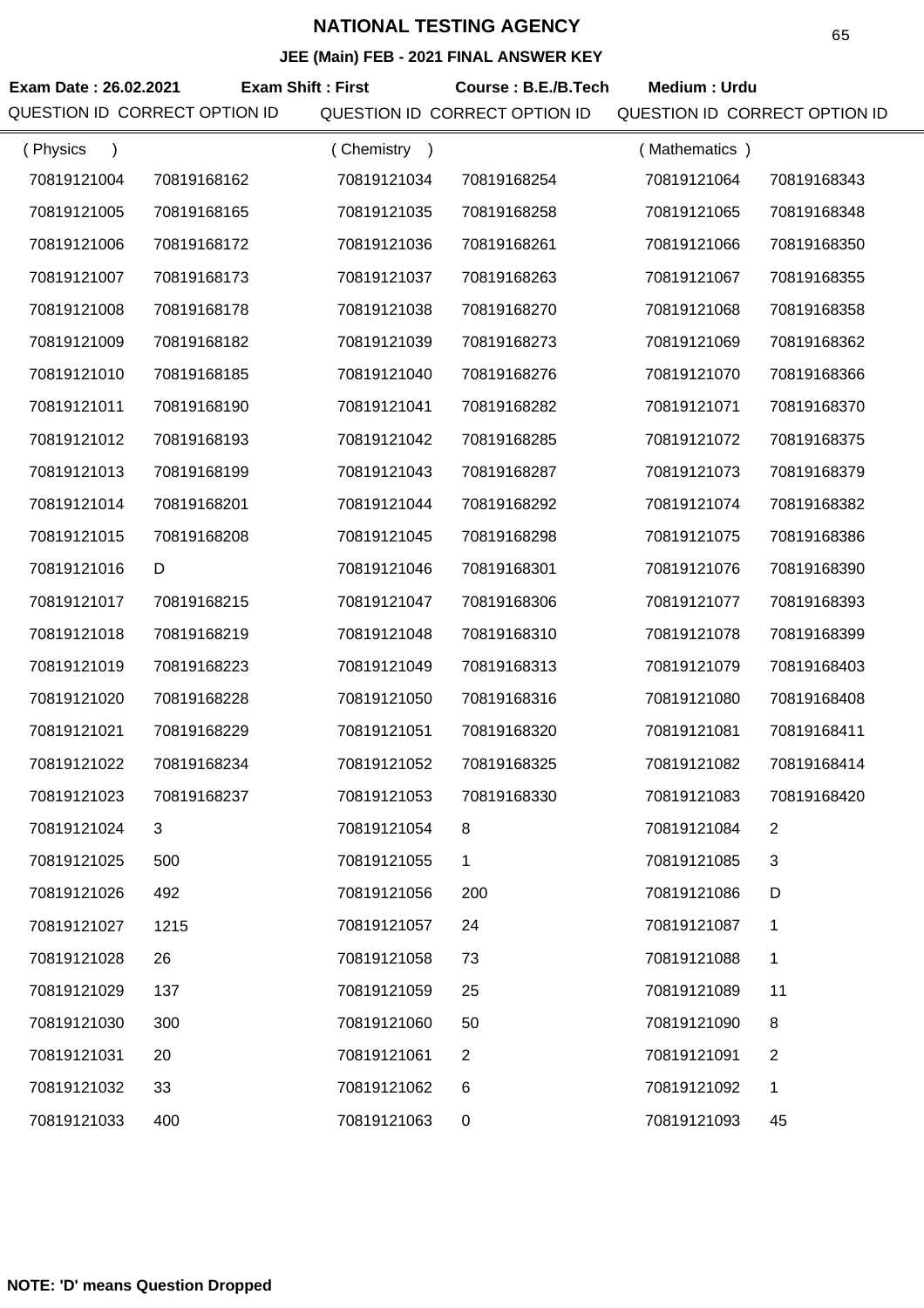| JEE (Main) FEB - 2021 FINAL ANSWER KEY |                               |                           |                                                      |                                                          |                |  |  |
|----------------------------------------|-------------------------------|---------------------------|------------------------------------------------------|----------------------------------------------------------|----------------|--|--|
| Exam Date: 26.02.2021                  | QUESTION ID CORRECT OPTION ID | <b>Exam Shift: Second</b> | Course: B.E./B.Tech<br>QUESTION ID CORRECT OPTION ID | <b>Medium: Assamese</b><br>QUESTION ID CORRECT OPTION ID |                |  |  |
| (Physics                               |                               | (Chemistry                |                                                      | (Mathematics)                                            |                |  |  |
| 70819121274                            | 70819168973                   | 70819121304               | 70819169064                                          | 70819121334                                              | 70819169154    |  |  |
| 70819121275                            | 70819168975                   | 70819121305               | 70819169065                                          | 70819121335                                              | 70819169158    |  |  |
| 70819121276                            | 70819168979                   | 70819121306               | 70819169072                                          | 70819121336                                              | 70819169160    |  |  |
| 70819121277                            | 70819168984                   | 70819121307               | 70819169074                                          | 70819121337                                              | 70819169165    |  |  |
| 70819121278                            | 70819168990                   | 70819121308               | 70819169080                                          | 70819121338                                              | 70819169168    |  |  |
| 70819121279                            | 70819168993                   | 70819121309               | 70819169081                                          | 70819121339                                              | 70819169174    |  |  |
| 70819121280                            | 70819168995                   | 70819121310               | 70819169085                                          | 70819121340                                              | 70819169175    |  |  |
| 70819121281                            | 70819169001                   | 70819121311               | 70819169090                                          | 70819121341                                              | 70819169180    |  |  |
| 70819121282                            | 70819169005                   | 70819121312               | 70819169093                                          | 70819121342                                              | 70819169184    |  |  |
| 70819121283                            | 70819169010                   | 70819121313               | 70819169097                                          | 70819121343                                              | 70819169190    |  |  |
| 70819121284                            | 70819169013                   | 70819121314               | 70819169103                                          | 70819121344                                              | 70819169192    |  |  |
| 70819121285                            | 70819169016                   | 70819121315               | 70819169105                                          | 70819121345                                              | 70819169197    |  |  |
| 70819121286                            | 70819169021                   | 70819121316               | 70819169111                                          | 70819121346                                              | 70819169199    |  |  |
| 70819121287                            | 70819169024                   | 70819121317               | 70819169114                                          | 70819121347                                              | 70819169205    |  |  |
| 70819121288                            | 70819169030                   | 70819121318               | 70819169118                                          | 70819121348                                              | 70819169210    |  |  |
| 70819121289                            | 70819169033                   | 70819121319               | 70819169121                                          | 70819121349                                              | 70819169212    |  |  |
| 70819121290                            | 70819169036                   | 70819121320               | 70819169127                                          | 70819121350                                              | 70819169216    |  |  |
| 70819121291                            | 70819169040                   | 70819121321               | 70819169129                                          | 70819121351                                              | 70819169221    |  |  |
| 70819121292                            | 70819169044                   | 70819121322               | 70819169134                                          | 70819121352                                              | 70819169225    |  |  |
| 70819121293                            | 70819169048                   | 70819121323               | 70819169137                                          | 70819121353                                              | 70819169229    |  |  |
| 70819121294                            | 9                             | 70819121324               | 13                                                   | 70819121354                                              | 1              |  |  |
| 70819121295                            | $\overline{7}$                | 70819121325               | $\mathbf 1$                                          | 70819121355                                              | 48             |  |  |
| 70819121296                            | 60                            | 70819121326               | $\mathbf{1}$                                         | 70819121356                                              | 9              |  |  |
| 70819121297                            | $\mathbf 1$                   | 70819121327               | 309                                                  | 70819121357                                              | $\overline{2}$ |  |  |
| 70819121298                            | 9                             | 70819121328               | $\overline{2}$                                       | 70819121358                                              | 4              |  |  |
| 70819121299                            | 4                             | 70819121329               | $\overline{7}$                                       | 70819121359                                              | 4              |  |  |
| 70819121300                            | 25                            | 70819121330               | 147                                                  | 70819121360                                              | 324            |  |  |
| 70819121301                            | 150                           | 70819121331               | 14                                                   | 70819121361                                              | 1000           |  |  |
| 70819121302                            | 3                             | 70819121332               | 6                                                    | 70819121362                                              | 10             |  |  |
| 70819121303                            | 243                           | 70819121333               | 3                                                    | 70819121363                                              | 3              |  |  |

÷,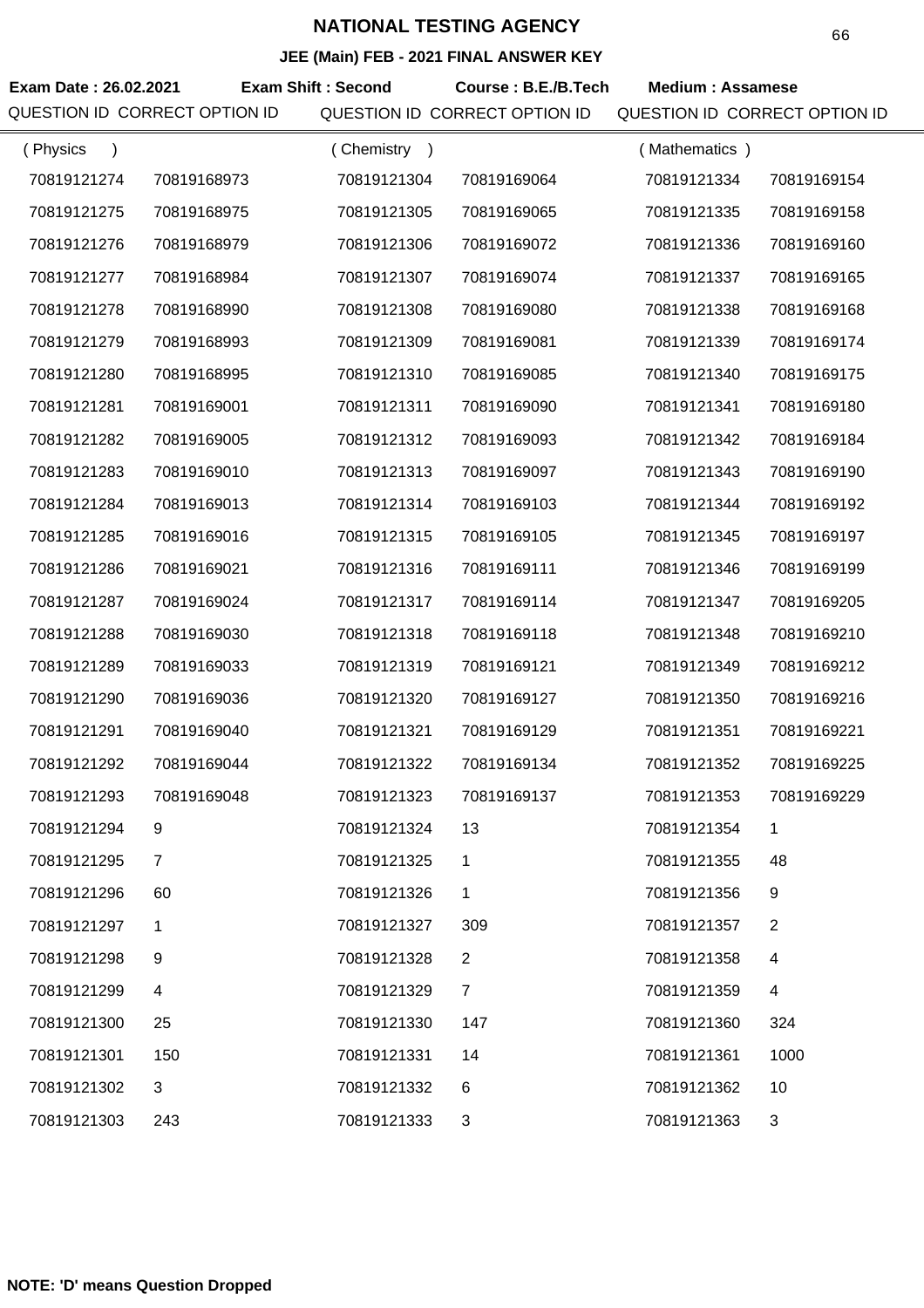| JEE (Main) FEB - 2021 FINAL ANSWER KEY |                               |                           |                               |                               |                |  |  |
|----------------------------------------|-------------------------------|---------------------------|-------------------------------|-------------------------------|----------------|--|--|
| Exam Date: 26.02.2021                  |                               | <b>Exam Shift: Second</b> | Course: B.E./B.Tech           | Medium: Bengali               |                |  |  |
|                                        | QUESTION ID CORRECT OPTION ID |                           | QUESTION ID CORRECT OPTION ID | QUESTION ID CORRECT OPTION ID |                |  |  |
| (Physics<br>$\lambda$                  |                               | (Chemistry)               |                               | (Mathematics)                 |                |  |  |
| 70819121364                            | 70819169243                   | 70819121394               | 70819169334                   | 70819121424                   | 70819169424    |  |  |
| 70819121365                            | 70819169245                   | 70819121395               | 70819169335                   | 70819121425                   | 70819169428    |  |  |
| 70819121366                            | 70819169249                   | 70819121396               | 70819169342                   | 70819121426                   | 70819169430    |  |  |
| 70819121367                            | 70819169254                   | 70819121397               | 70819169344                   | 70819121427                   | 70819169435    |  |  |
| 70819121368                            | 70819169260                   | 70819121398               | 70819169350                   | 70819121428                   | 70819169438    |  |  |
| 70819121369                            | 70819169263                   | 70819121399               | 70819169351                   | 70819121429                   | 70819169444    |  |  |
| 70819121370                            | 70819169265                   | 70819121400               | 70819169355                   | 70819121430                   | 70819169445    |  |  |
| 70819121371                            | 70819169271                   | 70819121401               | 70819169360                   | 70819121431                   | 70819169450    |  |  |
| 70819121372                            | 70819169275                   | 70819121402               | 70819169363                   | 70819121432                   | 70819169454    |  |  |
| 70819121373                            | 70819169280                   | 70819121403               | 70819169367                   | 70819121433                   | 70819169460    |  |  |
| 70819121374                            | 70819169283                   | 70819121404               | 70819169373                   | 70819121434                   | 70819169462    |  |  |
| 70819121375                            | 70819169286                   | 70819121405               | 70819169375                   | 70819121435                   | 70819169467    |  |  |
| 70819121376                            | 70819169291                   | 70819121406               | 70819169381                   | 70819121436                   | 70819169469    |  |  |
| 70819121377                            | 70819169294                   | 70819121407               | 70819169384                   | 70819121437                   | 70819169475    |  |  |
| 70819121378                            | 70819169300                   | 70819121408               | 70819169388                   | 70819121438                   | 70819169480    |  |  |
| 70819121379                            | 70819169303                   | 70819121409               | 70819169391                   | 70819121439                   | 70819169482    |  |  |
| 70819121380                            | 70819169306                   | 70819121410               | 70819169397                   | 70819121440                   | 70819169486    |  |  |
| 70819121381                            | 70819169310                   | 70819121411               | 70819169399                   | 70819121441                   | 70819169491    |  |  |
| 70819121382                            | 70819169314                   | 70819121412               | 70819169404                   | 70819121442                   | 70819169495    |  |  |
| 70819121383                            | 70819169318                   | 70819121413               | 70819169407                   | 70819121443                   | 70819169499    |  |  |
| 70819121384                            | 9                             | 70819121414               | 13                            | 70819121444                   | 1              |  |  |
| 70819121385                            | $\overline{7}$                | 70819121415               | 1                             | 70819121445                   | 48             |  |  |
| 70819121386                            | 60                            | 70819121416               | 1                             | 70819121446                   | 9              |  |  |
| 70819121387                            | 1                             | 70819121417               | 309                           | 70819121447                   | $\overline{2}$ |  |  |
| 70819121388                            | 9                             | 70819121418               | $\overline{2}$                | 70819121448                   | 4              |  |  |
| 70819121389                            | 4                             | 70819121419               | $\overline{7}$                | 70819121449                   | 4              |  |  |
| 70819121390                            | 25                            | 70819121420               | 147                           | 70819121450                   | 324            |  |  |
| 70819121391                            | 150                           | 70819121421               | 14                            | 70819121451                   | 1000           |  |  |
| 70819121392                            | 3                             | 70819121422               | 6                             | 70819121452                   | 10             |  |  |
| 70819121393                            | 243                           | 70819121423               | 3                             | 70819121453                   | 3              |  |  |
|                                        |                               |                           |                               |                               |                |  |  |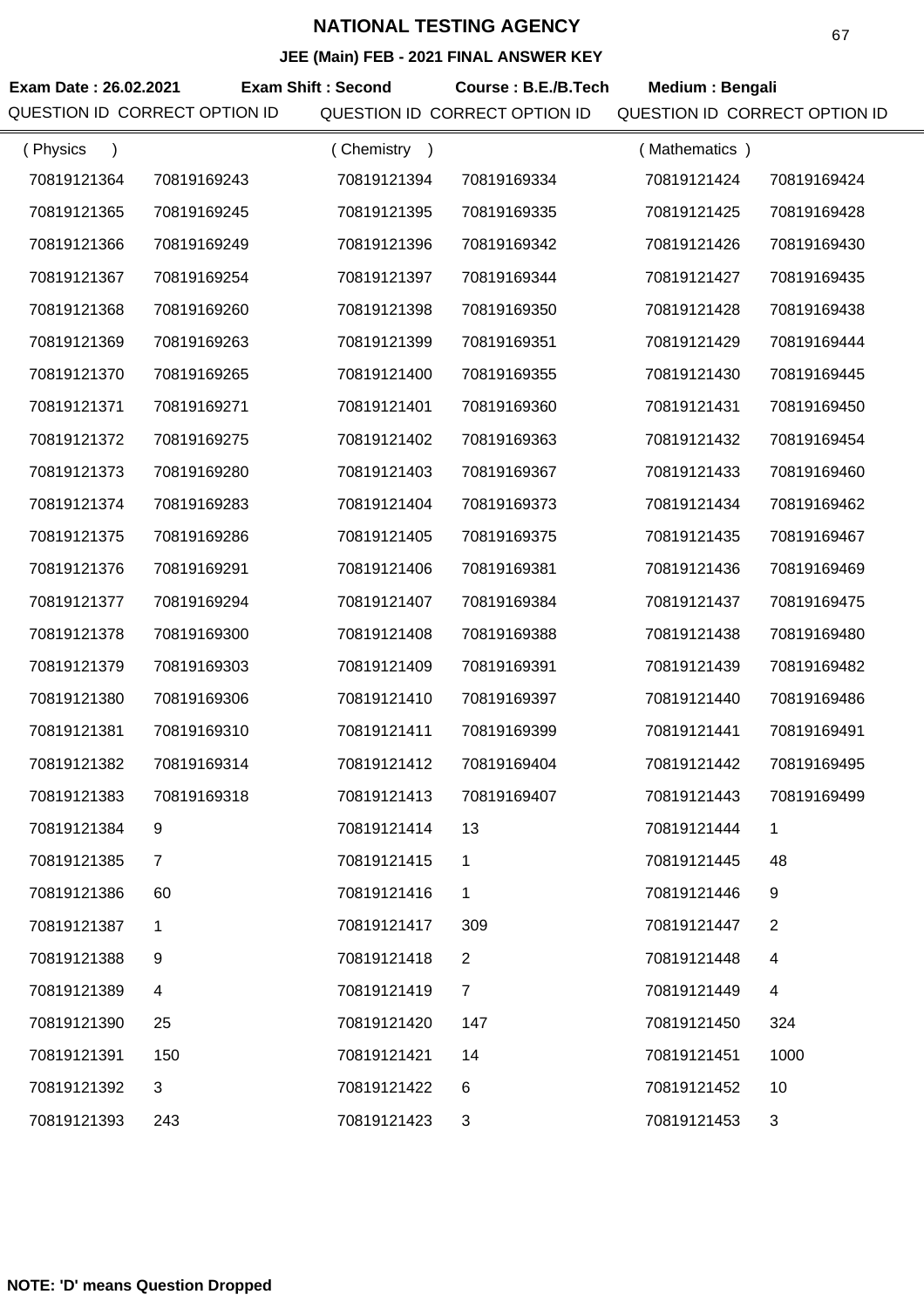| JEE (MAIN) FEB - 2021 FINAL ANSWER KEY |                |                           |                               |                               |                |  |  |
|----------------------------------------|----------------|---------------------------|-------------------------------|-------------------------------|----------------|--|--|
| Exam Date: 26.02.2021                  |                | <b>Exam Shift: Second</b> | Course: B.E./B.Tech           | <b>Medium: English</b>        |                |  |  |
| QUESTION ID CORRECT OPTION ID          |                |                           | QUESTION ID CORRECT OPTION ID | QUESTION ID CORRECT OPTION ID |                |  |  |
| (Physics<br>$\lambda$                  |                | (Chemistry)               |                               | (Mathematics)                 |                |  |  |
| 70819121094                            | 70819168433    | 70819121124               | 70819168524                   | 70819121154                   | 70819168614    |  |  |
| 70819121095                            | 70819168435    | 70819121125               | 70819168525                   | 70819121155                   | 70819168618    |  |  |
| 70819121096                            | 70819168439    | 70819121126               | 70819168532                   | 70819121156                   | 70819168620    |  |  |
| 70819121097                            | 70819168444    | 70819121127               | 70819168534                   | 70819121157                   | 70819168625    |  |  |
| 70819121098                            | 70819168450    | 70819121128               | 70819168540                   | 70819121158                   | 70819168628    |  |  |
| 70819121099                            | 70819168453    | 70819121129               | 70819168541                   | 70819121159                   | 70819168634    |  |  |
| 70819121100                            | 70819168455    | 70819121130               | 70819168545                   | 70819121160                   | 70819168635    |  |  |
| 70819121101                            | 70819168461    | 70819121131               | 70819168550                   | 70819121161                   | 70819168640    |  |  |
| 70819121102                            | 70819168465    | 70819121132               | 70819168553                   | 70819121162                   | 70819168644    |  |  |
| 70819121103                            | 70819168470    | 70819121133               | 70819168557                   | 70819121163                   | 70819168650    |  |  |
| 70819121104                            | 70819168473    | 70819121134               | 70819168563                   | 70819121164                   | 70819168652    |  |  |
| 70819121105                            | 70819168476    | 70819121135               | 70819168565                   | 70819121165                   | 70819168657    |  |  |
| 70819121106                            | 70819168481    | 70819121136               | 70819168571                   | 70819121166                   | 70819168659    |  |  |
| 70819121107                            | 70819168484    | 70819121137               | 70819168574                   | 70819121167                   | 70819168665    |  |  |
| 70819121108                            | 70819168490    | 70819121138               | 70819168578                   | 70819121168                   | 70819168670    |  |  |
| 70819121109                            | 70819168493    | 70819121139               | 70819168581                   | 70819121169                   | 70819168672    |  |  |
| 70819121110                            | 70819168496    | 70819121140               | 70819168587                   | 70819121170                   | 70819168676    |  |  |
| 70819121111                            | 70819168500    | 70819121141               | 70819168589                   | 70819121171                   | 70819168681    |  |  |
| 70819121112                            | 70819168504    | 70819121142               | 70819168594                   | 70819121172                   | 70819168685    |  |  |
| 70819121113                            | 70819168508    | 70819121143               | 70819168597                   | 70819121173                   | 70819168689    |  |  |
| 70819121114                            | 9              | 70819121144               | 13                            | 70819121174                   | 1              |  |  |
| 70819121115                            | $\overline{7}$ | 70819121145               | 1                             | 70819121175                   | 48             |  |  |
| 70819121116                            | 60             | 70819121146               | 1                             | 70819121176                   | 9              |  |  |
| 70819121117                            | 1              | 70819121147               | 309                           | 70819121177                   | $\overline{2}$ |  |  |
| 70819121118                            | 9              | 70819121148               | $\overline{2}$                | 70819121178                   | 4              |  |  |
| 70819121119                            | 4              | 70819121149               | $\overline{7}$                | 70819121179                   | 4              |  |  |
| 70819121120                            | 25             | 70819121150               | 147                           | 70819121180                   | 324            |  |  |
| 70819121121                            | 150            | 70819121151               | 14                            | 70819121181                   | 1000           |  |  |
| 70819121122                            | 3              | 70819121152               | 6                             | 70819121182                   | 10             |  |  |
| 70819121123                            | 243            | 70819121153               | 3                             | 70819121183                   | 3              |  |  |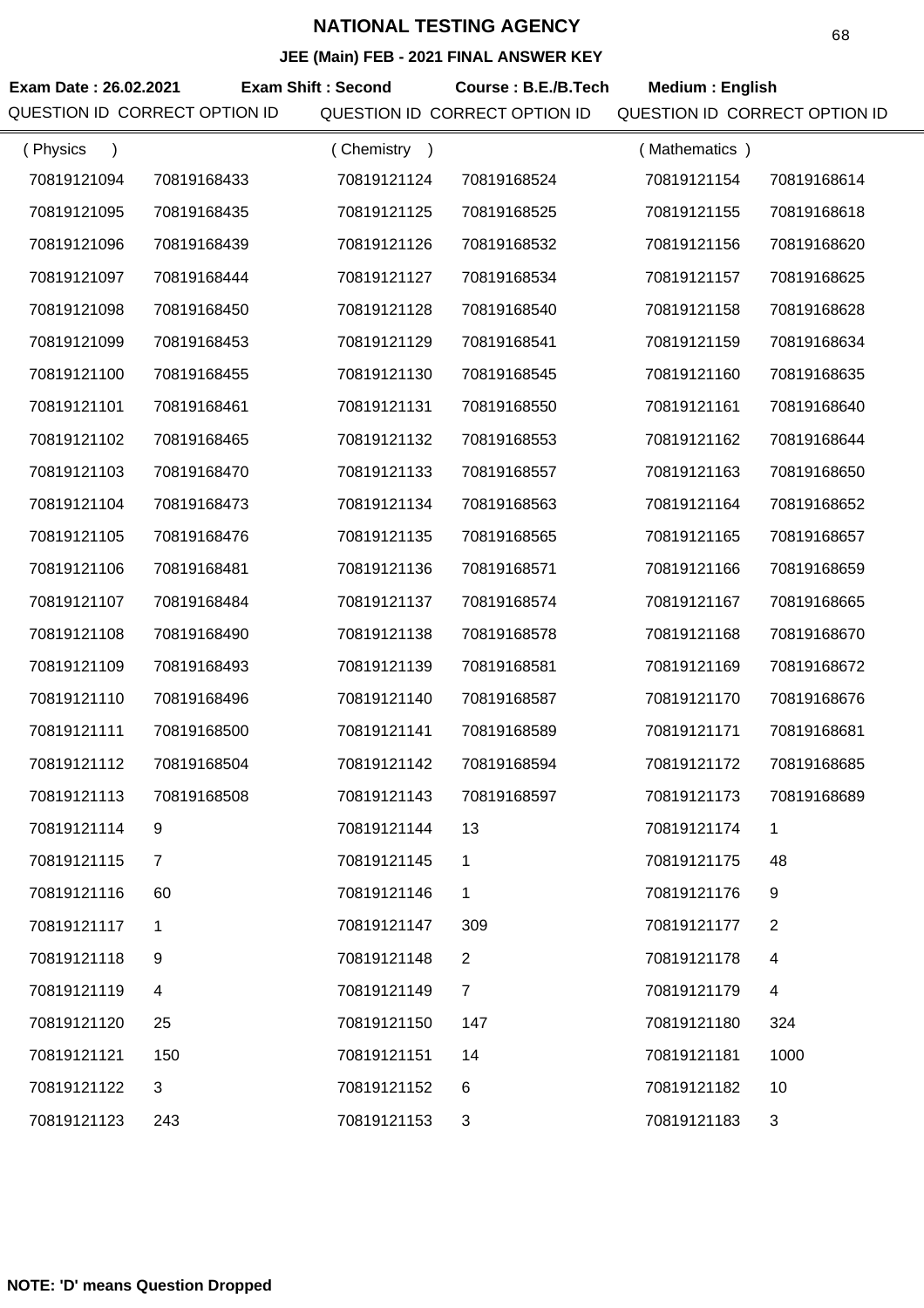|                               |                |                           | JEE (MAIN) FEB - 2021 FINAL ANSWER KEY |                               |                |
|-------------------------------|----------------|---------------------------|----------------------------------------|-------------------------------|----------------|
| Exam Date: 26.02.2021         |                | <b>Exam Shift: Second</b> | Course: B.E./B.Tech                    | Medium: Gujarati              |                |
| QUESTION ID CORRECT OPTION ID |                |                           | QUESTION ID CORRECT OPTION ID          | QUESTION ID CORRECT OPTION ID |                |
| (Physics<br>$\lambda$         |                | (Chemistry)               |                                        | (Mathematics)                 |                |
| 70819121454                   | 70819169513    | 70819121484               | 70819169604                            | 70819121514                   | 70819169694    |
| 70819121455                   | 70819169515    | 70819121485               | 70819169605                            | 70819121515                   | 70819169698    |
| 70819121456                   | 70819169519    | 70819121486               | 70819169612                            | 70819121516                   | 70819169700    |
| 70819121457                   | 70819169524    | 70819121487               | 70819169614                            | 70819121517                   | 70819169705    |
| 70819121458                   | 70819169530    | 70819121488               | 70819169620                            | 70819121518                   | 70819169708    |
| 70819121459                   | 70819169533    | 70819121489               | 70819169621                            | 70819121519                   | 70819169714    |
| 70819121460                   | 70819169535    | 70819121490               | 70819169625                            | 70819121520                   | 70819169715    |
| 70819121461                   | 70819169541    | 70819121491               | 70819169630                            | 70819121521                   | 70819169720    |
| 70819121462                   | 70819169545    | 70819121492               | 70819169633                            | 70819121522                   | 70819169724    |
| 70819121463                   | 70819169550    | 70819121493               | 70819169637                            | 70819121523                   | 70819169730    |
| 70819121464                   | 70819169553    | 70819121494               | 70819169643                            | 70819121524                   | 70819169732    |
| 70819121465                   | 70819169556    | 70819121495               | 70819169645                            | 70819121525                   | 70819169737    |
| 70819121466                   | 70819169561    | 70819121496               | 70819169651                            | 70819121526                   | 70819169739    |
| 70819121467                   | 70819169564    | 70819121497               | 70819169654                            | 70819121527                   | 70819169745    |
| 70819121468                   | 70819169570    | 70819121498               | 70819169658                            | 70819121528                   | 70819169750    |
| 70819121469                   | 70819169573    | 70819121499               | 70819169661                            | 70819121529                   | 70819169752    |
| 70819121470                   | 70819169576    | 70819121500               | 70819169667                            | 70819121530                   | 70819169756    |
| 70819121471                   | 70819169580    | 70819121501               | 70819169669                            | 70819121531                   | 70819169761    |
| 70819121472                   | 70819169584    | 70819121502               | 70819169674                            | 70819121532                   | 70819169765    |
| 70819121473                   | 70819169588    | 70819121503               | 70819169677                            | 70819121533                   | 70819169769    |
| 70819121474                   | 9              | 70819121504               | 13                                     | 70819121534                   | 1              |
| 70819121475                   | $\overline{7}$ | 70819121505               | 1                                      | 70819121535                   | 48             |
| 70819121476                   | 60             | 70819121506               | 1                                      | 70819121536                   | 9              |
| 70819121477                   | 1              | 70819121507               | 309                                    | 70819121537                   | $\overline{2}$ |
| 70819121478                   | 9              | 70819121508               | $\overline{2}$                         | 70819121538                   | 4              |
| 70819121479                   | 4              | 70819121509               | $\overline{7}$                         | 70819121539                   | 4              |
| 70819121480                   | 25             | 70819121510               | 147                                    | 70819121540                   | 324            |
| 70819121481                   | 150            | 70819121511               | 14                                     | 70819121541                   | 1000           |
| 70819121482                   | 3              | 70819121512               | 6                                      | 70819121542                   | 10             |
| 70819121483                   | 243            | 70819121513               | 3                                      | 70819121543                   | 3              |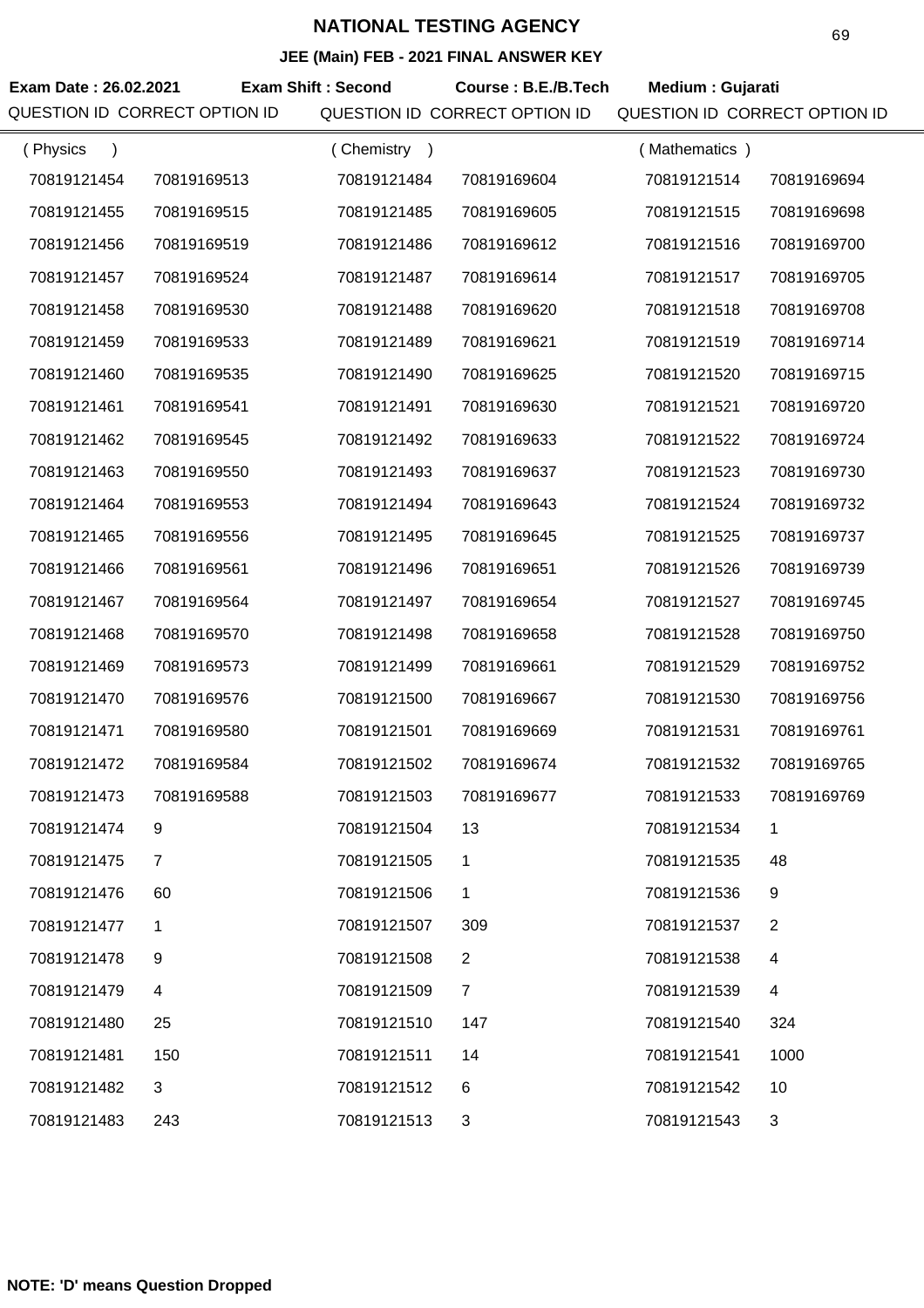| Exam Date: 26.02.2021 | QUESTION ID CORRECT OPTION ID | <b>Exam Shift: Second</b> | Course: B.E./B.Tech<br>QUESTION ID CORRECT OPTION ID | <b>Medium: Hindi</b><br>QUESTION ID CORRECT OPTION ID |                |
|-----------------------|-------------------------------|---------------------------|------------------------------------------------------|-------------------------------------------------------|----------------|
| (Physics              |                               | (Chemistry)               |                                                      | (Mathematics)                                         |                |
| 70819121184           | 70819168703                   | 70819121214               | 70819168794                                          | 70819121244                                           | 70819168884    |
| 70819121185           | 70819168705                   | 70819121215               | 70819168795                                          | 70819121245                                           | 70819168888    |
| 70819121186           | 70819168709                   | 70819121216               | 70819168802                                          | 70819121246                                           | 70819168890    |
| 70819121187           | 70819168714                   | 70819121217               | 70819168804                                          | 70819121247                                           | 70819168895    |
| 70819121188           | 70819168720                   | 70819121218               | 70819168810                                          | 70819121248                                           | 70819168898    |
| 70819121189           | 70819168723                   | 70819121219               | 70819168811                                          | 70819121249                                           | 70819168904    |
| 70819121190           | 70819168725                   | 70819121220               | 70819168815                                          | 70819121250                                           | 70819168905    |
| 70819121191           | 70819168731                   | 70819121221               | 70819168820                                          | 70819121251                                           | 70819168910    |
| 70819121192           | 70819168735                   | 70819121222               | 70819168823                                          | 70819121252                                           | 70819168914    |
| 70819121193           | 70819168740                   | 70819121223               | 70819168827                                          | 70819121253                                           | 70819168920    |
| 70819121194           | 70819168743                   | 70819121224               | 70819168833                                          | 70819121254                                           | 70819168922    |
| 70819121195           | 70819168746                   | 70819121225               | 70819168835                                          | 70819121255                                           | 70819168927    |
| 70819121196           | 70819168751                   | 70819121226               | 70819168841                                          | 70819121256                                           | 70819168929    |
| 70819121197           | 70819168754                   | 70819121227               | 70819168844                                          | 70819121257                                           | 70819168935    |
| 70819121198           | 70819168760                   | 70819121228               | 70819168848                                          | 70819121258                                           | 70819168940    |
| 70819121199           | 70819168763                   | 70819121229               | 70819168851                                          | 70819121259                                           | 70819168942    |
| 70819121200           | 70819168766                   | 70819121230               | 70819168857                                          | 70819121260                                           | 70819168946    |
| 70819121201           | 70819168770                   | 70819121231               | 70819168859                                          | 70819121261                                           | 70819168951    |
| 70819121202           | 70819168774                   | 70819121232               | 70819168864                                          | 70819121262                                           | 70819168955    |
| 70819121203           | 70819168778                   | 70819121233               | 70819168867                                          | 70819121263                                           | 70819168959    |
| 70819121204           | 9                             | 70819121234               | 13                                                   | 70819121264                                           | 1              |
| 70819121205           | $\overline{7}$                | 70819121235               | $\mathbf{1}$                                         | 70819121265                                           | 48             |
| 70819121206           | 60                            | 70819121236               | 1                                                    | 70819121266                                           | 9              |
| 70819121207           | 1                             | 70819121237               | 309                                                  | 70819121267                                           | $\overline{2}$ |
| 70819121208           | 9                             | 70819121238               | $\overline{2}$                                       | 70819121268                                           | 4              |
| 70819121209           | $\overline{4}$                | 70819121239               | $\overline{7}$                                       | 70819121269                                           | 4              |
| 70819121210           | 25                            | 70819121240               | 147                                                  | 70819121270                                           | 324            |
| 70819121211           | 150                           | 70819121241               | 14                                                   | 70819121271                                           | 1000           |
| 70819121212           | 3                             | 70819121242               | 6                                                    | 70819121272                                           | 10             |
| 70819121213           | 243                           | 70819121243               | 3                                                    | 70819121273                                           | 3              |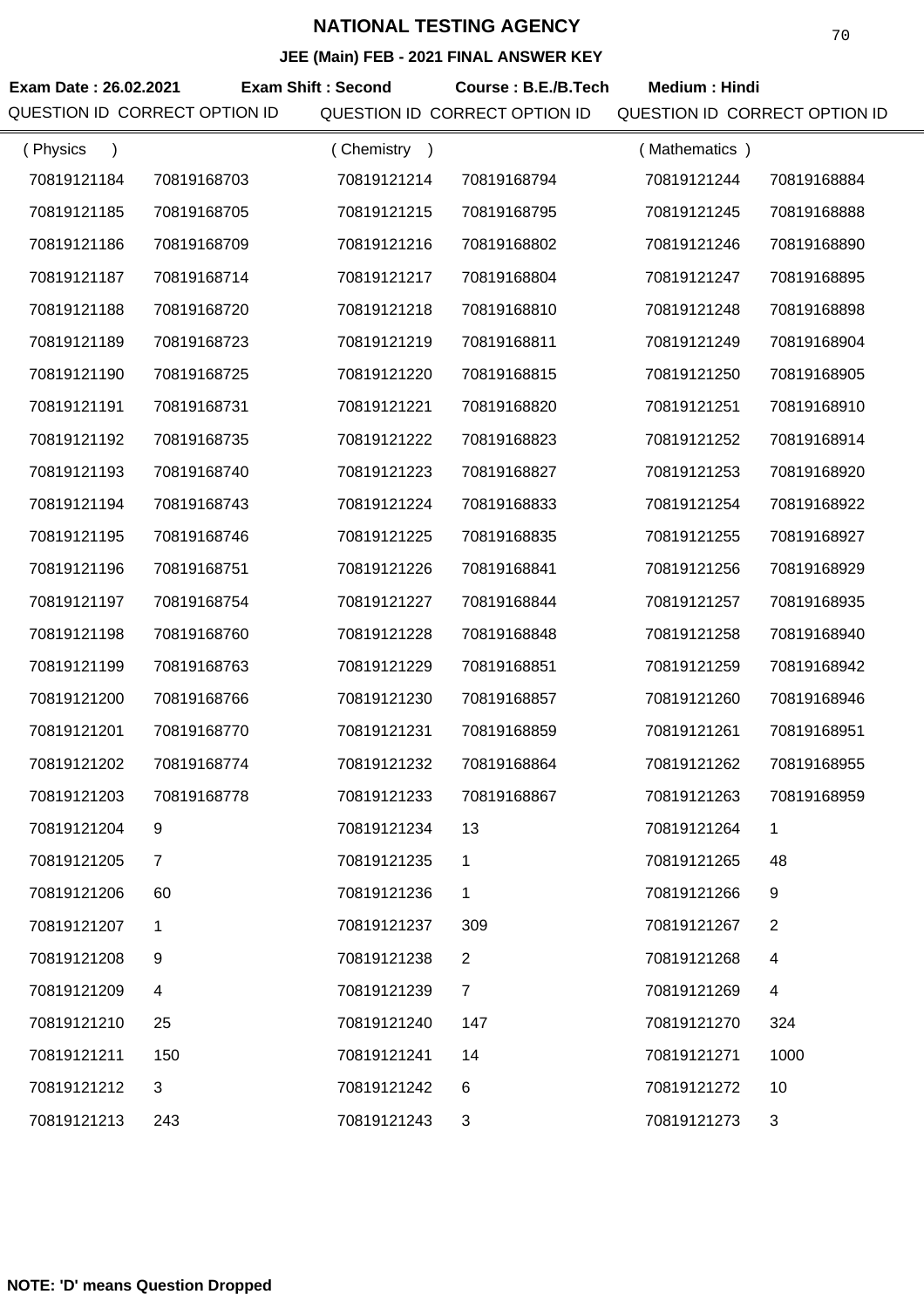|                               |                |                           | JEE (MAIN) FEB - 2021 FINAL ANSWER NET |                               |                |
|-------------------------------|----------------|---------------------------|----------------------------------------|-------------------------------|----------------|
| Exam Date: 26.02.2021         |                | <b>Exam Shift: Second</b> | Course: B.E./B.Tech                    | <b>Medium: Kannada</b>        |                |
| QUESTION ID CORRECT OPTION ID |                |                           | QUESTION ID CORRECT OPTION ID          | QUESTION ID CORRECT OPTION ID |                |
| (Physics<br>$\lambda$         |                | (Chemistry)               |                                        | (Mathematics)                 |                |
| 70819121544                   | 70819169783    | 70819121574               | 70819169874                            | 70819121604                   | 70819169964    |
| 70819121545                   | 70819169785    | 70819121575               | 70819169875                            | 70819121605                   | 70819169968    |
| 70819121546                   | 70819169789    | 70819121576               | 70819169882                            | 70819121606                   | 70819169970    |
| 70819121547                   | 70819169794    | 70819121577               | 70819169884                            | 70819121607                   | 70819169975    |
| 70819121548                   | 70819169800    | 70819121578               | 70819169890                            | 70819121608                   | 70819169978    |
| 70819121549                   | 70819169803    | 70819121579               | 70819169891                            | 70819121609                   | 70819169984    |
| 70819121550                   | 70819169805    | 70819121580               | 70819169895                            | 70819121610                   | 70819169985    |
| 70819121551                   | 70819169811    | 70819121581               | 70819169900                            | 70819121611                   | 70819169990    |
| 70819121552                   | 70819169815    | 70819121582               | 70819169903                            | 70819121612                   | 70819169994    |
| 70819121553                   | 70819169820    | 70819121583               | 70819169907                            | 70819121613                   | 70819170000    |
| 70819121554                   | 70819169823    | 70819121584               | 70819169913                            | 70819121614                   | 70819170002    |
| 70819121555                   | 70819169826    | 70819121585               | 70819169915                            | 70819121615                   | 70819170007    |
| 70819121556                   | 70819169831    | 70819121586               | 70819169921                            | 70819121616                   | 70819170009    |
| 70819121557                   | 70819169834    | 70819121587               | 70819169924                            | 70819121617                   | 70819170015    |
| 70819121558                   | 70819169840    | 70819121588               | 70819169928                            | 70819121618                   | 70819170020    |
| 70819121559                   | 70819169843    | 70819121589               | 70819169931                            | 70819121619                   | 70819170022    |
| 70819121560                   | 70819169846    | 70819121590               | 70819169937                            | 70819121620                   | 70819170026    |
| 70819121561                   | 70819169850    | 70819121591               | 70819169939                            | 70819121621                   | 70819170031    |
| 70819121562                   | 70819169854    | 70819121592               | 70819169944                            | 70819121622                   | 70819170035    |
| 70819121563                   | 70819169858    | 70819121593               | 70819169947                            | 70819121623                   | 70819170039    |
| 70819121564                   | 9              | 70819121594               | 13                                     | 70819121624                   | 1              |
| 70819121565                   | $\overline{7}$ | 70819121595               | 1                                      | 70819121625                   | 48             |
| 70819121566                   | 60             | 70819121596               | 1                                      | 70819121626                   | 9              |
| 70819121567                   | 1              | 70819121597               | 309                                    | 70819121627                   | $\overline{2}$ |
| 70819121568                   | 9              | 70819121598               | $\overline{2}$                         | 70819121628                   | 4              |
| 70819121569                   | 4              | 70819121599               | $\overline{7}$                         | 70819121629                   | 4              |
| 70819121570                   | 25             | 70819121600               | 147                                    | 70819121630                   | 324            |
| 70819121571                   | 150            | 70819121601               | 14                                     | 70819121631                   | 1000           |
| 70819121572                   | 3              | 70819121602               | 6                                      | 70819121632                   | 10             |
| 70819121573                   | 243            | 70819121603               | 3                                      | 70819121633                   | 3              |
|                               |                |                           |                                        |                               |                |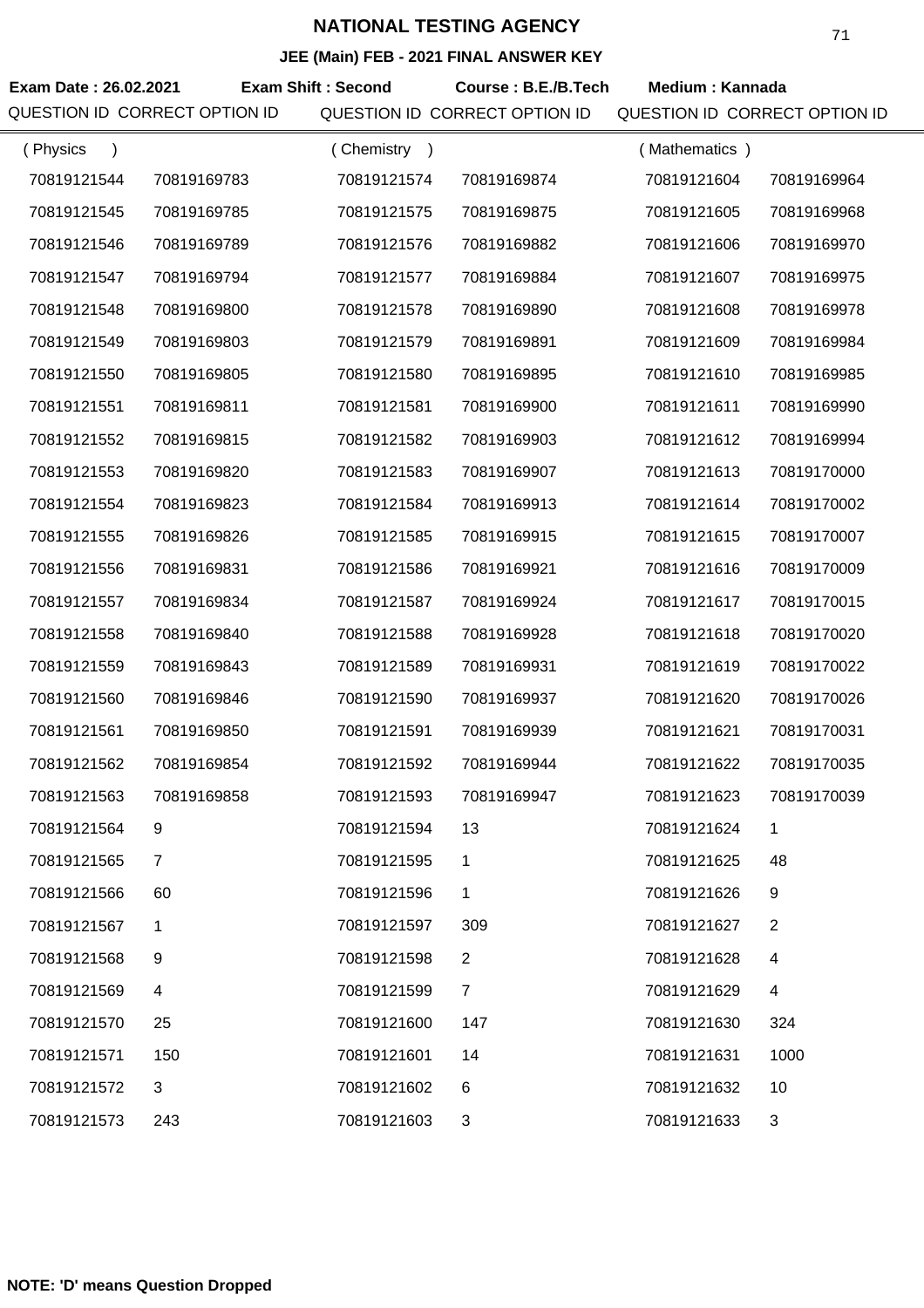|                       |                               |                           | JEE (MAIII) FED - 2021 FINAL ANSWER RET |                               |                |
|-----------------------|-------------------------------|---------------------------|-----------------------------------------|-------------------------------|----------------|
| Exam Date: 26.02.2021 | QUESTION ID CORRECT OPTION ID | <b>Exam Shift: Second</b> | Course: B.E./B.Tech                     | <b>Medium: Malayalam</b>      |                |
|                       |                               |                           | QUESTION ID CORRECT OPTION ID           | QUESTION ID CORRECT OPTION ID |                |
| (Physics              |                               | (Chemistry)               |                                         | (Mathematics)                 |                |
| 70819121724           | 70819170323                   | 70819121754               | 70819170414                             | 70819121784                   | 70819170504    |
| 70819121725           | 70819170325                   | 70819121755               | 70819170415                             | 70819121785                   | 70819170508    |
| 70819121726           | 70819170329                   | 70819121756               | 70819170422                             | 70819121786                   | 70819170510    |
| 70819121727           | 70819170334                   | 70819121757               | 70819170424                             | 70819121787                   | 70819170515    |
| 70819121728           | 70819170340                   | 70819121758               | 70819170430                             | 70819121788                   | 70819170518    |
| 70819121729           | 70819170343                   | 70819121759               | 70819170431                             | 70819121789                   | 70819170524    |
| 70819121730           | 70819170345                   | 70819121760               | 70819170435                             | 70819121790                   | 70819170525    |
| 70819121731           | 70819170351                   | 70819121761               | 70819170440                             | 70819121791                   | 70819170530    |
| 70819121732           | 70819170355                   | 70819121762               | 70819170443                             | 70819121792                   | 70819170534    |
| 70819121733           | 70819170360                   | 70819121763               | 70819170447                             | 70819121793                   | 70819170540    |
| 70819121734           | 70819170363                   | 70819121764               | 70819170453                             | 70819121794                   | 70819170542    |
| 70819121735           | 70819170366                   | 70819121765               | 70819170455                             | 70819121795                   | 70819170547    |
| 70819121736           | 70819170371                   | 70819121766               | 70819170461                             | 70819121796                   | 70819170549    |
| 70819121737           | 70819170374                   | 70819121767               | 70819170464                             | 70819121797                   | 70819170555    |
| 70819121738           | 70819170380                   | 70819121768               | 70819170468                             | 70819121798                   | 70819170560    |
| 70819121739           | 70819170383                   | 70819121769               | 70819170471                             | 70819121799                   | 70819170562    |
| 70819121740           | 70819170386                   | 70819121770               | 70819170477                             | 70819121800                   | 70819170566    |
| 70819121741           | 70819170390                   | 70819121771               | 70819170479                             | 70819121801                   | 70819170571    |
| 70819121742           | 70819170394                   | 70819121772               | 70819170484                             | 70819121802                   | 70819170575    |
| 70819121743           | 70819170398                   | 70819121773               | 70819170487                             | 70819121803                   | 70819170579    |
| 70819121744           | 9                             | 70819121774               | 13                                      | 70819121804                   | $\mathbf{1}$   |
| 70819121745           | $\overline{7}$                | 70819121775               | $\mathbf 1$                             | 70819121805                   | 48             |
| 70819121746           | 60                            | 70819121776               | 1                                       | 70819121806                   | 9              |
| 70819121747           | 1                             | 70819121777               | 309                                     | 70819121807                   | $\overline{2}$ |
| 70819121748           | 9                             | 70819121778               | 2                                       | 70819121808                   | 4              |
| 70819121749           | $\overline{4}$                | 70819121779               | $\overline{7}$                          | 70819121809                   | 4              |
| 70819121750           | 25                            | 70819121780               | 147                                     | 70819121810                   | 324            |
| 70819121751           | 150                           | 70819121781               | 14                                      | 70819121811                   | 1000           |
| 70819121752           | 3                             | 70819121782               | 6                                       | 70819121812                   | 10             |
| 70819121753           | 243                           | 70819121783               | 3                                       | 70819121813                   | 3              |
|                       |                               |                           |                                         |                               |                |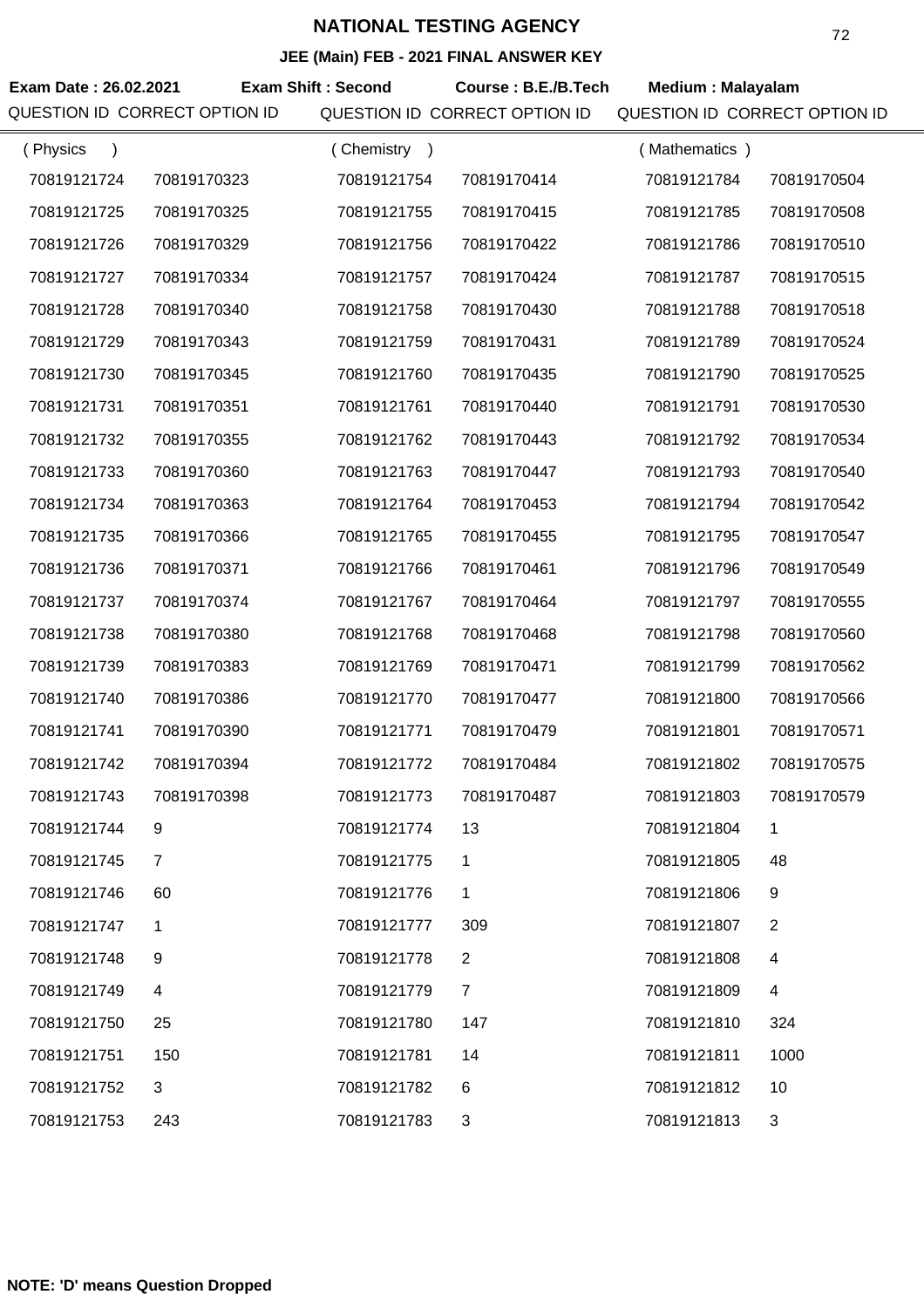| <b>JLL (Maill) I LD - 2021 I INAL ANOWLN RET</b> |                |                           |                               |                               |                |  |
|--------------------------------------------------|----------------|---------------------------|-------------------------------|-------------------------------|----------------|--|
| Exam Date: 26.02.2021                            |                | <b>Exam Shift: Second</b> | Course: B.E./B.Tech           | <b>Medium: Marathi</b>        |                |  |
| QUESTION ID CORRECT OPTION ID                    |                |                           | QUESTION ID CORRECT OPTION ID | QUESTION ID CORRECT OPTION ID |                |  |
| (Physics<br>$\lambda$                            |                | (Chemistry)               |                               | (Mathematics)                 |                |  |
| 70819121634                                      | 70819170053    | 70819121664               | 70819170144                   | 70819121694                   | 70819170234    |  |
| 70819121635                                      | 70819170055    | 70819121665               | 70819170145                   | 70819121695                   | 70819170238    |  |
| 70819121636                                      | 70819170059    | 70819121666               | 70819170152                   | 70819121696                   | 70819170240    |  |
| 70819121637                                      | 70819170064    | 70819121667               | 70819170154                   | 70819121697                   | 70819170245    |  |
| 70819121638                                      | 70819170070    | 70819121668               | 70819170160                   | 70819121698                   | 70819170248    |  |
| 70819121639                                      | 70819170073    | 70819121669               | 70819170161                   | 70819121699                   | 70819170254    |  |
| 70819121640                                      | 70819170075    | 70819121670               | 70819170165                   | 70819121700                   | 70819170255    |  |
| 70819121641                                      | 70819170081    | 70819121671               | 70819170170                   | 70819121701                   | 70819170260    |  |
| 70819121642                                      | 70819170085    | 70819121672               | 70819170173                   | 70819121702                   | 70819170264    |  |
| 70819121643                                      | 70819170090    | 70819121673               | 70819170177                   | 70819121703                   | 70819170270    |  |
| 70819121644                                      | 70819170093    | 70819121674               | 70819170183                   | 70819121704                   | 70819170272    |  |
| 70819121645                                      | 70819170096    | 70819121675               | 70819170185                   | 70819121705                   | 70819170277    |  |
| 70819121646                                      | 70819170101    | 70819121676               | 70819170191                   | 70819121706                   | 70819170279    |  |
| 70819121647                                      | 70819170104    | 70819121677               | 70819170194                   | 70819121707                   | 70819170285    |  |
| 70819121648                                      | 70819170110    | 70819121678               | 70819170198                   | 70819121708                   | 70819170290    |  |
| 70819121649                                      | 70819170113    | 70819121679               | 70819170201                   | 70819121709                   | 70819170292    |  |
| 70819121650                                      | 70819170116    | 70819121680               | 70819170207                   | 70819121710                   | 70819170296    |  |
| 70819121651                                      | 70819170120    | 70819121681               | 70819170209                   | 70819121711                   | 70819170301    |  |
| 70819121652                                      | 70819170124    | 70819121682               | 70819170214                   | 70819121712                   | 70819170305    |  |
| 70819121653                                      | 70819170128    | 70819121683               | 70819170217                   | 70819121713                   | 70819170309    |  |
| 70819121654                                      | 9              | 70819121684               | 13                            | 70819121714                   | 1              |  |
| 70819121655                                      | $\overline{7}$ | 70819121685               | 1                             | 70819121715                   | 48             |  |
| 70819121656                                      | 60             | 70819121686               | 1                             | 70819121716                   | 9              |  |
| 70819121657                                      | 1              | 70819121687               | 309                           | 70819121717                   | $\overline{2}$ |  |
| 70819121658                                      | 9              | 70819121688               | $\overline{2}$                | 70819121718                   | 4              |  |
| 70819121659                                      | 4              | 70819121689               | $\overline{7}$                | 70819121719                   | 4              |  |
| 70819121660                                      | 25             | 70819121690               | 147                           | 70819121720                   | 324            |  |
| 70819121661                                      | 150            | 70819121691               | 14                            | 70819121721                   | 1000           |  |
| 70819121662                                      | 3              | 70819121692               | 6                             | 70819121722                   | 10             |  |
| 70819121663                                      | 243            | 70819121693               | 3                             | 70819121723                   | 3              |  |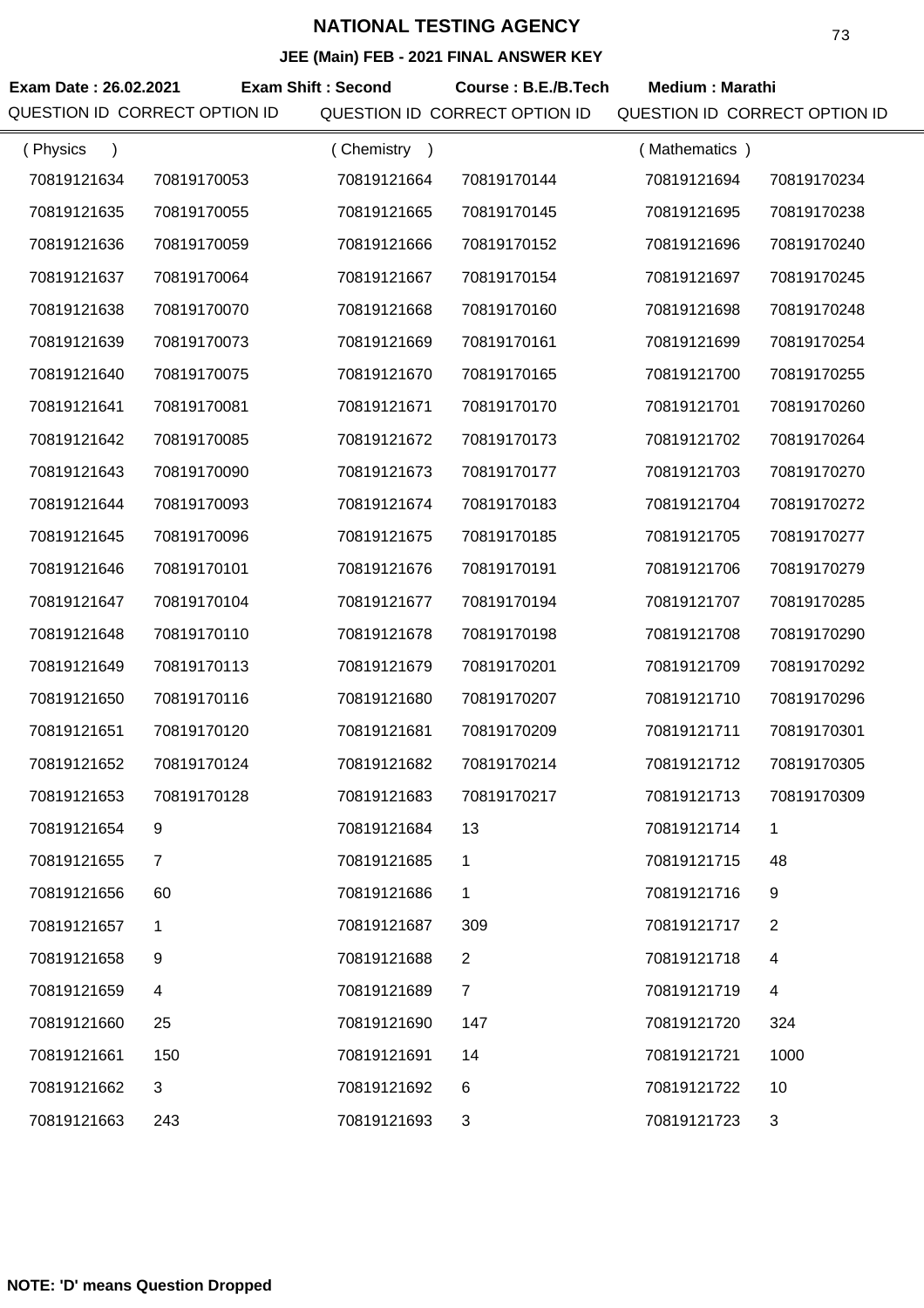| JEE (Main) FEB - 2021 FINAL ANSWER KEY |                               |                           |                               |                               |                |  |
|----------------------------------------|-------------------------------|---------------------------|-------------------------------|-------------------------------|----------------|--|
| Exam Date: 26.02.2021                  |                               | <b>Exam Shift: Second</b> | Course: B.E./B.Tech           | Medium: Odia                  |                |  |
|                                        | QUESTION ID CORRECT OPTION ID |                           | QUESTION ID CORRECT OPTION ID | QUESTION ID CORRECT OPTION ID |                |  |
| (Physics<br>$\lambda$                  |                               | (Chemistry)               |                               | (Mathematics)                 |                |  |
| 70819121814                            | 70819170593                   | 70819121844               | 70819170684                   | 70819121874                   | 70819170774    |  |
| 70819121815                            | 70819170595                   | 70819121845               | 70819170685                   | 70819121875                   | 70819170778    |  |
| 70819121816                            | 70819170599                   | 70819121846               | 70819170692                   | 70819121876                   | 70819170780    |  |
| 70819121817                            | 70819170604                   | 70819121847               | 70819170694                   | 70819121877                   | 70819170785    |  |
| 70819121818                            | 70819170610                   | 70819121848               | 70819170700                   | 70819121878                   | 70819170788    |  |
| 70819121819                            | 70819170613                   | 70819121849               | 70819170701                   | 70819121879                   | 70819170794    |  |
| 70819121820                            | 70819170615                   | 70819121850               | 70819170705                   | 70819121880                   | 70819170795    |  |
| 70819121821                            | 70819170621                   | 70819121851               | 70819170710                   | 70819121881                   | 70819170800    |  |
| 70819121822                            | 70819170625                   | 70819121852               | 70819170713                   | 70819121882                   | 70819170804    |  |
| 70819121823                            | 70819170630                   | 70819121853               | 70819170717                   | 70819121883                   | 70819170810    |  |
| 70819121824                            | 70819170633                   | 70819121854               | 70819170723                   | 70819121884                   | 70819170812    |  |
| 70819121825                            | 70819170636                   | 70819121855               | 70819170725                   | 70819121885                   | 70819170817    |  |
| 70819121826                            | 70819170641                   | 70819121856               | 70819170731                   | 70819121886                   | 70819170819    |  |
| 70819121827                            | 70819170644                   | 70819121857               | 70819170734                   | 70819121887                   | 70819170825    |  |
| 70819121828                            | 70819170650                   | 70819121858               | 70819170738                   | 70819121888                   | 70819170830    |  |
| 70819121829                            | 70819170653                   | 70819121859               | 70819170741                   | 70819121889                   | 70819170832    |  |
| 70819121830                            | 70819170656                   | 70819121860               | 70819170747                   | 70819121890                   | 70819170836    |  |
| 70819121831                            | 70819170660                   | 70819121861               | 70819170749                   | 70819121891                   | 70819170841    |  |
| 70819121832                            | 70819170664                   | 70819121862               | 70819170754                   | 70819121892                   | 70819170845    |  |
| 70819121833                            | 70819170668                   | 70819121863               | 70819170757                   | 70819121893                   | 70819170849    |  |
| 70819121834                            | 9                             | 70819121864               | 13                            | 70819121894                   | 1              |  |
| 70819121835                            | $\overline{7}$                | 70819121865               | 1                             | 70819121895                   | 48             |  |
| 70819121836                            | 60                            | 70819121866               | 1                             | 70819121896                   | 9              |  |
| 70819121837                            | 1                             | 70819121867               | 309                           | 70819121897                   | $\overline{2}$ |  |
| 70819121838                            | 9                             | 70819121868               | 2                             | 70819121898                   | $\overline{4}$ |  |
| 70819121839                            | 4                             | 70819121869               | $\overline{7}$                | 70819121899                   | 4              |  |
| 70819121840                            | 25                            | 70819121870               | 147                           | 70819121900                   | 324            |  |
| 70819121841                            | 150                           | 70819121871               | 14                            | 70819121901                   | 1000           |  |
| 70819121842                            | 3                             | 70819121872               | 6                             | 70819121902                   | 10             |  |
| 70819121843                            | 243                           | 70819121873               | 3                             | 70819121903                   | 3              |  |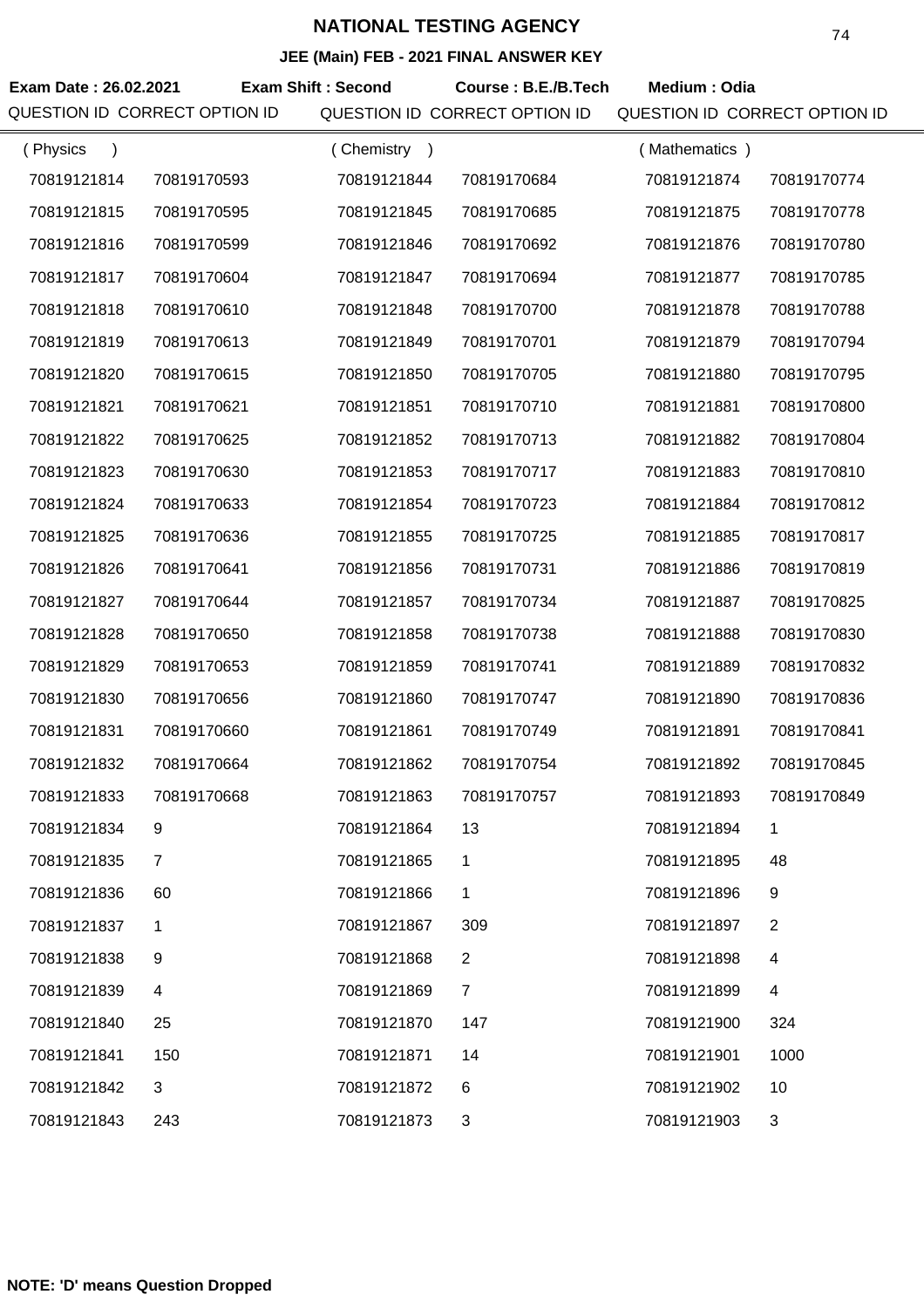|                               | JEE (MAIN) FEB - 2021 FINAL ANSWER NET |                           |                               |                               |                |  |  |
|-------------------------------|----------------------------------------|---------------------------|-------------------------------|-------------------------------|----------------|--|--|
| Exam Date: 26.02.2021         |                                        | <b>Exam Shift: Second</b> | Course: B.E./B.Tech           | Medium: Punjabi               |                |  |  |
| QUESTION ID CORRECT OPTION ID |                                        |                           | QUESTION ID CORRECT OPTION ID | QUESTION ID CORRECT OPTION ID |                |  |  |
| (Physics<br>$\lambda$         |                                        | (Chemistry)               |                               | (Mathematics)                 |                |  |  |
| 70819121904                   | 70819170863                            | 70819121934               | 70819170954                   | 70819121964                   | 70819171044    |  |  |
| 70819121905                   | 70819170865                            | 70819121935               | 70819170955                   | 70819121965                   | 70819171048    |  |  |
| 70819121906                   | 70819170869                            | 70819121936               | 70819170962                   | 70819121966                   | 70819171050    |  |  |
| 70819121907                   | 70819170874                            | 70819121937               | 70819170964                   | 70819121967                   | 70819171055    |  |  |
| 70819121908                   | 70819170880                            | 70819121938               | 70819170970                   | 70819121968                   | 70819171058    |  |  |
| 70819121909                   | 70819170883                            | 70819121939               | 70819170971                   | 70819121969                   | 70819171064    |  |  |
| 70819121910                   | 70819170885                            | 70819121940               | 70819170975                   | 70819121970                   | 70819171065    |  |  |
| 70819121911                   | 70819170891                            | 70819121941               | 70819170980                   | 70819121971                   | 70819171070    |  |  |
| 70819121912                   | 70819170895                            | 70819121942               | 70819170983                   | 70819121972                   | 70819171074    |  |  |
| 70819121913                   | 70819170900                            | 70819121943               | 70819170987                   | 70819121973                   | 70819171080    |  |  |
| 70819121914                   | 70819170903                            | 70819121944               | 70819170993                   | 70819121974                   | 70819171082    |  |  |
| 70819121915                   | 70819170906                            | 70819121945               | 70819170995                   | 70819121975                   | 70819171087    |  |  |
| 70819121916                   | 70819170911                            | 70819121946               | 70819171001                   | 70819121976                   | 70819171089    |  |  |
| 70819121917                   | 70819170914                            | 70819121947               | 70819171004                   | 70819121977                   | 70819171095    |  |  |
| 70819121918                   | 70819170920                            | 70819121948               | 70819171008                   | 70819121978                   | 70819171100    |  |  |
| 70819121919                   | 70819170923                            | 70819121949               | 70819171011                   | 70819121979                   | 70819171102    |  |  |
| 70819121920                   | 70819170926                            | 70819121950               | 70819171017                   | 70819121980                   | 70819171106    |  |  |
| 70819121921                   | 70819170930                            | 70819121951               | 70819171019                   | 70819121981                   | 70819171111    |  |  |
| 70819121922                   | 70819170934                            | 70819121952               | 70819171024                   | 70819121982                   | 70819171115    |  |  |
| 70819121923                   | 70819170938                            | 70819121953               | 70819171027                   | 70819121983                   | 70819171119    |  |  |
| 70819121924                   | 9                                      | 70819121954               | 13                            | 70819121984                   | 1              |  |  |
| 70819121925                   | $\overline{7}$                         | 70819121955               | 1                             | 70819121985                   | 48             |  |  |
| 70819121926                   | 60                                     | 70819121956               | 1                             | 70819121986                   | 9              |  |  |
| 70819121927                   | 1                                      | 70819121957               | 309                           | 70819121987                   | $\overline{2}$ |  |  |
| 70819121928                   | 9                                      | 70819121958               | $\overline{2}$                | 70819121988                   | 4              |  |  |
| 70819121929                   | 4                                      | 70819121959               | $\overline{7}$                | 70819121989                   | 4              |  |  |
| 70819121930                   | 25                                     | 70819121960               | 147                           | 70819121990                   | 324            |  |  |
| 70819121931                   | 150                                    | 70819121961               | 14                            | 70819121991                   | 1000           |  |  |
| 70819121932                   | 3                                      | 70819121962               | 6                             | 70819121992                   | 10             |  |  |
| 70819121933                   | 243                                    | 70819121963               | 3                             | 70819121993                   | 3              |  |  |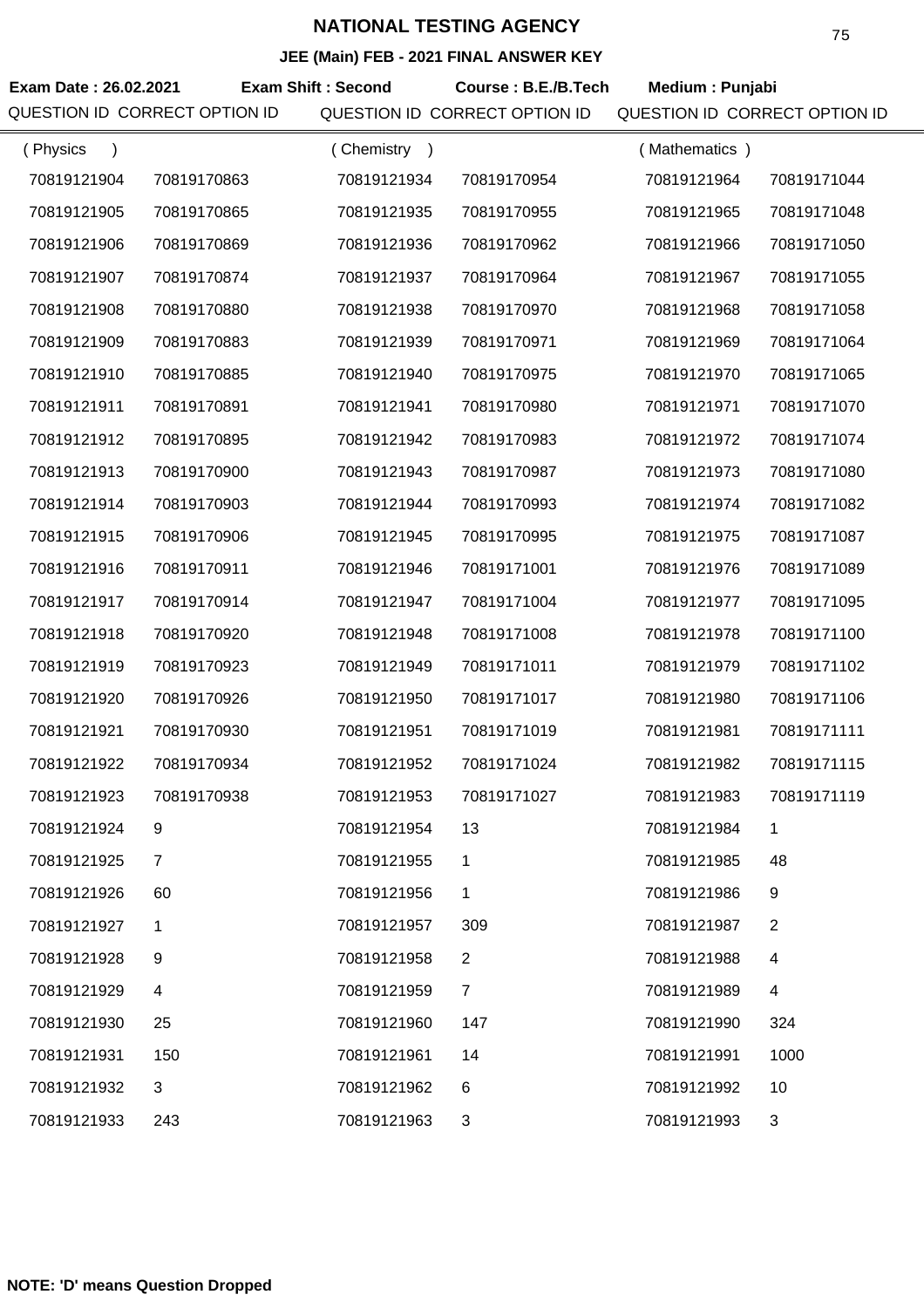| JEE (Main) FEB - 2021 FINAL ANSWER KEY                                                            |                               |             |                               |                               |                |
|---------------------------------------------------------------------------------------------------|-------------------------------|-------------|-------------------------------|-------------------------------|----------------|
| <b>Exam Shift: Second</b><br>Exam Date: 26.02.2021<br>Course: B.E./B.Tech<br><b>Medium: Tamil</b> |                               |             |                               |                               |                |
|                                                                                                   | QUESTION ID CORRECT OPTION ID |             | QUESTION ID CORRECT OPTION ID | QUESTION ID CORRECT OPTION ID |                |
| (Physics                                                                                          |                               | (Chemistry) |                               | (Mathematics)                 |                |
| 70819121994                                                                                       | 70819171133                   | 70819122024 | 70819171224                   | 70819122054                   | 70819171314    |
| 70819121995                                                                                       | 70819171135                   | 70819122025 | 70819171225                   | 70819122055                   | 70819171318    |
| 70819121996                                                                                       | 70819171139                   | 70819122026 | 70819171232                   | 70819122056                   | 70819171320    |
| 70819121997                                                                                       | 70819171144                   | 70819122027 | 70819171234                   | 70819122057                   | 70819171325    |
| 70819121998                                                                                       | 70819171150                   | 70819122028 | 70819171240                   | 70819122058                   | 70819171328    |
| 70819121999                                                                                       | 70819171153                   | 70819122029 | 70819171241                   | 70819122059                   | 70819171334    |
| 70819122000                                                                                       | 70819171155                   | 70819122030 | 70819171245                   | 70819122060                   | 70819171335    |
| 70819122001                                                                                       | 70819171161                   | 70819122031 | 70819171250                   | 70819122061                   | 70819171340    |
| 70819122002                                                                                       | 70819171165                   | 70819122032 | 70819171253                   | 70819122062                   | 70819171344    |
| 70819122003                                                                                       | 70819171170                   | 70819122033 | 70819171257                   | 70819122063                   | 70819171350    |
| 70819122004                                                                                       | 70819171173                   | 70819122034 | 70819171263                   | 70819122064                   | 70819171352    |
| 70819122005                                                                                       | 70819171176                   | 70819122035 | 70819171265                   | 70819122065                   | 70819171357    |
| 70819122006                                                                                       | 70819171181                   | 70819122036 | 70819171271                   | 70819122066                   | 70819171359    |
| 70819122007                                                                                       | 70819171184                   | 70819122037 | 70819171274                   | 70819122067                   | 70819171365    |
| 70819122008                                                                                       | 70819171190                   | 70819122038 | 70819171278                   | 70819122068                   | 70819171370    |
| 70819122009                                                                                       | 70819171193                   | 70819122039 | 70819171281                   | 70819122069                   | 70819171372    |
| 70819122010                                                                                       | 70819171196                   | 70819122040 | 70819171287                   | 70819122070                   | 70819171376    |
| 70819122011                                                                                       | 70819171200                   | 70819122041 | 70819171289                   | 70819122071                   | 70819171381    |
| 70819122012                                                                                       | 70819171204                   | 70819122042 | 70819171294                   | 70819122072                   | 70819171385    |
| 70819122013                                                                                       | 70819171208                   | 70819122043 | 70819171297                   | 70819122073                   | 70819171389    |
| 70819122014                                                                                       | 9                             | 70819122044 | 13                            | 70819122074                   | 1              |
| 70819122015                                                                                       | $\overline{7}$                | 70819122045 | 1                             | 70819122075                   | 48             |
| 70819122016                                                                                       | 60                            | 70819122046 | 1                             | 70819122076                   | 9              |
| 70819122017                                                                                       | 1                             | 70819122047 | 309                           | 70819122077                   | $\overline{2}$ |
| 70819122018                                                                                       | 9                             | 70819122048 | $\overline{2}$                | 70819122078                   | 4              |
| 70819122019                                                                                       | 4                             | 70819122049 | $\overline{7}$                | 70819122079                   | 4              |
| 70819122020                                                                                       | 25                            | 70819122050 | 147                           | 70819122080                   | 324            |
| 70819122021                                                                                       | 150                           | 70819122051 | 14                            | 70819122081                   | 1000           |
| 70819122022                                                                                       | 3                             | 70819122052 | 6                             | 70819122082                   | 10             |
| 70819122023                                                                                       | 243                           | 70819122053 | 3                             | 70819122083                   | 3              |
|                                                                                                   |                               |             |                               |                               |                |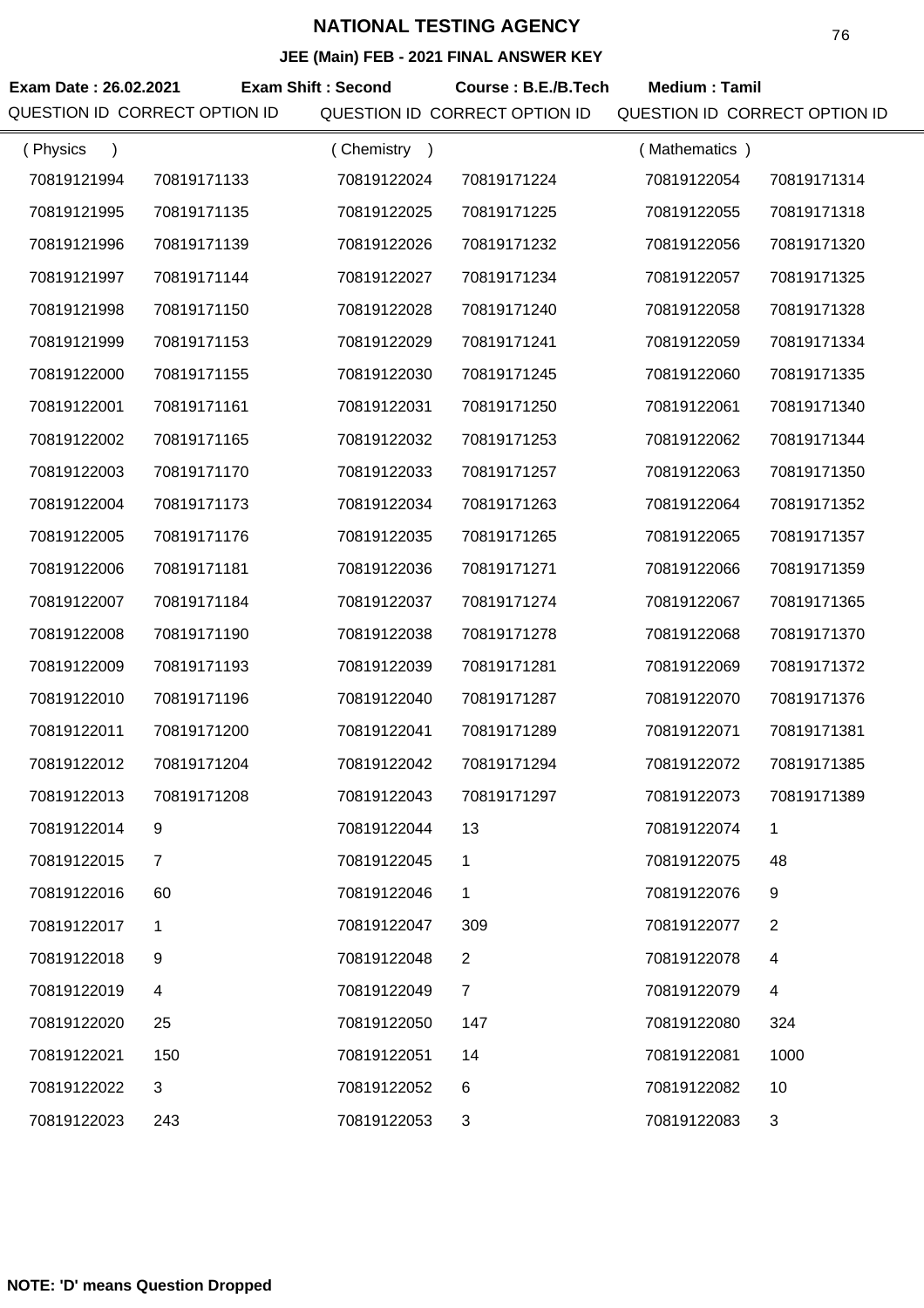| JEE (MAIN) FEB - 2021 FINAL ANSWER KEY |                               |                           |                               |                               |                |  |
|----------------------------------------|-------------------------------|---------------------------|-------------------------------|-------------------------------|----------------|--|
| Exam Date: 26.02.2021                  |                               | <b>Exam Shift: Second</b> | Course: B.E./B.Tech           | Medium: Telugu                |                |  |
|                                        | QUESTION ID CORRECT OPTION ID |                           | QUESTION ID CORRECT OPTION ID | QUESTION ID CORRECT OPTION ID |                |  |
| (Physics<br>$\lambda$                  |                               | (Chemistry)               |                               | (Mathematics)                 |                |  |
| 70819122084                            | 70819171403                   | 70819122114               | 70819171494                   | 70819122144                   | 70819171584    |  |
| 70819122085                            | 70819171405                   | 70819122115               | 70819171495                   | 70819122145                   | 70819171588    |  |
| 70819122086                            | 70819171409                   | 70819122116               | 70819171502                   | 70819122146                   | 70819171590    |  |
| 70819122087                            | 70819171414                   | 70819122117               | 70819171504                   | 70819122147                   | 70819171595    |  |
| 70819122088                            | 70819171420                   | 70819122118               | 70819171510                   | 70819122148                   | 70819171598    |  |
| 70819122089                            | 70819171423                   | 70819122119               | 70819171511                   | 70819122149                   | 70819171604    |  |
| 70819122090                            | 70819171425                   | 70819122120               | 70819171515                   | 70819122150                   | 70819171605    |  |
| 70819122091                            | 70819171431                   | 70819122121               | 70819171520                   | 70819122151                   | 70819171610    |  |
| 70819122092                            | 70819171435                   | 70819122122               | 70819171523                   | 70819122152                   | 70819171614    |  |
| 70819122093                            | 70819171440                   | 70819122123               | 70819171527                   | 70819122153                   | 70819171620    |  |
| 70819122094                            | 70819171443                   | 70819122124               | 70819171533                   | 70819122154                   | 70819171622    |  |
| 70819122095                            | 70819171446                   | 70819122125               | 70819171535                   | 70819122155                   | 70819171627    |  |
| 70819122096                            | 70819171451                   | 70819122126               | 70819171541                   | 70819122156                   | 70819171629    |  |
| 70819122097                            | 70819171454                   | 70819122127               | 70819171544                   | 70819122157                   | 70819171635    |  |
| 70819122098                            | 70819171460                   | 70819122128               | 70819171548                   | 70819122158                   | 70819171640    |  |
| 70819122099                            | 70819171463                   | 70819122129               | 70819171551                   | 70819122159                   | 70819171642    |  |
| 70819122100                            | 70819171466                   | 70819122130               | 70819171557                   | 70819122160                   | 70819171646    |  |
| 70819122101                            | 70819171470                   | 70819122131               | 70819171559                   | 70819122161                   | 70819171651    |  |
| 70819122102                            | 70819171474                   | 70819122132               | 70819171564                   | 70819122162                   | 70819171655    |  |
| 70819122103                            | 70819171478                   | 70819122133               | 70819171567                   | 70819122163                   | 70819171659    |  |
| 70819122104                            | 9                             | 70819122134               | 13                            | 70819122164                   | 1              |  |
| 70819122105                            | $\overline{7}$                | 70819122135               | 1                             | 70819122165                   | 48             |  |
| 70819122106                            | 60                            | 70819122136               | $\mathbf{1}$                  | 70819122166                   | 9              |  |
| 70819122107                            | 1                             | 70819122137               | 309                           | 70819122167                   | $\overline{2}$ |  |
| 70819122108                            | 9                             | 70819122138               | $\overline{2}$                | 70819122168                   | 4              |  |
| 70819122109                            | 4                             | 70819122139               | $\overline{7}$                | 70819122169                   | 4              |  |
| 70819122110                            | 25                            | 70819122140               | 147                           | 70819122170                   | 324            |  |
| 70819122111                            | 150                           | 70819122141               | 14                            | 70819122171                   | 1000           |  |
| 70819122112                            | 3                             | 70819122142               | 6                             | 70819122172                   | 10             |  |
| 70819122113                            | 243                           | 70819122143               | 3                             | 70819122173                   | 3              |  |
|                                        |                               |                           |                               |                               |                |  |